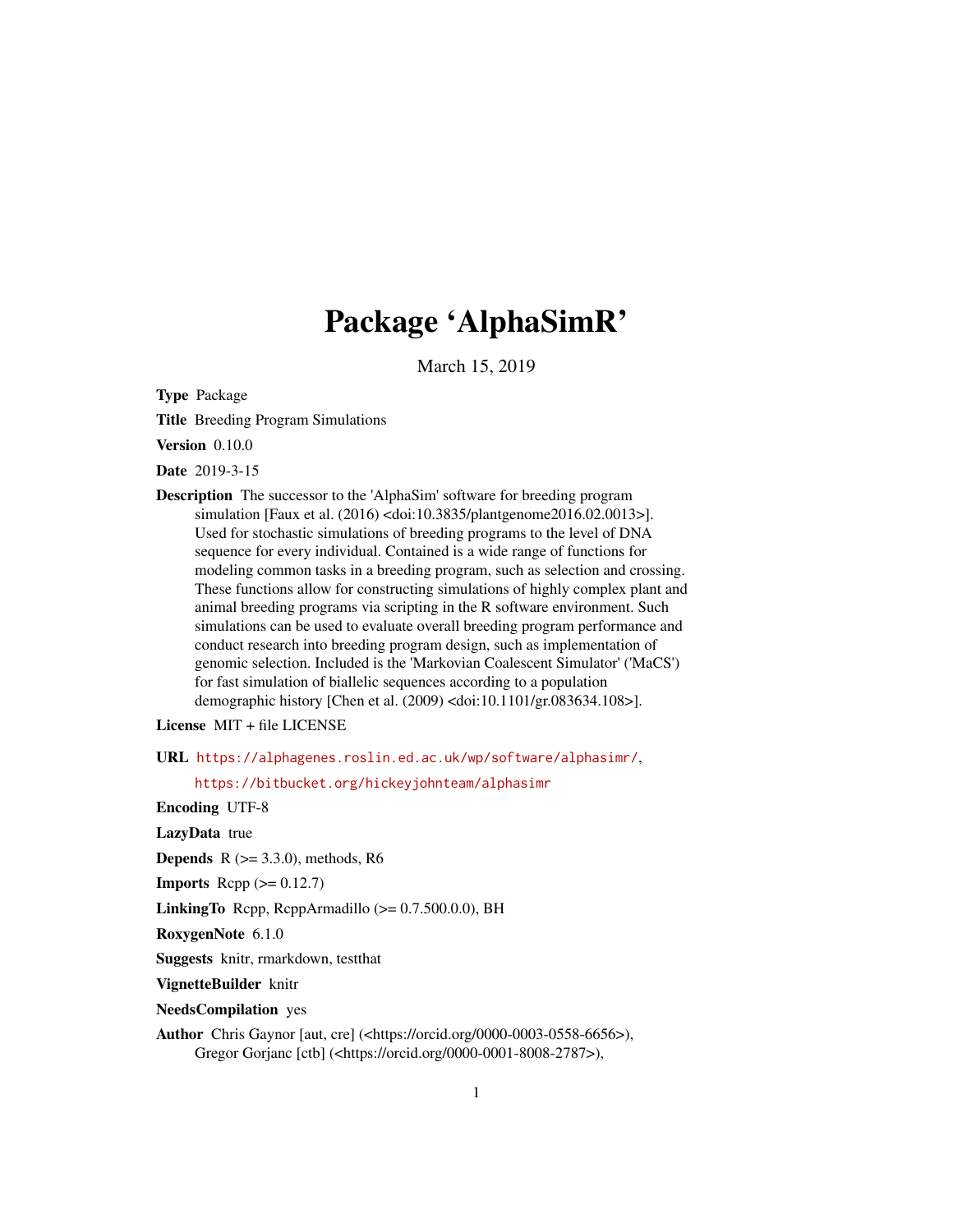David Wilson [ctb], Daniel Money [ctb] (<https://orcid.org/0000-0001-5151-3648>), John Hickey [ctb] (<https://orcid.org/0000-0001-5675-3974>)

Maintainer Chris Gaynor <gaynor.robert@hotmail.com>

**Repository CRAN** 

Date/Publication 2019-03-15 15:33:25 UTC

# R topics documented:

|  |  |  | 4               |
|--|--|--|-----------------|
|  |  |  | 5               |
|  |  |  | 6               |
|  |  |  | 6               |
|  |  |  | $\overline{7}$  |
|  |  |  | 8               |
|  |  |  | 8               |
|  |  |  | 9               |
|  |  |  | 10              |
|  |  |  | 11              |
|  |  |  | 12              |
|  |  |  | 13              |
|  |  |  | -13             |
|  |  |  | $\overline{14}$ |
|  |  |  | 15              |
|  |  |  | 16              |
|  |  |  | 17              |
|  |  |  | 17              |
|  |  |  | 18              |
|  |  |  | 19              |
|  |  |  | 20              |
|  |  |  | 20              |
|  |  |  | 21              |
|  |  |  | 22              |
|  |  |  | 23              |
|  |  |  | 23              |
|  |  |  |                 |
|  |  |  |                 |
|  |  |  |                 |
|  |  |  |                 |
|  |  |  |                 |
|  |  |  |                 |
|  |  |  | 29              |
|  |  |  |                 |
|  |  |  | -31             |
|  |  |  |                 |
|  |  |  |                 |
|  |  |  | 33              |

 $\overline{2}$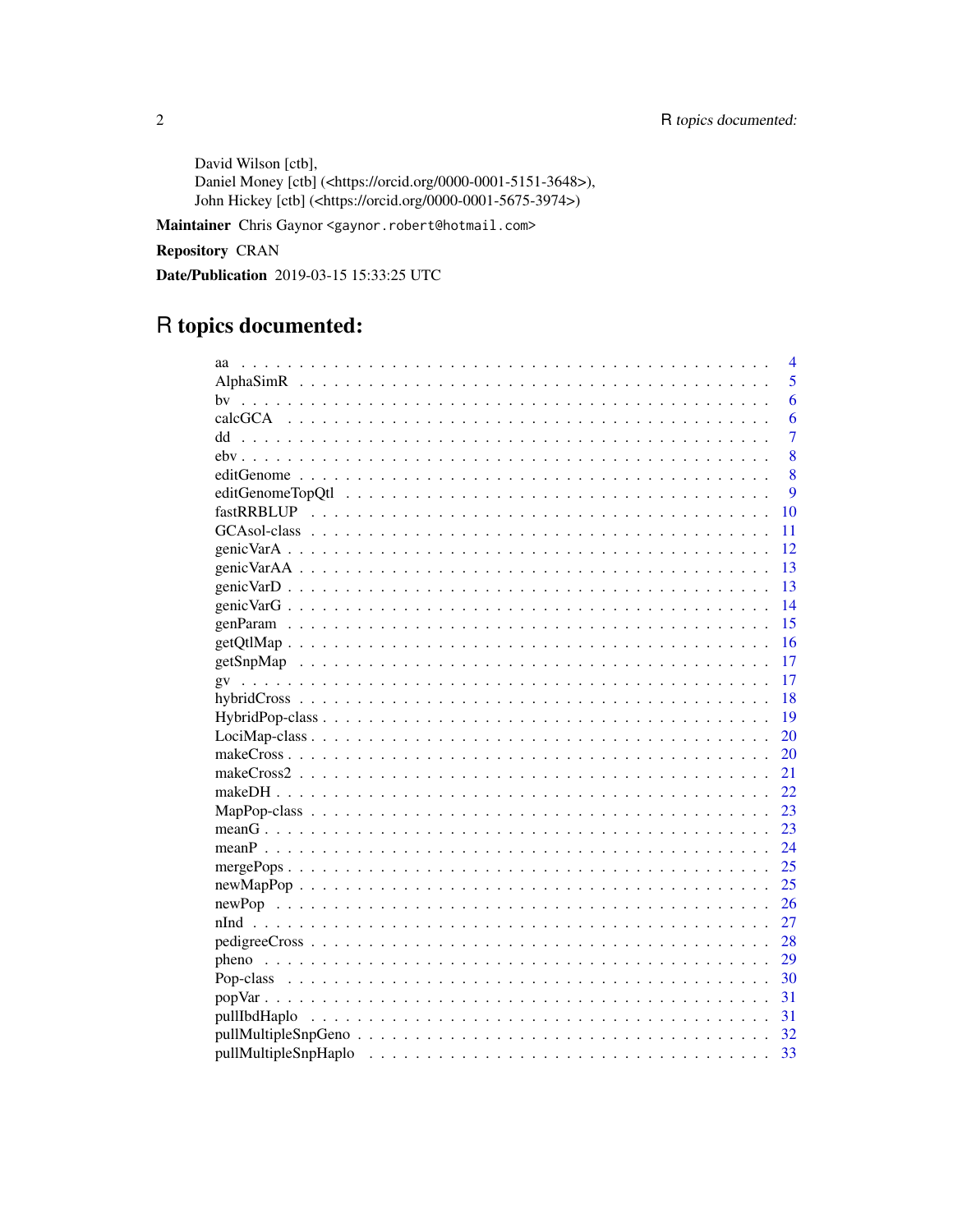|        | 33 |
|--------|----|
|        | 34 |
|        | 35 |
|        | 36 |
|        | 37 |
|        | 37 |
|        | 38 |
|        | 39 |
|        | 40 |
|        | 41 |
|        | 42 |
|        | 43 |
|        | 44 |
|        | 45 |
|        | 46 |
|        | 47 |
|        | 49 |
|        | 50 |
|        | 51 |
|        | 52 |
|        | 53 |
|        | 53 |
|        | 54 |
|        | 55 |
|        | 56 |
|        | 56 |
|        | 58 |
|        | 59 |
|        | 60 |
|        | 61 |
|        | 62 |
|        | 63 |
| selInt | 64 |
|        | 64 |
|        | 65 |
|        | 66 |
|        | 68 |
|        | 69 |
|        | 70 |
|        | 70 |
|        | 71 |
|        | 72 |
|        | 73 |
|        | 74 |
|        | 75 |
|        | 76 |
|        | 77 |
|        | 78 |

 $\overline{3}$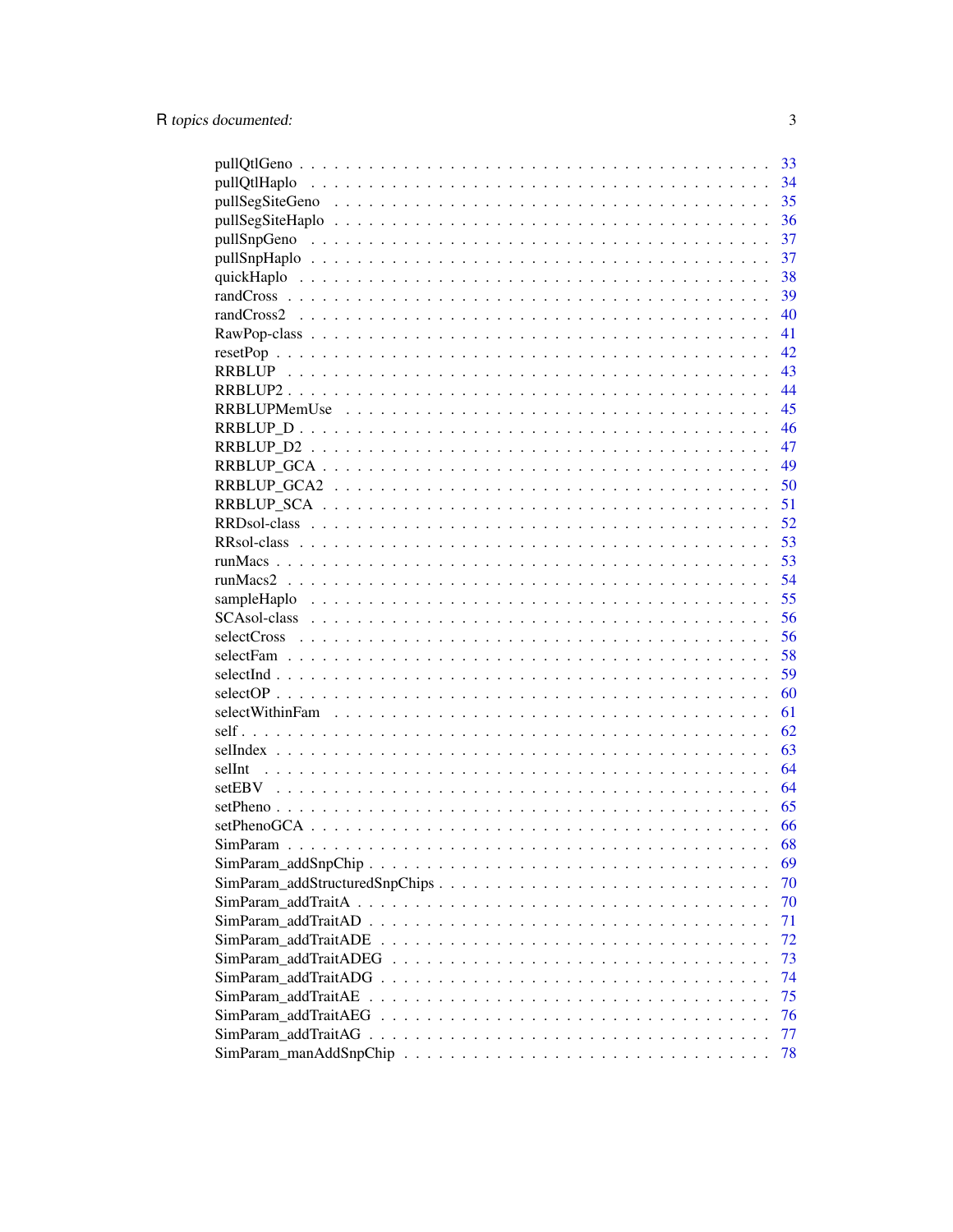<span id="page-3-0"></span>

| 78 |
|----|
| 79 |
| 79 |
| 80 |
| 80 |
| 81 |
| 82 |
| 83 |
| 83 |
| 84 |
| 85 |
| 85 |
| 86 |
| 87 |
| 87 |
| 88 |
| 88 |
| 89 |
| 89 |
| 90 |
| 90 |
| 91 |
| 91 |
| 91 |
| 92 |
| 92 |
| 92 |
| 93 |
| 93 |
| 93 |
| 94 |
| 95 |
| 96 |
| 96 |
| 97 |
| 98 |
| 98 |
|    |

#### $\blacksquare$

aa *Additive-by-additive epistatic deviations*

# Description

Returns additive-by-additive epistatic deviations for all traits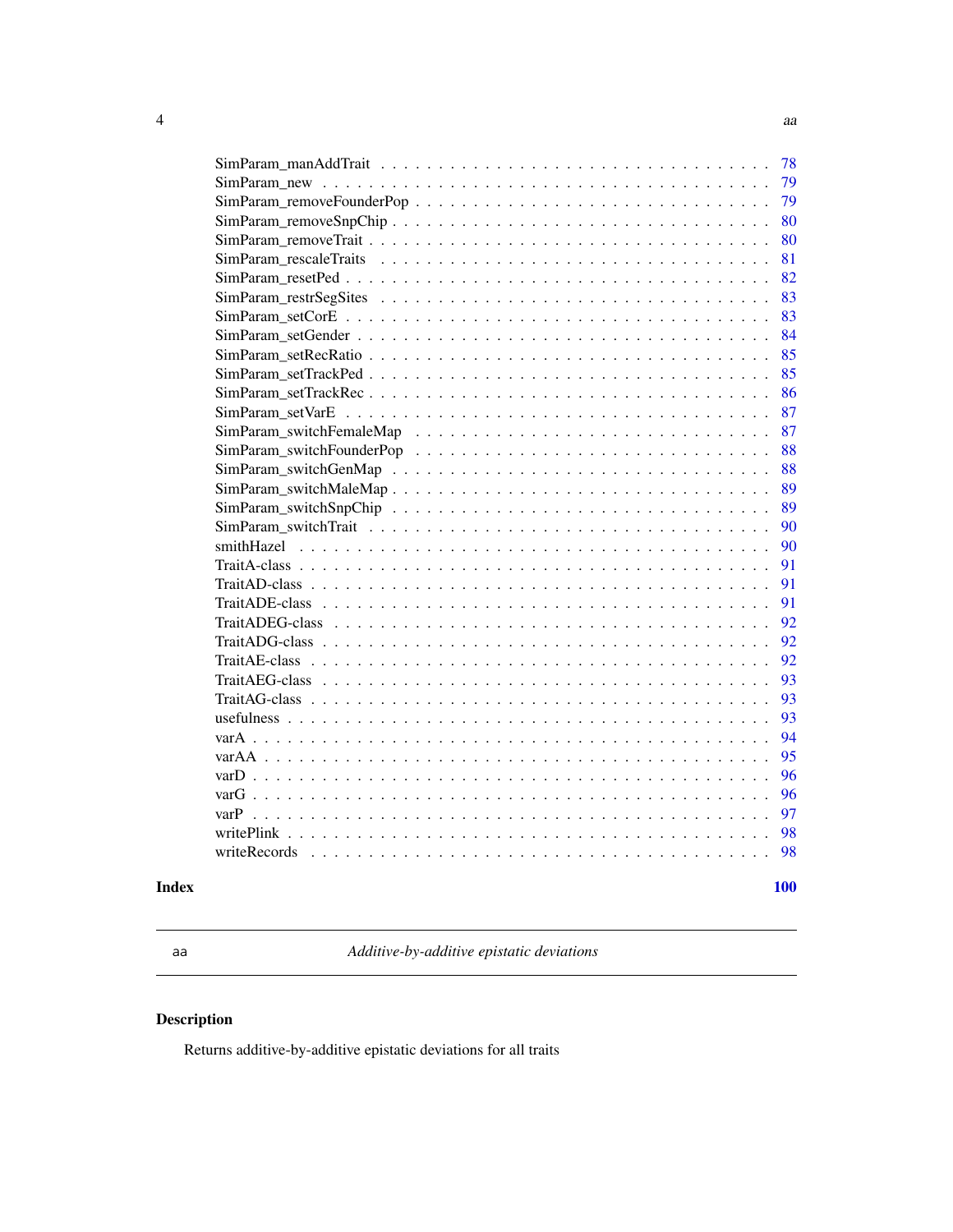### <span id="page-4-0"></span>AlphaSimR 5

### Usage

aa(pop, simParam = NULL)

### Arguments

| pop      | an object of Pop-class |
|----------|------------------------|
| simParam | an object of SimParam  |

### Examples

```
#Create founder haplotypes
founderPop = quickHaplo(nInd=10, nChr=1, segSites=10)
#Set simulation parameters
SP = SimParam$new(founderPop)
```
#Create population pop = newPop(founderPop, simParam=SP) aa(pop, simParam=SP)

SP\$addTraitAD(10, meanDD=0.5)

SP\$setVarE(h2=0.5)

AlphaSimR *AlphaSimR: Breeding Program Simulations*

### Description

The successor to the 'AlphaSim' software for breeding program simulation [Faux et al. (2016) <doi:10.3835/plantgenome2016.02.0013>]. Used for stochastic simulations of breeding programs to the level of DNA sequence for every individual. Contained is a wide range of functions for modeling common tasks in a breeding program, such as selection and crossing. These functions allow for constructing simulations of highly complex plant and animal breeding programs via scripting in the R software environment. Such simulations can be used to evaluate overall breeding program performance and conduct research into breeding program design, such as implementation of genomic selection. Included is the 'Markovian Coalescent Simulator' ('MaCS') for fast simulation of biallelic sequences according to a population demographic history [Chen et al. (2009) <doi:10.1101/gr.083634.108>].

Please see the introductionary vignette for instructions for using this package. The vignette can be viewed using the following command: vignette("intro",package="AlphaSimR")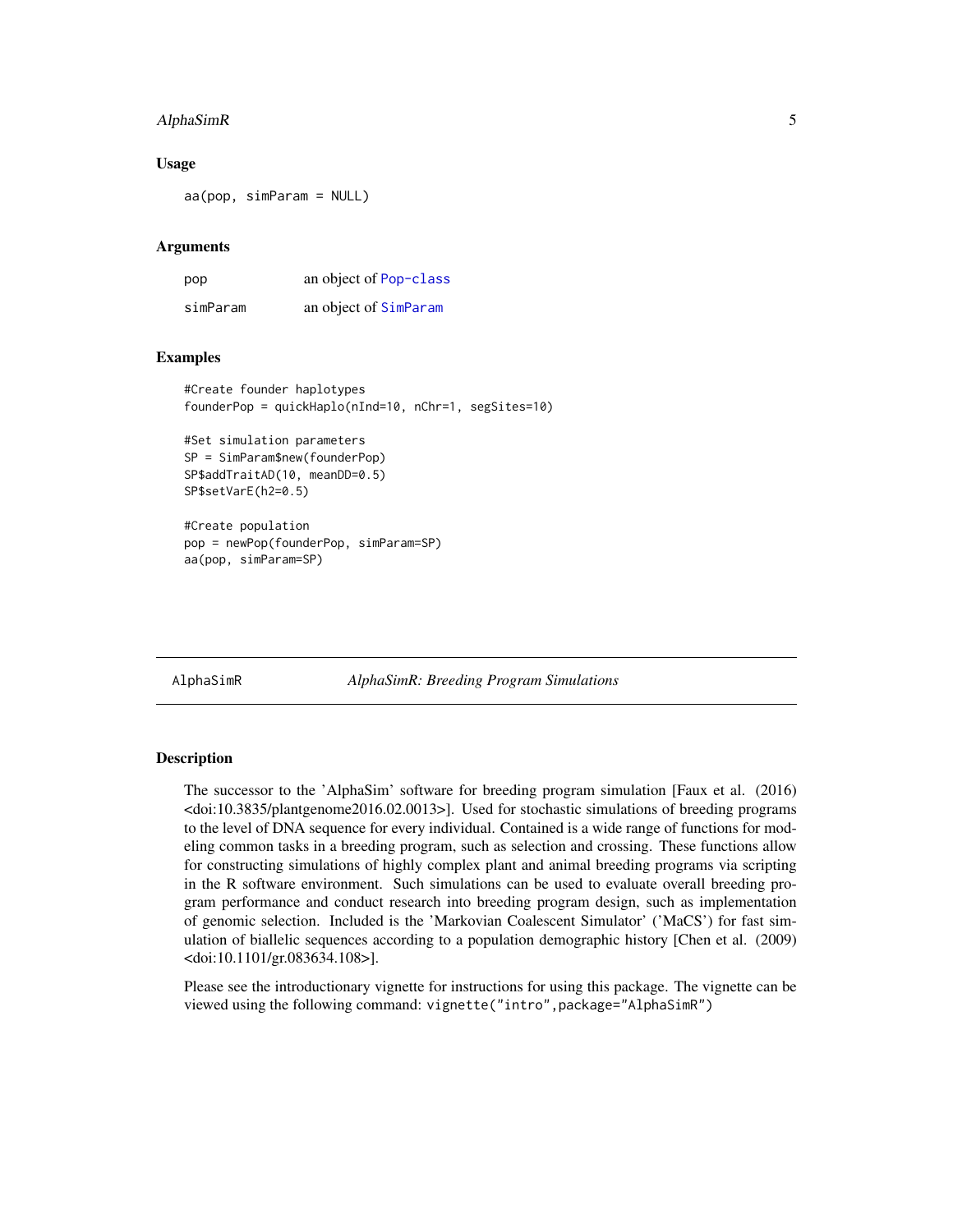Returns breeding values for all traits

### Usage

bv(pop, simParam = NULL)

### Arguments

| pop      | an object of Pop-class |
|----------|------------------------|
| simParam | an object of SimParam  |

### Examples

```
#Create founder haplotypes
founderPop = quickHaplo(nInd=10, nChr=1, segSites=10)
```

```
#Set simulation parameters
SP = SimParam$new(founderPop)
SP$addTraitAD(10, meanDD=0.5)
SP$setVarE(h2=0.5)
```
#Create population pop = newPop(founderPop, simParam=SP) bv(pop, simParam=SP)

calcGCA *Calculate GCA*

### Description

Calculate general combining ability of test crosses. Intended for output from hybridCross using the "testcross" option, but will work for any population.

### Usage

calcGCA(pop, use = "pheno")

### Arguments

| pop | an object of Pop-class or HybridPop-class                                                        |
|-----|--------------------------------------------------------------------------------------------------|
| use | tabulate either genetic values "gv", estimated breeding values "ebv", or pheno-<br>types "pheno" |

<span id="page-5-0"></span>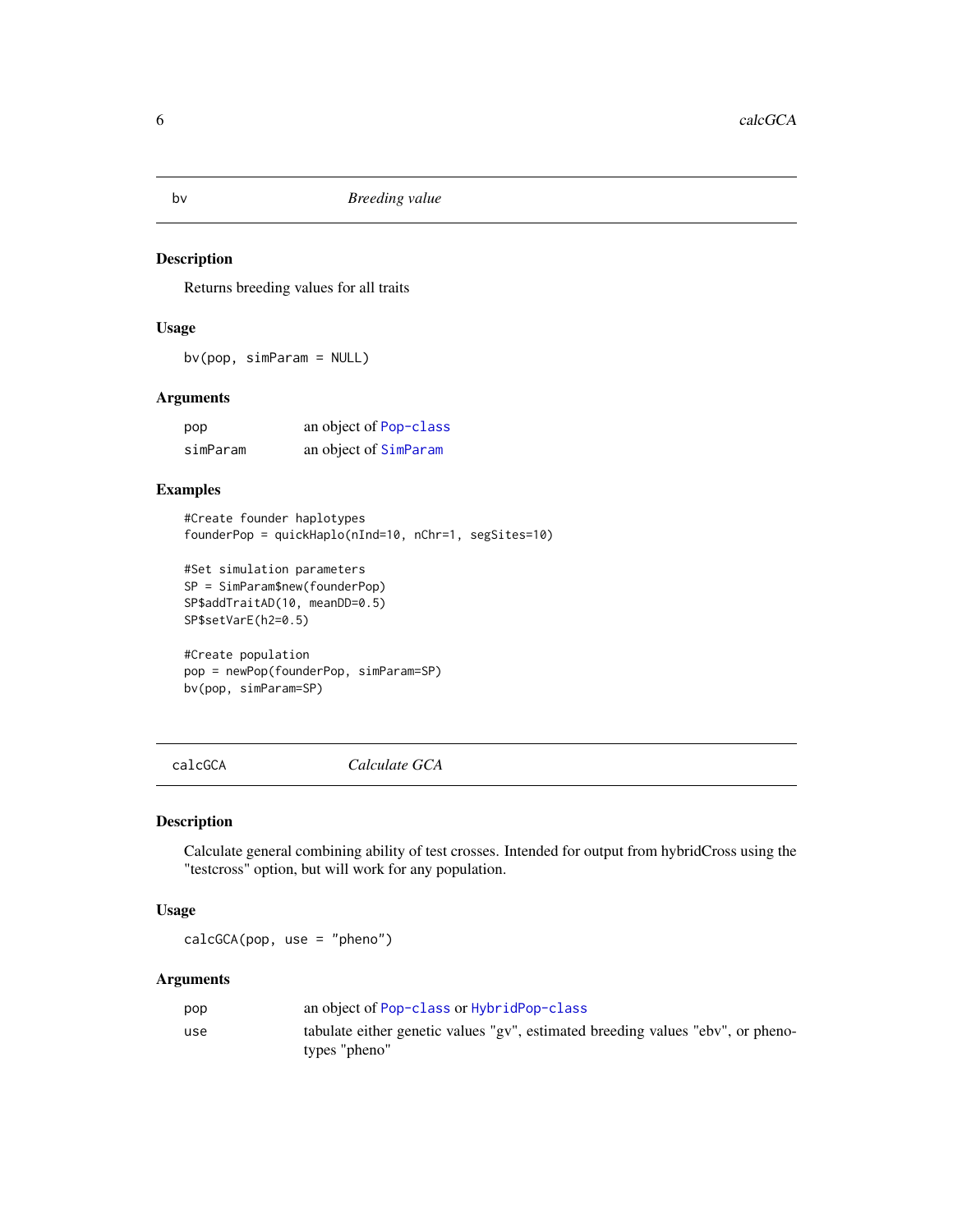### Examples

```
#Create founder haplotypes
founderPop = quickHaplo(nInd=10, nChr=1, segSites=10, inbred=TRUE)
#Set simulation parameters
SP = SimParam$new(founderPop)
SP$addTraitA(10)
#Create population
pop = newPop(founderPop, simParam=SP)
#Make crosses for full diallele
pop2 = hybridCross(pop, pop, simParam=SP)
GCA = calcGCA(pop2, use="gv")
```
### dd *Dominance deviations*

# Description

Returns dominance deviations for all traits

### Usage

dd(pop, simParam = NULL)

### Arguments

| pop      | an object of Pop-class |
|----------|------------------------|
| simParam | an object of SimParam  |

### Examples

```
#Create founder haplotypes
founderPop = quickHaplo(nInd=10, nChr=1, segSites=10)
```

```
#Set simulation parameters
SP = SimParam$new(founderPop)
SP$addTraitAD(10, meanDD=0.5)
SP$setVarE(h2=0.5)
```

```
#Create population
pop = newPop(founderPop, simParam=SP)
dd(pop, simParam=SP)
```
<span id="page-6-0"></span>dd ac ym y 1900 ac ymun y 1900. Yn y 1900 ac ym y 1900 ac ymu y 1900 ac ym y 1900. Yn y 1900 ac ymu y 1900 ac y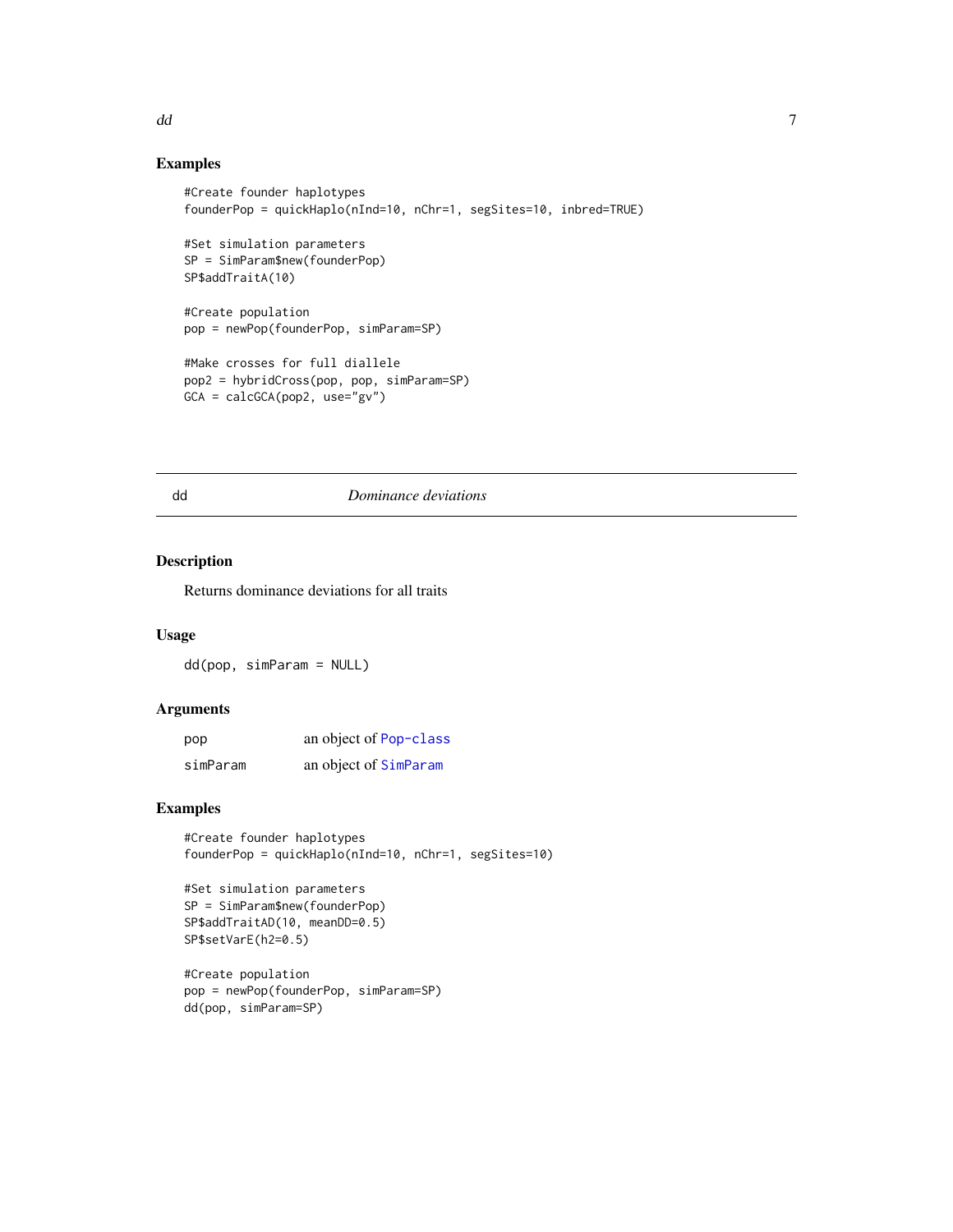<span id="page-7-0"></span>A wrapper for accessing the ebv slot

### Usage

ebv(pop)

#### Arguments

pop a [Pop-class](#page-29-1) or similar object

### Examples

```
#Create founder haplotypes
founderPop = quickHaplo(nInd=10, nChr=1, segSites=10)
```

```
#Set simulation parameters
SP = SimParam$new(founderPop)
SP$addTraitAD(10, meanDD=0.5)
SP$setVarE(h2=0.5)
```

```
#Create population
pop = newPop(founderPop, simParam=SP)
pop@ebv = matrix(rnorm(pop@nInd), nrow=pop@nInd, ncol=1)
ebv(pop)
```
editGenome *Edit genome*

# Description

Edits selected loci of selected individuals to a homozygous state for either the 1 or 0 allele. The gv slot is recalculated to reflect the any changes due to editing, but other slots remain the same.

```
editGenome(pop, ind, chr, segSites, allele, simParam = NULL)
```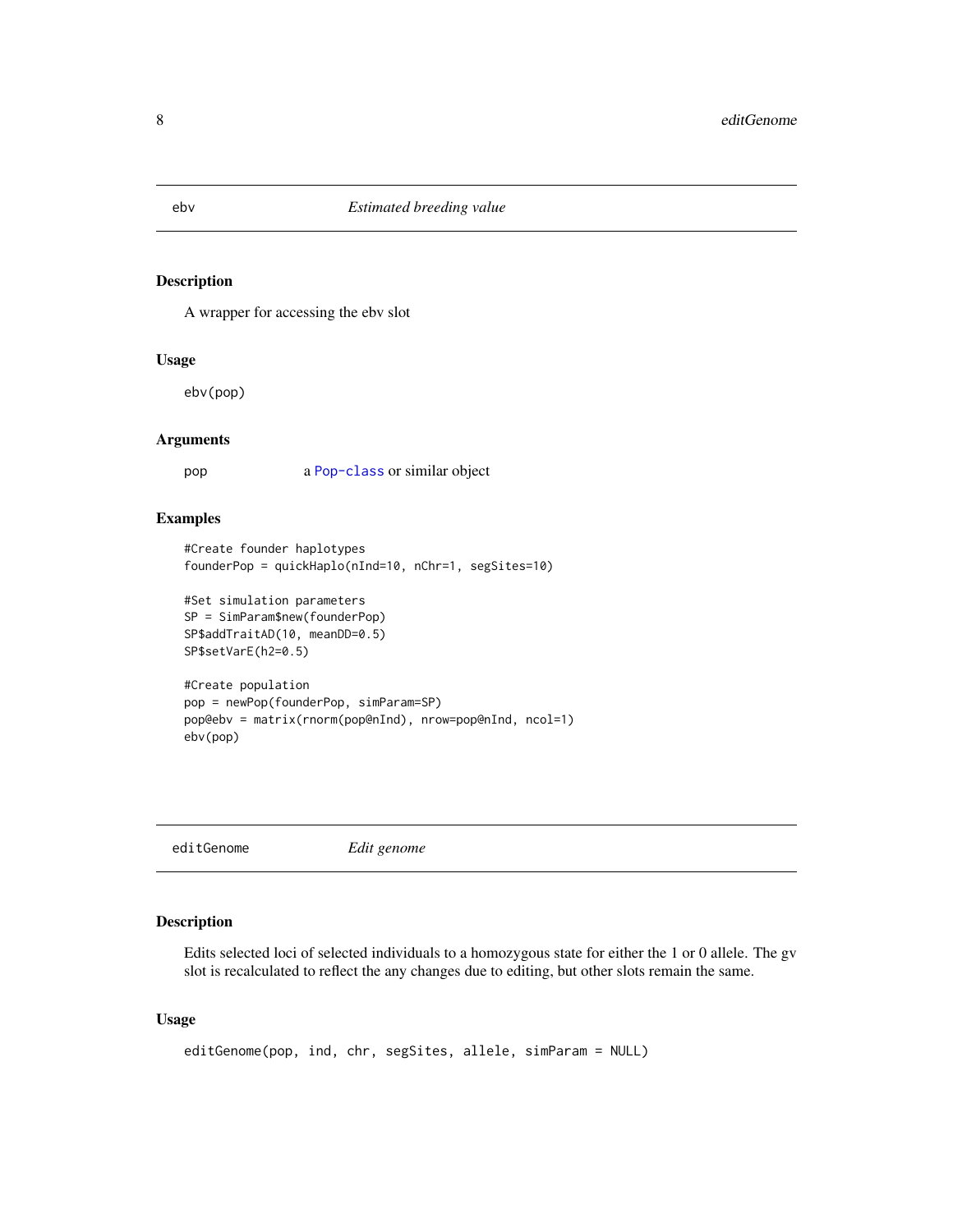# <span id="page-8-0"></span>editGenomeTopQtl 9

### Arguments

| pop      | an object of Pop-class                                                  |
|----------|-------------------------------------------------------------------------|
| ind      | a vector of individuals to edit                                         |
| chr      | a vector of chromosomes to edit. Length must match length of segSites.  |
| segSites | a vector of segregating sites to edit. Length must match length of chr. |
| allele   | either 0 or 1 for desired allele                                        |
| simParam | an object of SimParam                                                   |

### Value

Returns an object of [Pop-class](#page-29-1)

# Examples

#Create founder haplotypes founderPop = quickHaplo(nInd=2, nChr=1, segSites=10)

```
#Set simulation parameters
SP = SimParam$new(founderPop)
SP$addTraitA(10)
```
#Create population pop = newPop(founderPop, simParam=SP)

```
#Change individual 1 to homozygous for the 1 allele
#at locus 1, chromosome 1
pop2 = editGenome(pop, ind=1, chr=1, segSites=1,
                 allele=1, simParam=SP)
```
editGenomeTopQtl *Edit genome - the top QTL*

#### Description

Edits the top QTL (with the largest additive effect) to a homozygous state for the allele increasing. Only nonfixed QTL are edited The gv slot is recalculated to reflect the any changes due to editing, but other slots remain the same.

```
editGenomeTopQtl(pop, ind, nQtl, trait = 1, increase = TRUE,
  simParam = NULL)
```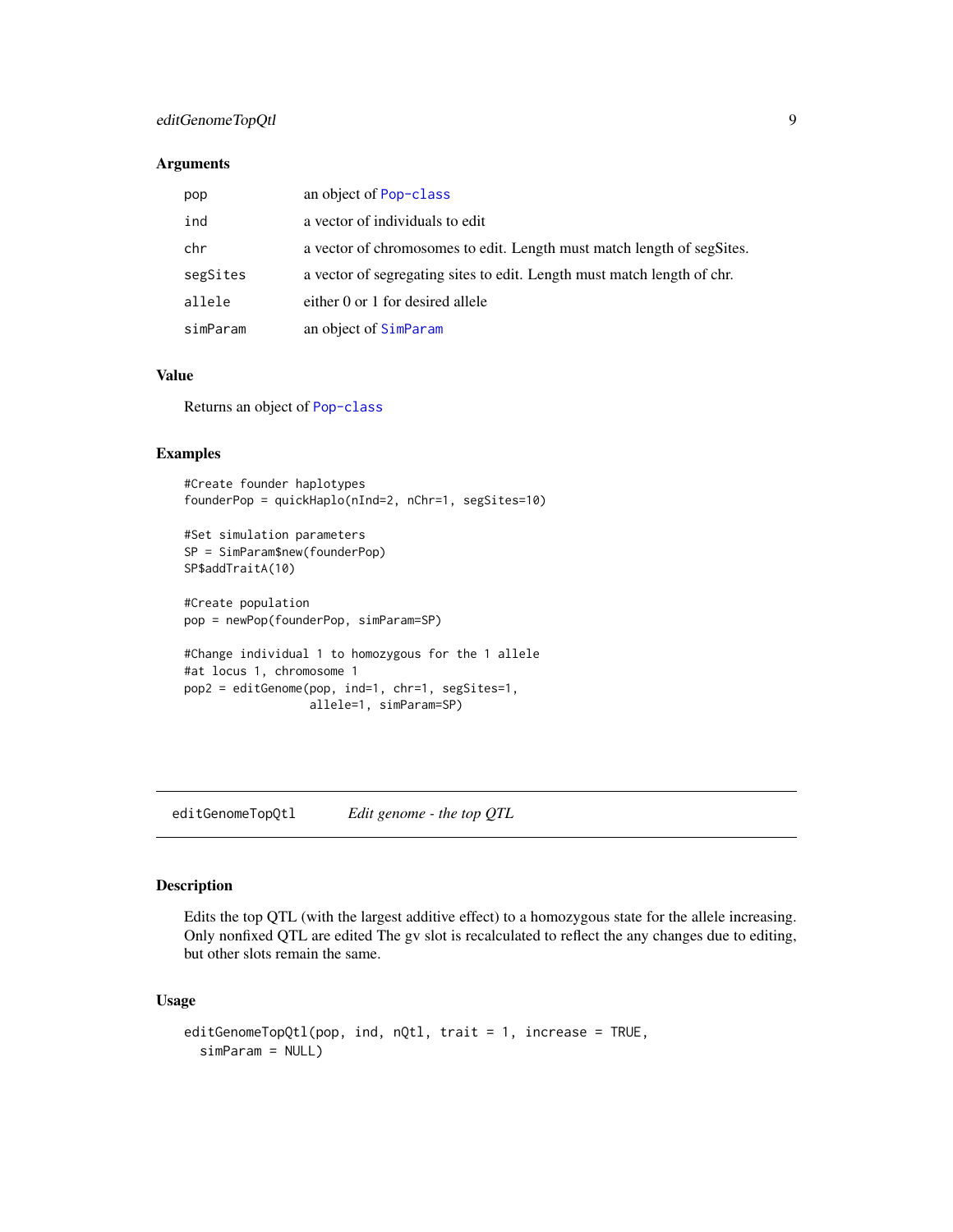### Arguments

| pop      | an object of Pop-class                                    |
|----------|-----------------------------------------------------------|
| ind      | a vector of individuals to edit                           |
| nOtl     | number of QTL to edit                                     |
| trait    | which trait effects should guide selection of the top QTL |
| increase | should the trait value be increased or decreased          |
| simParam | an object of SimParam                                     |

### Value

Returns an object of [Pop-class](#page-29-1)

# Examples

#Create founder haplotypes founderPop = quickHaplo(nInd=2, nChr=1, segSites=10)

```
#Set simulation parameters
SP = SimParam$new(founderPop)
SP$addTraitA(10)
```
#Create population pop = newPop(founderPop, simParam=SP)

```
#Change up to 10 loci for individual 1
pop2 = editGenomeTopQtl(pop, ind=1, nQtl=10, simParam=SP)
```

```
fastRRBLUP Fast RR-BLUP
```
### Description

Solves an RR-BLUP model for genomic predictions given known variance components. This implementation is meant as a fast and low memory alternative to [RRBLUP](#page-42-1) or [RRBLUP2](#page-43-1). Unlike the those functions, the fastRRBLUP does not fit fixed effects (other than the intercept) or account for unequal replication.

```
fastRRBLUP(pop, traits = 1, use = "pheno", snpChip = 1,
  useQtl = FALSE, maxIter = 1000, Vu = NULL, Ve = NULL,simParam = NULL, ...)
```
<span id="page-9-0"></span>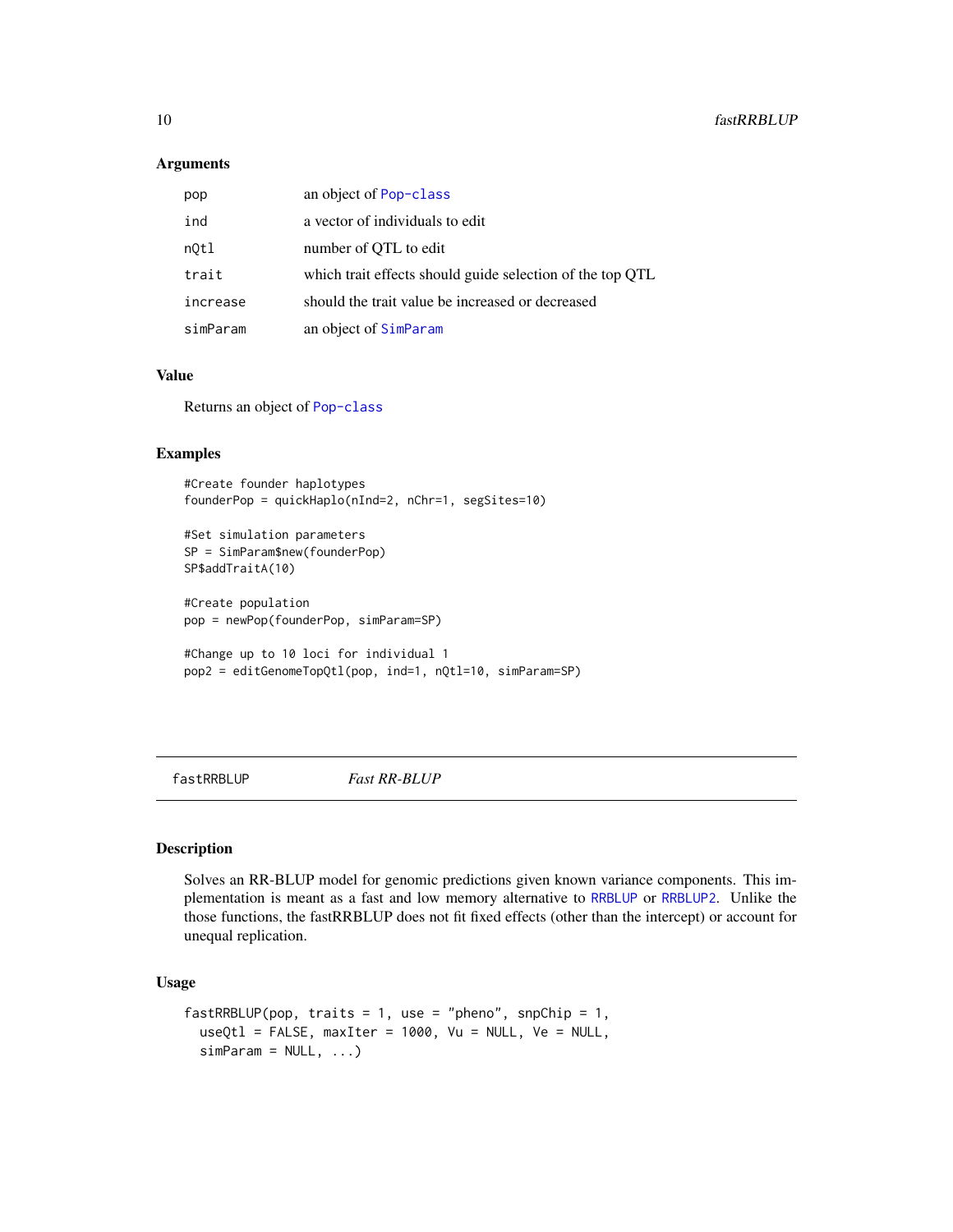### <span id="page-10-0"></span>GCAsol-class 11

# Arguments

| pop      | a Pop-class to serve as the training population                                                                                                                                                        |
|----------|--------------------------------------------------------------------------------------------------------------------------------------------------------------------------------------------------------|
| traits   | an integer indicating the trait to model or a function of the traits returning a<br>single value. Only univariate models are supported.                                                                |
| use      | train model using phenotypes "pheno", genetic values "gv", estimated breeding<br>values "ebv", breeding values "bv", or randomly "rand"                                                                |
| snpChip  | an integer indicating which SNP chip genotype to use                                                                                                                                                   |
| use0tl   | should QTL genotypes be used instead of a SNP chip. If TRUE, snpChip spec-<br>ifies which trait's QTL to use, and thus these QTL may not match the QTL<br>underlying the phenotype supplied in traits. |
| maxIter  | maximum number of iterations.                                                                                                                                                                          |
| Vu       | marker effect variance. If value is NULL, a reasonable value is chosen automat-<br><i>ically.</i>                                                                                                      |
| Ve       | error variance. If value is NULL, a reasonable value is chosen automatically.                                                                                                                          |
| simParam | an object of SimParam                                                                                                                                                                                  |
| $\cdots$ | additional arguments if using a function for traits                                                                                                                                                    |

# Examples

```
#Create founder haplotypes
founderPop = quickHaplo(nInd=10, nChr=1, segSites=10)
```

```
#Set simulation parameters
SP = SimParam$new(founderPop)
SP$addTraitA(10)
SP$setVarE(h2=0.5)
SP$addSnpChip(10)
```

```
#Create population
pop = newPop(founderPop, simParam=SP)
```

```
#Run GS model and set EBV
ans = fastRRBLUP(pop, simParam=SP)
pop = setEBV(pop, ans, simParam=SP)
```
#Evaluate accuracy cor(gv(pop), ebv(pop))

GCAsol-class *RR-BLUP GCA Solution*

# Description

Extends [LociMap-class](#page-19-1) to contain estimated effects from [RRBLUP\\_GCA](#page-48-1)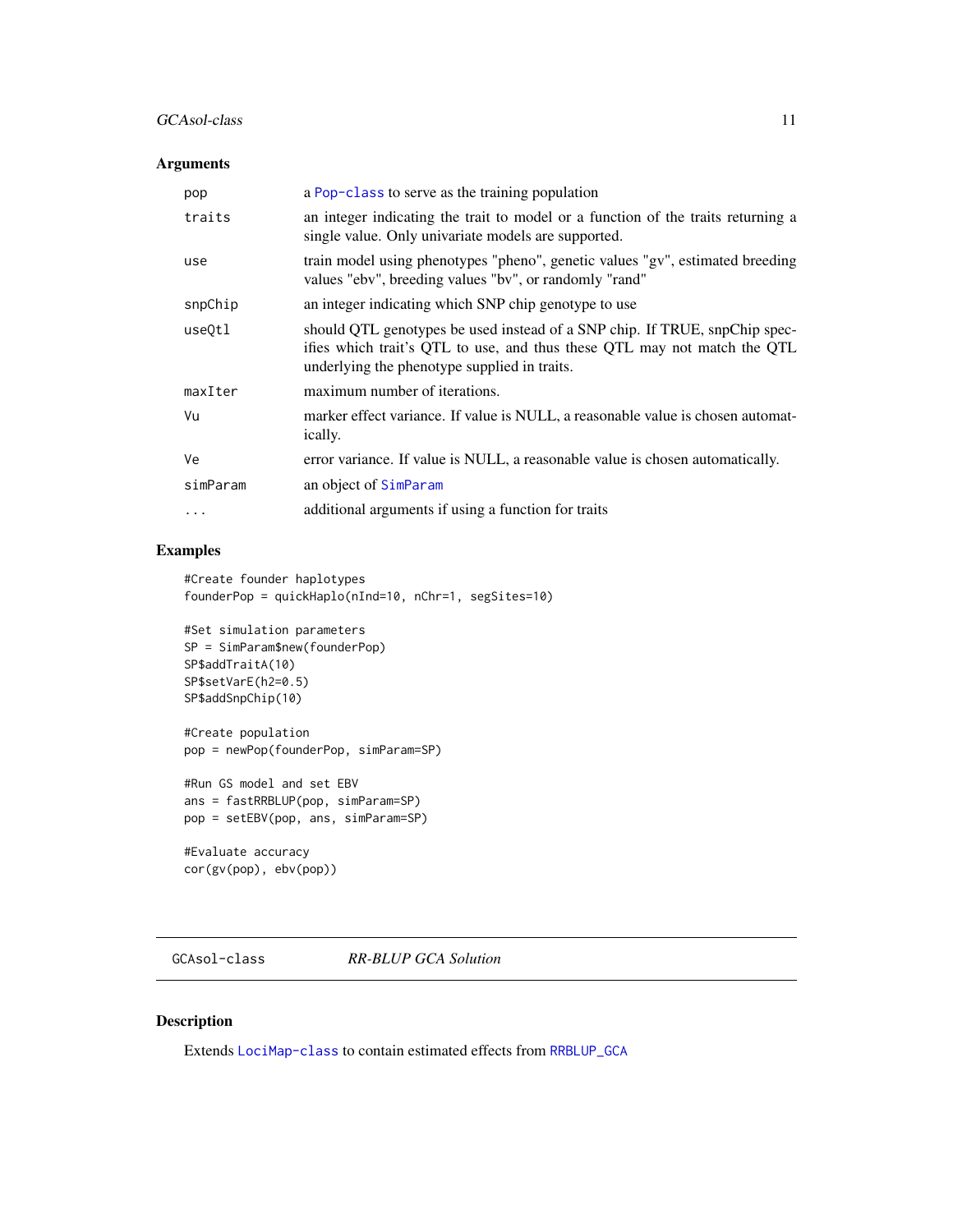# <span id="page-11-0"></span>Slots

femaleEff marker GCA for "female" pool

maleEff marker GCA for "male" pool

fixEff Estimates for fixed effects

- Vu Estimated marker variances in order: female effects, male effects and SCA effects ([SCAsol-class](#page-55-1) only)
- Ve Estimated error variance
- LL Log-likelihood
- iter Number of iterations for convergence

genicVarA *Additive genic variance*

# Description

Returns additive genic variance for all traits

### Usage

genicVarA(pop, simParam = NULL)

### Arguments

| pop      | an object of Pop-class |
|----------|------------------------|
| simParam | an object of SimParam  |

# Examples

#Create founder haplotypes founderPop = quickHaplo(nInd=10, nChr=1, segSites=10)

```
#Set simulation parameters
SP = SimParam$new(founderPop)
SP$addTraitAD(10, meanDD=0.5)
SP$setVarE(h2=0.5)
```

```
#Create population
pop = newPop(founderPop, simParam=SP)
genicVarA(pop, simParam=SP)
```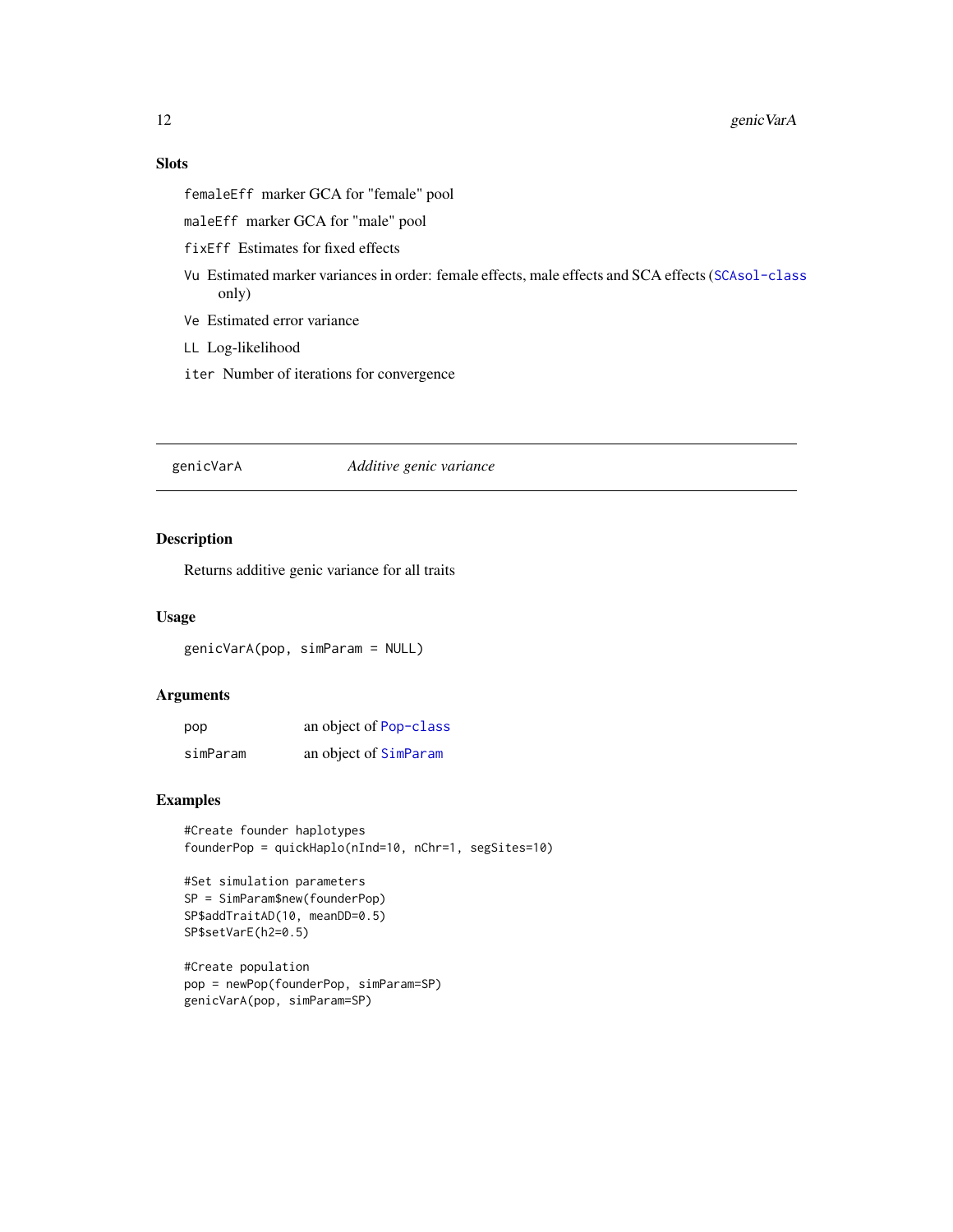<span id="page-12-0"></span>

Returns additive-by-additive epistatic genic variance for all traits

# Usage

```
genicVarAA(pop, simParam = NULL)
```
# Arguments

| pop      | an object of Pop-class |
|----------|------------------------|
| simParam | an object of SimParam  |

# Examples

```
#Create founder haplotypes
founderPop = quickHaplo(nInd=10, nChr=1, segSites=10)
```

```
#Set simulation parameters
SP = SimParam$new(founderPop)
SP$addTraitAD(10, meanDD=0.5)
SP$setVarE(h2=0.5)
```

```
#Create population
pop = newPop(founderPop, simParam=SP)
genicVarAA(pop, simParam=SP)
```
genicVarD *Dominance genic variance*

# Description

Returns dominance genic variance for all traits

### Usage

genicVarD(pop, simParam = NULL)

### Arguments

| pop      | an object of Pop-class |
|----------|------------------------|
| simParam | an object of SimParam  |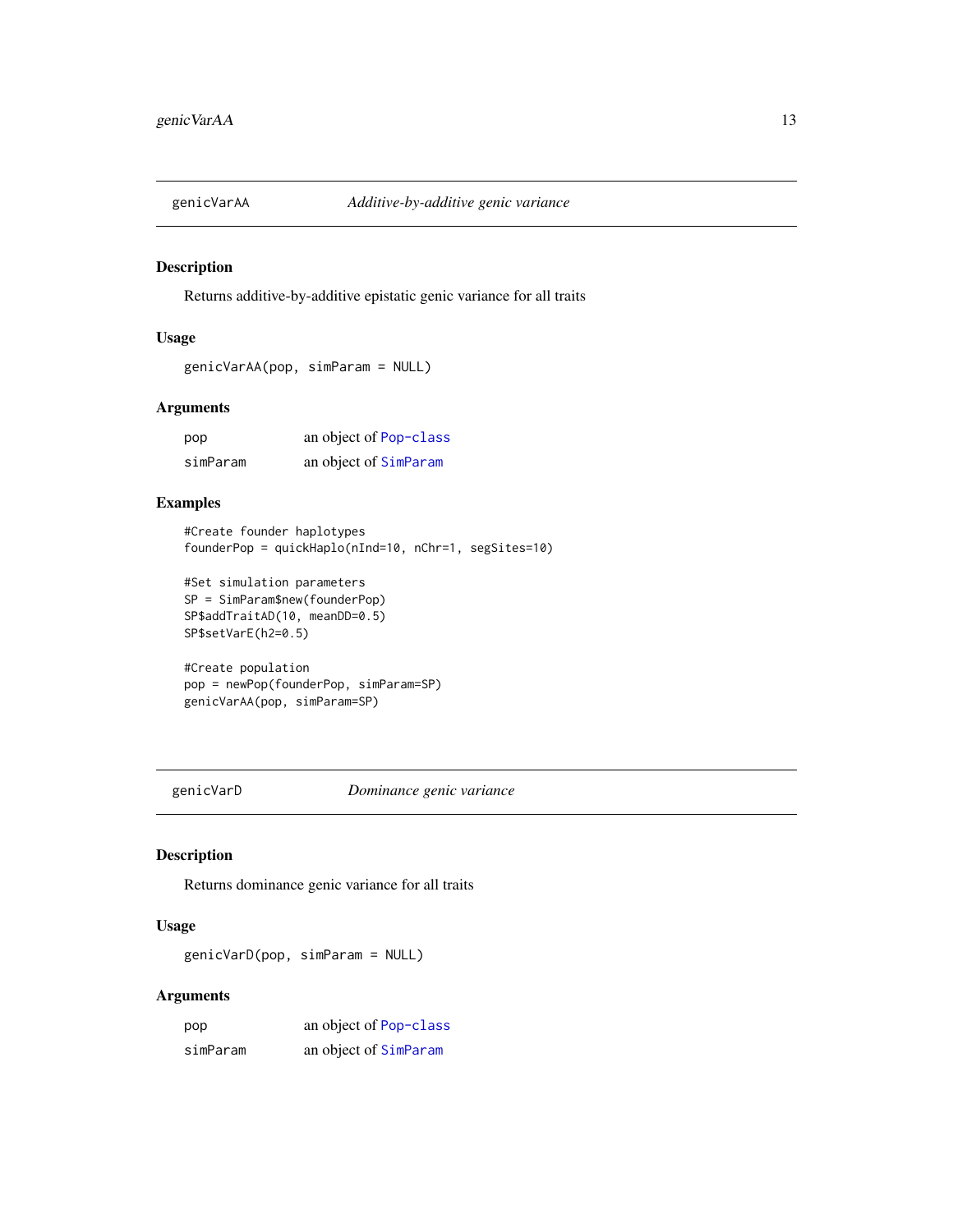# Examples

```
#Create founder haplotypes
founderPop = quickHaplo(nInd=10, nChr=1, segSites=10)
#Set simulation parameters
SP = SimParam$new(founderPop)
SP$addTraitAD(10, meanDD=0.5)
SP$setVarE(h2=0.5)
#Create population
pop = newPop(founderPop, simParam=SP)
genicVarD(pop, simParam=SP)
```
genicVarG *Total genic variance*

# Description

Returns total genic variance for all traits

### Usage

genicVarG(pop, simParam = NULL)

### Arguments

| pop      | an object of Pop-class |
|----------|------------------------|
| simParam | an object of SimParam  |

### Examples

```
#Create founder haplotypes
founderPop = quickHaplo(nInd=10, nChr=1, segSites=10)
```

```
#Set simulation parameters
SP = SimParam$new(founderPop)
SP$addTraitAD(10, meanDD=0.5)
SP$setVarE(h2=0.5)
```

```
#Create population
pop = newPop(founderPop, simParam=SP)
genicVarG(pop, simParam=SP)
```
<span id="page-13-0"></span>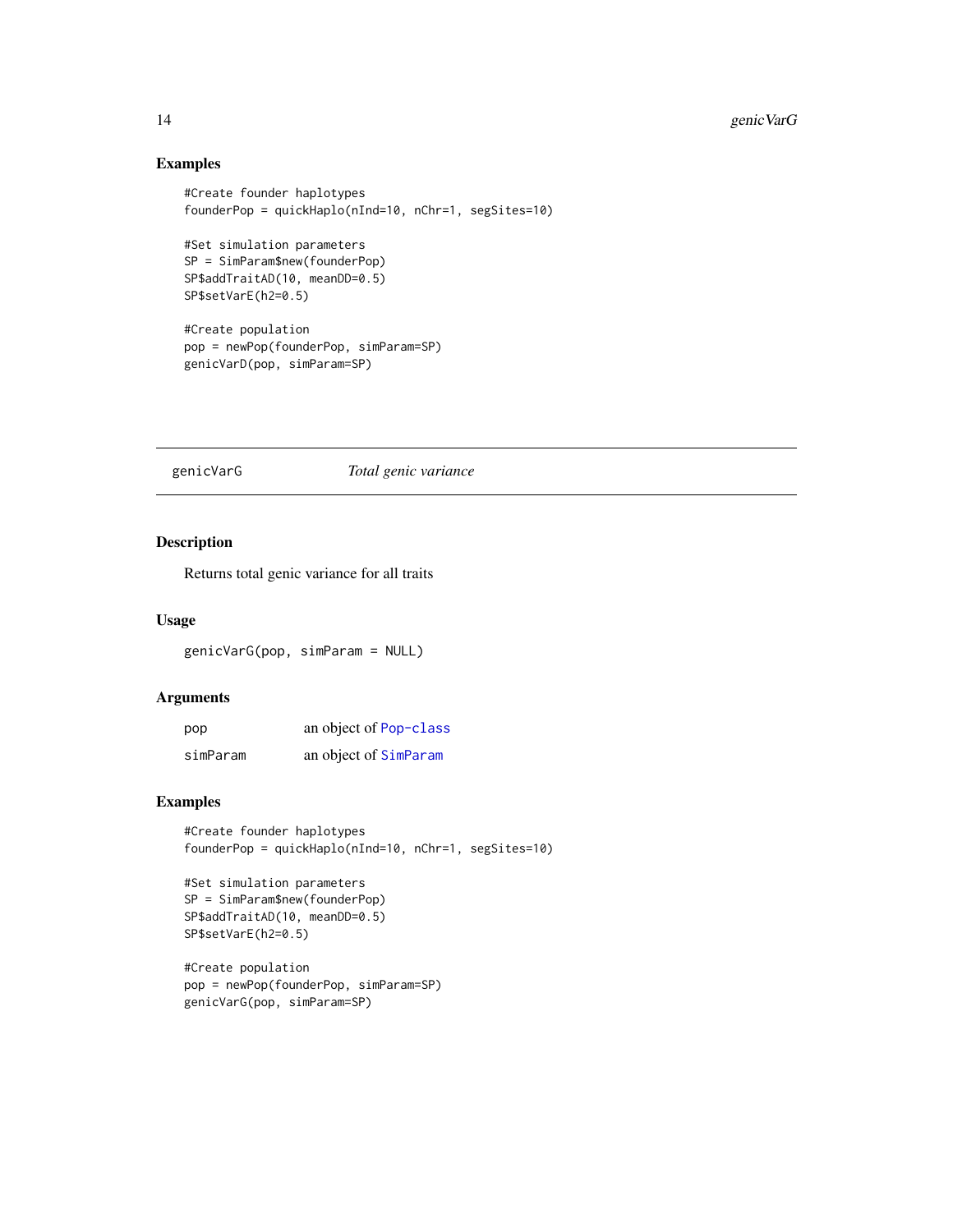<span id="page-14-0"></span>

Calculates genetic and genic additive and dominance variances for an object of [Pop-class](#page-29-1)

### Usage

genParam(pop, simParam = NULL)

### Arguments

| pop      | an object of Pop-class |
|----------|------------------------|
| simParam | an object of SimParam  |

### Value

varA an nTrait by nTrait matrix of additive genetic variances **varD** an nTrait by nTrait matrix of dominance genetic variances

varAA an nTrait by nTrait matrix of additive-by-additive genetic variances

varG an nTrait by nTrait matrix of total genetic variances

genicVarA an nTrait vector of additive genic variances

genicVarD an nTrait vector of dominance genic variances

genicVarAA an nTrait vector of additive-by-additive genic variances

genicVarG an nTrait vector of total genic variances

randGenicVarA an nTrait vector of additive genic variances assuming random mating

randGenicVarD an nTrait vector of dominance genic variances assuming random mating

randGenicVarAA an nTrait vector of additive-by-additive genic variances assuming random mating

randGenicVarG an nTrait vector of total genic variances assuming random mating

mu an nTrait vector of trait means

mu\_HWE an nTrait vector of expected trait means under Hardy-Weinberg equilibrium

gv a matrix of genetic values with dimensions nInd by nTraits

bv a matrix of breeding values with dimensions nInd by nTraits

dd a matrix of dominance deviations with dimensions nInd by nTraits

aa a matrix of additive-by-additive deviations with dimensions nInd by nTraits

gv\_mu an nTrait vector of trait means for genotype with all zeros

gv\_a a matrix of additive genetic values with dimensions nInd by nTraits

gv\_d a matrix of dominance genetic values with dimensions nInd by nTraits

gv\_aa a matrix of additive-by-additive genetic values with dimensions nInd by nTraits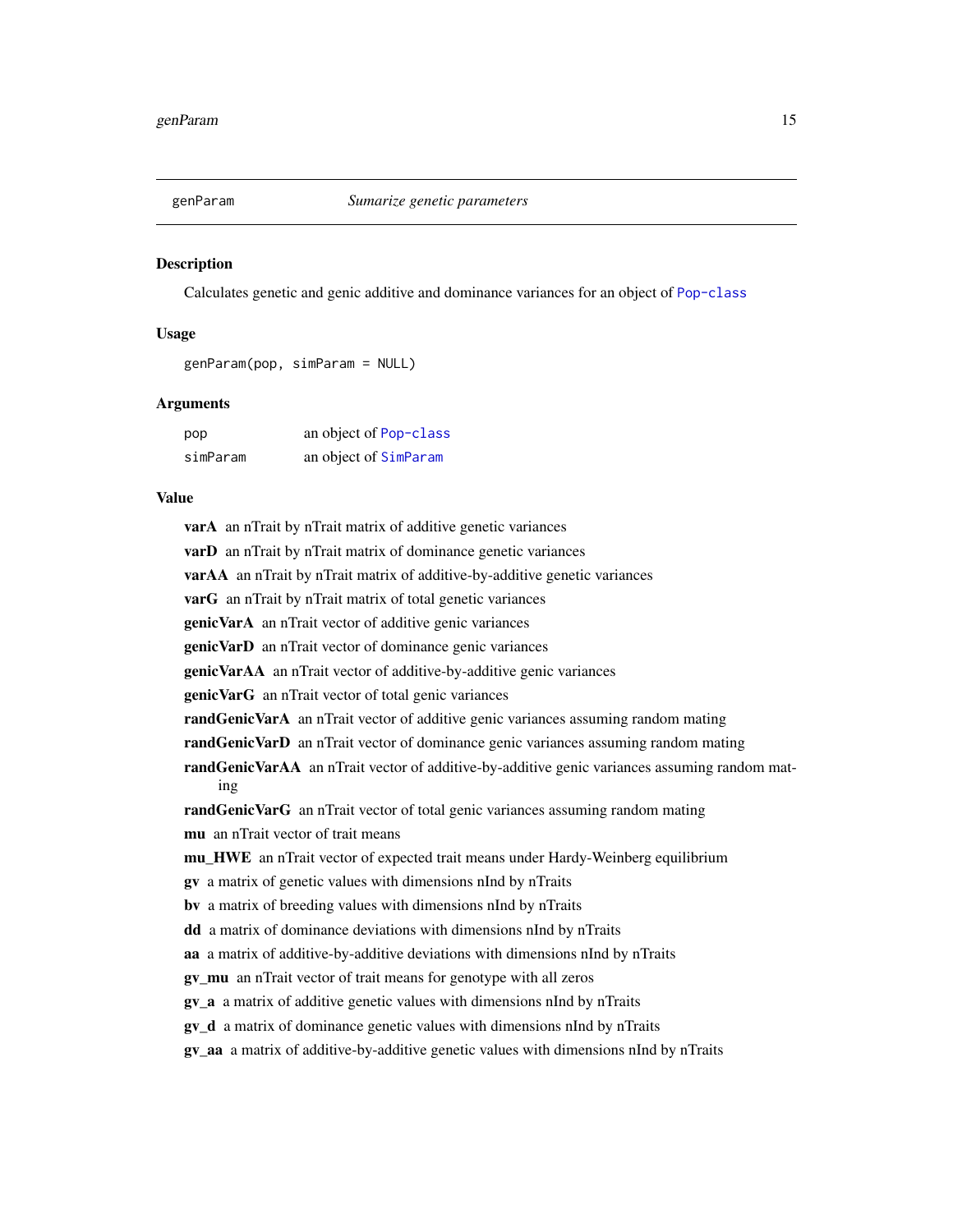# Examples

```
#Create founder haplotypes
founderPop = quickHaplo(nInd=10, nChr=1, segSites=10)
#Set simulation parameters
SP = SimParam$new(founderPop)
SP$addTraitAD(10, meanDD=0.5)
SP$setVarE(h2=0.5)
#Create population
pop = newPop(founderPop, simParam=SP)
ans = genParam(pop, simParam=SP)
```
getQtlMap *Get QTL genetic map*

### Description

Retrieves the genetic map for the QTL of a given trait.

### Usage

getQtlMap(trait = 1, gender = "A", simParam = NULL)

# Arguments

| trait    | an integer for the                                                                                                                                                                               |
|----------|--------------------------------------------------------------------------------------------------------------------------------------------------------------------------------------------------|
| gender   | determines which gender specific map is returned. Options are "A" for average<br>map, "F" for female map, and "M" for male map. All options are equivalent if<br>not using gender specific maps. |
| simParam | an object of SimParam                                                                                                                                                                            |

### Value

Returns a data.frame for the SNP map.

### Examples

```
#Create founder haplotypes
founderPop = quickHaplo(nInd=10, nChr=1, segSites=10)
```

```
#Set simulation parameters
SP = SimParam$new(founderPop)
SP$addTraitA(5)
```
#Pull SNP map getQtlMap(trait=1, simParam=SP)

<span id="page-15-0"></span>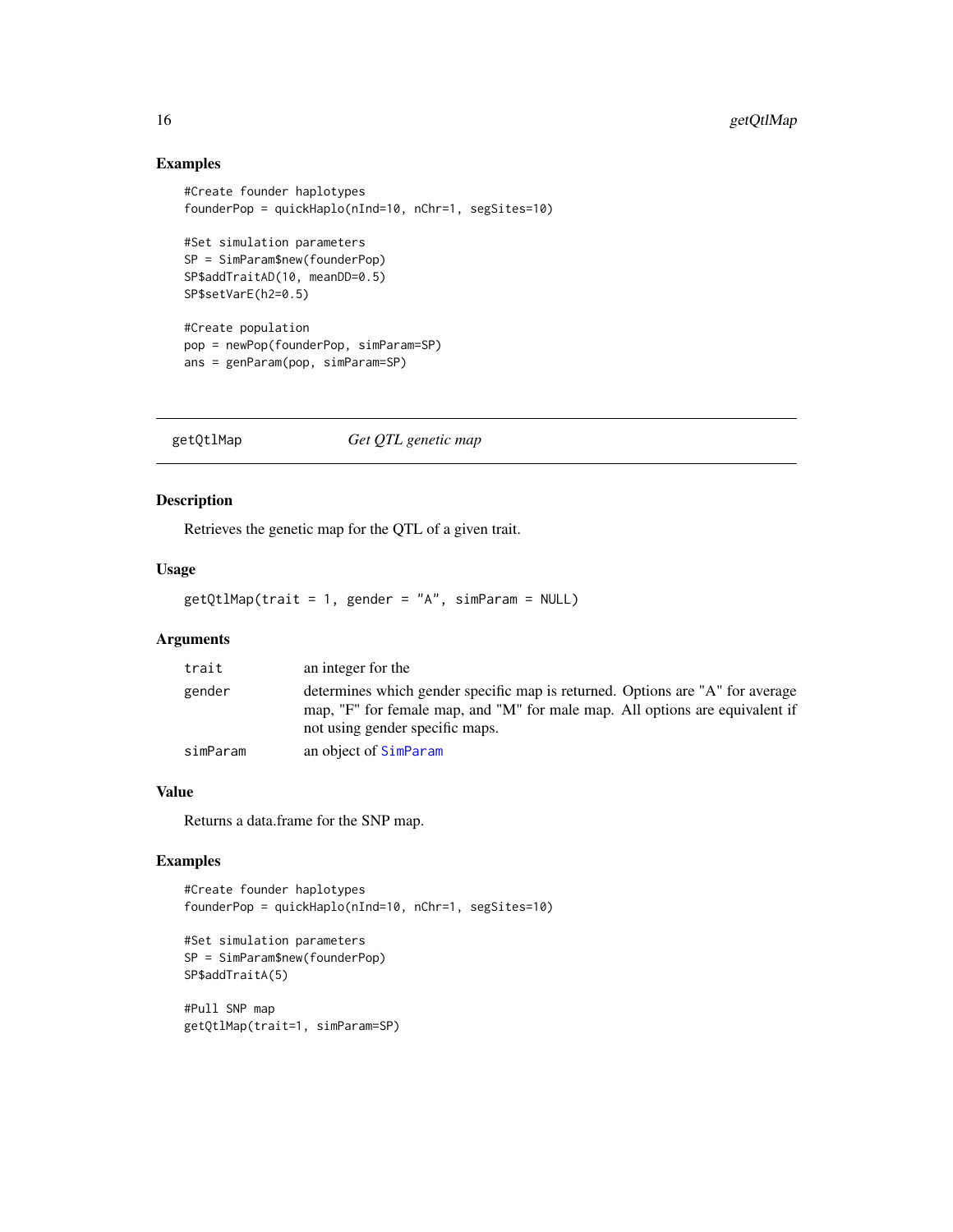<span id="page-16-0"></span>

Retrieves the genetic map for a given SNP chip.

# Usage

getSnpMap(snpChip = 1, gender = "A", simParam = NULL)

# Arguments

| snpChip  | an integer. Indicates which SNP chip's map to retrieve.                                                                                                                                          |  |
|----------|--------------------------------------------------------------------------------------------------------------------------------------------------------------------------------------------------|--|
| gender   | determines which gender specific map is returned. Options are "A" for average<br>map, "F" for female map, and "M" for male map. All options are equivalent if<br>not using gender specific maps. |  |
| simParam | an object of SimParam                                                                                                                                                                            |  |

# Value

Returns a data.frame for the SNP map.

# Examples

```
#Create founder haplotypes
founderPop = quickHaplo(nInd=10, nChr=1, segSites=10)
```

```
#Set simulation parameters
SP = SimParam$new(founderPop)
SP$addSnpChip(5)
```
#Pull SNP map getSnpMap(snpChip=1, simParam=SP)

gv *Genetic value*

# Description

A wrapper for accessing the gv slot

### Usage

gv(pop)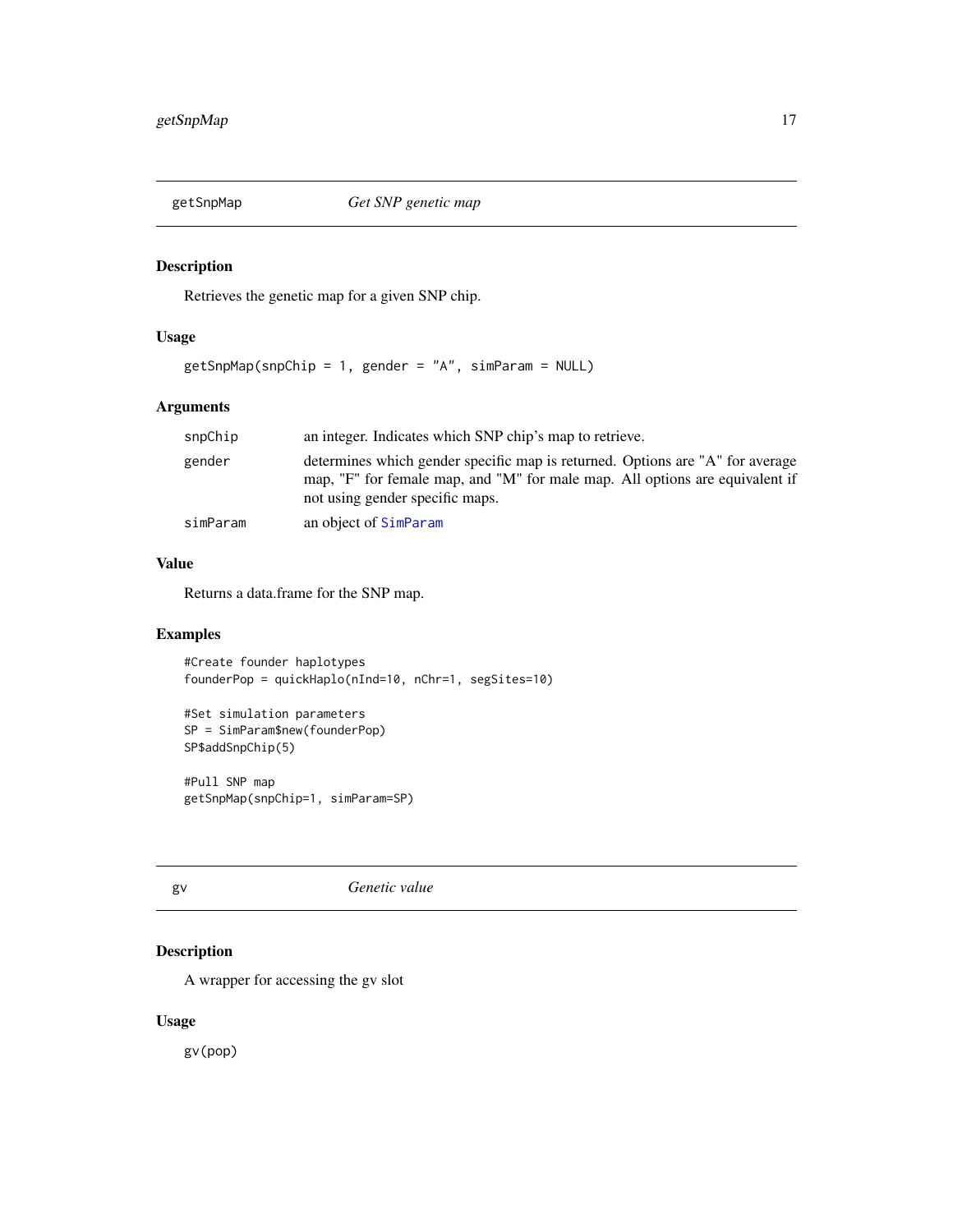### Arguments

pop a [Pop-class](#page-29-1) or similar object

### Examples

```
#Create founder haplotypes
founderPop = quickHaplo(nInd=10, nChr=1, segSites=10)
```

```
#Set simulation parameters
SP = SimParam$new(founderPop)
SP$addTraitAD(10, meanDD=0.5)
SP$setVarE(h2=0.5)
```

```
#Create population
pop = newPop(founderPop, simParam=SP)
gv(pop)
```
hybridCross *Hybrid crossing*

# Description

A convience function for hybrid plant breeding simulations. Allows for easy specification of a test cross scheme and/or creation of an object of [HybridPop-class](#page-18-1). Note that the [HybridPop-class](#page-18-1) should only be used if the parents were created using the [makeDH](#page-21-1) function or [newPop](#page-25-1) using inbred founders. The id for new individuals is [mother\_id]\_[father\_id]

# Usage

```
hybridCross(females, males, crossPlan = "testcross",
  returnHybridPop = FALSE, simParam = NULL)
```
### Arguments

| females         | female population, an object of Pop-class                                                                                           |
|-----------------|-------------------------------------------------------------------------------------------------------------------------------------|
| males           | male population, an object of Pop-class                                                                                             |
| crossPlan       | either "testcross" for all possible combinantions or a matrix with two columns<br>for designed crosses                              |
| returnHybridPop |                                                                                                                                     |
|                 | should results be returned as $HybridPop-class.$ If false returns results as Pop-class.<br>Population must be fully inbred if TRUE. |
| simParam        | an object of SimParam                                                                                                               |
|                 |                                                                                                                                     |

<span id="page-17-0"></span>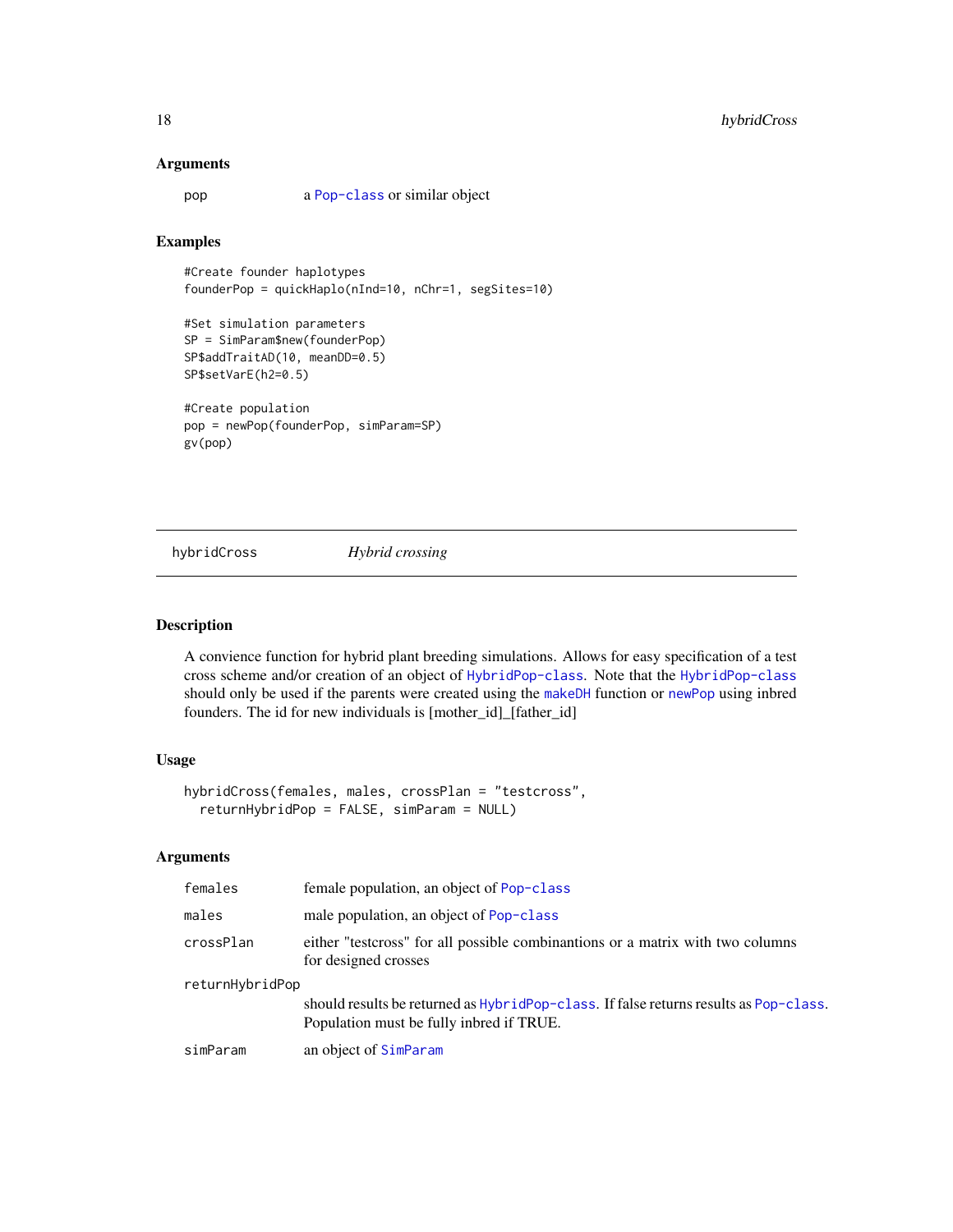# <span id="page-18-0"></span>HybridPop-class 19

# Examples

```
#Create founder haplotypes
founderPop = quickHaplo(nInd=2, nChr=1, segSites=10)
#Set simulation parameters
SP = SimParam$new(founderPop)
#Create population
pop = newPop(founderPop, simParam=SP)
#Make crosses for full diallele
pop2 = hybridCross(pop, pop, simParam=SP)
```
<span id="page-18-1"></span>HybridPop-class *Hybrid population*

### Description

A lightweight version of [Pop-class](#page-29-1) for hybrid lines. Memory is saved by not storing genotypic data.

### Usage

## S4 method for signature 'HybridPop' x[i]

## S4 method for signature 'HybridPop'  $c(x, \ldots)$ 

### Arguments

| x | a 'HybridPop'                  |
|---|--------------------------------|
|   | index of individuals           |
| . | additional 'HybridPop' objects |

# Methods (by generic)

- [: Extract HybridPop using index or id
- c: Combine multiple HybridPops

# **Slots**

nInd number of individuals

id an individual's identifier

mother the identifier of the individual's mother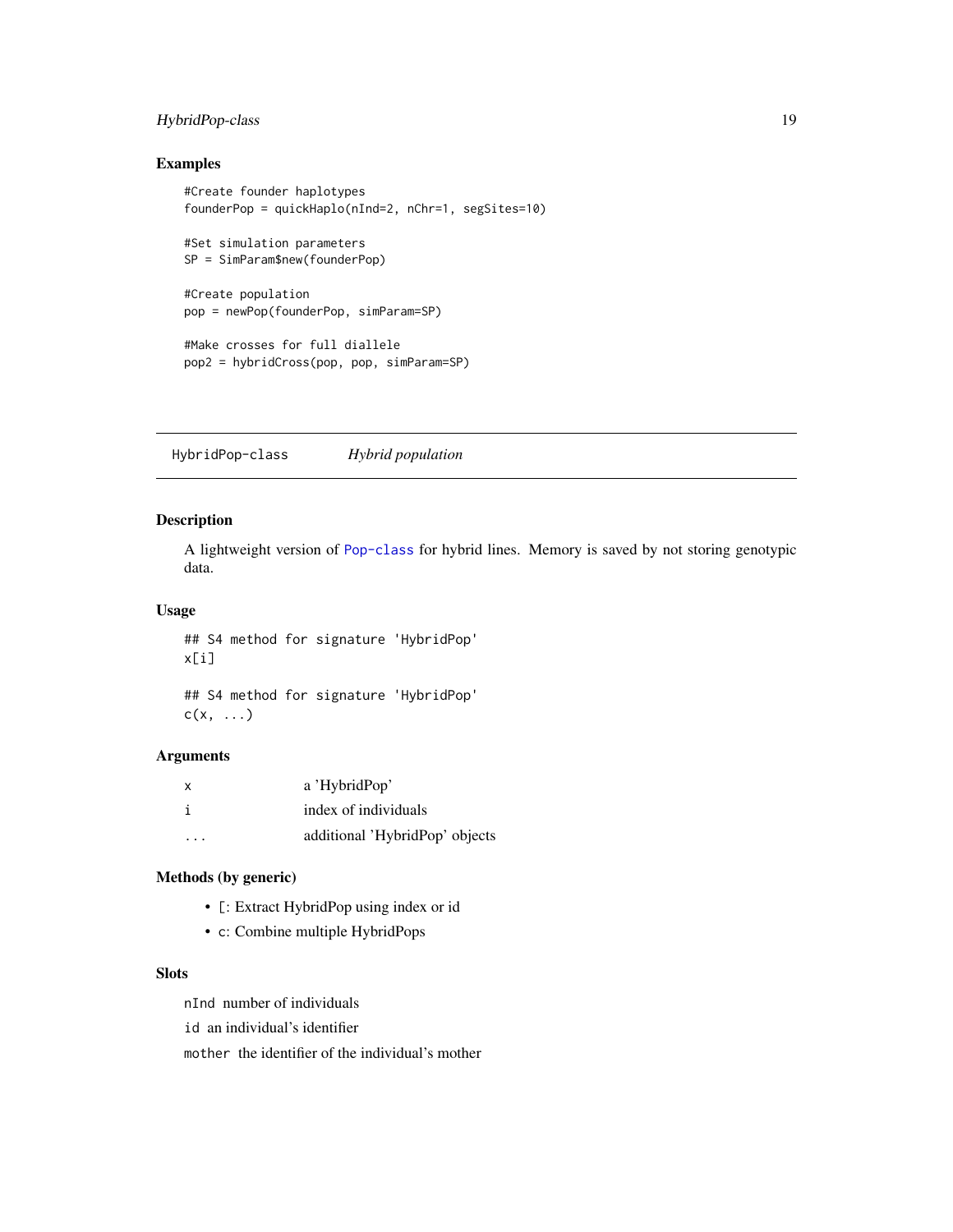- <span id="page-19-0"></span>father the identifier of the individual's father
- nTraits number of traits
- gv matrix of genetic values. When using GxE traits, gv reflects gv when w=0. Dimensions are nInd by nTraits.

pheno matrix of phenotypic values. Dimensions are nInd by nTraits.

gxe list containing GxE slopes for GxE traits

<span id="page-19-1"></span>LociMap-class *Loci metadata*

# Description

used for both SNPs and QTLs

### Slots

nLoci total number of loci lociPerChr number of loci per chromosome lociLoc physical position of loci

makeCross *Make designed crosses*

# Description

Makes crosses within a population using a user supplied crossing plan.

### Usage

```
makeCross(pop, crossPlan, simParam = NULL)
```
### Arguments

| pop       | an object of Pop-class                                                                                                                             |
|-----------|----------------------------------------------------------------------------------------------------------------------------------------------------|
| crossPlan | a matrix with two column representing female and male parents. Either integers<br>for the position in population or character strings for the IDs. |
| simParam  | an object of SimParam                                                                                                                              |

# Value

Returns an object of [Pop-class](#page-29-1)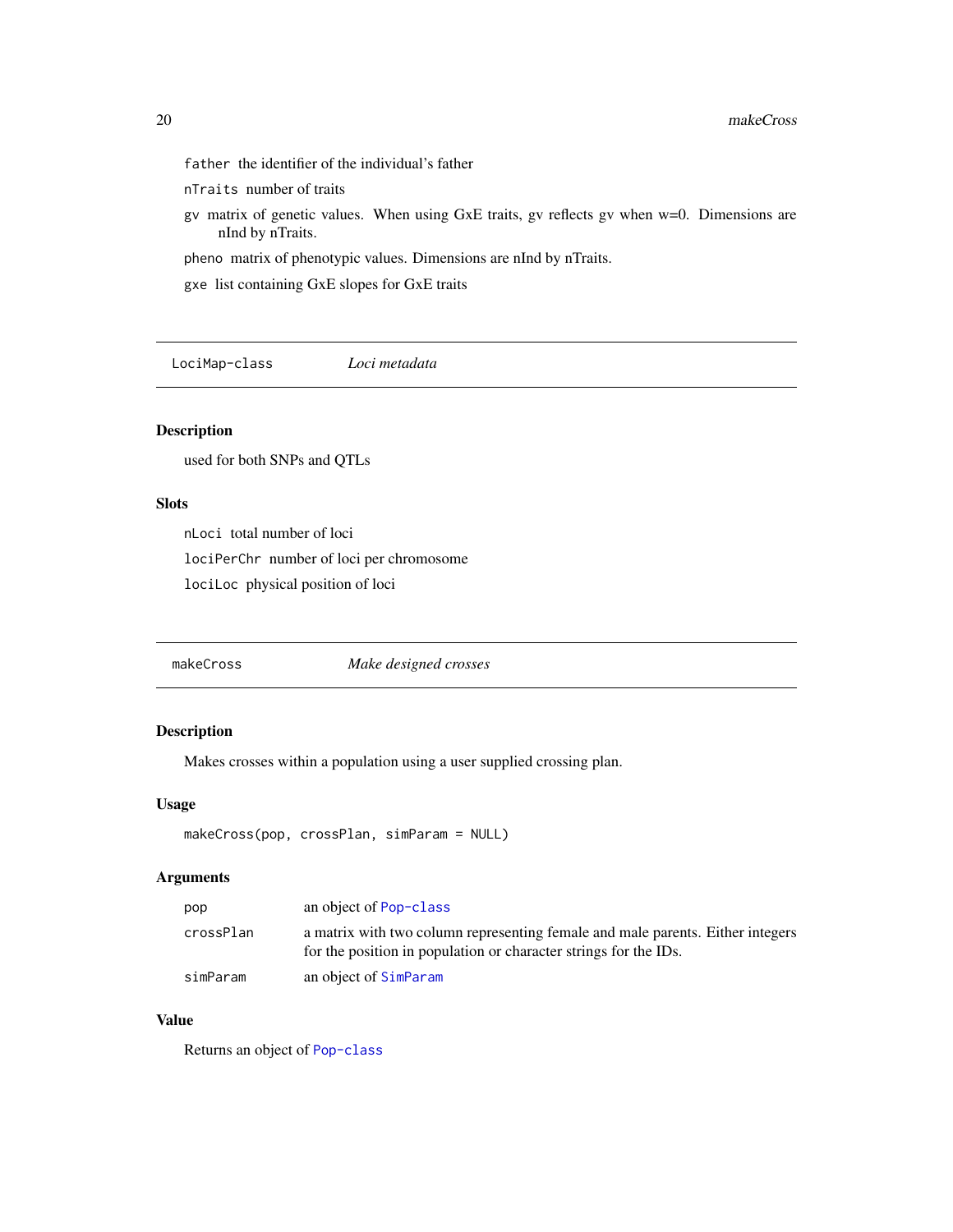#### <span id="page-20-0"></span>makeCross2 21

# Examples

```
#Create founder haplotypes
founderPop = quickHaplo(nInd=10, nChr=1, segSites=10)
#Set simulation parameters
SP = SimParam$new(founderPop)
#Create population
pop = newPop(founderPop, simParam=SP)
#Cross individual 1 with individual 10
crossPlan = matrix(c(1,10), nrow=1, ncol=2)pop2 = makeCross(pop, crossPlan, simParam=SP)
```
makeCross2 *Make designed crosses*

### Description

Makes crosses between two populations using a user supplied crossing plan.

#### Usage

```
makeCross2(females, males, crossPlan, simParam = NULL)
```
### Arguments

| females   | an object of Pop-class for female parents.                                                                                                         |
|-----------|----------------------------------------------------------------------------------------------------------------------------------------------------|
| males     | an object of Pop-class for male parents.                                                                                                           |
| crossPlan | a matrix with two column representing female and male parents. Either integers<br>for the position in population or character strings for the IDs. |
| simParam  | an object of SimParam                                                                                                                              |

### Value

Returns an object of [Pop-class](#page-29-1)

# Examples

```
#Create founder haplotypes
founderPop = quickHaplo(nInd=10, nChr=1, segSites=10)
#Set simulation parameters
SP = SimParam$new(founderPop)
#Create population
pop = newPop(founderPop, simParam=SP)
```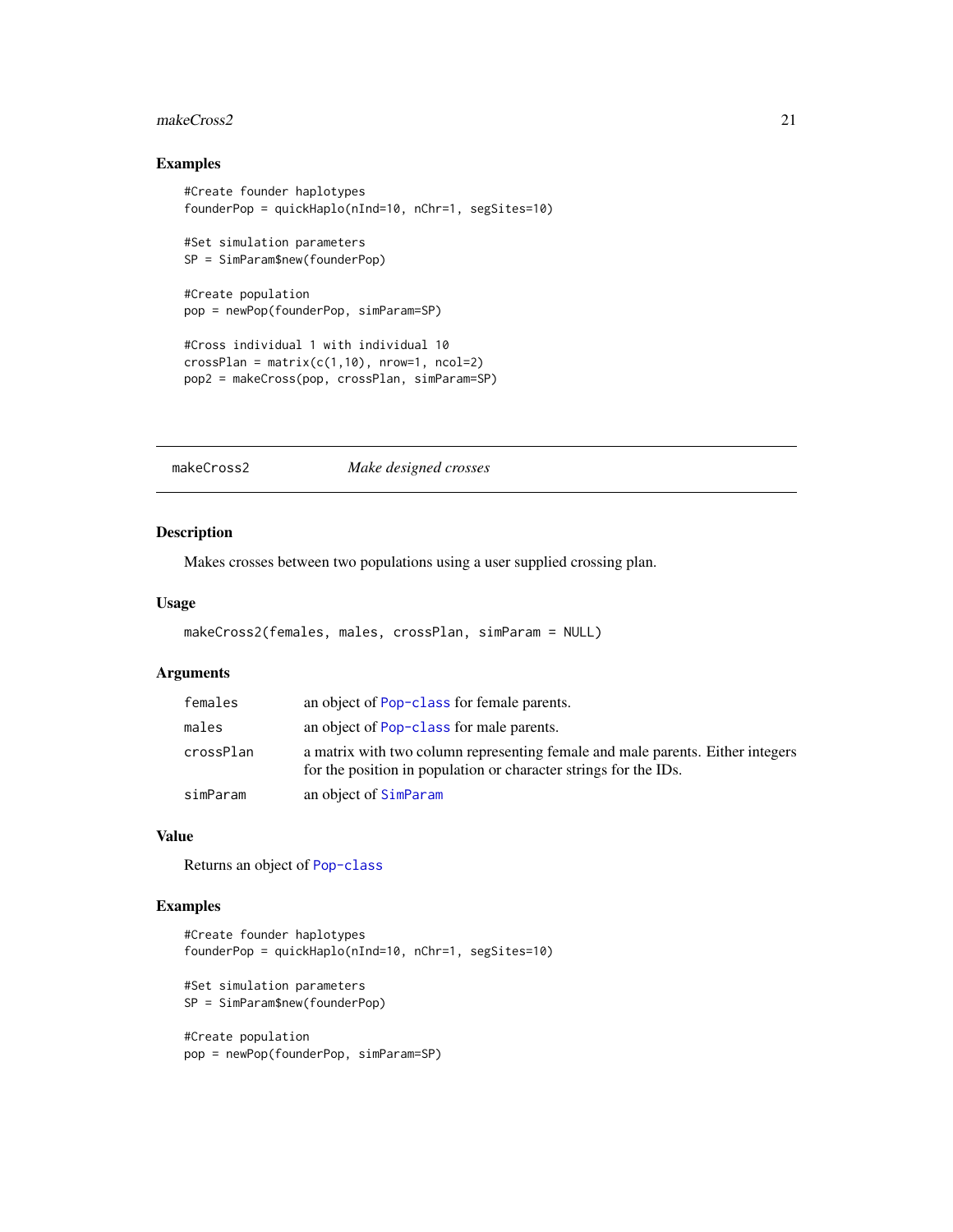```
#Cross individual 1 with individual 10
crossPlan = matrix(c(1,10), nrow=1, ncol=2)pop2 = makeCross2(pop, pop, crossPlan, simParam=SP)
```
<span id="page-21-1"></span>

makeDH *Generates DH lines*

# Description

Creates DH lines from each individual in a population. Only works when gender is "no".

# Usage

makeDH(pop, nDH = 1, useFemale = TRUE, simParam = NULL)

# Arguments

| pop       | an object of 'Pop' superclass                                                                 |  |
|-----------|-----------------------------------------------------------------------------------------------|--|
| nDH       | total number of DH lines per individual                                                       |  |
| useFemale | should female recombination rates be used. This parameter has no effect if,<br>recombRatio=1. |  |
| simParam  | an object of 'SimParam' class                                                                 |  |

### Value

Returns an object of [Pop-class](#page-29-1)

### Examples

```
#Create founder haplotypes
founderPop = quickHaplo(nInd=2, nChr=1, segSites=10)
```

```
#Set simulation parameters
SP = SimParam$new(founderPop)
```

```
#Create population
pop = newPop(founderPop, simParam=SP)
```

```
#Create 1 DH for each individual
pop2 = makeDH(pop, simParam=SP)
```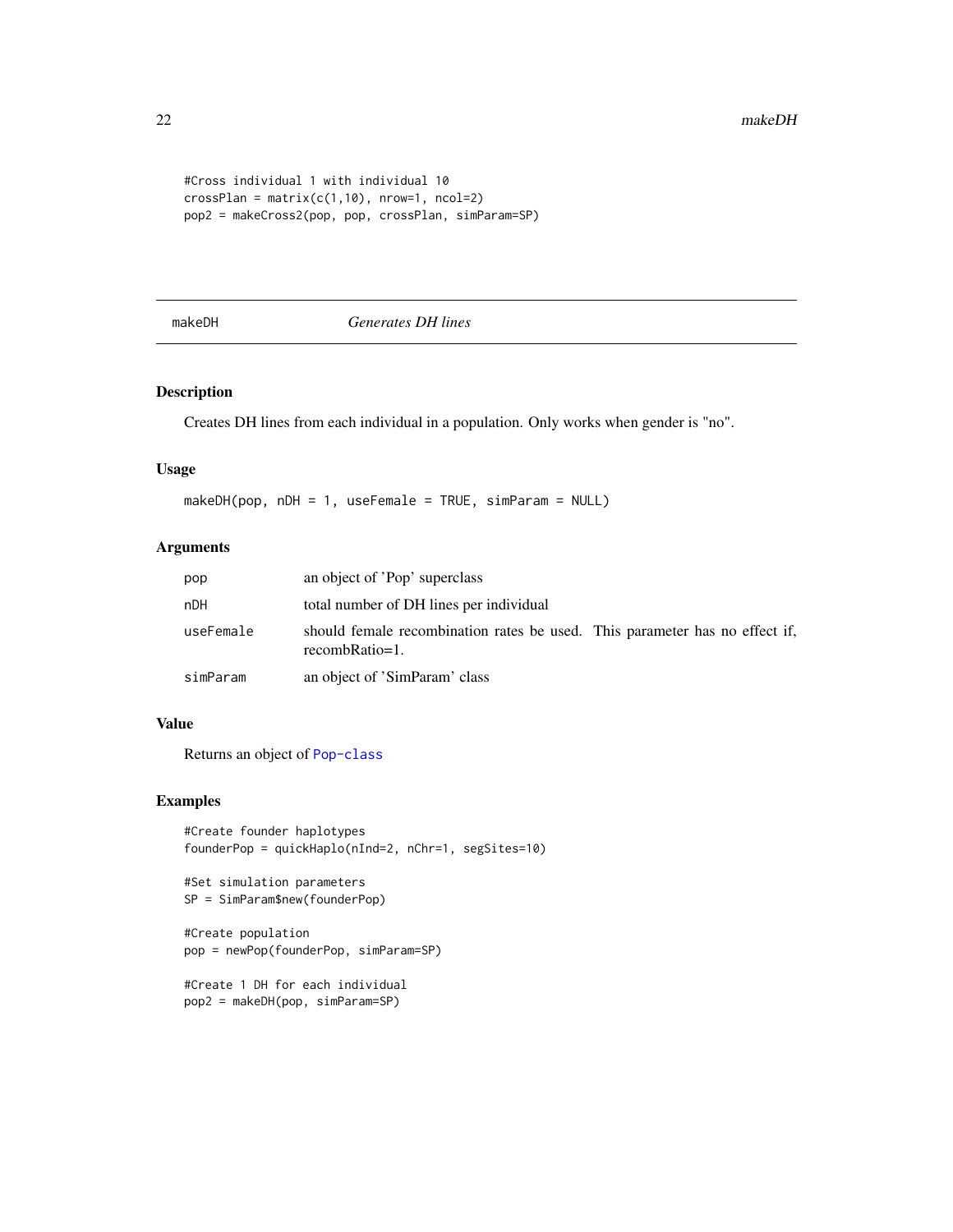<span id="page-22-1"></span><span id="page-22-0"></span>

Extends [RawPop-class](#page-40-1) to add a genetic map. This is the first object created in a simulation. It is used for creating initial populations and setting traits in the [SimParam](#page-67-1).

### Usage

## S4 method for signature 'MapPop' x[i] ## S4 method for signature 'MapPop'  $c(x, \ldots)$ 

# Arguments

| X       | a 'MapPop'                 |
|---------|----------------------------|
|         | index of chromosomes       |
| $\cdot$ | aditional 'MapPop' objects |

# Methods (by generic)

- [: Extract MapPop by index
- c: Combine MapPop chromosomes

# **Slots**

genMap "matrix" of chromsome genetic maps centromere vector of centromere positions

meanG *Mean genetic values*

# Description

Returns the mean genetic values for all traits

### Usage

meanG(pop)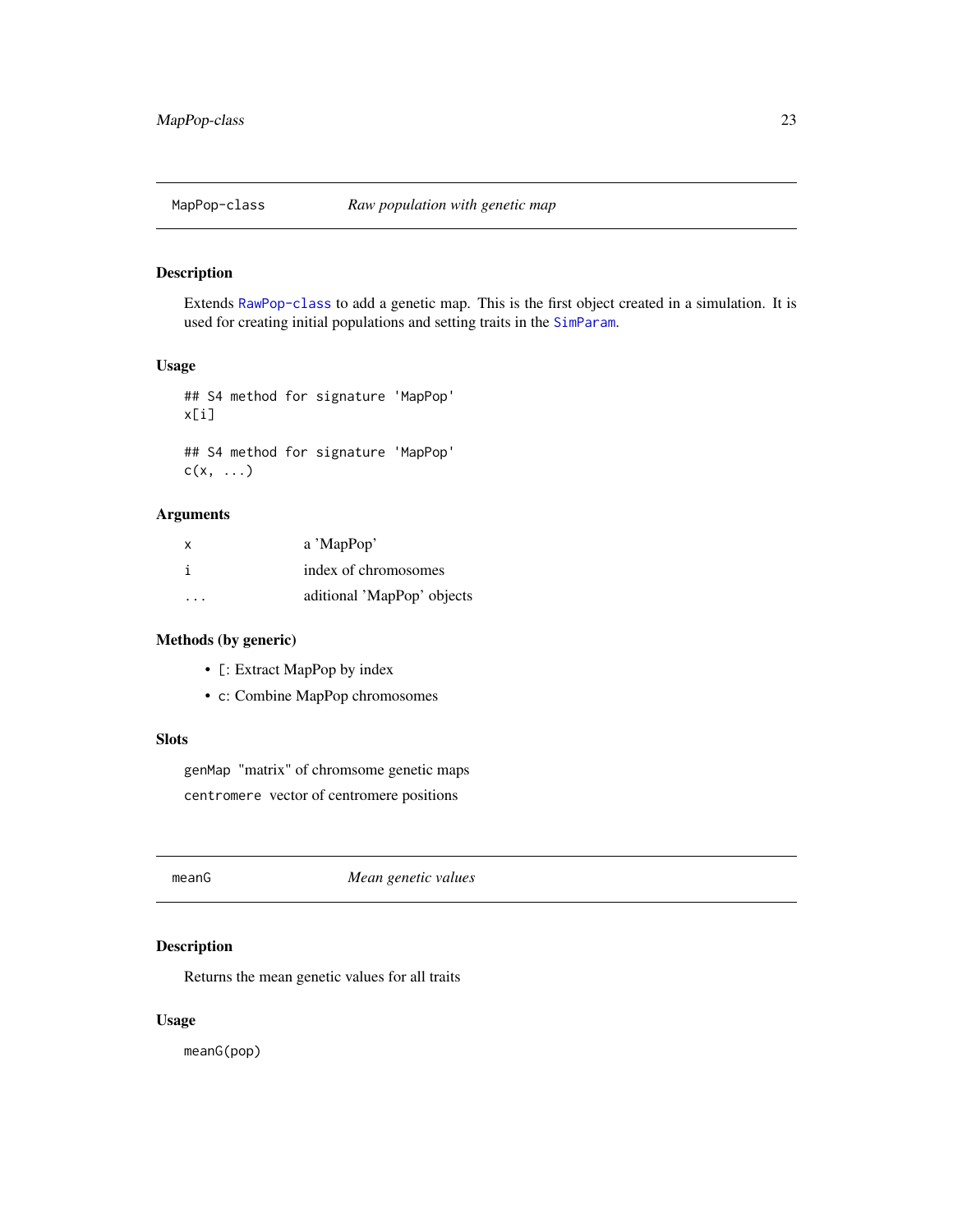#### <span id="page-23-0"></span>24 meanP

#### Arguments

pop an object of [Pop-class](#page-29-1) or [HybridPop-class](#page-18-1)

# Examples

#Create founder haplotypes founderPop = quickHaplo(nInd=10, nChr=1, segSites=10)

```
#Set simulation parameters
SP = SimParam$new(founderPop)
SP$addTraitA(10)
SP$setVarE(h2=0.5)
```

```
#Create population
pop = newPop(founderPop, simParam=SP)
meanG(pop)
```
### meanP *Mean phenotypic values*

### Description

Returns the mean phenotypic values for all traits

### Usage

meanP(pop)

### Arguments

pop an object of [Pop-class](#page-29-1) or [HybridPop-class](#page-18-1)

### Examples

#Create founder haplotypes founderPop = quickHaplo(nInd=10, nChr=1, segSites=10)

```
#Set simulation parameters
SP = SimParam$new(founderPop)
SP$addTraitA(10)
SP$setVarE(h2=0.5)
```

```
#Create population
pop = newPop(founderPop, simParam=SP)
meanP(pop)
```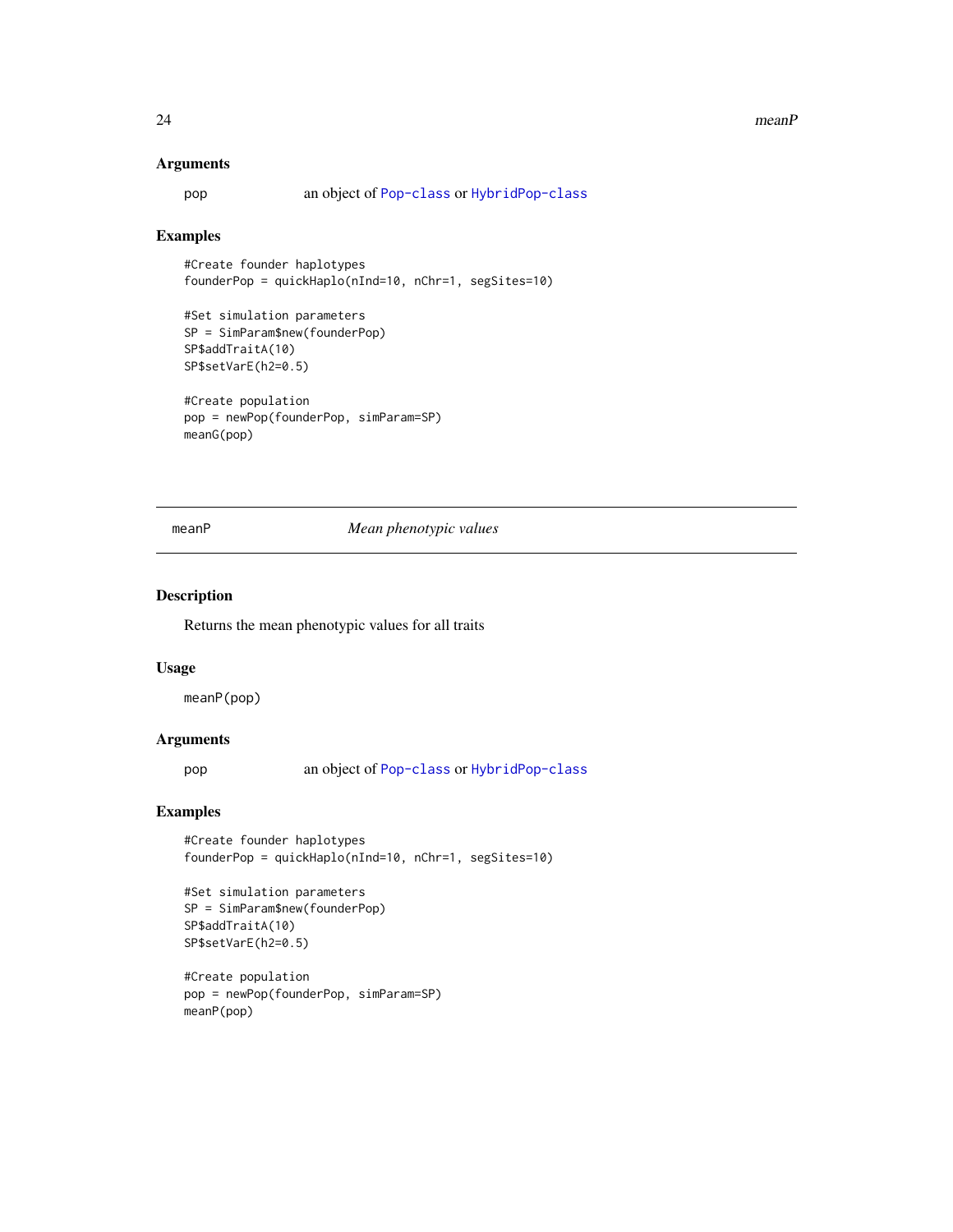<span id="page-24-0"></span>

Rapidly merges a list of populations into a single population

### Usage

```
mergePops(popList)
```
### Arguments

popList a list containing [Pop-class](#page-29-1) elements

# Value

Returns a [Pop-class](#page-29-1)

### Examples

```
#Create founder haplotypes
founderPop = quickHaplo(nInd=10, nChr=1, segSites=10)
```

```
#Set simulation parameters
SP = SimParam$new(founderPop)
```

```
#Create a list of populations and merge list
pop = newPop(founderPop, simParam=SP)
popList = list(pop, pop)
pop2 = mergePops(popList)
```
newMapPop *New MapPop*

### Description

Creates a new [MapPop-class](#page-22-1) from user supplied genetic maps and haplotypes.

```
newMapPop(genMap, haplotypes, inbred = FALSE, ploidy = 2L)
```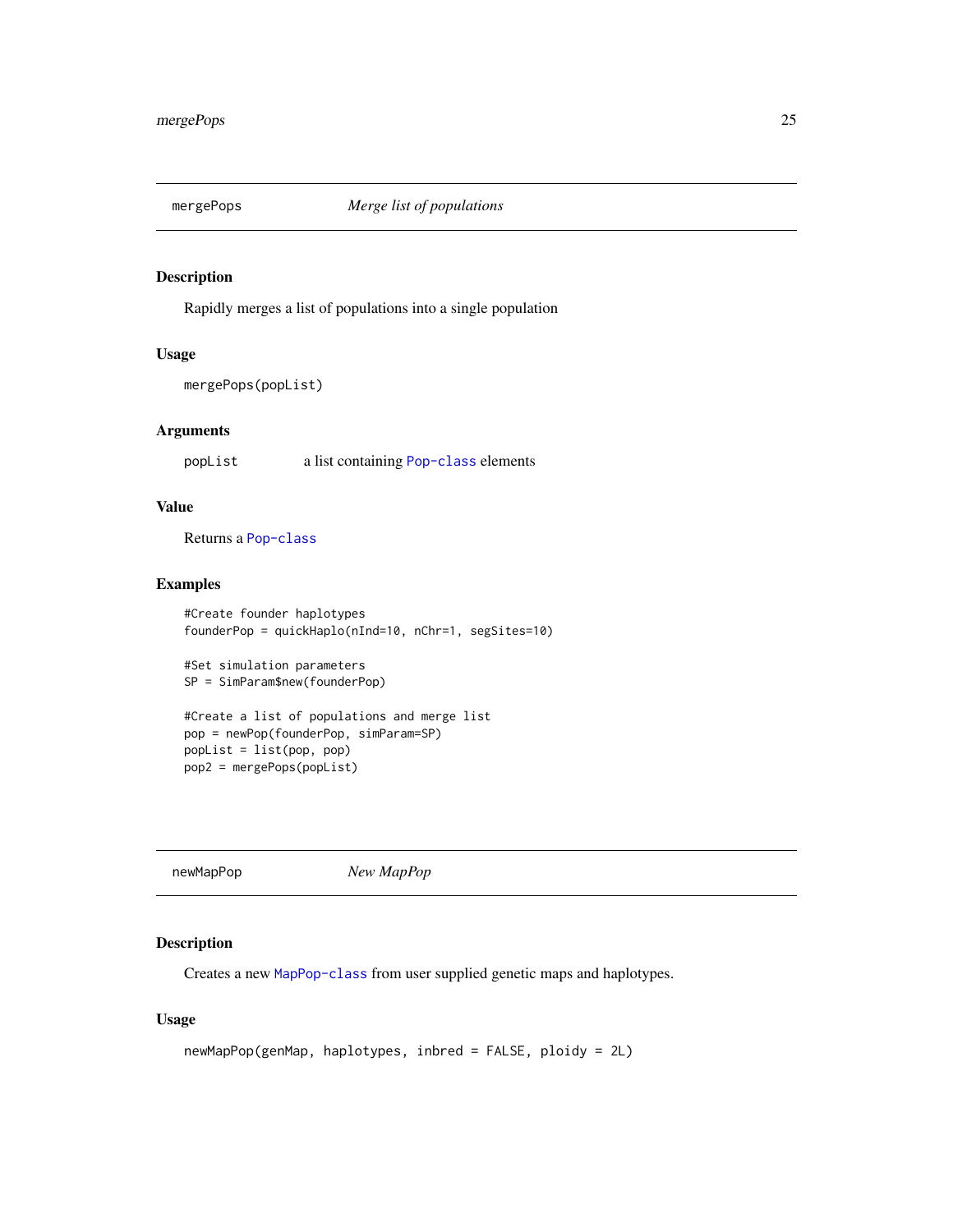26 newPop newPop newPop newPop newPop newPop newPop newPop newPop newPop newPop newPop newPop  $\sim$ 

### Arguments

| genMap     | a list of genetic maps                                                           |
|------------|----------------------------------------------------------------------------------|
| haplotypes | a list of matrices or data. frames that can be coerced to matrices. See details. |
| inbred     | are individuals fully inbred                                                     |
| ploidy     | ploidy level of organism                                                         |

### Details

Each item of genMap must be a vector of ordered genetic lengths in Morgans. The first value must be zero. The length of the vector determines the number of segregating sites on the chromosome.

Each item of haplotypes must be coercible to a matrix. The columns of this matrix correspond to segregating sites and their number must match

### Value

an object of [MapPop-class](#page-22-1)

### Examples

```
# Create genetic map for two chromosomes, each 1 Morgan long
# Each chromosome contains 11 equally spaced segregating sites
genMap = list(seq(0,1,length.out=11),
               seq(0,1,length.out=11))
# Create haplotypes for 10 outbred individuals
chr1 = sample(x=0:1,size=20*11,replace=TRUE)
chr1 = matrix(chr1,nrow=20,ncol=11)
chr2 = sample(x=0:1,size=20*11,replace=TRUE)
chr2 = matrix(chr2,nrow=20,ncol=11)
haplotypes = list(chr1,chr2)
```
founderPop = newMapPop(genMap=genMap,haplotypes=haplotypes)

<span id="page-25-1"></span>

newPop *Create new Population*

### **Description**

Creates a new [Pop-class](#page-29-1) from an object of [MapPop-class](#page-22-1) or [RawPop-class](#page-40-1). The function is intended for creating initial populations from 'FOUNDERPOP' created by [runMacs](#page-52-1).

```
newPop(rawPop, mother = NULL, father = NULL, origM = NULL,
 origF = NULL, isDH = FALSE, simParam = NULL)
```
<span id="page-25-0"></span>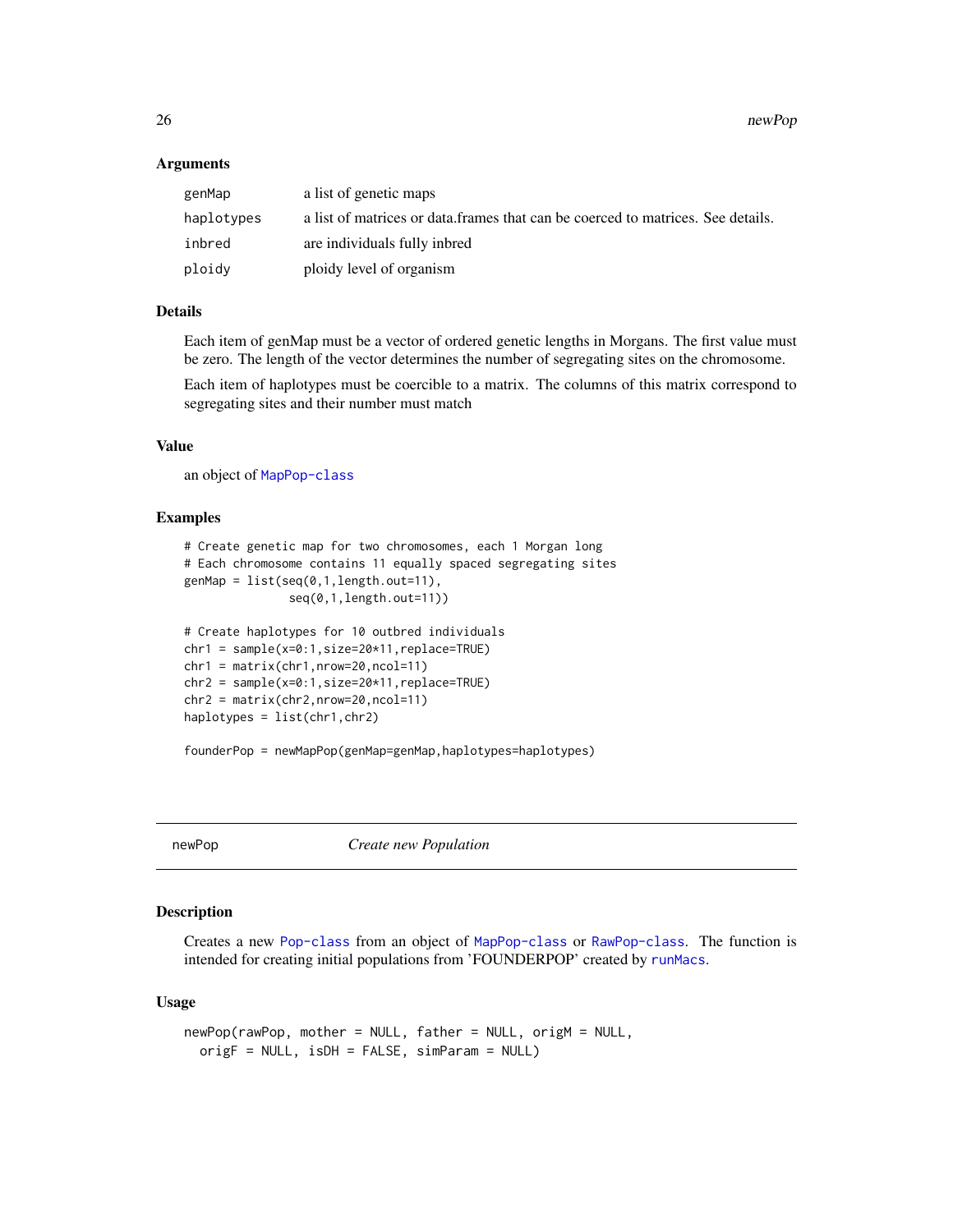#### <span id="page-26-0"></span>nInd 27

# Arguments

| rawPop   | an object of MapPop-class or RawPop-class                                                   |
|----------|---------------------------------------------------------------------------------------------|
| mother   | optional id for mothers. Must match id in pedigree if using track pedigree.                 |
| father   | optional id for fathers. Must match id in pedigree if using track pedigree.                 |
| origM    | optional alternative id for mothers                                                         |
| origF    | optional alternative id for fathers                                                         |
| isDH     | optional value indicating if the individuals are doubled haploids and/or inbred<br>founders |
| simParam | an object of SimParam                                                                       |

### Value

Returns an object of [Pop-class](#page-29-1)

# Examples

```
#Create founder haplotypes
founderPop = quickHaplo(nInd=2, nChr=1, segSites=10)
```

```
#Set simulation parameters
SP = SimParam$new(founderPop)
SP$addTraitA(10)
```

```
#Create population
pop = newPop(founderPop, simParam=SP)
```
nInd *Number of individuals*

# Description

A wrapper for accessing the nInd slot

### Usage

nInd(pop)

# Arguments

pop a [Pop-class](#page-29-1) or similar object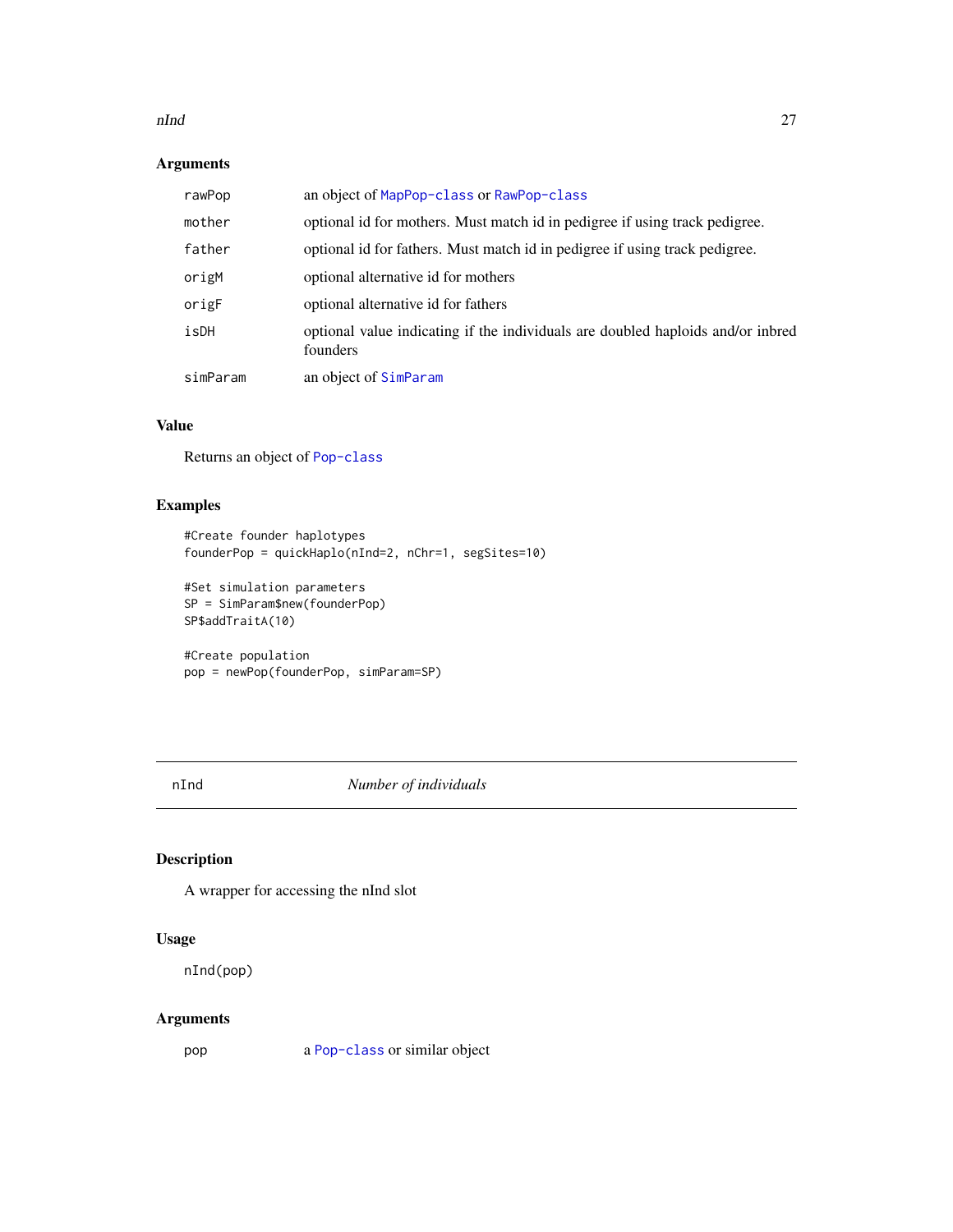# Examples

```
#Create founder haplotypes
founderPop = quickHaplo(nInd=10, nChr=1, segSites=10)
#Set simulation parameters
SP = SimParam$new(founderPop)
SP$addTraitAD(10, meanDD=0.5)
SP$setVarE(h2=0.5)
#Create population
pop = newPop(founderPop, simParam=SP)
nInd(pop)
```
pedigreeCross *Pedigree cross*

# Description

Creates a [Pop-class](#page-29-1) from a generic pedigree and a set of founder individuals.

### Usage

```
pedigreeCross(founderPop, id, mother, father, maxCycle = 100,
 DH = NULL, useFemale = TRUE, simParam = NULL)
```
# Arguments

| founderPop | a Pop-class                                                                                                                                                    |
|------------|----------------------------------------------------------------------------------------------------------------------------------------------------------------|
| id         | a vector of unique identifiers for individuals in the pedigree. The values of these<br>ids are seperate from the ids in the founder Pop.                       |
| mother     | a vector of identifiers for the mothers of individuals in the pedigree. Must match<br>one of the elements in the id vector or they will be treated as unknown. |
| father     | a vector of identifiers for the fathers of individuals in the pedigree. Must match<br>one of the elements in the id vector or they will be treated as unknown. |
| maxCycle   | the maximum number of loops to make over the pedigree to sort it.                                                                                              |
| <b>DH</b>  | an optional vector indicating if an individual should be made a doubled haploid.                                                                               |
| useFemale  | If creating DH lines, should female recombination rates be used. This parameter<br>has no effect if, recombRatio=1.                                            |
| simParam   | an object of 'SimParam' class                                                                                                                                  |

<span id="page-27-0"></span>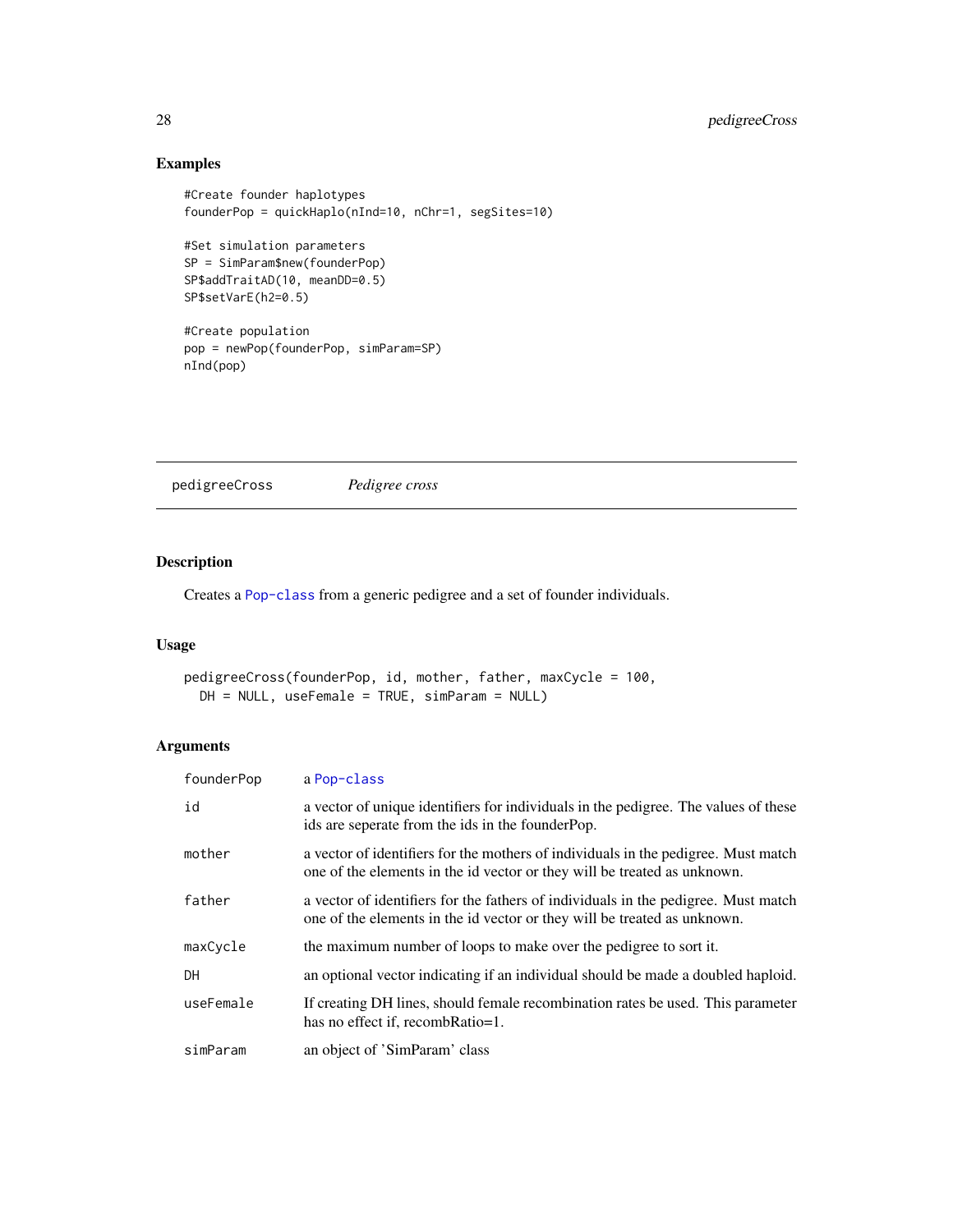#### <span id="page-28-0"></span>pheno 29

# Examples

```
#Create founder haplotypes
founderPop = quickHaplo(nInd=2, nChr=1, segSites=10)
#Set simulation parameters
SP = SimParam$new(founderPop)
#Create population
pop = newPop(founderPop, simParam=SP)
#Pedigree for a biparental cross with 7 generations of selfing
id = 1:10mother = c(0, 0, 1, 3:9)father = c(0, 0, 2, 3:9)pop2 = pedigreeCross(pop, id, mother, father, simParam=SP)
```
pheno *Phenotype*

### Description

A wrapper for accessing the pheno slot

### Usage

pheno(pop)

### Arguments

pop a [Pop-class](#page-29-1) or similar object

# Examples

```
#Create founder haplotypes
founderPop = quickHaplo(nInd=10, nChr=1, segSites=10)
```

```
#Set simulation parameters
SP = SimParam$new(founderPop)
SP$addTraitAD(10, meanDD=0.5)
SP$setVarE(h2=0.5)
```

```
#Create population
pop = newPop(founderPop, simParam=SP)
pheno(pop)
```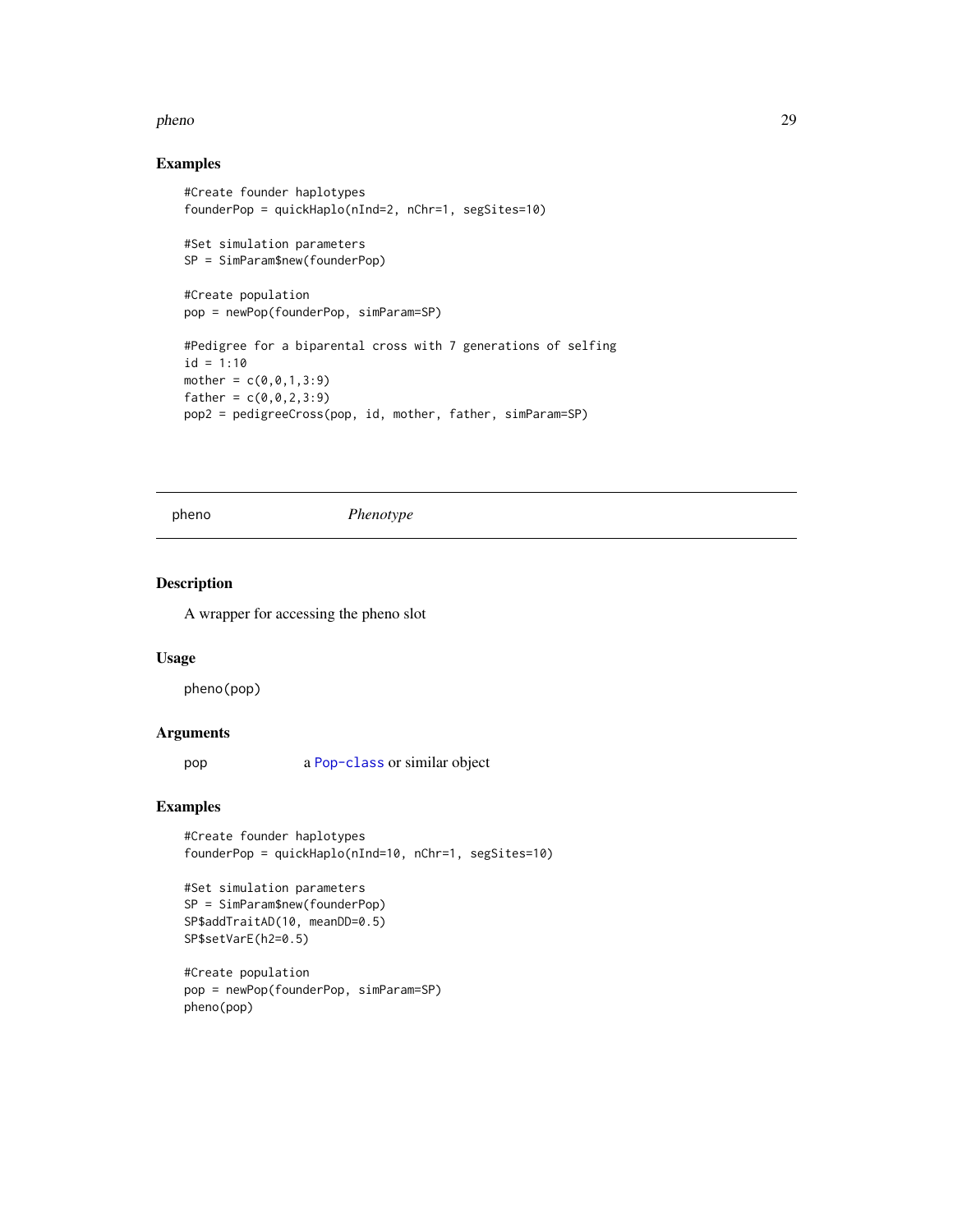<span id="page-29-1"></span><span id="page-29-0"></span>Pop-class *Population*

### Description

Extends [RawPop-class](#page-40-1) to add gender, genetic values, phenotypes, and pedigrees.

# Usage

## S4 method for signature 'Pop' x[i] ## S4 method for signature 'Pop'

#### Arguments

 $c(x, \ldots)$ 

| x | a'Pop'                   |
|---|--------------------------|
| i | index of individuals     |
| . | additional 'Pop' objects |

### Methods (by generic)

- [: Extract Pop by index or id
- c: Combine multiple Pops

### **Slots**

id an individual's identifier

mother the identifier of the individual's mother

father the identifier of the individual's father

gender gender of individuals

nTraits number of traits

gv matrix of genetic values. When using GxE traits, gv reflects gv when w=0. Dimensions are nInd by nTraits.

pheno matrix of phenotypic values. Dimensions are nInd by nTraits.

- ebv matrix of estimated breeding values. Dimensions are nInd rows and a variable number of columns.
- gxe list containing GxE slopes for GxE traits
- fixEff a fixed effect relating to the phenotype. Used by genomic selection models but otherwise ignored.
- reps the number of replications used to measure the phenotype. Used by genomic selection models, but otherwise ignored.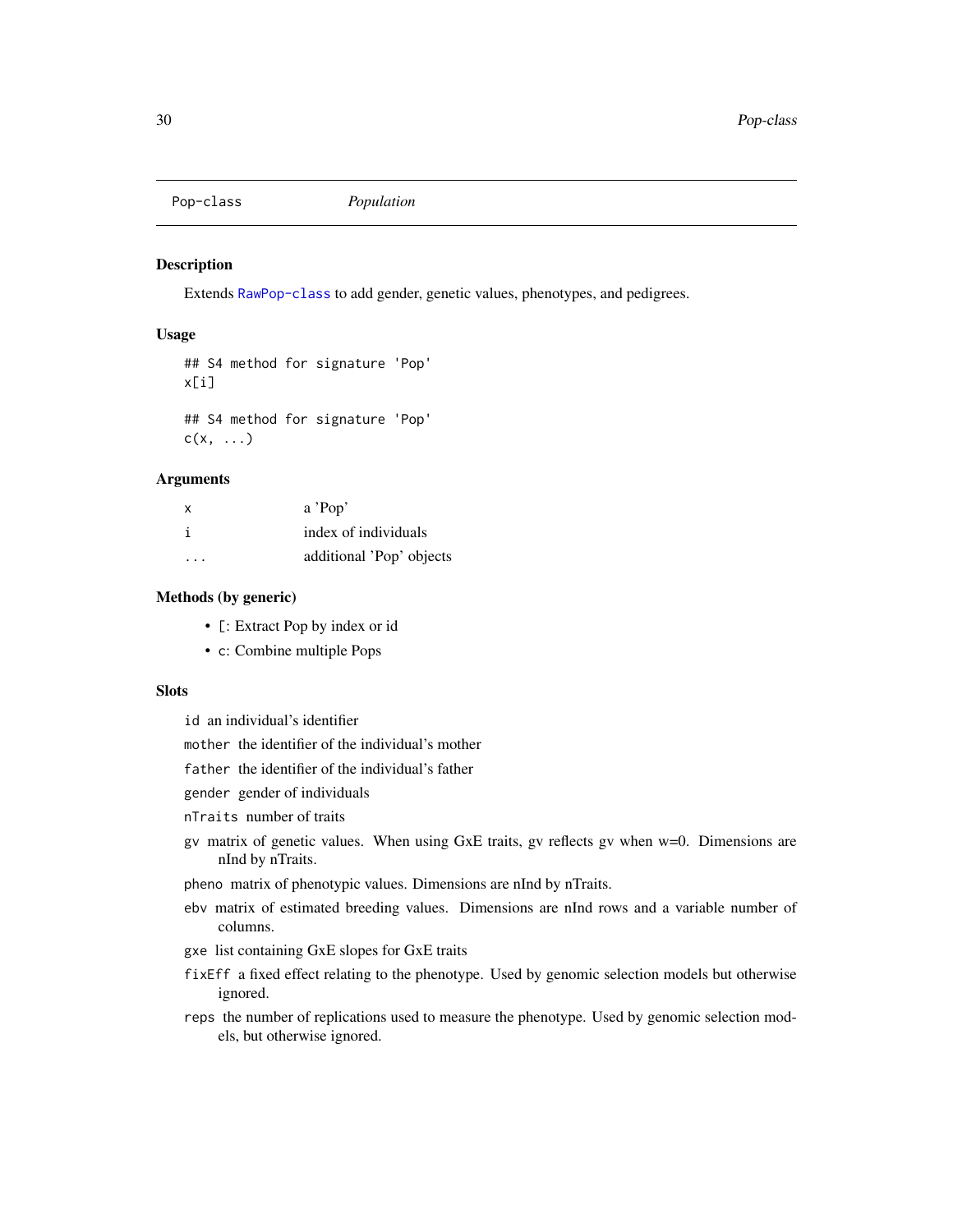<span id="page-30-0"></span>

Calculates the population variance matrix as opposed to the sample variance matrix calculated by [var](#page-0-0). i.e. divides by n instead of n-1

### Usage

popVar(X)

# Arguments

X an n by m matrix

# Value

an m by m variance-covariance matrix

pullIbdHaplo *Pull Identity By Descent (IBD) haplotypes*

# Description

Retrieves Identity By Descent (IBD) haplotype data

### Usage

```
pullIbdHaplo(pop = NULL, chr = NULL, snpChip = NULL,
 pedigree = NULL, simParam = NULL)
```
### Arguments

| pop      | an object of Pop-class or RawPop-class. If NULL, haplotypes for the whole<br>ancestral pedigree are retreived. Otherwise, haplotypes just for the pop individ-<br>uals are retreived. In both cases the base population is controlled by pedigree.                                                                                            |
|----------|-----------------------------------------------------------------------------------------------------------------------------------------------------------------------------------------------------------------------------------------------------------------------------------------------------------------------------------------------|
| chr      | a vector of chromosomes to retrieve. If NULL, all chromosomes are retrieved.                                                                                                                                                                                                                                                                  |
| snpChip  | an integer. Indicates which SNP array loci are retrieved. If NULL, all sites are<br>retrieved.                                                                                                                                                                                                                                                |
| pedigree | a matrix with ancestral pedigree to set a base population. It should be of the same<br>form as simParam\$pedigree (see SimParam_setTrackPed), i.e., two columns<br>(mother and father) and the same number of rows as simParam\$pedigree. Base<br>population can be set by setting parents as 0. If NULL, pedigree from SimParam<br>is taken. |
| simParam | an object of SimParam                                                                                                                                                                                                                                                                                                                         |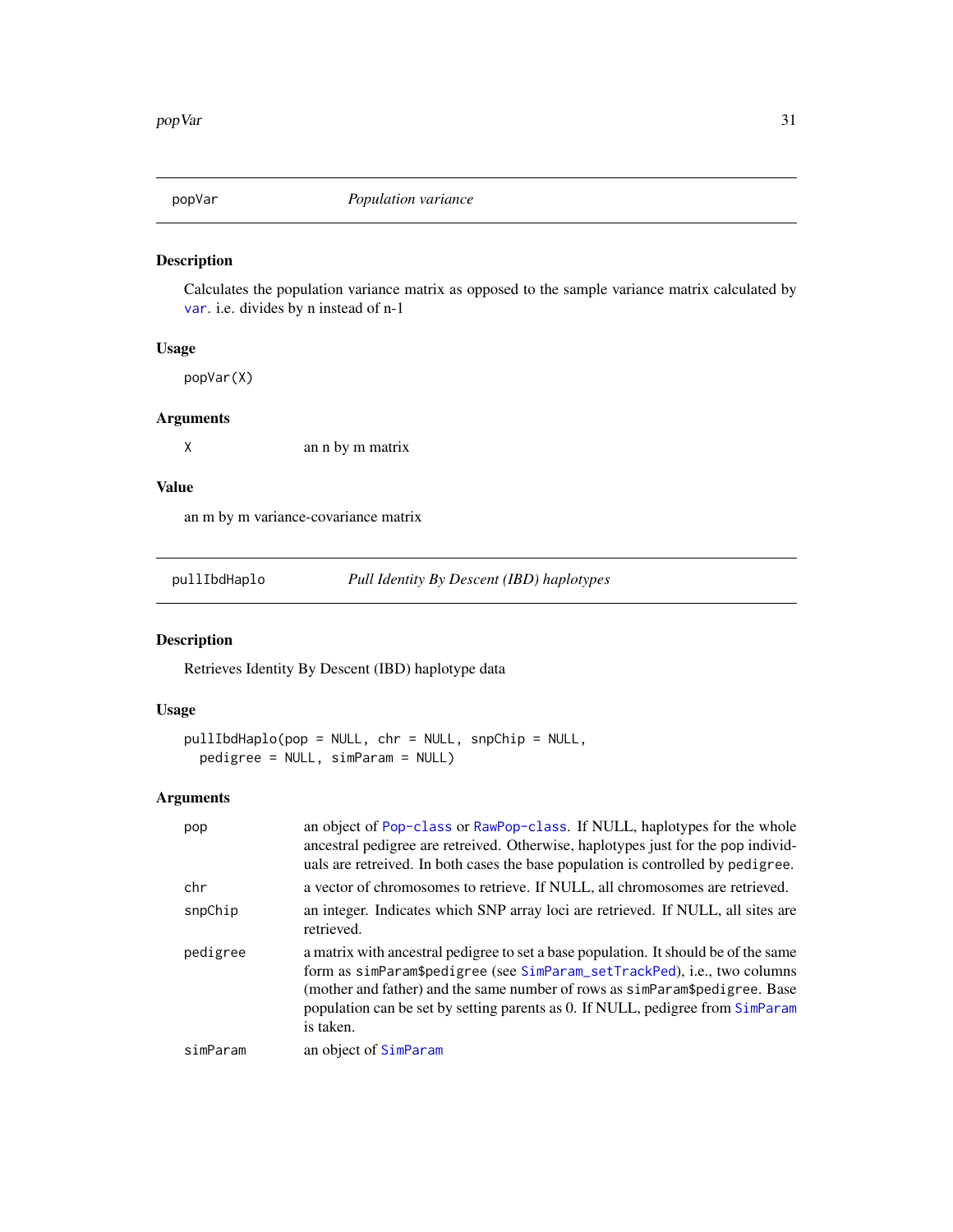# <span id="page-31-0"></span>Value

Returns a matrix of haplotypes with Identity By Descent (IBD) coding of locus alleles. The matrix colnames reflect whether all segregagting loci (sites) are retreived or only SNP array loci.

### Examples

```
#Create founder haplotypes
founderPop = quickHaplo(nInd=10, nChr=1, segSites=10)
#Set simulation parameters
SP = SimParam$new(founderPop)
```

```
SP$addTraitA(10)
SP$addSnpChip(5)
SP$setTrackRec(TRUE)
#Create population
pop = newPop(founderPop, simParam=SP)
```
pullIbdHaplo(pop, simParam=SP)

pullMultipleSnpGeno *Pull SNP genotype for multiple snp chips*

### Description

Retrieves SNP genotype data for multiple snp chips

### Usage

```
pullMultipleSnpGeno(pop, chips, missing = 9, simParam = NULL)
```
### Arguments

| pop      | an object of Pop-class                                   |
|----------|----------------------------------------------------------|
| chips    | a vector. For each animal indicates what snp chip to use |
| missing  | What value to use for missing.                           |
| simParam | an object of SimParam                                    |

#### Value

Returns a matrix of SNP genotypes.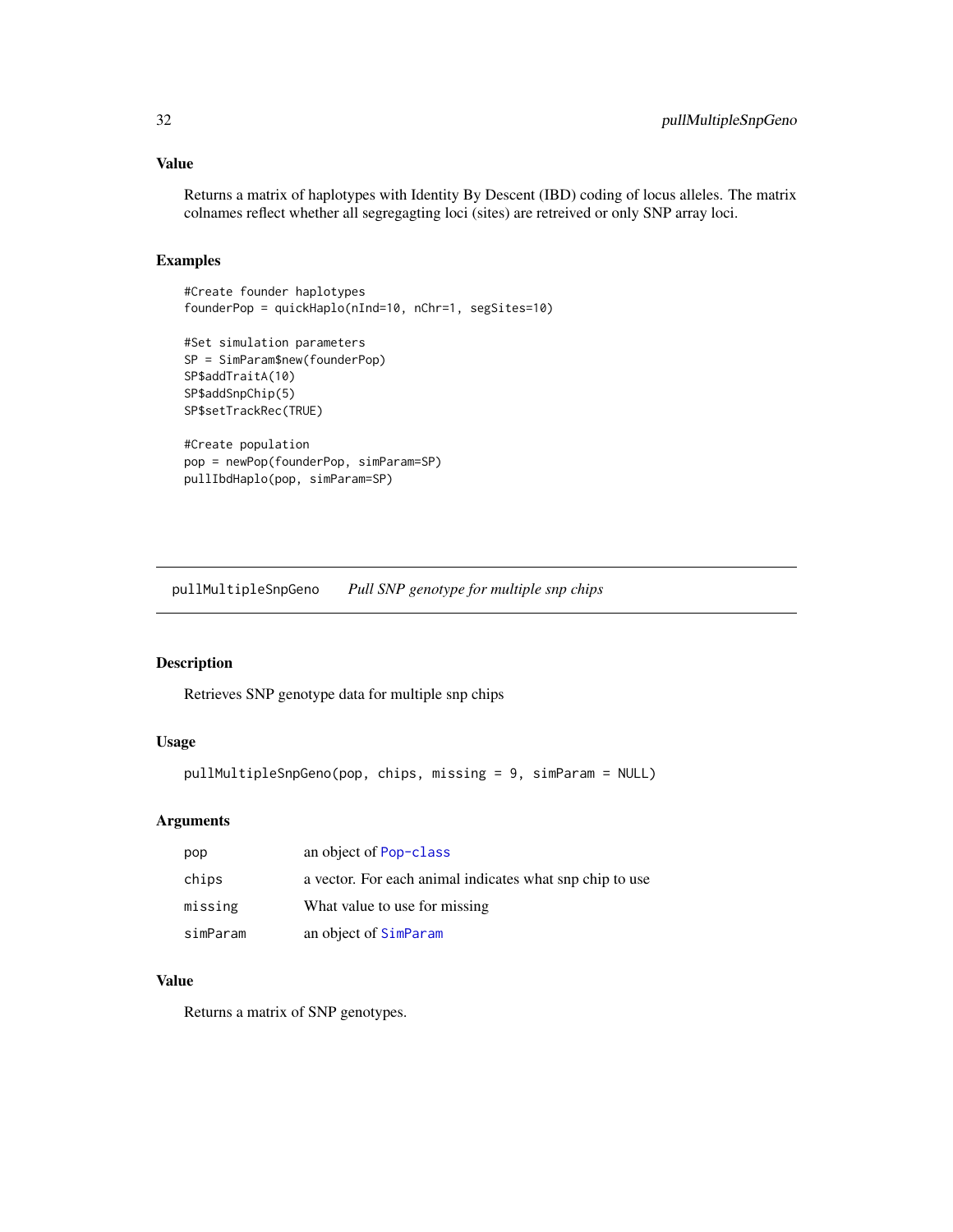<span id="page-32-0"></span>pullMultipleSnpHaplo *Pull SNP haplotypes for multiple chips*

# Description

Retrieves SNP haplotype data for multiple snp

# Usage

```
pullMultipleSnpHaplo(pop, chips, haplo = "all", missing = 9,
  simParam = NULL)
```
# Arguments

| pop      | an object of Pop-class                                                                                                                                       |
|----------|--------------------------------------------------------------------------------------------------------------------------------------------------------------|
| chips    | a vector. For each animal indicates what snp chip to use                                                                                                     |
| haplo    | either "all" for all haplotypes or an integer for a single set of haplotypes. Use a<br>value of 1 for female haplotyes and a value of 2 for male haplotypes. |
| missing  | What value to use for missing.                                                                                                                               |
| simParam | an object of SimParam                                                                                                                                        |

# Value

Returns a matrix of SNP haplotypes.

pullQtlGeno *Pull QTL genotype*

# Description

Retrieves QTL genotype data

# Usage

```
pullQtlGeno(pop, trait = 1, chr = NULL, simParam = NULL)
```
# Arguments

| pop      | an object of Pop-class                                                      |
|----------|-----------------------------------------------------------------------------|
| trait    | an integer. Indicates which trait's QTL genotypes to retrieve.              |
| chr      | a vector of chromosomes to retrieve. If NULL, all chromosome are retrieved. |
| simParam | an object of SimParam                                                       |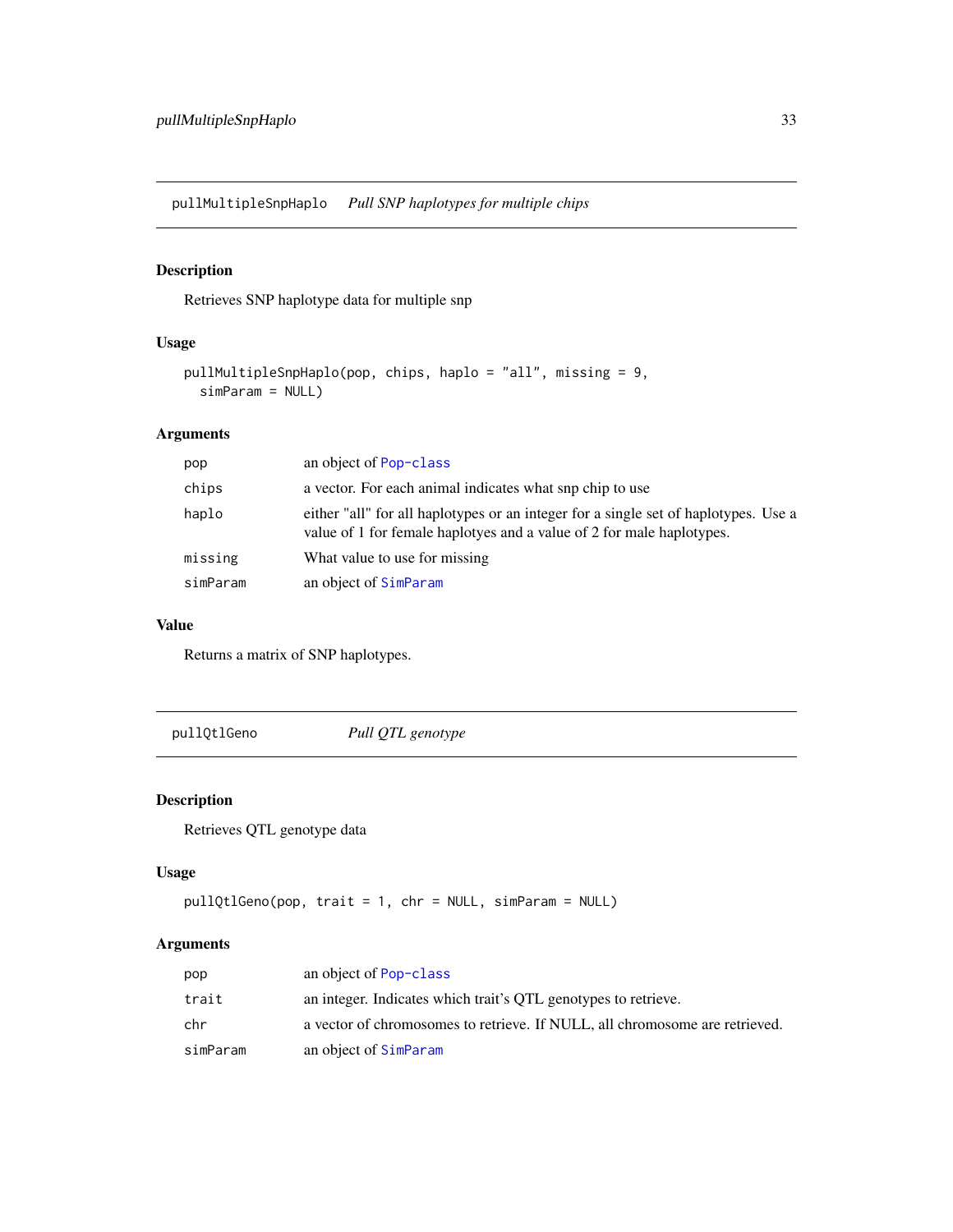# Value

Returns a matrix of QTL genotypes.

# Examples

```
#Create founder haplotypes
founderPop = quickHaplo(nInd=10, nChr=1, segSites=10)
```

```
#Set simulation parameters
SP = SimParam$new(founderPop)
SP$addTraitA(10)
SP$addSnpChip(5)
```

```
#Create population
pop = newPop(founderPop, simParam=SP)
pullQtlGeno(pop, simParam=SP)
```
pullQtlHaplo *Pull QTL haplotypes*

# Description

Retrieves QTL haplotype data

### Usage

```
pullQtlHaplo(pop, trait = 1, haplo = "all", chr = NULL,
  simParam = NULL)
```
# Arguments

| pop      | an object of Pop-class                                                                                                                                       |
|----------|--------------------------------------------------------------------------------------------------------------------------------------------------------------|
| trait    | an integer. Indicates which trait's QTL haplotypes to retrieve.                                                                                              |
| haplo    | either "all" for all haplotypes or an integer for a single set of haplotypes. Use a<br>value of 1 for female haplotyes and a value of 2 for male haplotypes. |
| chr      | a vector of chromosomes to retrieve. If NULL, all chromosome are retrieved.                                                                                  |
| simParam | an object of SimParam                                                                                                                                        |

### Value

Returns a matrix of QTL haplotypes.

<span id="page-33-0"></span>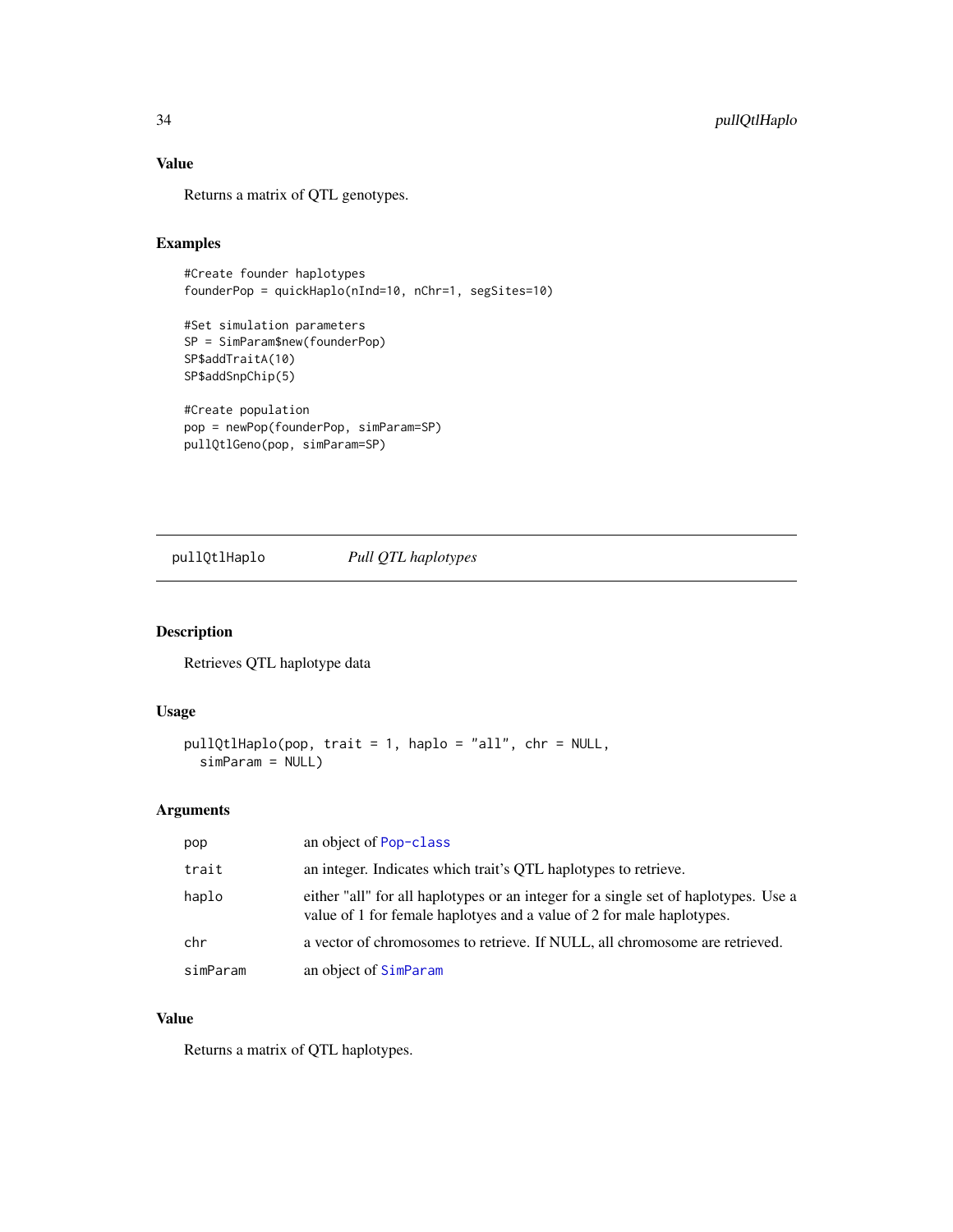# <span id="page-34-0"></span>pullSegSiteGeno 35

# Examples

```
#Create founder haplotypes
founderPop = quickHaplo(nInd=10, nChr=1, segSites=10)
#Set simulation parameters
SP = SimParam$new(founderPop)
SP$addTraitA(10)
SP$addSnpChip(5)
#Create population
pop = newPop(founderPop, simParam=SP)
pullQtlHaplo(pop, simParam=SP)
```
pullSegSiteGeno *Pull seg site genotypes*

# Description

Retrieves genotype data for all segregating sites

### Usage

pullSegSiteGeno(pop, chr = NULL, simParam = NULL)

# Arguments

| pop      | an object of Pop-class or RawPop-class                                      |
|----------|-----------------------------------------------------------------------------|
| chr      | a vector of chromosomes to retrieve. If NULL, all chromosome are retrieved. |
| simParam | an object of SimParam                                                       |

# Value

Returns a matrix of genotypes

# Examples

```
#Create founder haplotypes
founderPop = quickHaplo(nInd=10, nChr=1, segSites=10)
```

```
#Set simulation parameters
SP = SimParam$new(founderPop)
SP$addTraitA(10)
SP$addSnpChip(5)
```

```
#Create population
pop = newPop(founderPop, simParam=SP)
pullSegSiteGeno(pop, simParam=SP)
```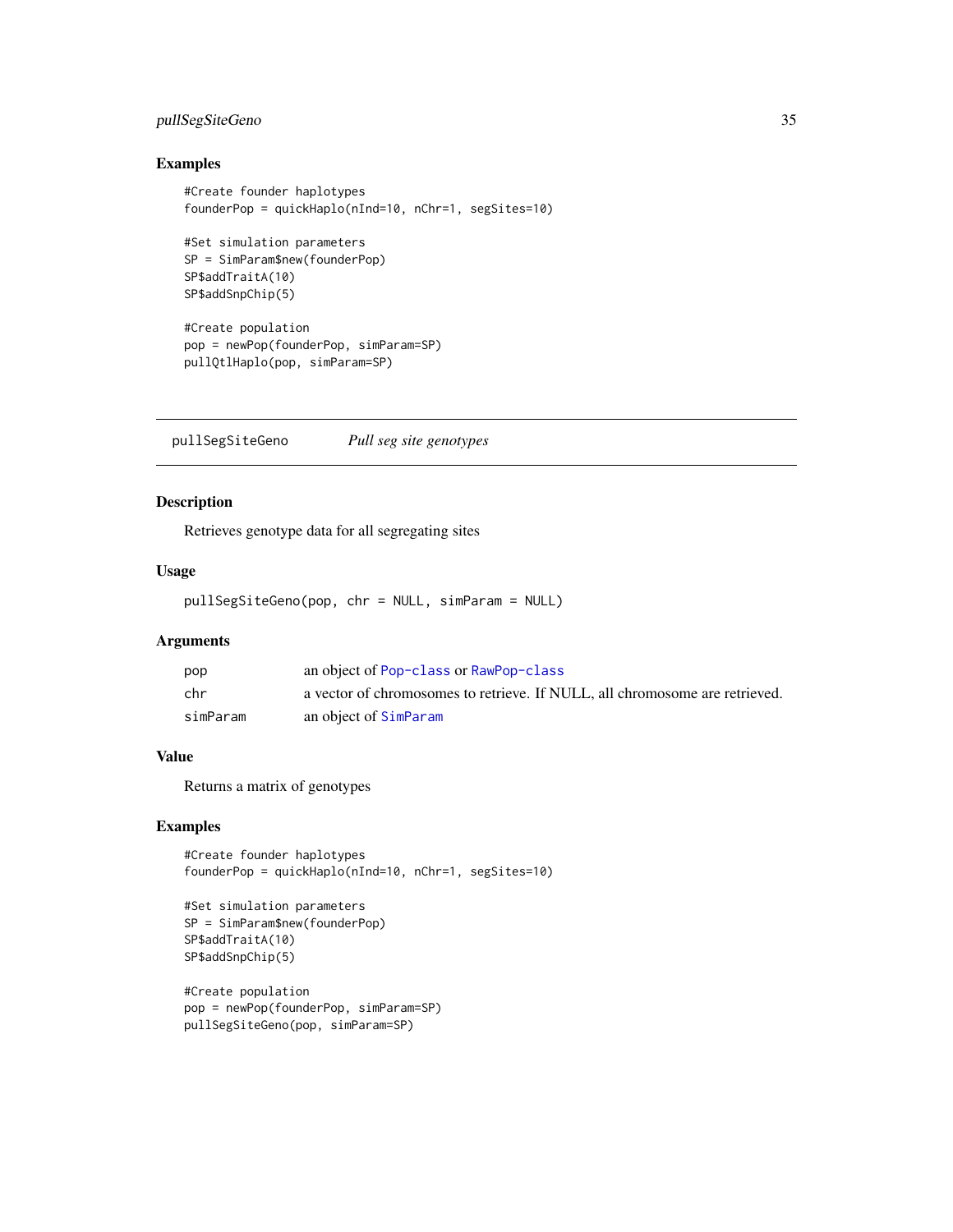<span id="page-35-0"></span>pullSegSiteHaplo *Pull seg site haplotypes*

# Description

Retrieves haplotype data for all segregating sites

### Usage

```
pullSegSiteHaplo(pop, haplo = "all", chr = NULL, simParam = NULL)
```
### Arguments

| pop      | an object of Pop-class or RawPop-class                                                                                                                       |
|----------|--------------------------------------------------------------------------------------------------------------------------------------------------------------|
| haplo    | either "all" for all haplotypes or an integer for a single set of haplotypes. Use a<br>value of 1 for female haplotyes and a value of 2 for male haplotypes. |
| chr      | a vector of chromosomes to retrieve. If NULL, all chromosome are retrieved.                                                                                  |
| simParam | an object of SimParam                                                                                                                                        |

### Value

Returns a matrix of haplotypes

### Examples

```
#Create founder haplotypes
founderPop = quickHaplo(nInd=10, nChr=1, segSites=10)
```

```
#Set simulation parameters
SP = SimParam$new(founderPop)
SP$addTraitA(10)
SP$addSnpChip(5)
```

```
#Create population
pop = newPop(founderPop, simParam=SP)
pullSegSiteHaplo(pop, simParam=SP)
```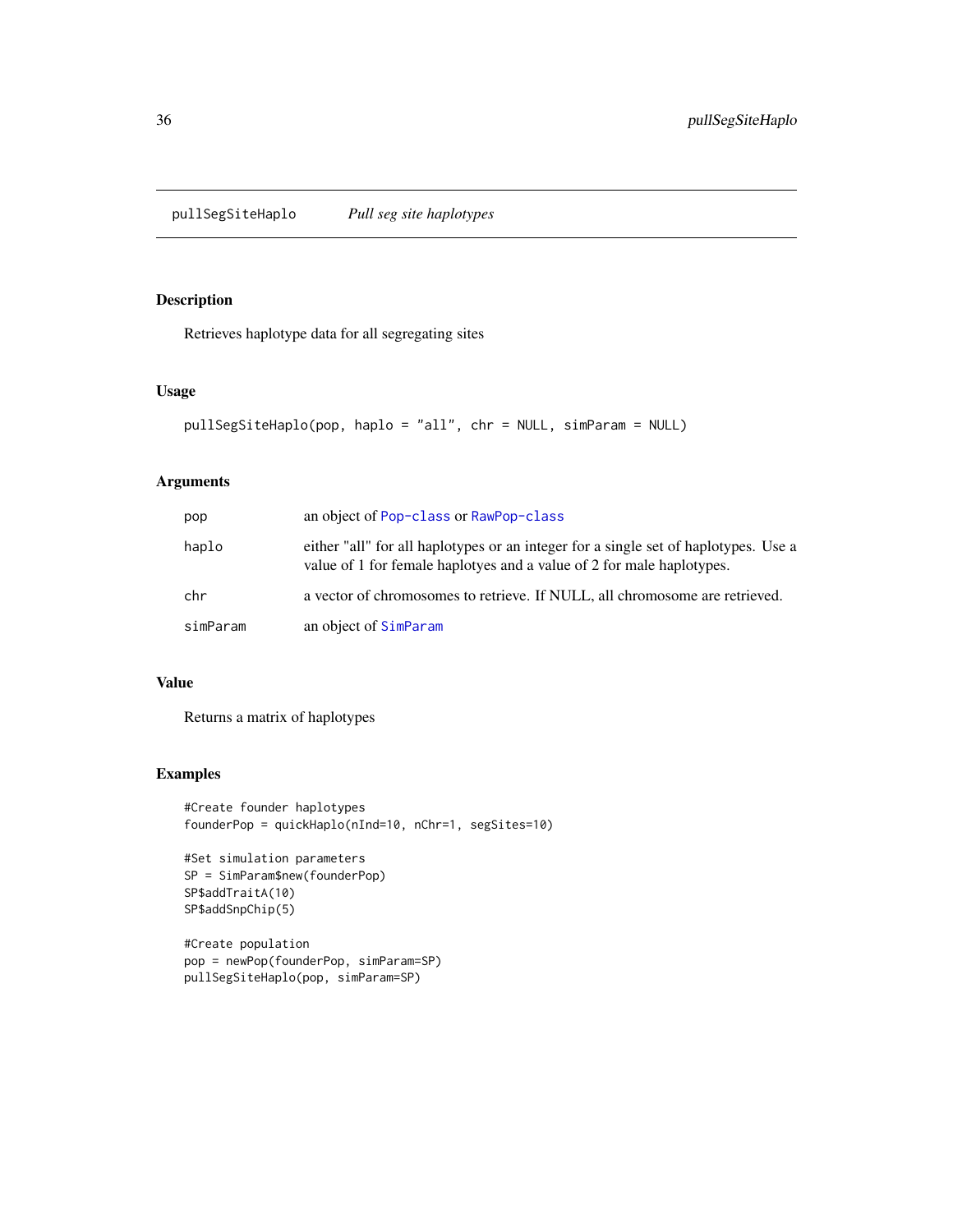# Description

Retrieves SNP genotype data

### Usage

pullSnpGeno(pop, snpChip = 1, chr = NULL, simParam = NULL)

## Arguments

| pop      | an object of Pop-class                                                      |
|----------|-----------------------------------------------------------------------------|
| snpChip  | an integer. Indicates which SNP chip's genotypes to retrieve.               |
| chr      | a vector of chromosomes to retrieve. If NULL, all chromosome are retrieved. |
| simParam | an object of SimParam                                                       |

### Value

Returns a matrix of SNP genotypes.

# Examples

#Create founder haplotypes founderPop = quickHaplo(nInd=10, nChr=1, segSites=10)

```
#Set simulation parameters
SP = SimParam$new(founderPop)
SP$addTraitA(10)
SP$addSnpChip(5)
```

```
#Create population
pop = newPop(founderPop, simParam=SP)
pullSnpGeno(pop, simParam=SP)
```
pullSnpHaplo *Pull SNP haplotypes*

# Description

Retrieves SNP haplotype data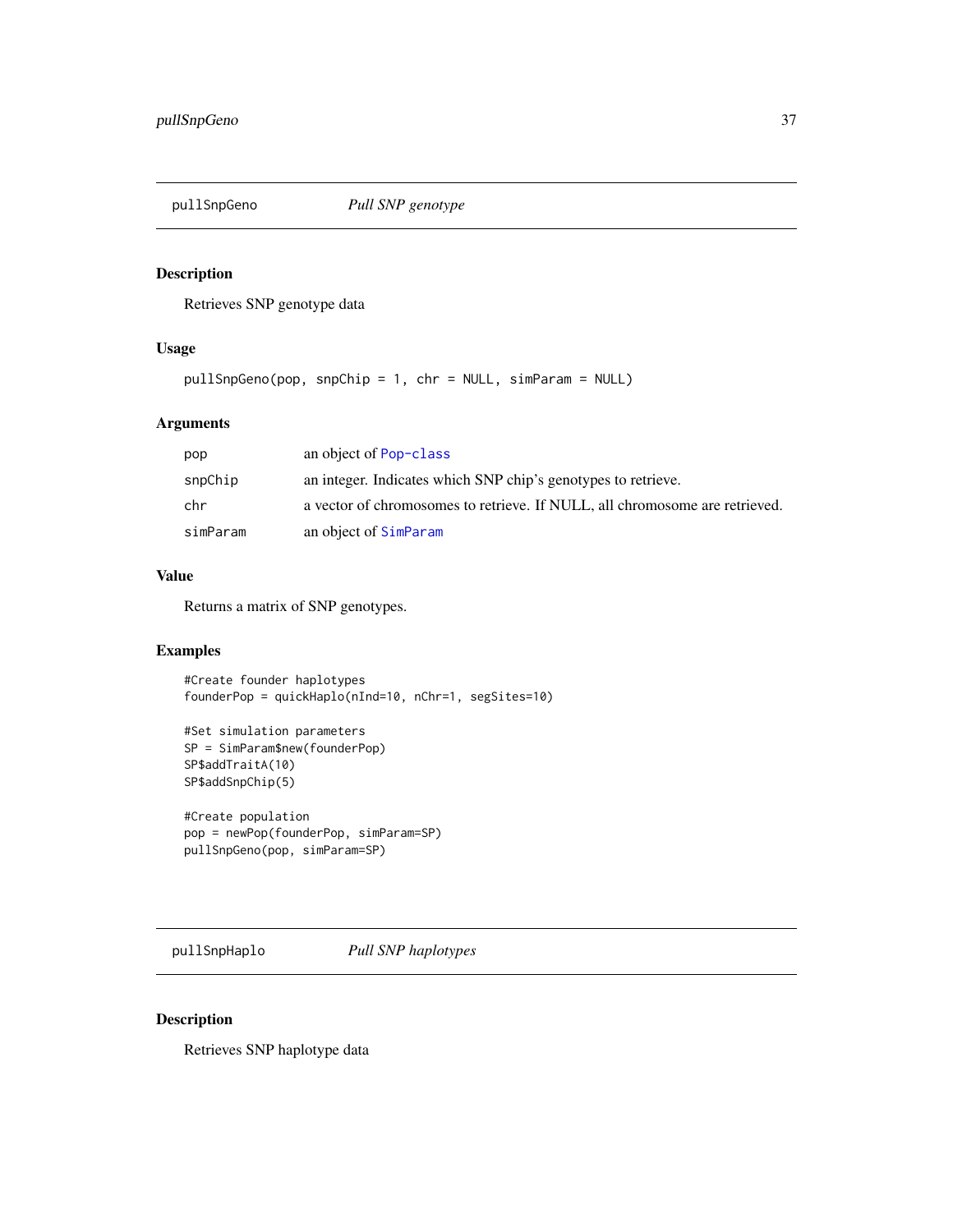### Usage

```
pullSnpHaplo(pop, snpChip = 1, haplo = "all", chr = NULL,
  simParam = NULL)
```
## Arguments

| pop      | an object of Pop-class                                                                                                                                       |
|----------|--------------------------------------------------------------------------------------------------------------------------------------------------------------|
| snpChip  | an integer. Indicates which SNP chip's haplotypes to retrieve.                                                                                               |
| haplo    | either "all" for all haplotypes or an integer for a single set of haplotypes. Use a<br>value of 1 for female haplotyes and a value of 2 for male haplotypes. |
| chr      | a vector of chromosomes to retrieve. If NULL, all chromosome are retrieved.                                                                                  |
| simParam | an object of SimParam                                                                                                                                        |

### Value

Returns a matrix of SNP haplotypes.

### Examples

```
#Create founder haplotypes
founderPop = quickHaplo(nInd=10, nChr=1, segSites=10)
#Set simulation parameters
SP = SimParam$new(founderPop)
SP$addTraitA(10)
SP$addSnpChip(5)
```
#Create population pop = newPop(founderPop, simParam=SP) pullSnpHaplo(pop, simParam=SP)

quickHaplo *Quick founder haplotype simulation*

### Description

Rapidly simulates founder haplotypes by randomly sampling 0s and 1s. This is equivalent to having all loci with allele frequency 0.5 and being in linkage equilibrium.

```
quickHaplo(nInd, nChr, segSites, genLen = 1, ploidy = 2L,
  inbred = FALSE)
```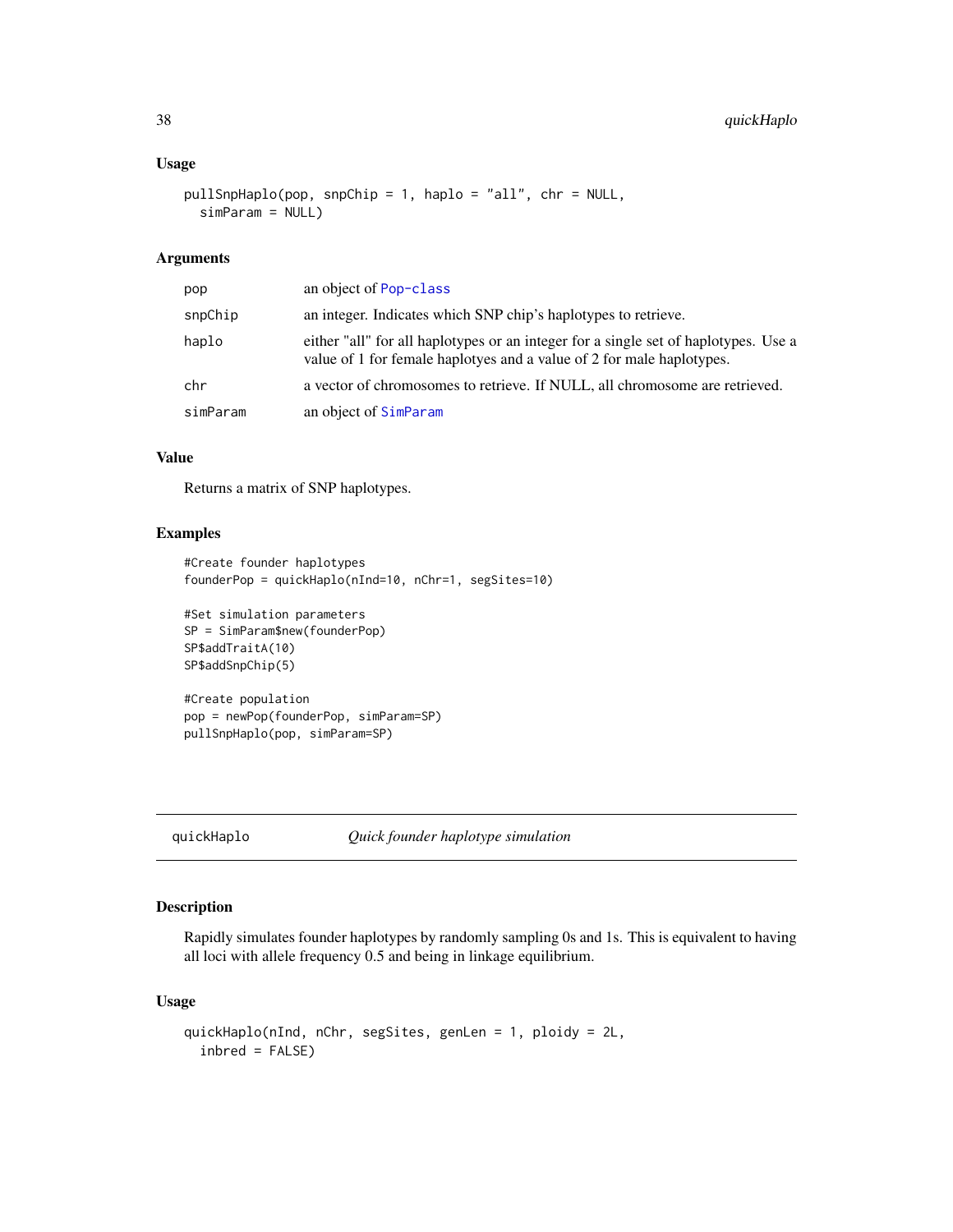#### **randCross** 39

### Arguments

| nInd     | number of individuals to simulate          |
|----------|--------------------------------------------|
| nChr     | number of chromosomes to simulate          |
| segSites | number of segregating sites per chromosome |
| genLen   | genetic length of chromosomes              |
| ploidy   | ploidy level of organism                   |
| inbred   | should founder individuals be inbred       |

# Value

an object of [MapPop-class](#page-22-0)

## Examples

```
# Creates a populations of 10 outbred individuals
# Their genome consists of 1 chromosome and 100 segregating sites
founderPop = quickHaplo(nInd=10,nChr=1,segSites=100)
```
<span id="page-38-0"></span>randCross *Make random crosses*

## Description

A wrapper for [makeCross](#page-19-0) that randomly selects parental combinations for all possible combinantions.

## Usage

```
randCross(pop, nCrosses, nProgeny = 1, balance = TRUE,
 parents = NULL, ignoreGender = FALSE, simParam = NULL)
```
### Arguments

| pop          | an object of Pop-class                                                     |
|--------------|----------------------------------------------------------------------------|
| nCrosses     | total number of crosses to make                                            |
| nProgeny     | number of progeny per cross                                                |
| balance      | if using gender, this option will balance the number of progeny per parent |
| parents      | an optional vector of indices for allowable parents                        |
| ignoreGender | should gender be ignored                                                   |
| simParam     | an object of SimParam                                                      |

# Value

Returns an object of [Pop-class](#page-29-0)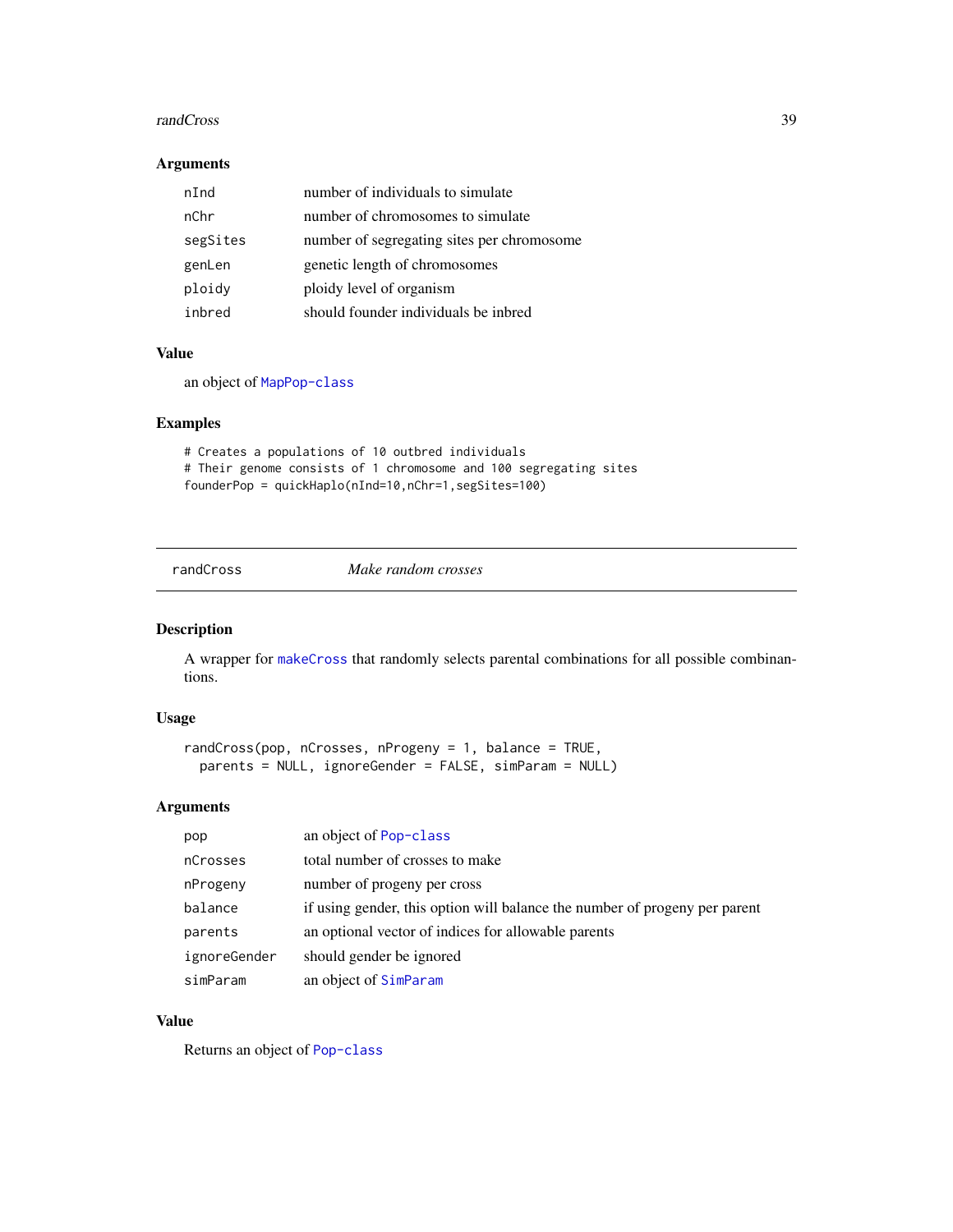## Examples

```
#Create founder haplotypes
founderPop = quickHaplo(nInd=10, nChr=1, segSites=10)
#Set simulation parameters
SP = SimParam$new(founderPop)
#Create population
pop = newPop(founderPop, simParam=SP)
#Make 10 crosses
pop2 = randCross(pop, 10, simParam=SP)
```
randCross2 *Make random crosses*

## Description

A wrapper for [makeCross2](#page-20-0) that randomly selects parental combinations for all possible combinantions between two populations.

### Usage

```
randCross2(females, males, nCrosses, nProgeny = 1, balance = TRUE,
 femaleParents = NULL, maleParents = NULL, ignoreGender = FALSE,
 simParam = NULL)
```
### Arguments

| females       | an object of Pop-class for female parents.                 |
|---------------|------------------------------------------------------------|
| males         | an object of Pop-class for male parents.                   |
| nCrosses      | total number of crosses to make                            |
| nProgeny      | number of progeny per cross                                |
| balance       | this option will balance the number of progeny per parent  |
| femaleParents | an optional vector of indices for allowable female parents |
| maleParents   | an optional vector of indices for allowable male parents   |
| ignoreGender  | should gender be ignored                                   |
| simParam      | an object of SimParam                                      |

### Value

Returns an object of [Pop-class](#page-29-0)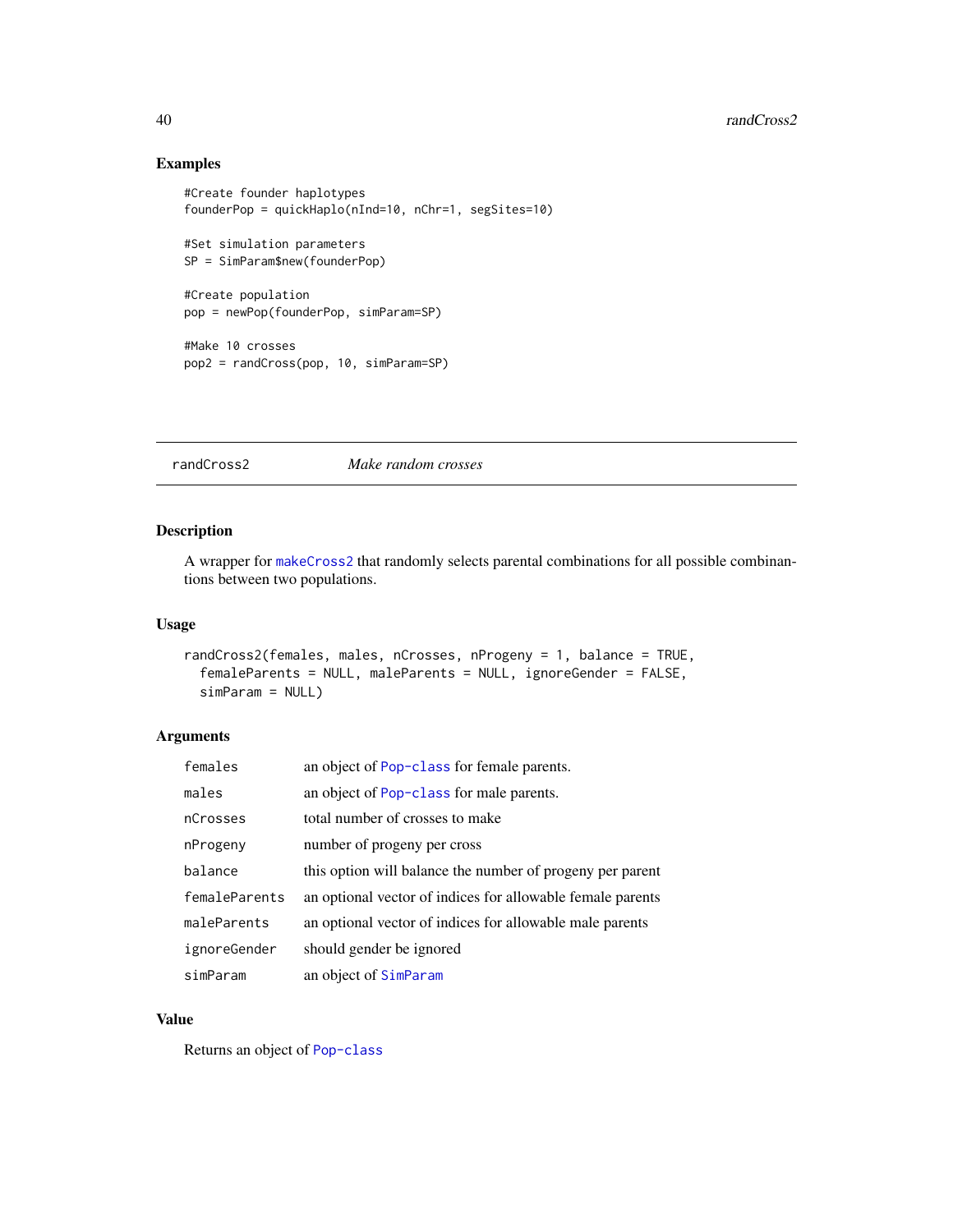## RawPop-class 41

## Examples

```
#Create founder haplotypes
founderPop = quickHaplo(nInd=10, nChr=1, segSites=10)
#Set simulation parameters
SP = SimParam$new(founderPop)
#Create population
pop = newPop(founderPop, simParam=SP)
#Make 10 crosses
pop2 = randCross2(pop, pop, 10, simParam=SP)
```
RawPop-class *Raw Population*

### Description

The raw population class contains only genotype data.

### Usage

## S4 method for signature 'RawPop' x[i]

## S4 method for signature 'RawPop'  $c(x, \ldots)$ 

### Arguments

| X | a 'RawPop'                  |
|---|-----------------------------|
|   | index of individuals        |
| . | additional 'RawPop' objects |

### Methods (by generic)

- [: Extract RawPop by index
- c: Combine multiple RawPops

## **Slots**

nInd number of individuals

nChr number of chromosomes

ploidy level of ploidy

nLoci number of loci per chromosome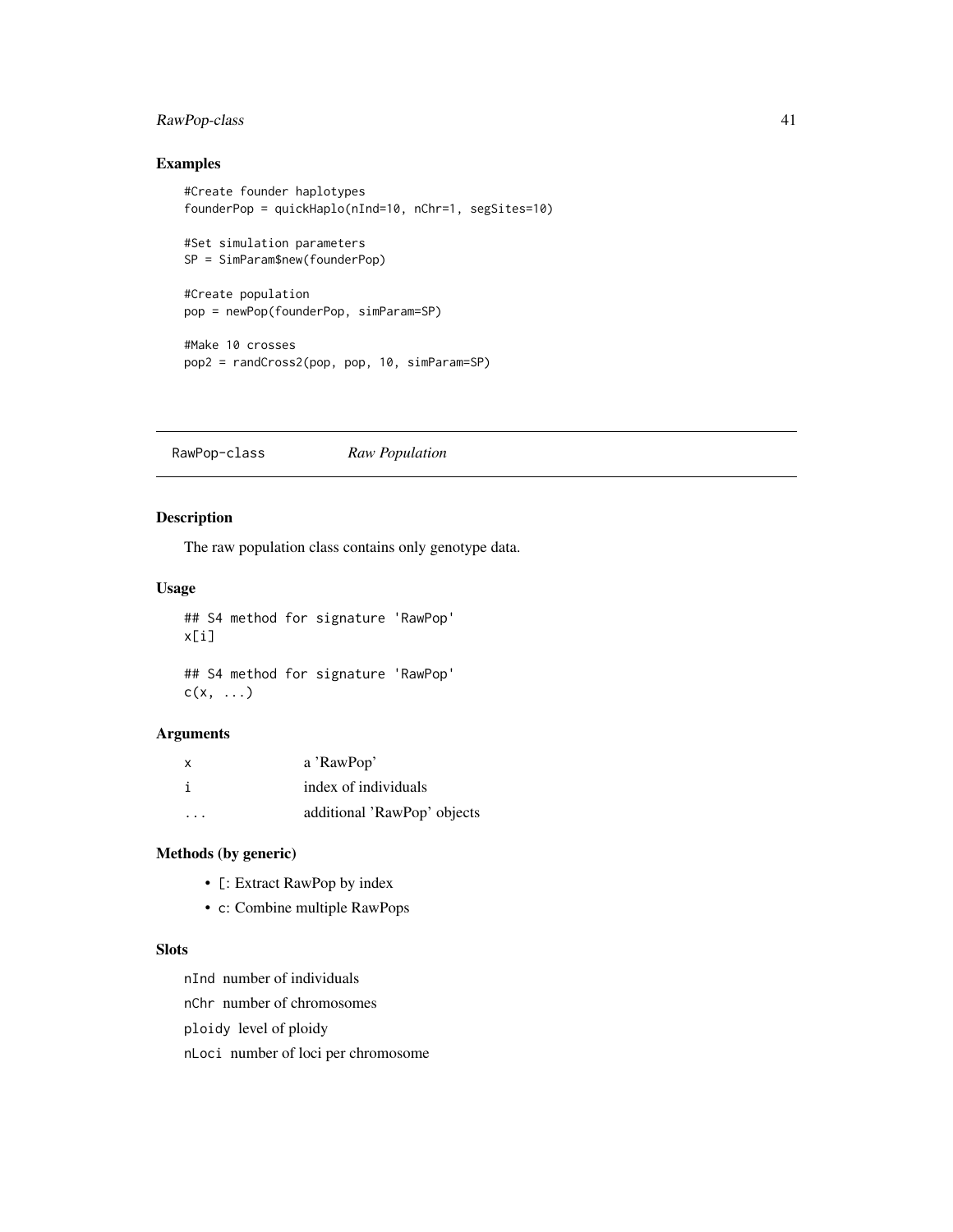geno "matrix" containing chromosome genotypes. The "matrix" has dimensions nChr by 1 and each element is a three dimensional array of raw values. The array dimensions are nLoci by ploidy by nInd.

resetPop *Reset population*

## Description

Recalculates a population's genetic values and resets phenotypes and EBVs.

### Usage

resetPop(pop, simParam = NULL)

## Arguments

| pop      | an object of Pop-class |
|----------|------------------------|
| simParam | an object of SimParam  |

### Value

an object of [Pop-class](#page-29-0)

```
#Create founder haplotypes
founderPop = quickHaplo(nInd=2, nChr=1, segSites=10)
```

```
#Set simulation parameters
SP = SimParam$new(founderPop)
SP$addTraitA(10)
```

```
#Create population
pop = newPop(founderPop, simParam=SP)
```

```
#Rescale to set mean to 1
SP$rescaleTraits(mean=1)
pop = resetPop(pop, simParam=SP)
```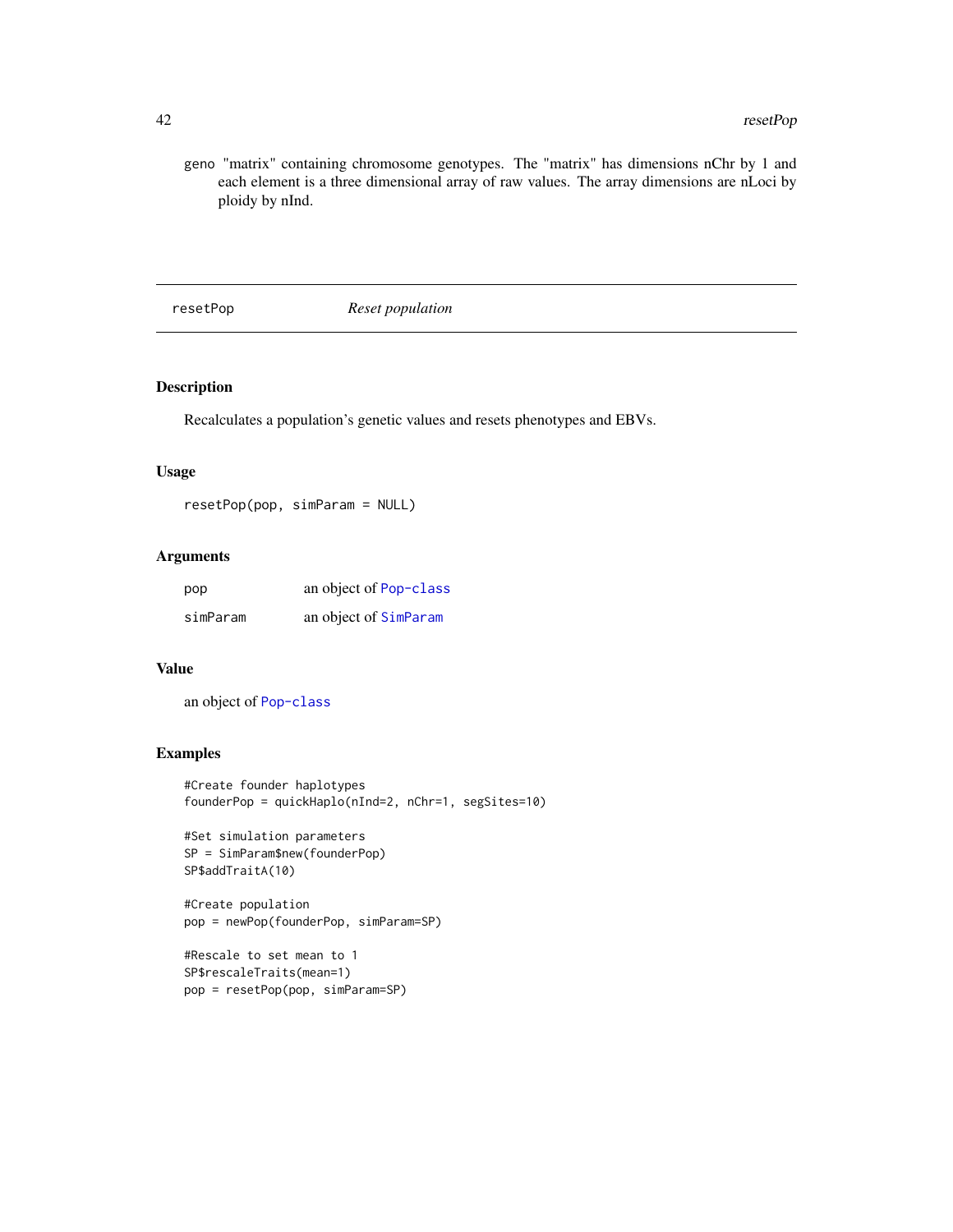<span id="page-42-0"></span>

## Description

Fits an RR-BLUP model for genomic predictions.

## Usage

```
RRBLUP(pop, traits = 1, use = "pheno", snpChip = 1, useQtl = FALSE,
 maxIter = 1000L, simParam = NULL, ...)
```
### Arguments

| pop      | a Pop-class to serve as the training population                                                                                                                                                        |
|----------|--------------------------------------------------------------------------------------------------------------------------------------------------------------------------------------------------------|
| traits   | an integer indicating the trait or traits to model, or a function of the traits return-<br>ing a single value.                                                                                         |
| use      | train model using phenotypes "pheno", genetic values "gv", estimated breeding<br>values "ebv", breeding values "bv", or randomly "rand"                                                                |
| snpChip  | an integer indicating which SNP chip genotype to use                                                                                                                                                   |
| use0tl   | should QTL genotypes be used instead of a SNP chip. If TRUE, snpChip spec-<br>ifies which trait's QTL to use, and thus these QTL may not match the QTL<br>underlying the phenotype supplied in traits. |
| maxIter  | maximum number of iterations. Only used when number of traits is greater than<br>1.                                                                                                                    |
| simParam | an object of SimParam                                                                                                                                                                                  |
| $\cdots$ | additional arguments if using a function for traits                                                                                                                                                    |

```
#Create founder haplotypes
founderPop = quickHaplo(nInd=10, nChr=1, segSites=10)
```

```
#Set simulation parameters
SP = SimParam$new(founderPop)
SP$addTraitA(10)
SP$setVarE(h2=0.5)
SP$addSnpChip(10)
```

```
#Create population
pop = newPop(founderPop, simParam=SP)
```

```
#Run GS model and set EBV
ans = RRBLUP(pop, simParam=SP)
pop = setEBV(pop, ans, simParam=SP)
```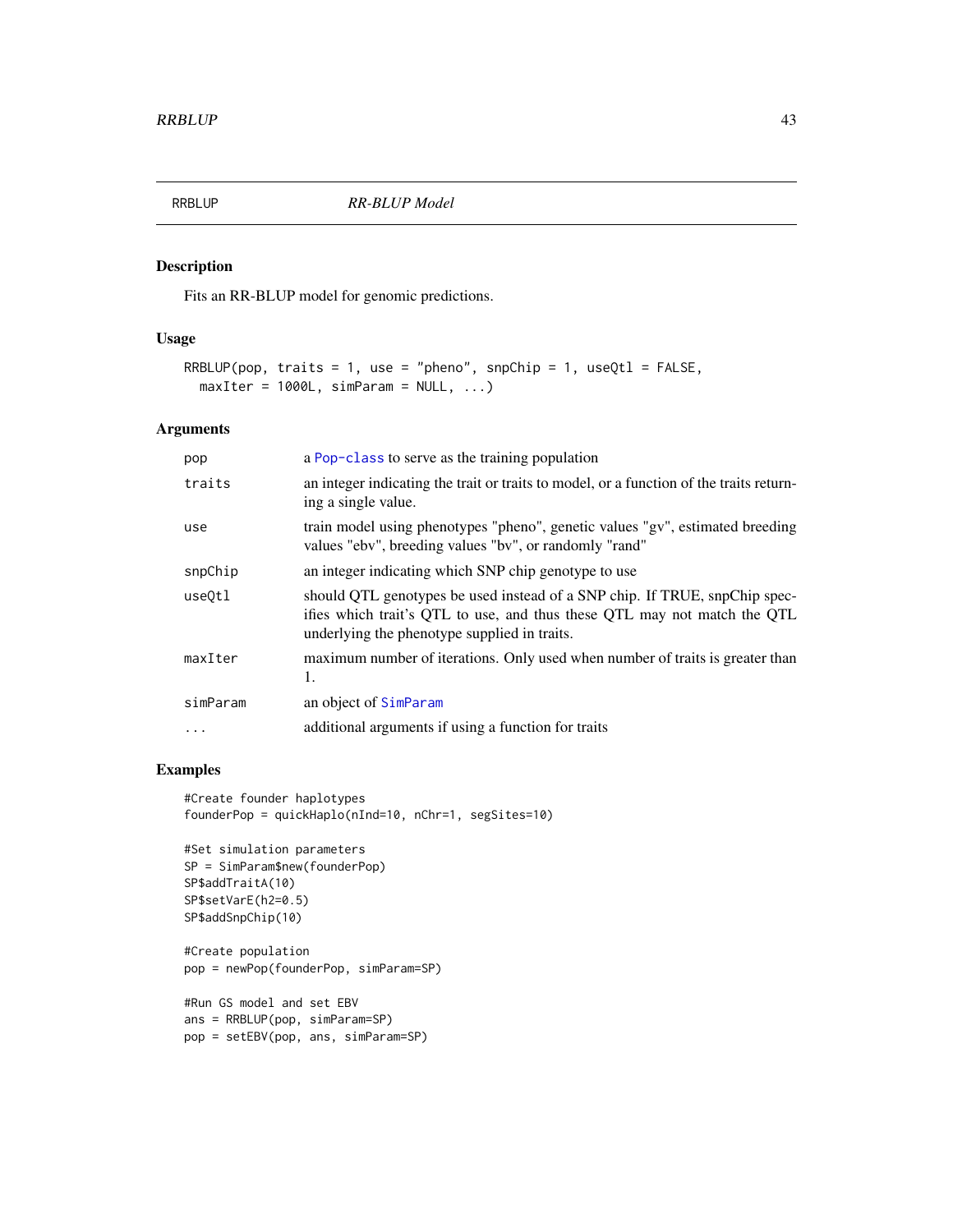#Evaluate accuracy cor(gv(pop), ebv(pop))

RRBLUP2 *RR-BLUP Model 2*

# Description

Fits an RR-BLUP model for genomic predictions. This implementation is meant for situations where [RRBLUP](#page-42-0) is too slow. Note that RRBLUP2 is only faster in certain situations, see details below. Most users should use [RRBLUP](#page-42-0).

### Usage

RRBLUP2(pop, traits = 1, use = "pheno", snpChip = 1,  $useQtl = FALSE, maxIter = 10, Vu = NULL, Ve = NULL,$  $useEM = TRUE, tol = 1e-06, simParam = NULL, ...$ 

| pop      | a Pop-class to serve as the training population                                                                                                                                                        |
|----------|--------------------------------------------------------------------------------------------------------------------------------------------------------------------------------------------------------|
| traits   | an integer indicating the trait to model or a function of the traits returning a<br>single value. Unlike RRBLUP, only univariate models are supported.                                                 |
| use      | train model using phenotypes "pheno", genetic values "gv", estimated breeding<br>values "ebv", breeding values "bv", or randomly "rand"                                                                |
| snpChip  | an integer indicating which SNP chip genotype to use                                                                                                                                                   |
| useQtl   | should QTL genotypes be used instead of a SNP chip. If TRUE, snpChip spec-<br>ifies which trait's QTL to use, and thus these QTL may not match the QTL<br>underlying the phenotype supplied in traits. |
| maxIter  | maximum number of iterations.                                                                                                                                                                          |
| Vu       | marker effect variance. If value is NULL, a reasonable starting point is chosen<br>automatically.                                                                                                      |
| Ve       | error variance. If value is NULL, a reasonable starting point is chosen automat-<br><i>ically.</i>                                                                                                     |
| useEM    | use EM to solve variance components. If false, the initial values are considered<br>true.                                                                                                              |
| tol      | tolerance for EM algorithm convergence                                                                                                                                                                 |
| simParam | an object of SimParam                                                                                                                                                                                  |
| $\cdots$ | additional arguments if using a function for traits                                                                                                                                                    |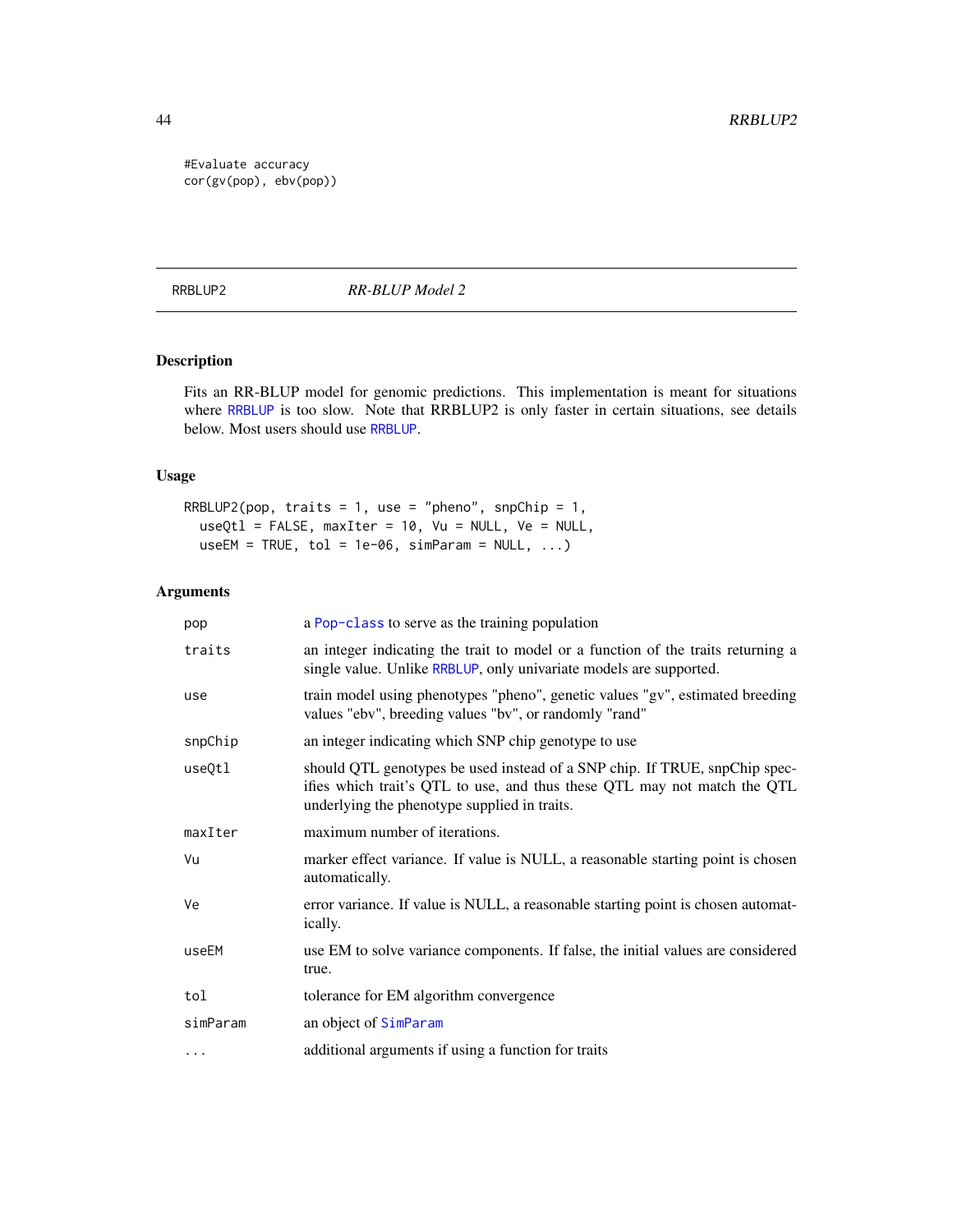#### Details

The RRBLUP2 function works best when the number of markers is not too large. This is because it solves the RR-BLUP problem by setting up and solving Henderson's mixed model equations. Solving these equations involves a square matrix with dimensions equal to the number of fixed effects plus the number of random effects (markers). Whereas the [RRBLUP](#page-42-0) function solves the RR-BLUP problem using the EMMA approach. This approach involves a square matrix with dimensions equal to the number of phenotypic records. This means that the RRBLUP2 function uses less memory than RRBLUP when the number of markers is approximately equal to or smaller than the number of phenotypic records.

The RRBLUP2 function is not recommend for cases where the variance components are unknown. This is uses the EM algorithm to solve for unknown variance components, which is generally considerably slower than the EMMA approach of [RRBLUP](#page-42-0). The number of iterations for the EM algorith is set by maxIter. The default value is typically too small for convergence. When the algorithm fails to converage a warning is displayed, but results are given for the last iteration. These results may be "good enough". However we make no claim to this effect, because we can not generalize to all possible use cases.

The RRBLUP2 function can quickly solve the mixed model equations without estimating variance components. The variance components are set by defining Vu and Ve. Estimation of components is suppressed by setting useEM to false. This may be useful if the model is being retrained multiple times during the simulation. You could run [RRBLUP](#page-42-0) function the first time the model is trained, and then use the variance components from this output for all future runs with the RRBLUP2 functions. Again, we can make no claim to the general robustness of this approach.

### Examples

```
#Create founder haplotypes
founderPop = quickHaplo(nInd=10, nChr=1, segSites=10)
```

```
#Set simulation parameters
SP = SimParam$new(founderPop)
SP$addTraitA(10)
SP$setVarE(h2=0.5)
SP$addSnpChip(10)
```
#Create population pop = newPop(founderPop, simParam=SP)

```
#Run GS model and set EBV
ans = RRBLUP2(pop, simParam=SP)
pop = setEBV(pop, ans, simParam=SP)
```

```
#Evaluate accuracy
cor(gv(pop), ebv(pop))
```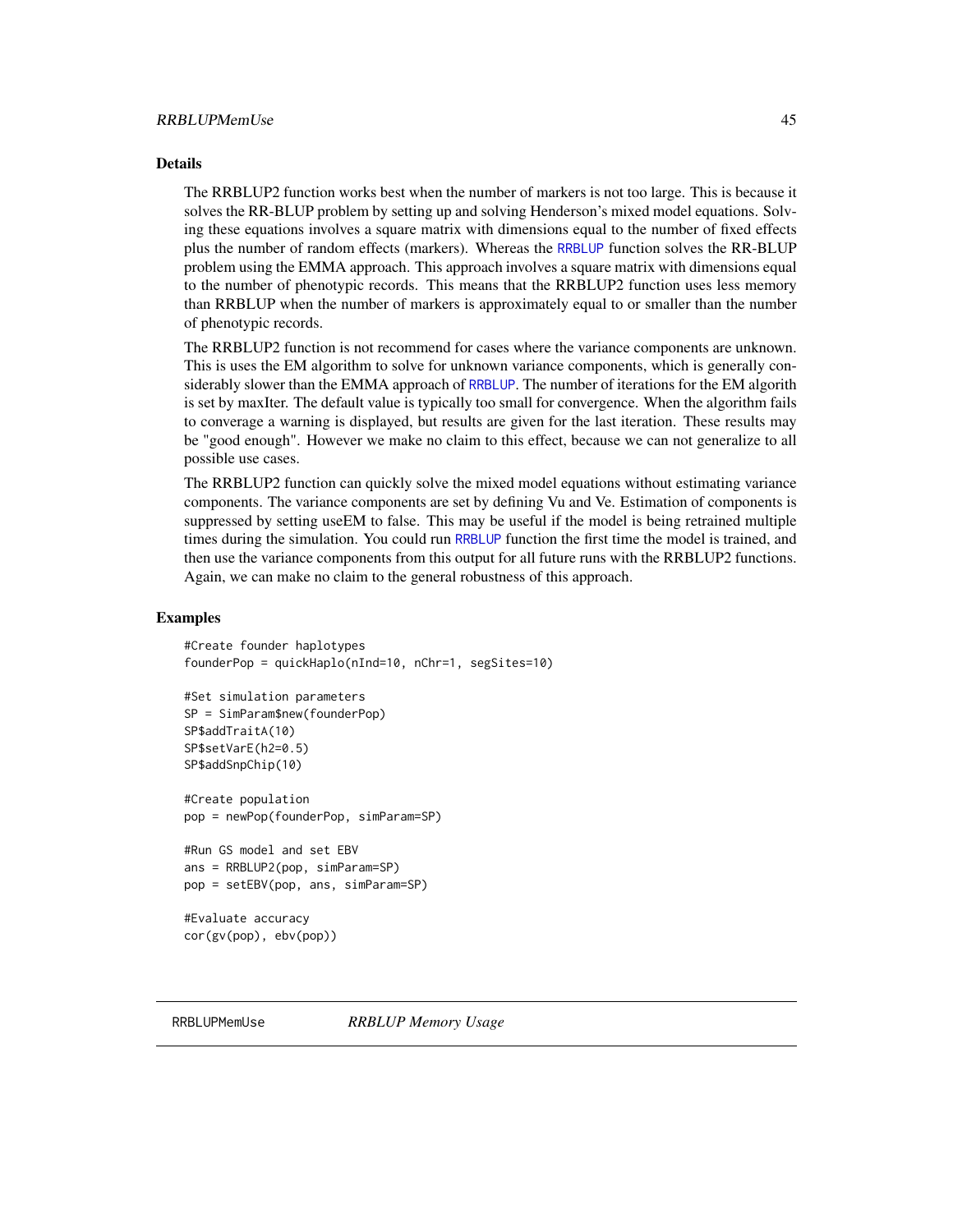### Description

Estimates the amount of RAM needed to run the [RRBLUP](#page-42-0) and its related functions for a given training population size. Note that this functions may underestimate total usage.

## Usage

```
RRBLUPMemUse(nInd, nMarker, model = "REG")
```
## Arguments

| nInd    | the number of individuals in the training population                                  |
|---------|---------------------------------------------------------------------------------------|
| nMarker | the number of markers per individual                                                  |
| model   | either "REG", "GCA", or "SCA" for RRBLUP RRBLUP_GCA and RRBLUP_SCA re-<br>spectively. |

# Value

Returns an estimate for the required gigabytes of RAM

### Examples

RRBLUPMemUse(nInd=1000, nMarker=5000)

<span id="page-45-0"></span>

## Description

Fits an RR-BLUP model for genomic predictions that includes dominance effects.

#### Usage

```
RRBLUP_D(pop, traits = 1, use = "pheno", snpChip = 1,
 useQtl = FALSE, maxIter = 40L, simParam = NULL, ...
```

| pop     | a Pop-class to serve as the training population                                                                                         |
|---------|-----------------------------------------------------------------------------------------------------------------------------------------|
| traits  | an integer indicating the trait to model, or a function of the traits returning a<br>single value.                                      |
| use     | train model using phenotypes "pheno", genetic values "gv", estimated breeding<br>values "ebv", breeding values "bv", or randomly "rand" |
| snpChip | an integer indicating which SNP chip genotype to use                                                                                    |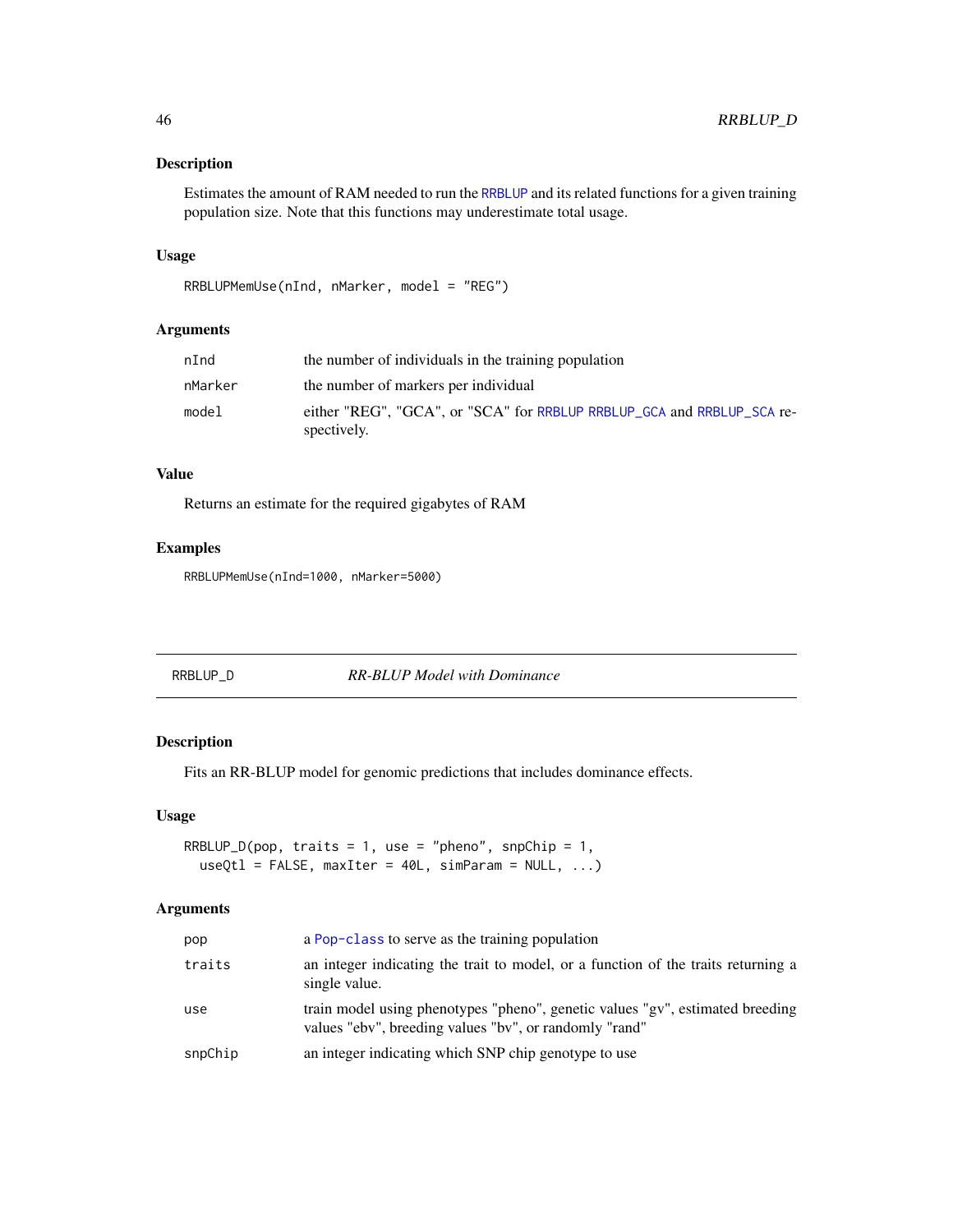### RRBLUP\_D2 47

| useOtl   | should QTL genotypes be used instead of a SNP chip. If TRUE, snpChip spec-<br>ifies which trait's QTL to use, and thus these QTL may not match the QTL<br>underlying the phenotype supplied in traits. |
|----------|--------------------------------------------------------------------------------------------------------------------------------------------------------------------------------------------------------|
| maxIter  | maximum number of iterations. Only used when number of traits is greater than                                                                                                                          |
| simParam | an object of SimParam                                                                                                                                                                                  |
| $\ddots$ | additional arguments if using a function for traits                                                                                                                                                    |

## Examples

```
#Create founder haplotypes
founderPop = quickHaplo(nInd=10, nChr=1, segSites=10)
```

```
#Set simulation parameters
SP = SimParam$new(founderPop)
SP$addTraitAD(10, meanDD=0.5)
SP$setVarE(h2=0.5)
SP$addSnpChip(10)
```
#Create population pop = newPop(founderPop, simParam=SP)

#Run GS model and set EBV ans = RRBLUP\_D(pop, simParam=SP) pop = setEBV(pop, ans, simParam=SP)

```
#Evaluate accuracy
cor(gv(pop), ebv(pop))
```
RRBLUP\_D2 *RR-BLUP with Dominance Model 2*

### Description

Fits an RR-BLUP model for genomic predictions that includes dominance effects. This implementation is meant for situations where [RRBLUP\\_D](#page-45-0) is too slow. Note that RRBLUP\_D2 is only faster in certain situations. Most users should use [RRBLUP\\_D](#page-45-0).

```
RRBLUP_D2(pop, traits = 1, use = "pheno", snpChip = 1,
 useQtl = FALSE, maxIter = 10, Va = NULL, Vd = NULL, Ve = NULL,useEM = TRUE, tol = 1e-06, simParam = NULL, ...)
```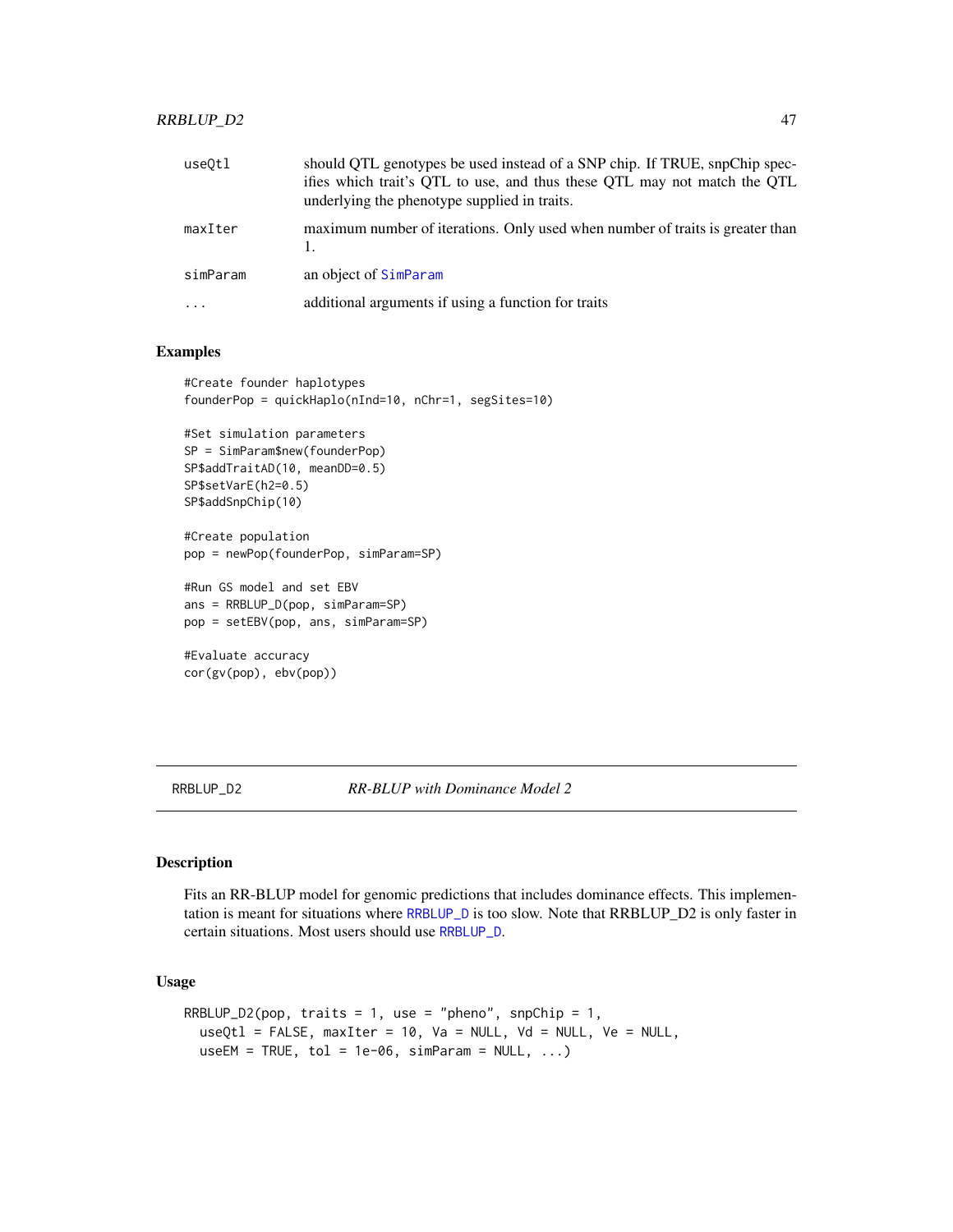# Arguments

| pop      | a Pop-class to serve as the training population                                                                                                                                                        |
|----------|--------------------------------------------------------------------------------------------------------------------------------------------------------------------------------------------------------|
| traits   | an integer indicating the trait to model, or a function of the traits returning a<br>single value.                                                                                                     |
| use      | train model using phenotypes "pheno", genetic values "gv", estimated breeding<br>values "ebv", breeding values "bv", or randomly "rand"                                                                |
| snpChip  | an integer indicating which SNP chip genotype to use                                                                                                                                                   |
| useQtl   | should QTL genotypes be used instead of a SNP chip. If TRUE, snpChip spec-<br>ifies which trait's QTL to use, and thus these QTL may not match the QTL<br>underlying the phenotype supplied in traits. |
| maxIter  | maximum number of iterations. Only used when number of traits is greater than<br>1.                                                                                                                    |
| Va       | marker effect variance for additive effects. If value is NULL, a reasonable start-<br>ing point is chosen automatically.                                                                               |
| Vd       | marker effect variance for dominance effects. If value is NULL, a reasonable<br>starting point is chosen automatically.                                                                                |
| Ve       | error variance. If value is NULL, a reasonable starting point is chosen automat-<br>ically.                                                                                                            |
| useEM    | use EM to solve variance components. If false, the initial values are considered<br>true.                                                                                                              |
| tol      | tolerance for EM algorithm convergence                                                                                                                                                                 |
| simParam | an object of SimParam                                                                                                                                                                                  |
| $\cdots$ | additional arguments if using a function for traits                                                                                                                                                    |

```
#Create founder haplotypes
founderPop = quickHaplo(nInd=10, nChr=1, segSites=10)
```

```
#Set simulation parameters
SP = SimParam$new(founderPop)
SP$addTraitAD(10, meanDD=0.5)
SP$setVarE(h2=0.5)
SP$addSnpChip(10)
```

```
#Create population
pop = newPop(founderPop, simParam=SP)
```

```
#Run GS model and set EBV
ans = RRBLUP_D2(pop, simParam=SP)
pop = setEBV(pop, ans, simParam=SP)
```

```
#Evaluate accuracy
cor(gv(pop), ebv(pop))
```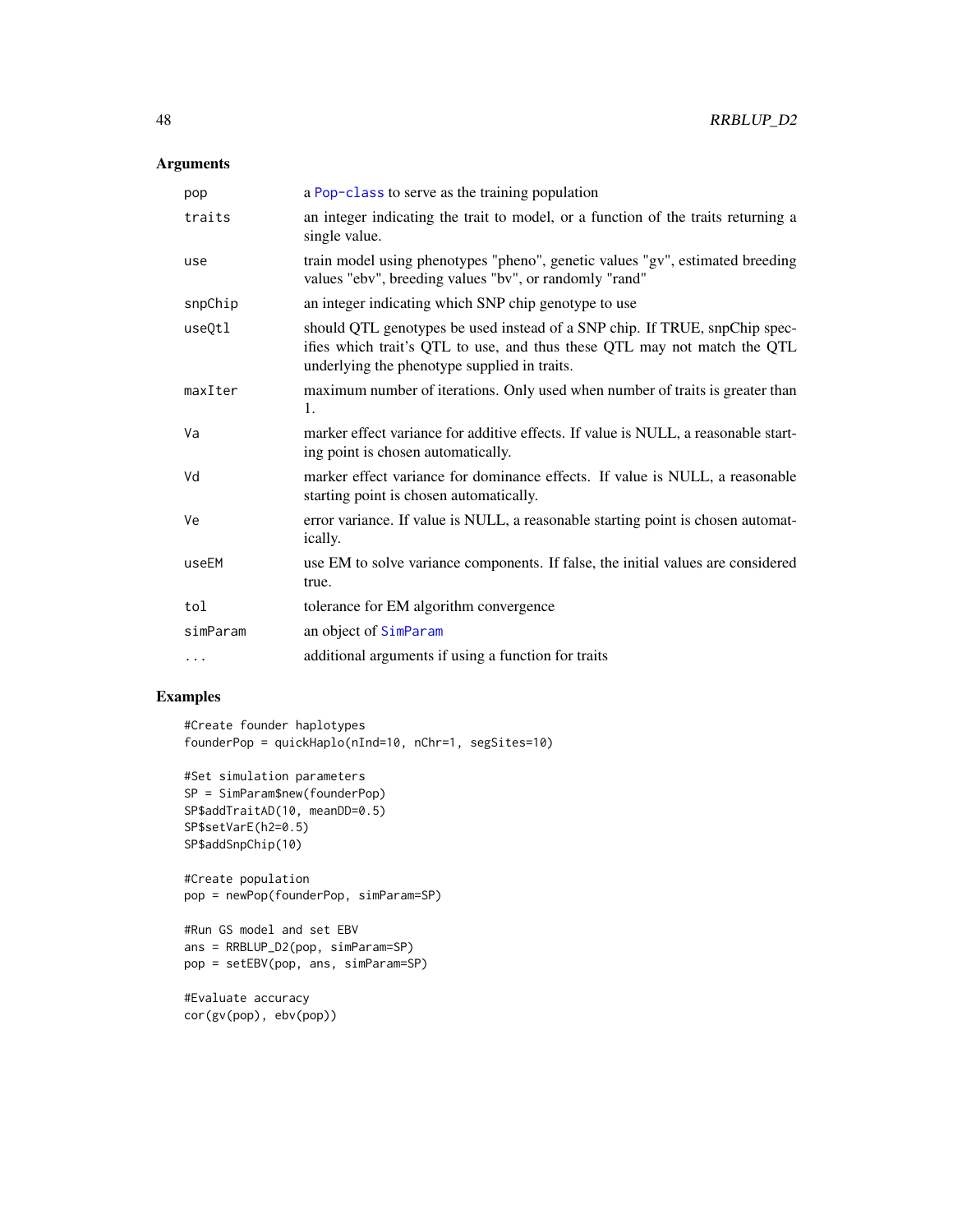<span id="page-48-0"></span>

#### Description

Fits an RR-BLUP model that estimates seperate marker effects for females and males. Useful for predicting GCA of parents in single cross hybrids. Can also predict performance of specific single cross hybrids.

### Usage

```
RRBLUP_GCA(pop, traits = 1, use = "pheno", snpChip = 1,
 useQtl = FALSE, maxIter = 40L, simParam = NULL, ...
```
### Arguments

| a Pop-class to serve as the training population                                                                                                                                                        |
|--------------------------------------------------------------------------------------------------------------------------------------------------------------------------------------------------------|
| an integer indicating the trait to model, or a function of the traits returning a<br>single value.                                                                                                     |
| train model using phenotypes "pheno", genetic values "gv", estimated breeding<br>values "ebv", breeding values "bv", or randomly "rand"                                                                |
| an integer indicating which SNP chip genotype to use                                                                                                                                                   |
| should QTL genotypes be used instead of a SNP chip. If TRUE, snpChip spec-<br>ifies which trait's QTL to use, and thus these QTL may not match the QTL<br>underlying the phenotype supplied in traits. |
| maximum number of iterations for convergence.                                                                                                                                                          |
| an object of SimParam                                                                                                                                                                                  |
| additional arguments if using a function for traits                                                                                                                                                    |
|                                                                                                                                                                                                        |

```
#Create founder haplotypes
founderPop = quickHaplo(nInd=10, nChr=1, segSites=10)
```

```
#Set simulation parameters
SP = SimParam$new(founderPop)
SP$addTraitA(10)
SP$setVarE(h2=0.5)
SP$addSnpChip(10)
```

```
#Create population
pop = newPop(founderPop, simParam=SP)
```

```
#Run GS model and set EBV
ans = RRBLUP_GCA(pop, simParam=SP)
pop = setEBV(pop, ans, simParam=SP)
```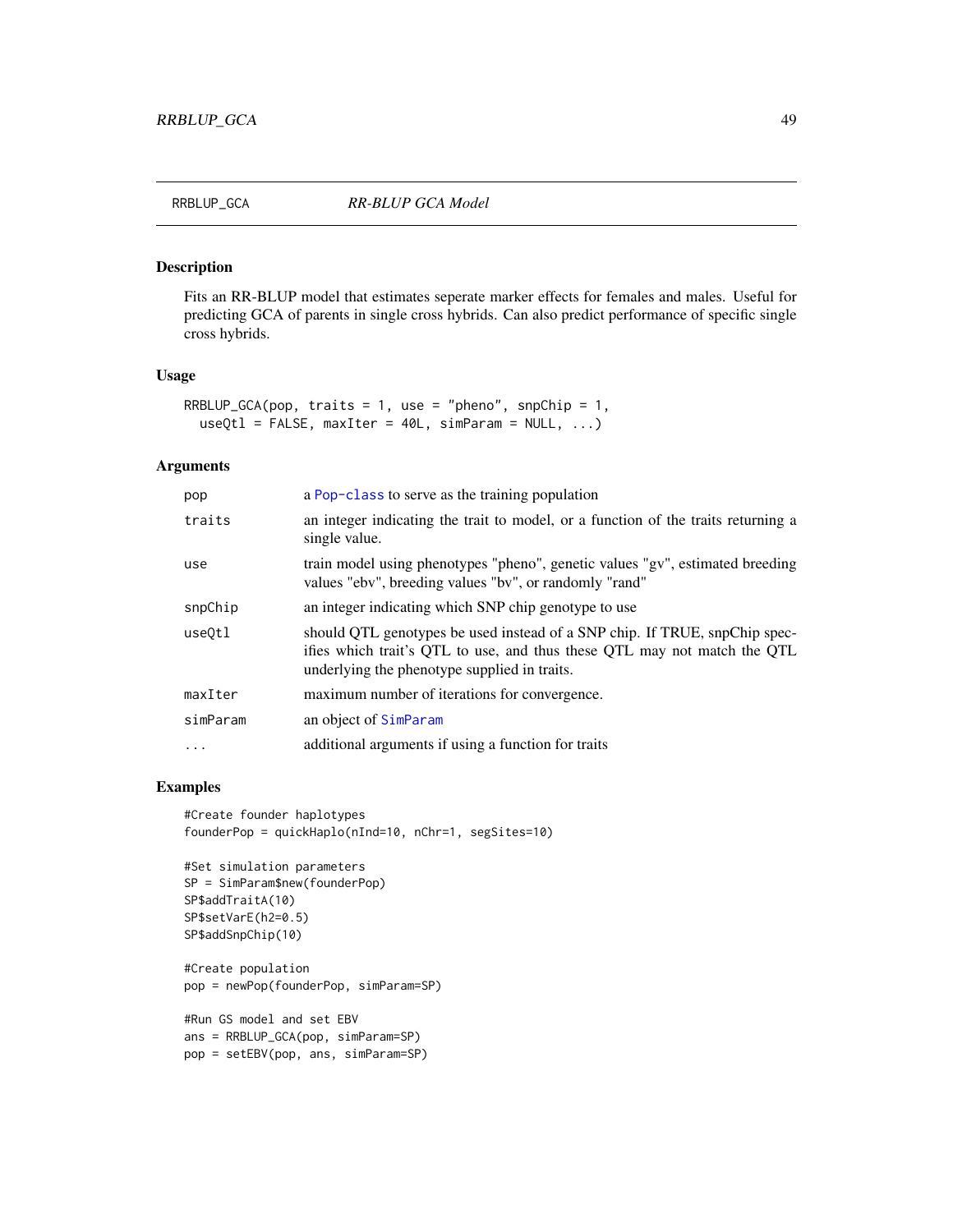#Evaluate accuracy cor(gv(pop), ebv(pop))

RRBLUP\_GCA2 *RR-BLUP GCA Model 2*

## Description

Fits an RR-BLUP model that estimates seperate marker effects for females and males. This implementation is meant for situations where [RRBLUP\\_GCA](#page-48-0) is too slow. Note that RRBLUP\_GCA2 is only faster in certain situations. Most users should use [RRBLUP\\_GCA](#page-48-0).

### Usage

```
RRBLUP_GCA2(pop, traits = 1, use = "pheno", snpChip = 1,
 useQtl = FALSE, maxIter = 10, VuF = NULL, VuM = NULL,
 Ve = NULL, useEM = TRUE, tol = 1e-06, simParam = NULL, ...)
```

| pop      | a Pop-class to serve as the training population                                                                                                                                                        |
|----------|--------------------------------------------------------------------------------------------------------------------------------------------------------------------------------------------------------|
| traits   | an integer indicating the trait to model, or a function of the traits returning a<br>single value.                                                                                                     |
| use      | train model using phenotypes "pheno", genetic values "gv", estimated breeding<br>values "ebv", breeding values "bv", or randomly "rand"                                                                |
| snpChip  | an integer indicating which SNP chip genotype to use                                                                                                                                                   |
| useQtl   | should QTL genotypes be used instead of a SNP chip. If TRUE, snpChip spec-<br>ifies which trait's QTL to use, and thus these QTL may not match the QTL<br>underlying the phenotype supplied in traits. |
| maxIter  | maximum number of iterations for convergence.                                                                                                                                                          |
| VuF      | marker effect variance for females. If value is NULL, a reasonable starting point<br>is chosen automatically.                                                                                          |
| VuM      | marker effect variance for males. If value is NULL, a reasonable starting point<br>is chosen automatically.                                                                                            |
| Ve       | error variance. If value is NULL, a reasonable starting point is chosen automat-<br>ically.                                                                                                            |
| useEM    | use EM to solve variance components. If false, the initial values are considered<br>true.                                                                                                              |
| tol      | tolerance for EM algorithm convergence                                                                                                                                                                 |
| simParam | an object of SimParam                                                                                                                                                                                  |
| $\cdots$ | additional arguments if using a function for traits                                                                                                                                                    |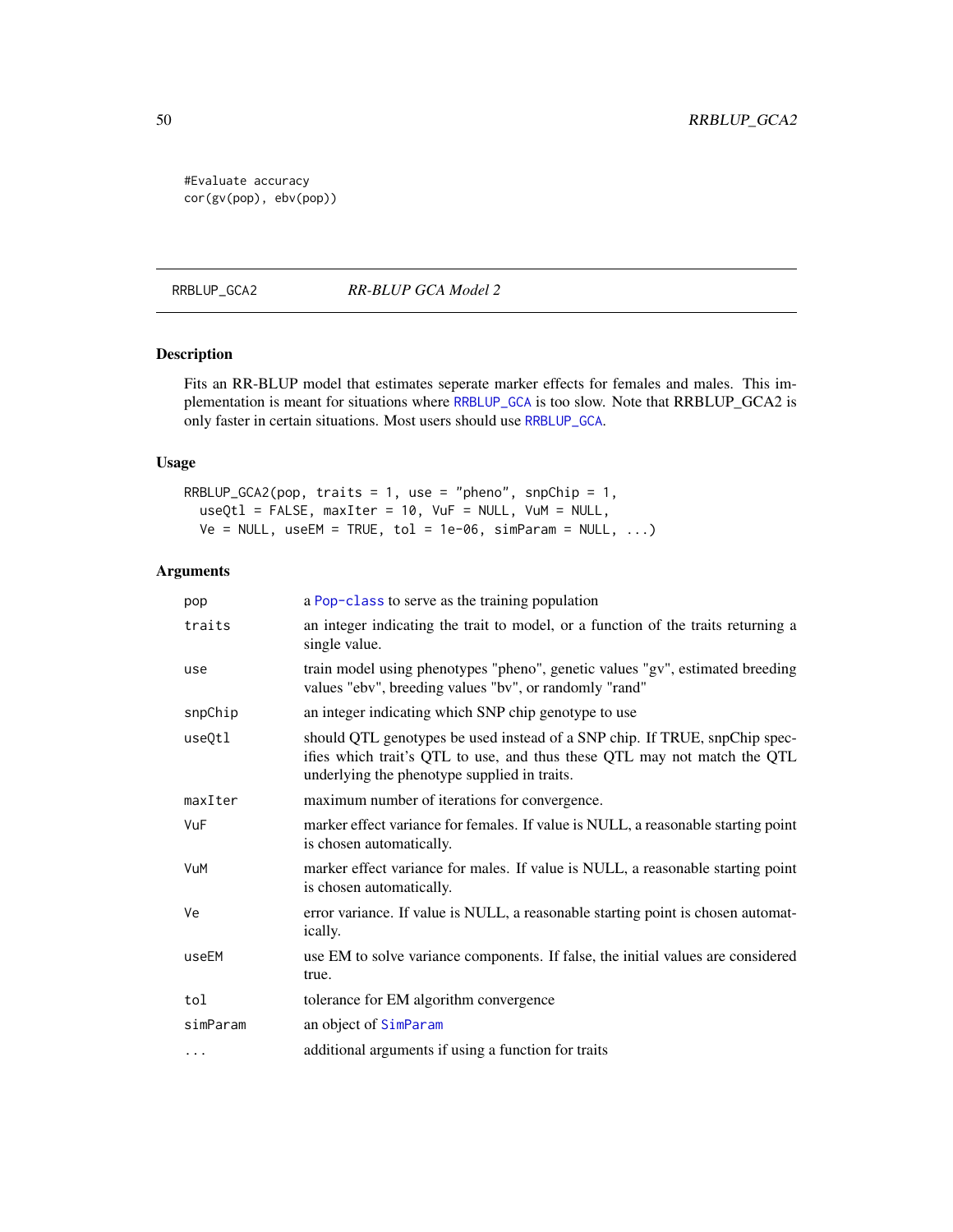## RRBLUP\_SCA 51

## Examples

```
#Create founder haplotypes
founderPop = quickHaplo(nInd=10, nChr=1, segSites=10)
#Set simulation parameters
SP = SimParam$new(founderPop)
SP$addTraitA(10)
SP$setVarE(h2=0.5)
SP$addSnpChip(10)
#Create population
pop = newPop(founderPop, simParam=SP)
#Run GS model and set EBV
ans = RRBLUP_GCA2(pop, simParam=SP)
pop = setEBV(pop, ans, simParam=SP)
#Evaluate accuracy
cor(gv(pop), ebv(pop))
```
### <span id="page-50-0"></span>RRBLUP\_SCA *RR-BLUP SCA Model*

#### Description

An extention of [RRBLUP\\_GCA](#page-48-0) that adds dominance effects. Note that we have not seen any consistent benefit of this model over [RRBLUP\\_GCA](#page-48-0).

## Usage

```
RRBLUP_SCA(pop, traits = 1, use = "pheno", snpChip = 1,
  useQtl = FALSE, maxIter = 40L, simParam = NULL, ...)
```

| pop      | a Pop-class to serve as the training population                                                                                                                                                        |
|----------|--------------------------------------------------------------------------------------------------------------------------------------------------------------------------------------------------------|
| traits   | an integer indicating the trait to model, or a function of the traits returning a<br>single value.                                                                                                     |
| use      | train model using phenotypes "pheno", genetic values "gv", estimated breeding<br>values "ebv", breeding values "bv", or randomly "rand"                                                                |
| snpChip  | an integer indicating which SNP chip genotype to use                                                                                                                                                   |
| use0tl   | should QTL genotypes be used instead of a SNP chip. If TRUE, snpChip spec-<br>ifies which trait's QTL to use, and thus these QTL may not match the QTL<br>underlying the phenotype supplied in traits. |
| maxIter  | maximum number of iterations for convergence.                                                                                                                                                          |
| simParam | an object of SimParam                                                                                                                                                                                  |
| .        | additional arguments if using a function for traits                                                                                                                                                    |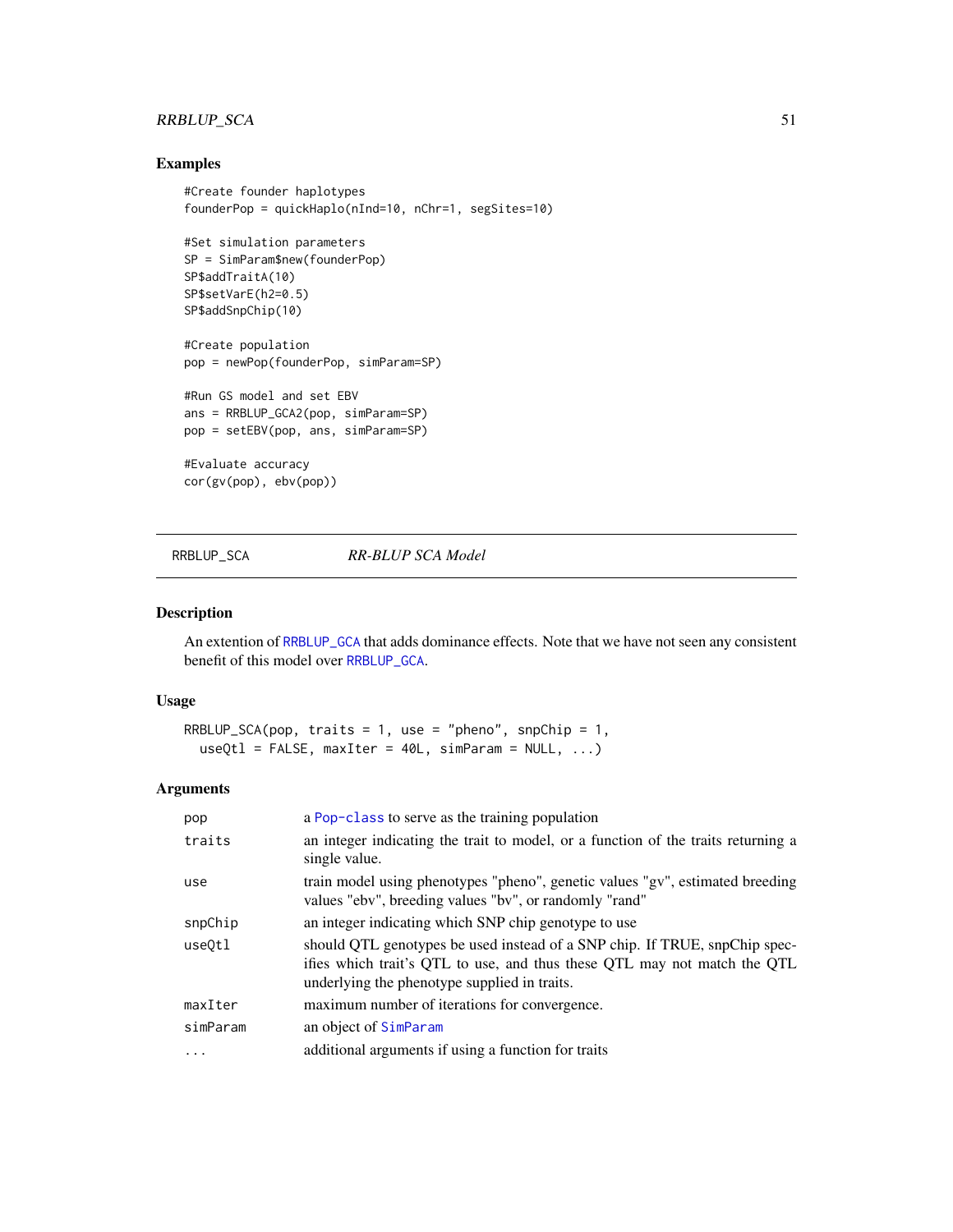# Examples

```
#Create founder haplotypes
founderPop = quickHaplo(nInd=2, nChr=1, segSites=10)
#Set simulation parameters
SP = SimParam$new(founderPop)
SP$addTraitA(10)
SP$setVarE(h2=0.5)
SP$addSnpChip(10)
#Create population
pop = newPop(founderPop, simParam=SP)
#Run GS model and set EBV
ans = RRBLUP_SCA(pop, simParam=SP)
pop = setEBV(pop, ans, simParam=SP)
#Evaluate accuracy
cor(gv(pop), ebv(pop))
```
### <span id="page-51-0"></span>RRDsol-class *RR-BLUP Solution with Dominance*

### Description

Extends [LociMap-class](#page-19-1) to contain estimated effects from [RRBLUP](#page-42-0)

### Slots

markerEff GEBVs for markers

addEff additive effects

domEff dominance effects

fixEff Estimates for fixed effects

Vu Estimated marker variance

Ve Estimated error variance

LL Log-likelihood

iter Number of iterations for convergence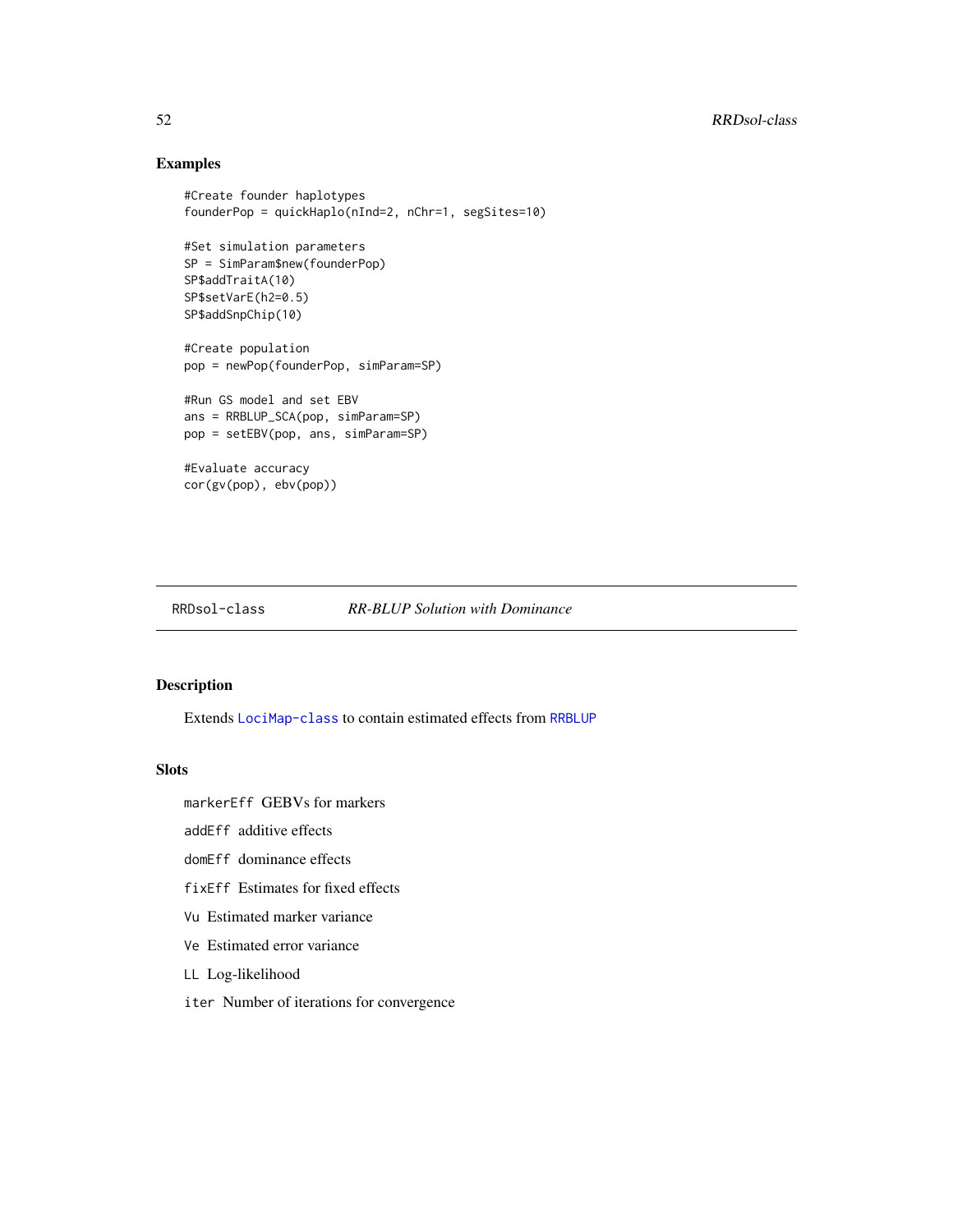<span id="page-52-1"></span>

## Description

Extends [LociMap-class](#page-19-1) to contain estimated effects from [RRBLUP](#page-42-0)

### Slots

markerEff GEBVs for markers

fixEff Estimates for fixed effects

Vu Estimated marker variance

- Ve Estimated error variance
- LL Log-likelihood
- iter Number of iterations for convergence

<span id="page-52-0"></span>runMacs *Create founder haplotypes using MaCS*

## Description

Uses the MaCS software to produce founder haplotypes.

## Usage

```
runMacs(nInd, nChr = 1, segSites = NULL, inbred = FALSE,
 species = "GENERIC", split = NULL, ploidy = 2L,
 manualCommand = NULL, manualGenLen = NULL, nThreads = NULL)
```

| nInd          | number of individuals to simulate                                                                           |
|---------------|-------------------------------------------------------------------------------------------------------------|
| nChr          | number of chromosomes to simulate                                                                           |
| segSites      | number of segregating sites to keep per chromosome. A value of NULL results<br>in all sites being retained. |
| inbred        | should founder individuals be inbred                                                                        |
| species       | species history to simulate. See details.                                                                   |
| split         | an optional historic population split in terms of generations ago.                                          |
| ploidy        | ploidy level of organism                                                                                    |
| manualCommand | user provided MaCS options. For advanced users only.                                                        |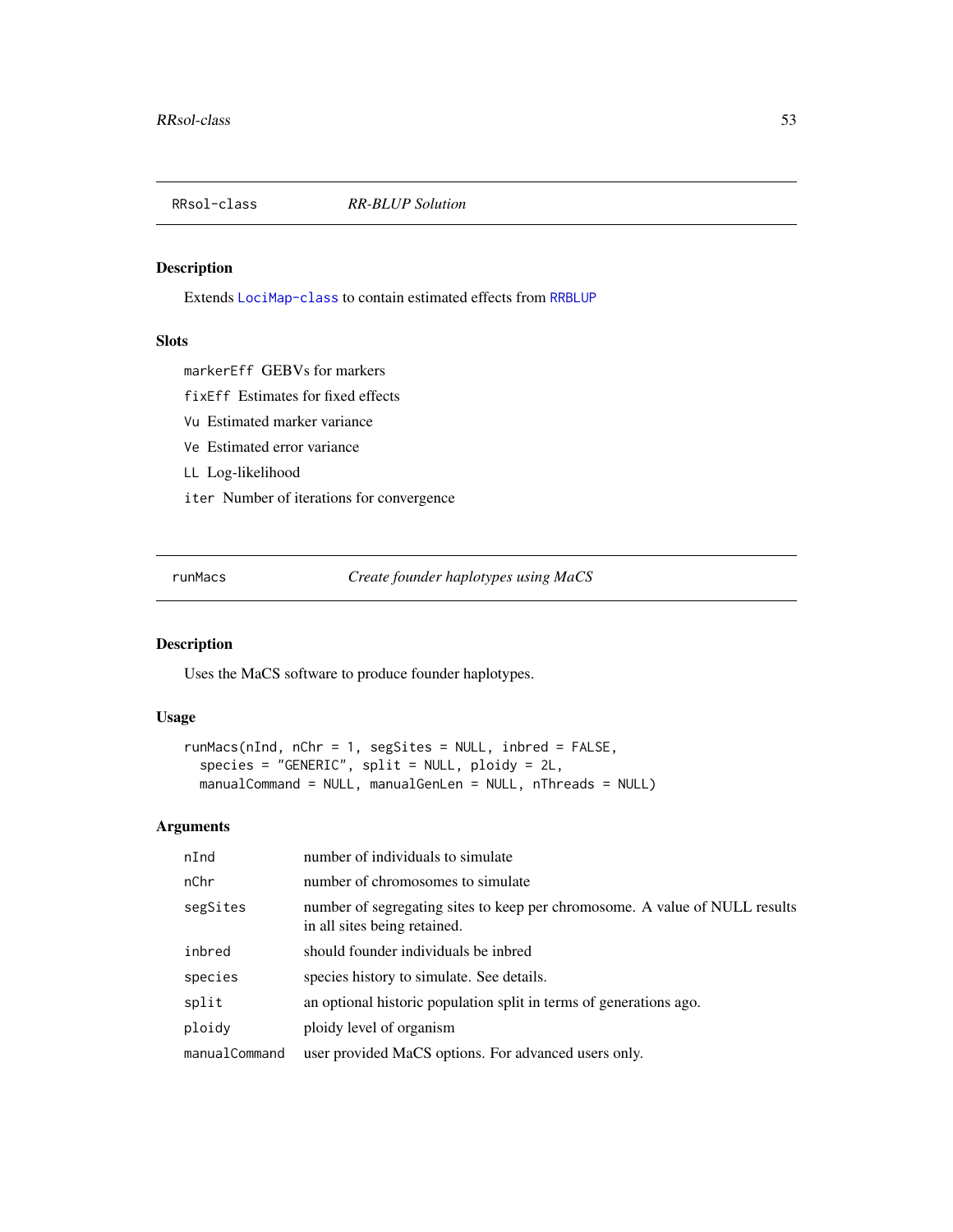| manualGenLen | user provided genetic length. This must be supplied if using manual Command.                                                                              |
|--------------|-----------------------------------------------------------------------------------------------------------------------------------------------------------|
|              | If not using manual Command, this value will replace the predefined genetic                                                                               |
|              | length for the species. However, this the genetic length is only used by Al-                                                                              |
|              | phaSimR and is not passed to MaCS, so MaCS still uses the predefined genetic<br>length. For advanced users only.                                          |
| nThreads     | if OpenMP is available, this will allow for simulating chromosomes in parallel.<br>If the value is NULL, the number of threads is automatically detected. |

## Details

The current species histories are included: GENERIC, CATTLE, WHEAT, MAIZE, and EURO-PEAN.

## Value

an object of [MapPop-class](#page-22-0)

### Examples

```
# Creates a populations of 10 outbred individuals
# Their genome consists of 1 chromosome and 100 segregating sites
founderPop = runMacs(nInd=10,nChr=1,segSites=100)
```
runMacs2 *Alternative wrapper for MaCS*

#### Description

A wrapper function for [runMacs](#page-52-0). This wrapper is designed to be easier to use than supply custom comands to manualCommand in [runMacs](#page-52-0). It effectively automates the creation of an appropriate manualCommand using user supplied variables, but only deals with a subset of the possibilities. The defaults were chosen to match species="GENERIC" in [runMacs](#page-52-0).

```
runMacs2(nInd, nChr = 1, segSites = NULL, Ne = 100, bp = 1e+08,
 genLen = 1, mutRate = 2.5e-08, histNe = c(500, 1500, 6000, 12000,
 1e+05), histGen = c(100, 1000, 10000, 1e+05, 1e+06), inbred = FALSE,
  split = NULL, ploidy = 2L, returnCommand = FALSE,nThreads = NULL)
```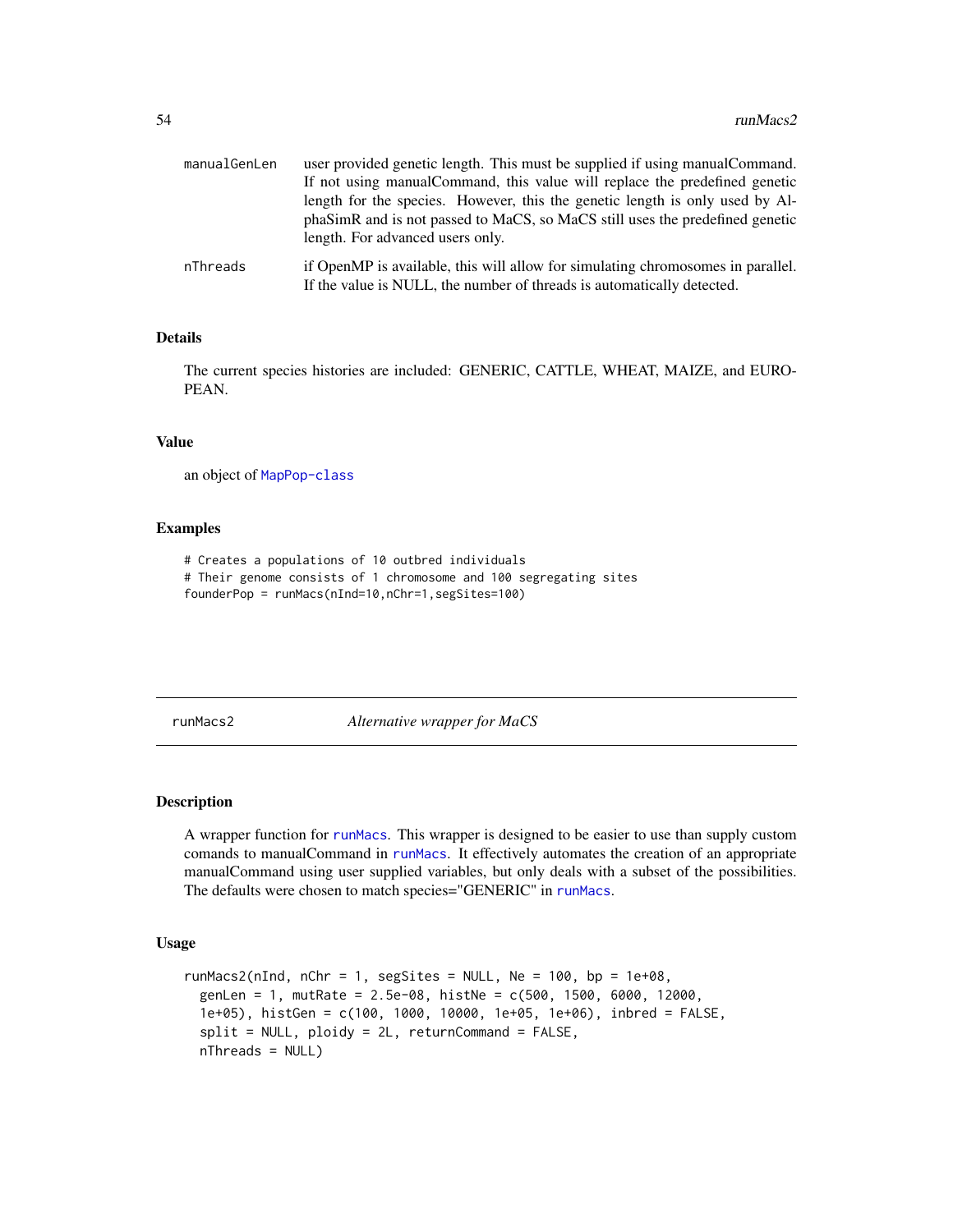## sampleHaplo 55

### Arguments

| nInd          | number of individuals to simulate                                                                                                                         |
|---------------|-----------------------------------------------------------------------------------------------------------------------------------------------------------|
| nChr          | number of chromosomes to simulate                                                                                                                         |
| segSites      | number of segregating sites to keep per chromosome                                                                                                        |
| Ne            | effective population size                                                                                                                                 |
| bp            | base pair length of chromosome                                                                                                                            |
| genLen        | genetic length of chromosome in Morgans                                                                                                                   |
| mutRate       | per base pair mutation rate                                                                                                                               |
| histNe        | effective population size in previous generations                                                                                                         |
| histGen       | number of generations ago for effective population sizes given in histNe                                                                                  |
| inbred        | should founder individuals be inbred                                                                                                                      |
| split         | an optional historic population split in terms of generations ago                                                                                         |
| ploidy        | ploidy level of organism                                                                                                                                  |
| returnCommand | should the command passed to manual Command in runMacs be returned. If<br>TRUE, MaCS will not be called and the command is returned instead.              |
| nThreads      | if OpenMP is available, this will allow for simulating chromosomes in parallel.<br>If the value is NULL, the number of threads is automatically detected. |

### Value

an object of [MapPop-class](#page-22-0) or if returnCommand is true a string giving the MaCS command passed to the manualCommand argument of [runMacs](#page-52-0).

## Examples

# Creates a populations of 10 outbred individuals # Their genome consists of 1 chromosome and 100 segregating sites # The command is equivalent to using species="GENERIC" in runMacs founderPop = runMacs2(nInd=10,nChr=1,segSites=100)

sampleHaplo *Sample haplotypes from a MapPop*

## Description

Creates a new [MapPop-class](#page-22-0) from an existing [MapPop-class](#page-22-0) by randomly sampling haplotypes.

```
sampleHaplo(mapPop, nInd, inbred = FALSE, ploidy = NULL,
 replace = TRUE)
```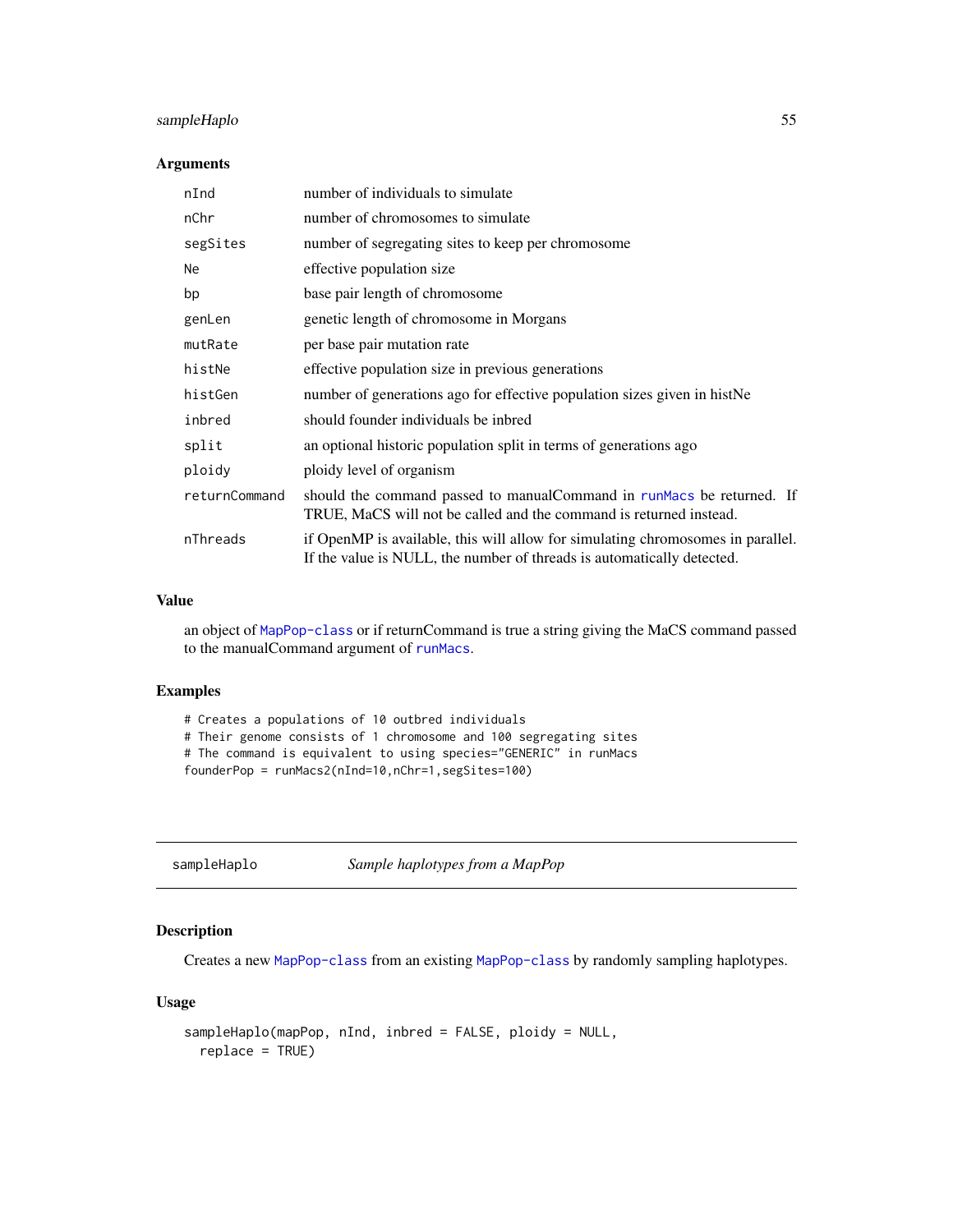### **Arguments**

| mapPop  | the MapPop-class used to sample haplotypes                                      |
|---------|---------------------------------------------------------------------------------|
| nInd    | the number of individuals to create                                             |
| inbred  | should new individuals be fully inbred                                          |
| ploidy  | new ploidy level for organism. If NULL, the ploidy level of the mapPop is used. |
| replace | should haplotypes be sampled with replacement                                   |

#### Value

an object of [MapPop-class](#page-22-0)

### Examples

```
founderPop = quickHaplo(nInd=2,nChr=1,segSites=11,inbred=TRUE)
founderPop = sampleHaplo(nInd=20,mapPop=founderPop)
```
<span id="page-55-0"></span>SCAsol-class *RR-BLUP SCA Solution*

#### Description

Extends [GCAsol-class](#page-10-0) to contain estimated effects from [RRBLUP\\_SCA](#page-50-0)

### Slots

d dominance effect

selectCross *Select and randomly cross*

### Description

This is a wrapper that combines the functionalities of [randCross](#page-38-0) and [selectInd](#page-58-0). The purpose of this wrapper is to combine both selection and crossing in one function call that minimized the amount of intermediate populations created. This reduces RAM usage and simplifies code writing. Note that this wrapper does not provide the full functionality of either function.

```
selectCross(pop, nInd = NULL, nFemale = NULL, nMale = NULL, nCrosses,
 nProgeny = 1, trait = 1, use = "pheno", selectTop = TRUE,
  simParam = NULL, ..., balance = TRUE)
```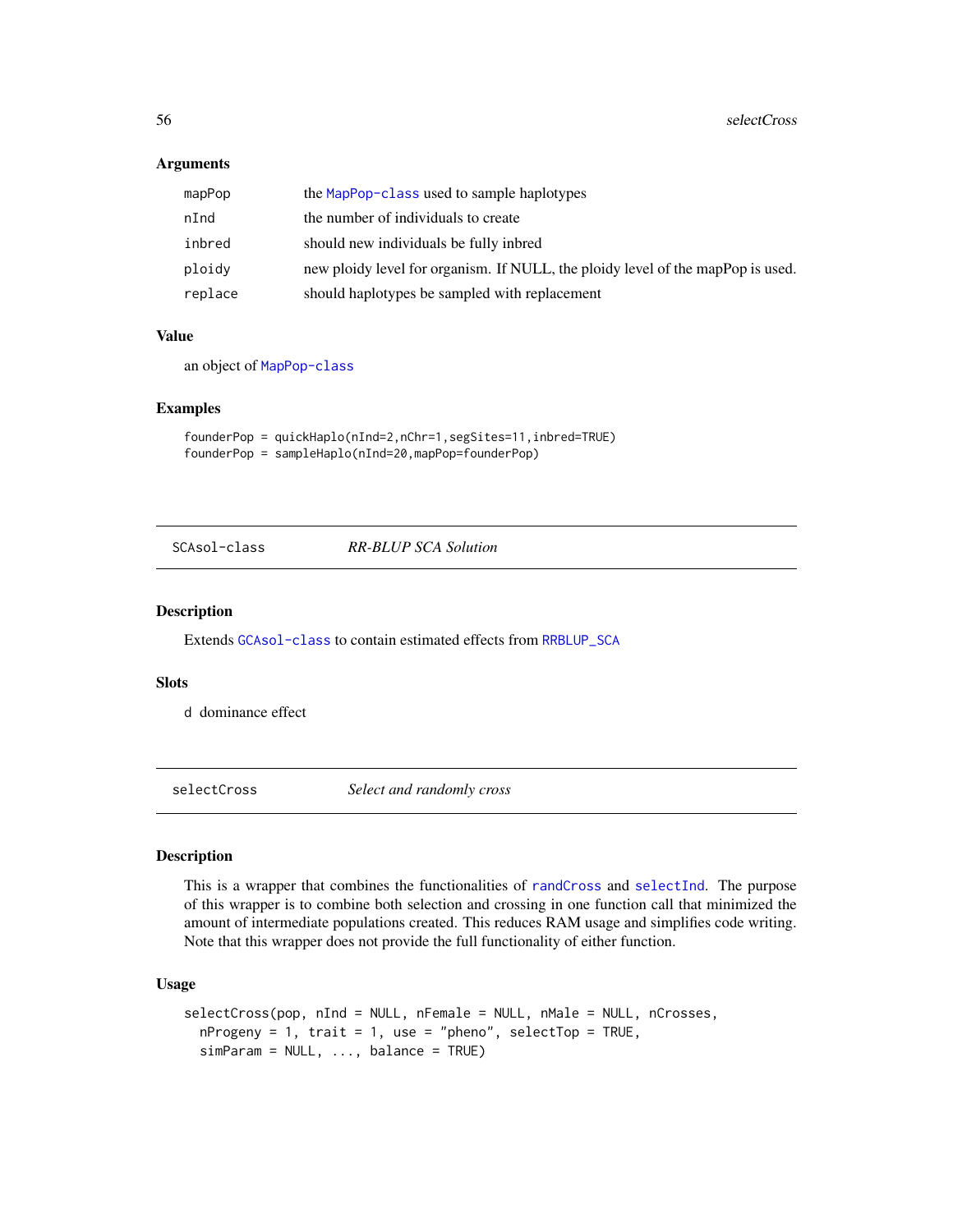#### selectCross 57

## Arguments

| pop       | an object of Pop-class                                                                                                                                                                                                                                                          |
|-----------|---------------------------------------------------------------------------------------------------------------------------------------------------------------------------------------------------------------------------------------------------------------------------------|
| nInd      | the number of individuals to select. These individuals are selected without re-<br>gards to gender and it supercedes values for nFemale and nMale. Thus if the<br>simulation uses gender, it is likely better to leave this value as NULL and use<br>nFemale and nMale instead. |
| nFemale   | the number of females to select. This value is ignored if nInd is set.                                                                                                                                                                                                          |
| nMale     | the number of males to select. This value is ignored if nInd is set.                                                                                                                                                                                                            |
| nCrosses  | total number of crosses to make                                                                                                                                                                                                                                                 |
| nProgeny  | number of progeny per cross                                                                                                                                                                                                                                                     |
| trait     | the trait for selection. Either a number indicating a single trait or a function<br>returning a vector of length nInd.                                                                                                                                                          |
| use       | select on genetic values "gv", estimated breeding values "ebv", breeding values<br>"bv", phenotypes "pheno", or randomly "rand"                                                                                                                                                 |
| selectTop | selects highest values if true. Selects lowest values if false.                                                                                                                                                                                                                 |
| simParam  | an object of SimParam                                                                                                                                                                                                                                                           |
| .         | additional arguments if using a function for trait                                                                                                                                                                                                                              |
| balance   | if using gender, this option will balance the number of progeny per parent. This<br>argument occurs after , so the argument name must be matched exactly.                                                                                                                       |

# Value

Returns an object of [Pop-class](#page-29-0)

```
#Create founder haplotypes
founderPop = quickHaplo(nInd=10, nChr=1, segSites=10)
```

```
#Set simulation parameters
SP = SimParam$new(founderPop)
SP$addTraitA(10)
SP$setVarE(h2=0.5)
```

```
#Create population
pop = newPop(founderPop, simParam=SP)
```

```
#Select 4 individuals and make 8 crosses
pop2 = selectCross(pop, nInd=4, nCrosses=8, simParam=SP)
```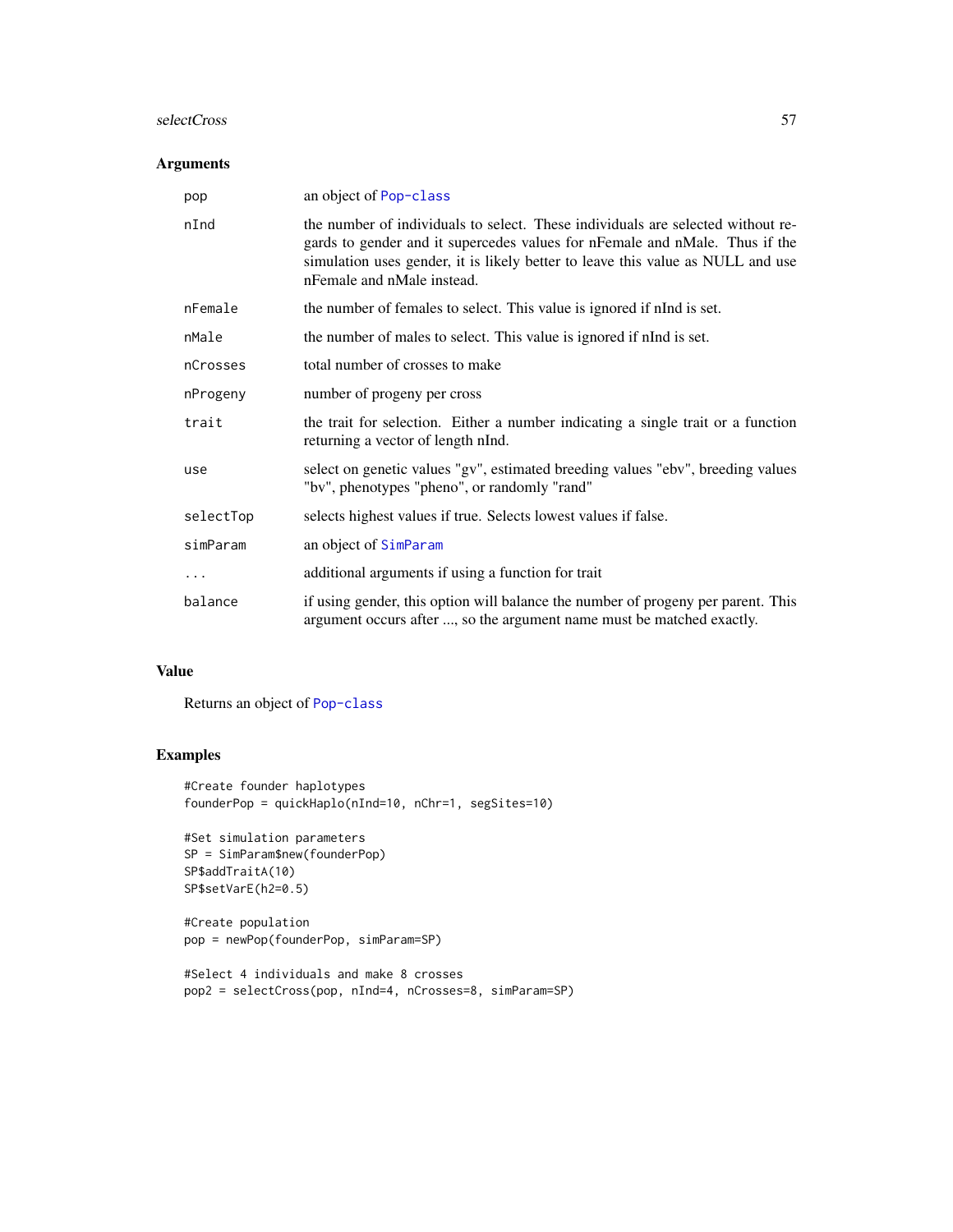## Description

Selects a subset of full-sib families from a population.

## Usage

```
selectFam(pop, nFam, trait = 1, use = "pheno", gender = "B",
  famType = "B", selectTop = TRUE, returnPop = TRUE,
  candidates = NULL, simParam = NULL, ...)
```
## Arguments

| pop        | and object of Pop-class or HybridPop-class                                                                                                                 |
|------------|------------------------------------------------------------------------------------------------------------------------------------------------------------|
| nFam       | the number of families to select                                                                                                                           |
| trait      | the trait for selection. Either a number indicating a single trait or a function<br>returning a vector of length nInd.                                     |
| use        | select on genetic values "gv", estimated breeding values "ebv", breeding values<br>"bv", phenotypes "pheno", or randomly "rand"                            |
| gender     | which gender to select. Use "B" for both, "F" for females and "M" for males. If<br>the simulation is not using gender, the argument is ignored.            |
| famType    | which type of family to select. Use "B" for full-sib families, "F" for half-sib<br>families on female side and "M" for half-sib families on the male side. |
| selectTop  | selects highest values if true. Selects lowest values if false.                                                                                            |
| returnPop  | should results be returned as a Pop-class. If FALSE, only the index of selected<br>individuals is returned.                                                |
| candidates | an optional vector of eligible selection candidates.                                                                                                       |
| simParam   | an object of SimParam                                                                                                                                      |
| $\cdots$   | additional arguments if using a function for trait                                                                                                         |

#### Value

Returns an object of [Pop-class](#page-29-0) or [HybridPop-class](#page-18-0)

```
#Create founder haplotypes
founderPop = quickHaplo(nInd=10, nChr=1, segSites=10)
```

```
#Set simulation parameters
SP = SimParam$new(founderPop)
SP$addTraitA(10)
SP$setVarE(h2=0.5)
```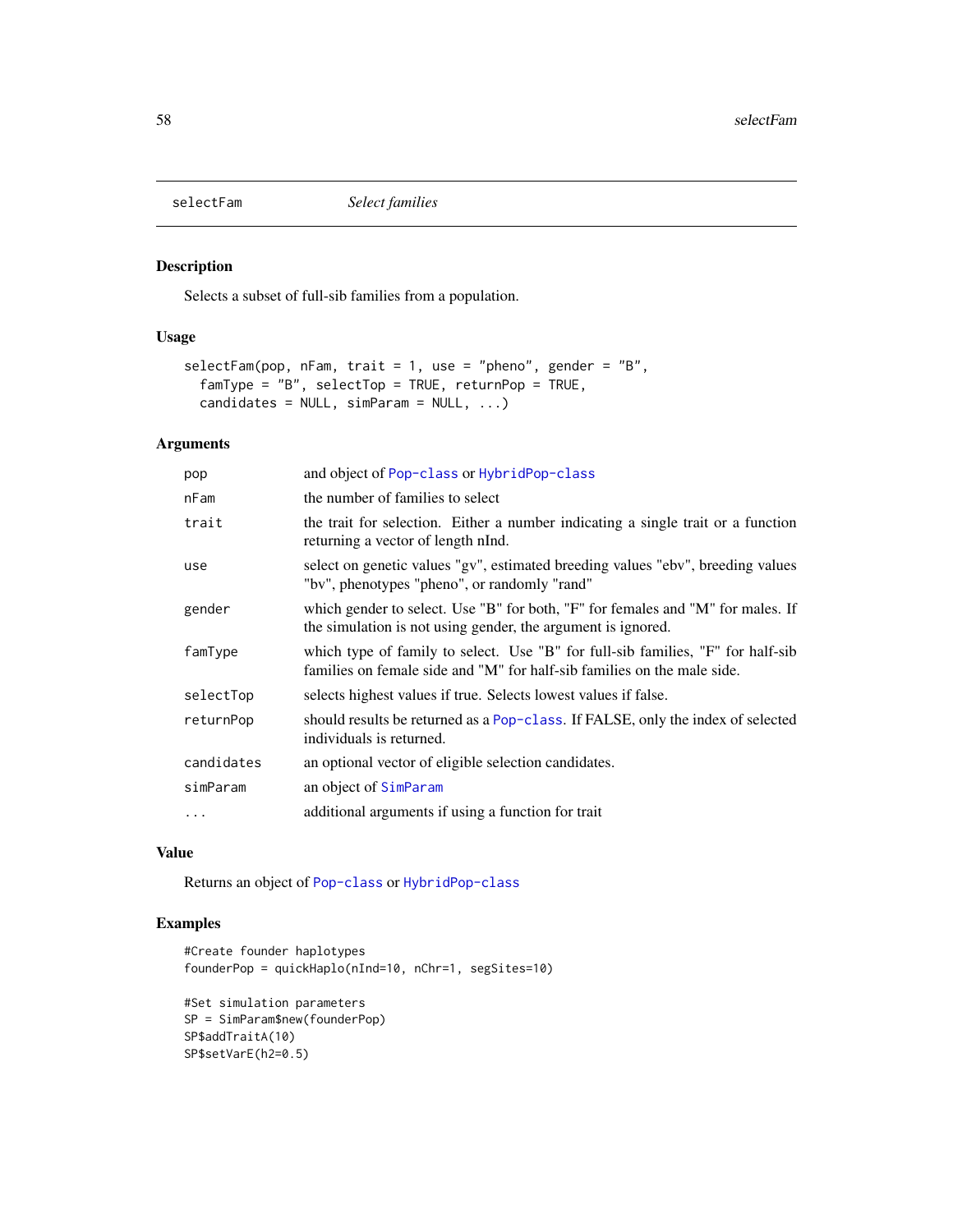#### selectInd 59

```
#Create population
pop = newPop(founderPop, simParam=SP)
#Create 3 biparental families with 10 progeny
pop2 = randCross(pop, nCrosses=3, nProgeny=10, simParam=SP)
#Select best 2 families
pop3 = selectFam(pop2, 2, simParam=SP)
```
<span id="page-58-0"></span>selectInd *Select individuals*

## Description

Selects a subset of nInd individuals from a population.

### Usage

```
selectInd(pop, nInd, trait = 1, use = "pheno", gender = "B",
  selectTop = TRUE, returnPop = TRUE, candidates = NULL,
  simParam = NULL, ...
```
## Arguments

| pop        | and object of Pop-class or HybridPop-class                                                                                                      |
|------------|-------------------------------------------------------------------------------------------------------------------------------------------------|
| nInd       | the number of individuals to select                                                                                                             |
| trait      | the trait for selection. Either a number indicating a single trait or a function<br>returning a vector of length nInd.                          |
| use        | select on genetic values "gv", estimated breeding values "ebv", breeding values<br>"bv", phenotypes "pheno", or randomly "rand"                 |
| gender     | which gender to select. Use "B" for both, "F" for females and "M" for males. If<br>the simulation is not using gender, the argument is ignored. |
| selectTop  | selects highest values if true. Selects lowest values if false.                                                                                 |
| returnPop  | should results be returned as a Pop-class. If FALSE, only the index of selected<br>individuals is returned.                                     |
| candidates | an optional vector of eligible selection candidates.                                                                                            |
| simParam   | an object of SimParam                                                                                                                           |
| $\cdot$    | additional arguments if using a function for trait                                                                                              |
|            |                                                                                                                                                 |

# Value

Returns an object of [Pop-class](#page-29-0) or [HybridPop-class](#page-18-0)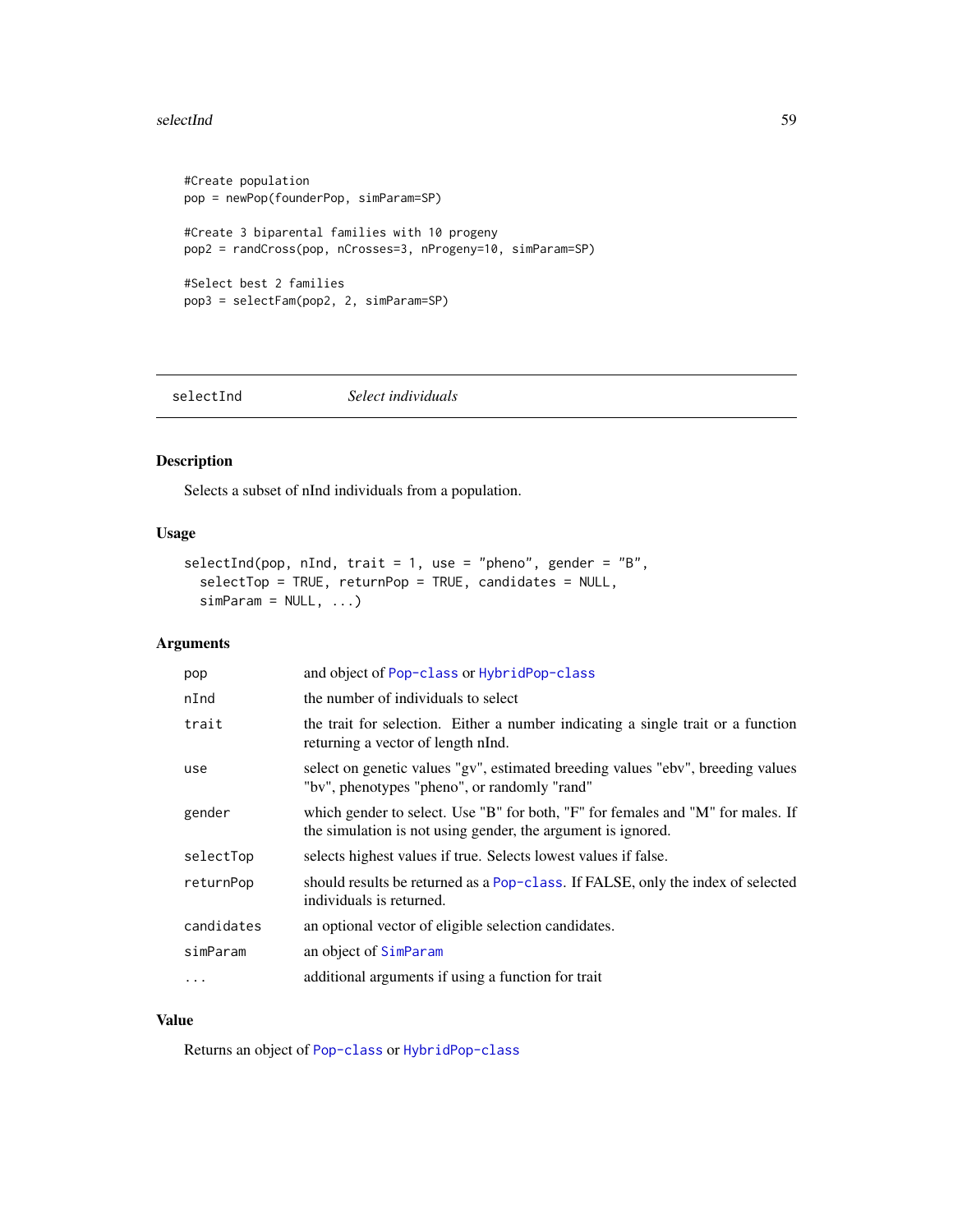# Examples

```
#Create founder haplotypes
founderPop = quickHaplo(nInd=10, nChr=1, segSites=10)
#Set simulation parameters
SP = SimParam$new(founderPop)
SP$addTraitA(10)
SP$setVarE(h2=0.5)
#Create population
pop = newPop(founderPop, simParam=SP)
#Select best 5
pop2 = selectInd(pop, 5, simParam=SP)
```
### selectOP *Select open pollinating plants*

### Description

This function models selection in an open pollinating plant population. It allows for varying the percentage of selfing. The function also provides an option for modeling selection as occuring before or after pollination.

### Usage

```
selectOP(pop, nInd, nSeeds, probSelf = 0, pollenControl = FALSE,
  trait = 1, use = "pheno", selectTop = TRUE, candidates = NULL,
 simParam = NULL, ...)
```

| pop           | an object of Pop-class                                                                                                          |
|---------------|---------------------------------------------------------------------------------------------------------------------------------|
| nInd          | the number of plants to select                                                                                                  |
| nSeeds        | number of seeds per plant                                                                                                       |
| probSelf      | percentage of seeds expected from selfing. Value ranges from 0 to 1.                                                            |
| pollenControl | are plants selected before pollination                                                                                          |
| trait         | the trait for selection. Either a number indicating a single trait or a function<br>returning a vector of length nInd.          |
| use           | select on genetic values "gv", estimated breeding values "ebv", breeding values<br>"bv", phenotypes "pheno", or randomly "rand" |
| selectTop     | selects highest values if true. Selects lowest values if false.                                                                 |
| candidates    | an optional vector of eligible selection candidates.                                                                            |
| simParam      | an object of SimParam                                                                                                           |
| $\cdots$      | additional arguments if using a function for trait                                                                              |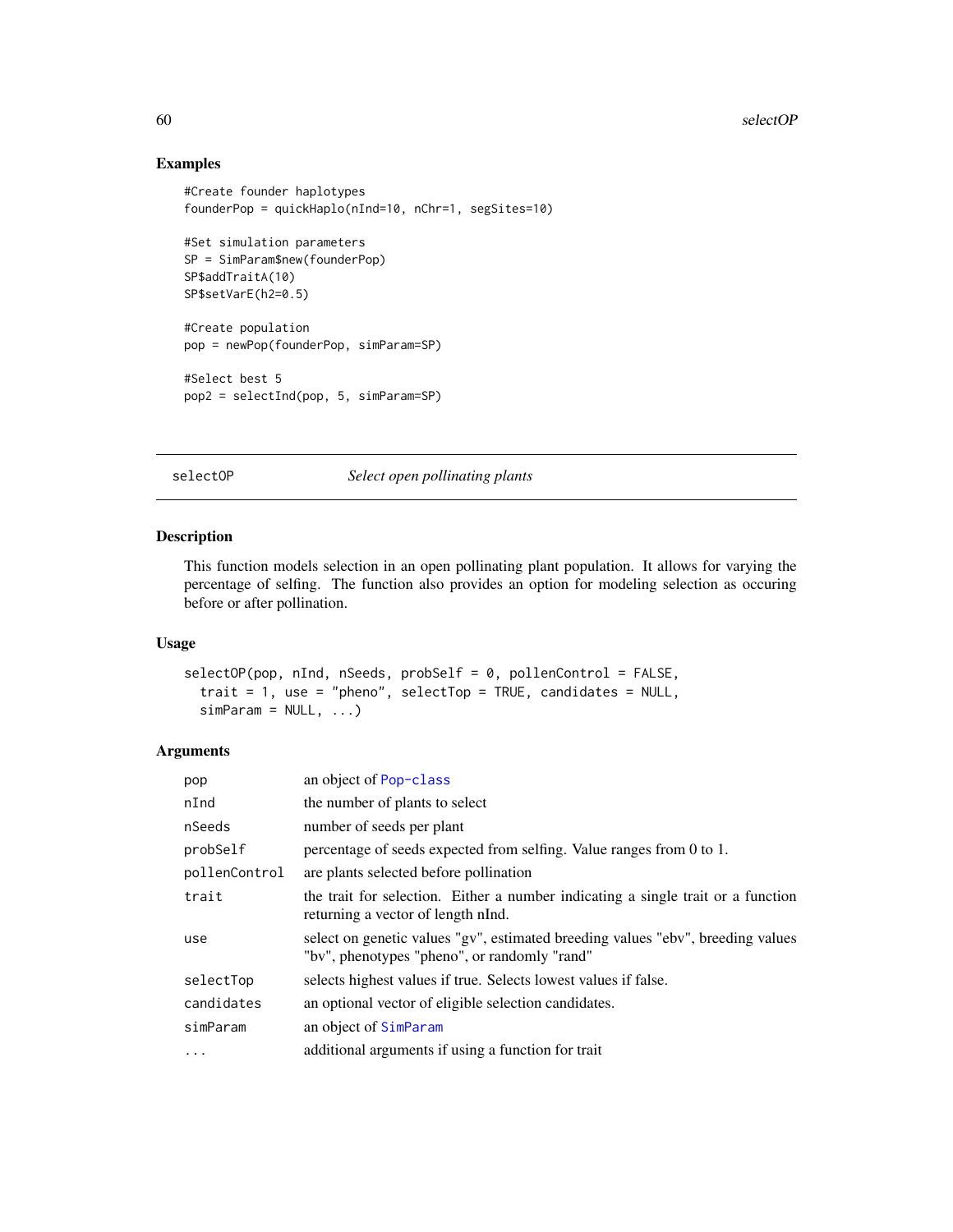### selectWithinFam 61

### Value

Returns an object of [Pop-class](#page-29-0)

### Examples

```
#Create founder haplotypes
founderPop = quickHaplo(nInd=10, nChr=1, segSites=10)
```

```
#Set simulation parameters
SP = SimParam$new(founderPop)
SP$addTraitA(10)
SP$setVarE(h2=0.5)
```

```
#Create population
pop = newPop(founderPop, simParam=SP)
```

```
#Create new population by selecting the best 3 plant
#Assuming 50% selfing in plants and 10 seeds per plant
pop2 = selectOP(pop, nInd=3, nSeeds=10, probSelf=0.5, simParam=SP)
```
selectWithinFam *Select individuals within families*

### Description

Selects a subset of nInd individuals from each full-sib family within a population. Will return all individuals from a full-sib family if it has less than or equal to nInd individuals.

#### Usage

```
selectWithinFam(pop, nInd, trait = 1, use = "pheno", gender = "B",
  famType = "B", selectTop = TRUE, returnPop = TRUE,candidates = NULL, simParam = NULL, ...
```

| pop     | and object of Pop-class or HybridPop-class                                                                                                                 |
|---------|------------------------------------------------------------------------------------------------------------------------------------------------------------|
| nInd    | the number of individuals to select within a family                                                                                                        |
| trait   | the trait for selection. Either a number indicating a single trait or a function<br>returning a vector of length nInd.                                     |
| use     | select on genetic values "gv", estimated breeding values "ebv", breeding values<br>"by", phenotypes "pheno", or randomly "rand"                            |
| gender  | which gender to select. Use "B" for both, "F" for females and "M" for males. If<br>the simulation is not using gender, the argument is ignored.            |
| famType | which type of family to select. Use "B" for full-sib families, "F" for half-sib<br>families on female side and "M" for half-sib families on the male side. |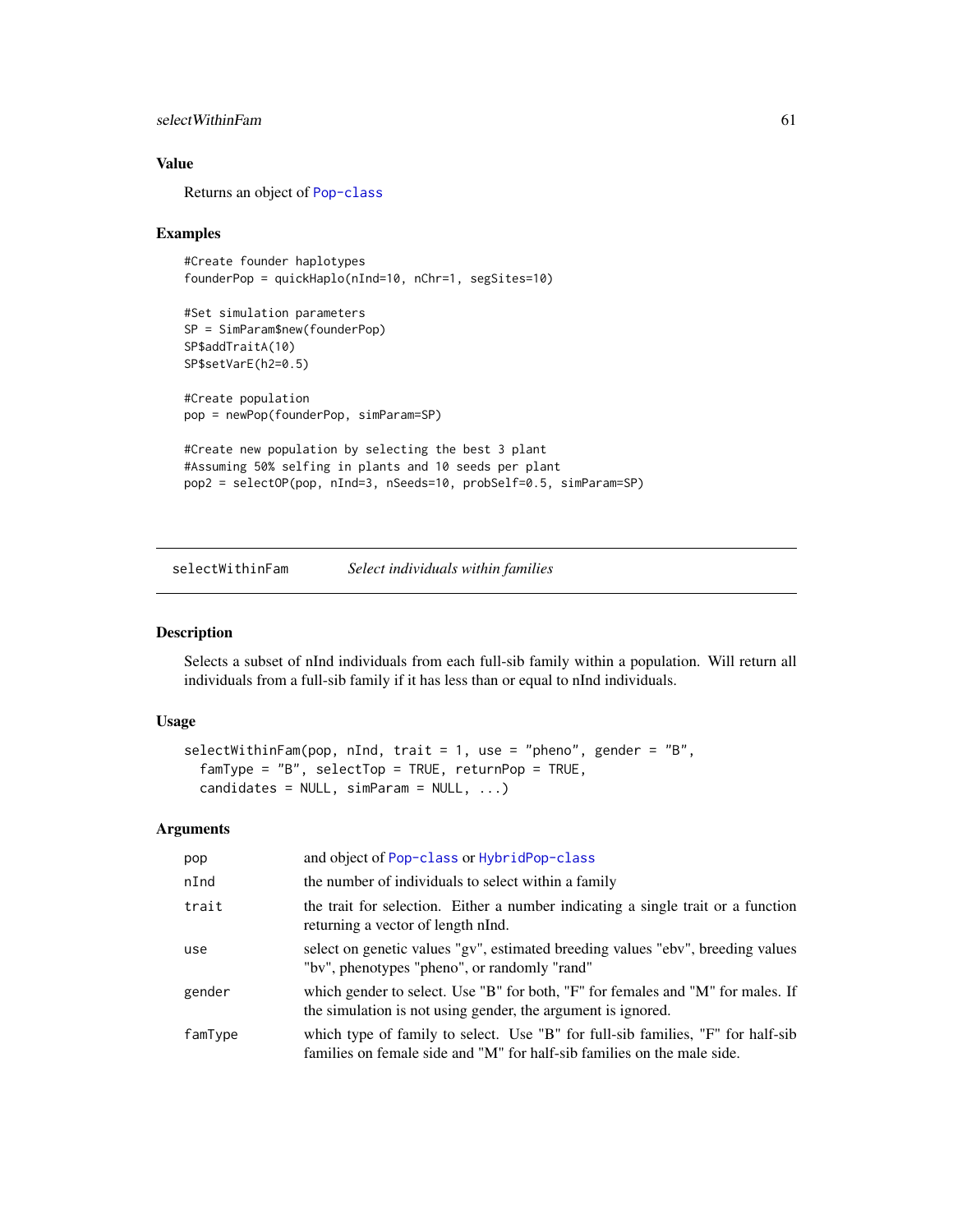| selectTop  | selects highest values if true. Selects lowest values if false.                                             |
|------------|-------------------------------------------------------------------------------------------------------------|
| returnPop  | should results be returned as a Pop-class. If FALSE, only the index of selected<br>individuals is returned. |
| candidates | an optional vector of eligible selection candidates.                                                        |
| simParam   | an object of SimParam                                                                                       |
| $\cdots$   | additional arguments if using a function for trait                                                          |

## Value

Returns an object of [Pop-class](#page-29-0) or [HybridPop-class](#page-18-0)

## Examples

```
#Create founder haplotypes
founderPop = quickHaplo(nInd=10, nChr=1, segSites=10)
```

```
#Set simulation parameters
SP = SimParam$new(founderPop)
SP$addTraitA(10)
SP$setVarE(h2=0.5)
```
#Create population pop = newPop(founderPop, simParam=SP)

#Create 3 biparental families with 10 progeny pop2 = randCross(pop, nCrosses=3, nProgeny=10, simParam=SP)

```
#Select best individual per family
pop3 = selectWithinFam(pop2, 1, simParam=SP)
```

```
self Self individuals
```
### Description

Creates selfed progeny from each individual in a population. Only works when gender is "no".

### Usage

```
self(pop, nProgramy = 1, parents = NULL, simParam = NULL)
```

| pop      | an object of Pop-class                              |
|----------|-----------------------------------------------------|
| nProgeny | total number of selfed progeny per individual       |
| parents  | an optional vector of indices for allowable parents |
| simParam | an object of SimParam                               |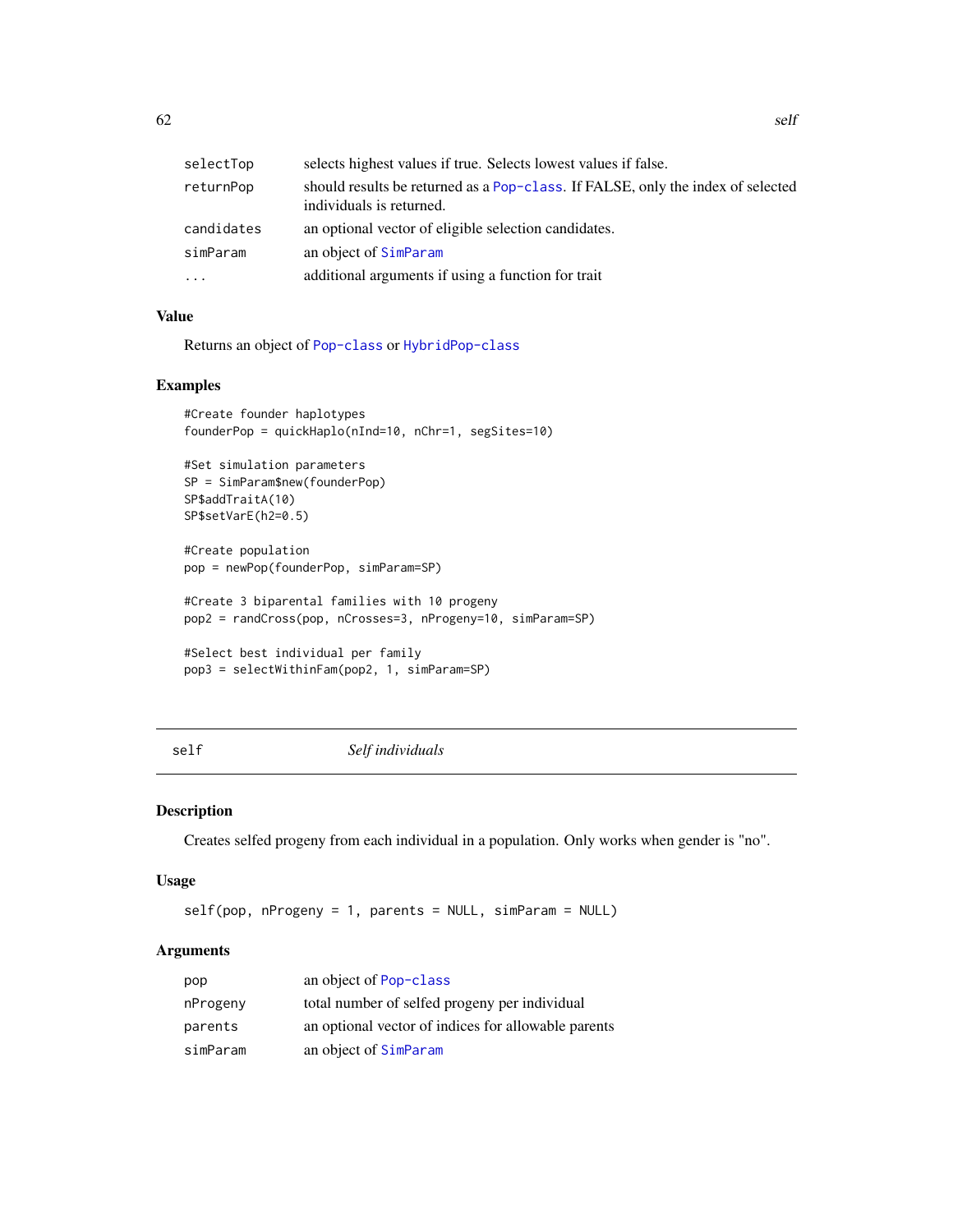#### selIndex 63

# Value

Returns an object of [Pop-class](#page-29-0)

### Examples

```
#Create founder haplotypes
founderPop = quickHaplo(nInd=2, nChr=1, segSites=10)
#Set simulation parameters
SP = SimParam$new(founderPop)
#Create population
pop = newPop(founderPop, simParam=SP)
#Self pollinate each individual
```

```
pop2 = self(pop, simParam=SP)
```
selIndex *Selection index*

### Description

Calculates values of a selection index given trait values and weights. This function is intended to be used in combination with selection functions working on populations such as [selectInd](#page-58-0).

#### Usage

selIndex(Y, b, scale = FALSE)

### Arguments

|       | a matrix of trait values        |
|-------|---------------------------------|
| - b   | a vector of weights             |
| scale | should Y be scaled and centered |

# Examples

#Create founder haplotypes founderPop = quickHaplo(nInd=10, nChr=1, segSites=10)

```
#Set simulation parameters
SP = SimParam$new(founderPop)
#Model two genetically correlated traits
G = 1.5 * diag(2) - 0.5 #Genetic correlation matrix
SP$addTraitA(10, mean=c(0,0), var=c(1,1), corA=G)
SP$setVarE(h2=c(0.5,0.5))
```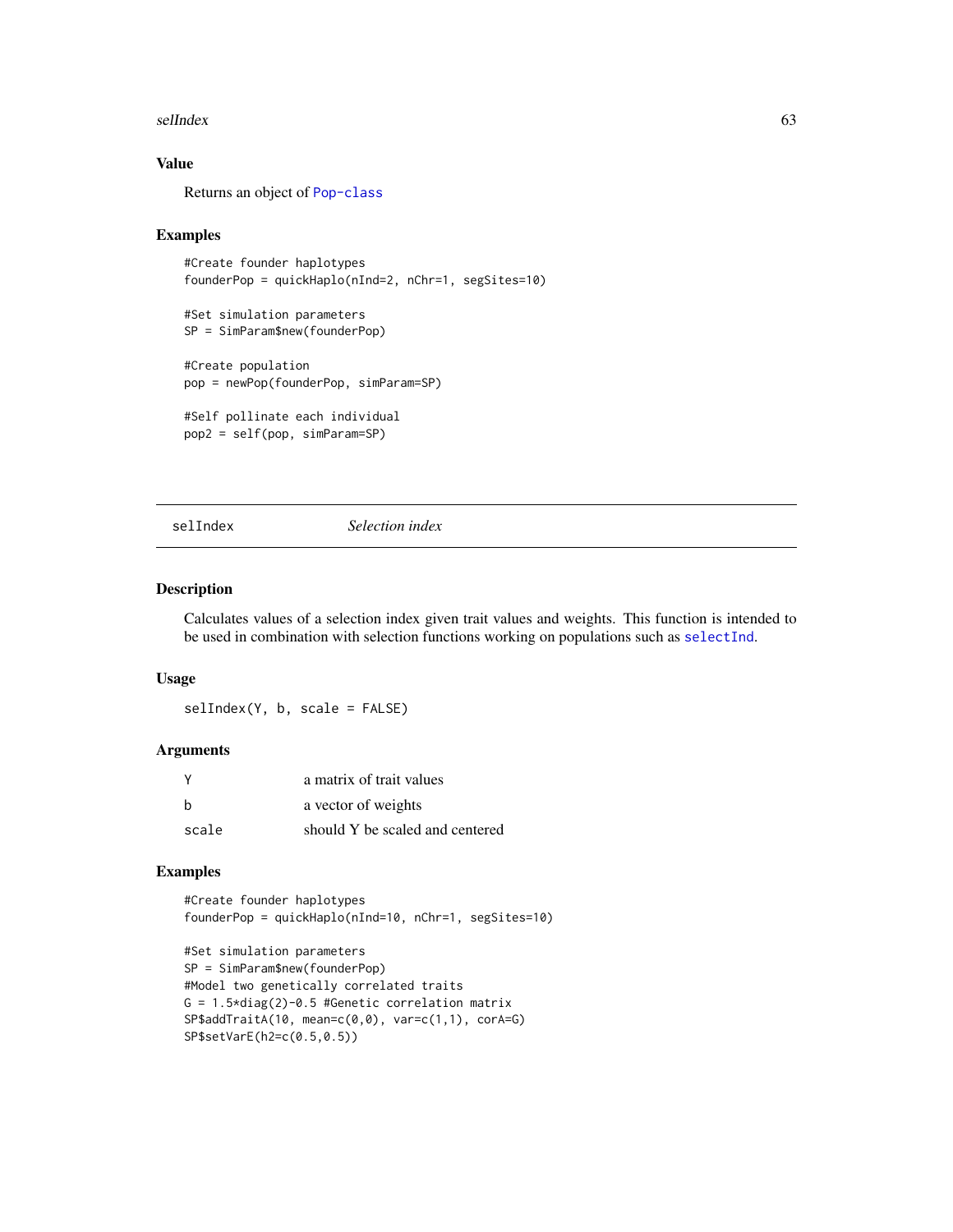#### $64$  setEBV

```
#Create population
pop = newPop(founderPop, simParam=SP)
#Calculate Smith-Hazel weights
econWt = c(1, 1)b = smithHazel(econWt, varG(pop), varP(pop))
#Selection 2 best individuals using Smith-Hazel index
#selIndex is used as a trait
pop2 = selectInd(pop, nInd=2, trait=selIndex,
                 simParam=SP, b=b)
```
selInt *Selection intensity* 

## Description

Calculates the standardized selection intensity

#### Usage

selInt(p)

### Arguments

p the proportion of individuals selected

### Examples

selInt(0.1)

setEBV *Set EBV*

### Description

Sets a population's EBV with genomic estimated values from [RRBLUP](#page-42-0), [RRBLUP\\_GCA](#page-48-0), or [RRBLUP\\_SCA](#page-50-0).

```
setEBV(pop, solution, gender = NULL, useGV = FALSE, append = FALSE,
  simParam = NULL)
```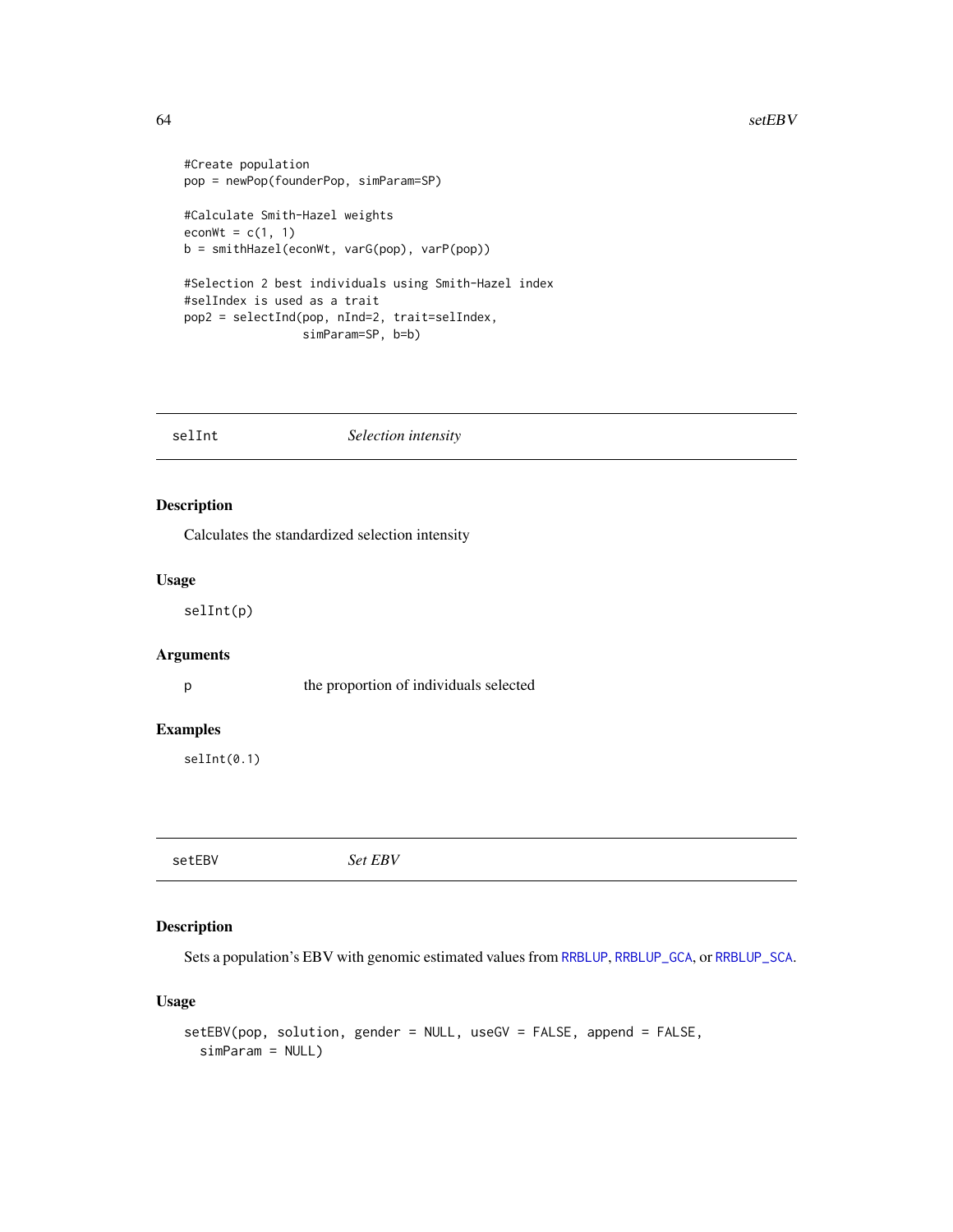#### setPheno 65

### Arguments

| pop      | an object of Pop-class                                                                                                                                                                                  |
|----------|---------------------------------------------------------------------------------------------------------------------------------------------------------------------------------------------------------|
| solution | an object of RRsol-class, SCAsol-class, or GCAsol-class                                                                                                                                                 |
| gender   | either NULL, "male" or "female". If solution is GCAsol-class or SCAsol-class<br>the EBV is the GCA if used in the corresponding pool                                                                    |
| useGV    | if model is RRDso1-class, setting this parameter to TRUE will give use esti-<br>mated genetic values. Otherwise, you get estimated breeding values that depend<br>on the population's allele frequency. |
| append   | should EBVs be appended to existing EBVs                                                                                                                                                                |
| simParam | an object of SimParam                                                                                                                                                                                   |

### Value

Returns an object of [Pop-class](#page-29-0)

### Examples

```
#Create founder haplotypes
founderPop = quickHaplo(nInd=10, nChr=1, segSites=10)
#Set simulation parameters
SP = SimParam$new(founderPop)
SP$addTraitA(10)
SP$setVarE(h2=0.5)
SP$addSnpChip(10)
```

```
#Create population
pop = newPop(founderPop, simParam=SP)
```

```
#Run GS model and set EBV
ans = RRBLUP(pop, simParam=SP)
pop = setEBV(pop, ans, simParam=SP)
```
#Evaluate accuracy cor(gv(pop), ebv(pop))

setPheno *Set phenotypes*

### Description

Sets phenotypes for all traits by adding random error from a multivariate normal distribution.

```
setPheno(pop, varE = NULL, reps = 1, fixEff = 1L, p = 0.5,onlyPheno = FALSE, simParam = NULL)
```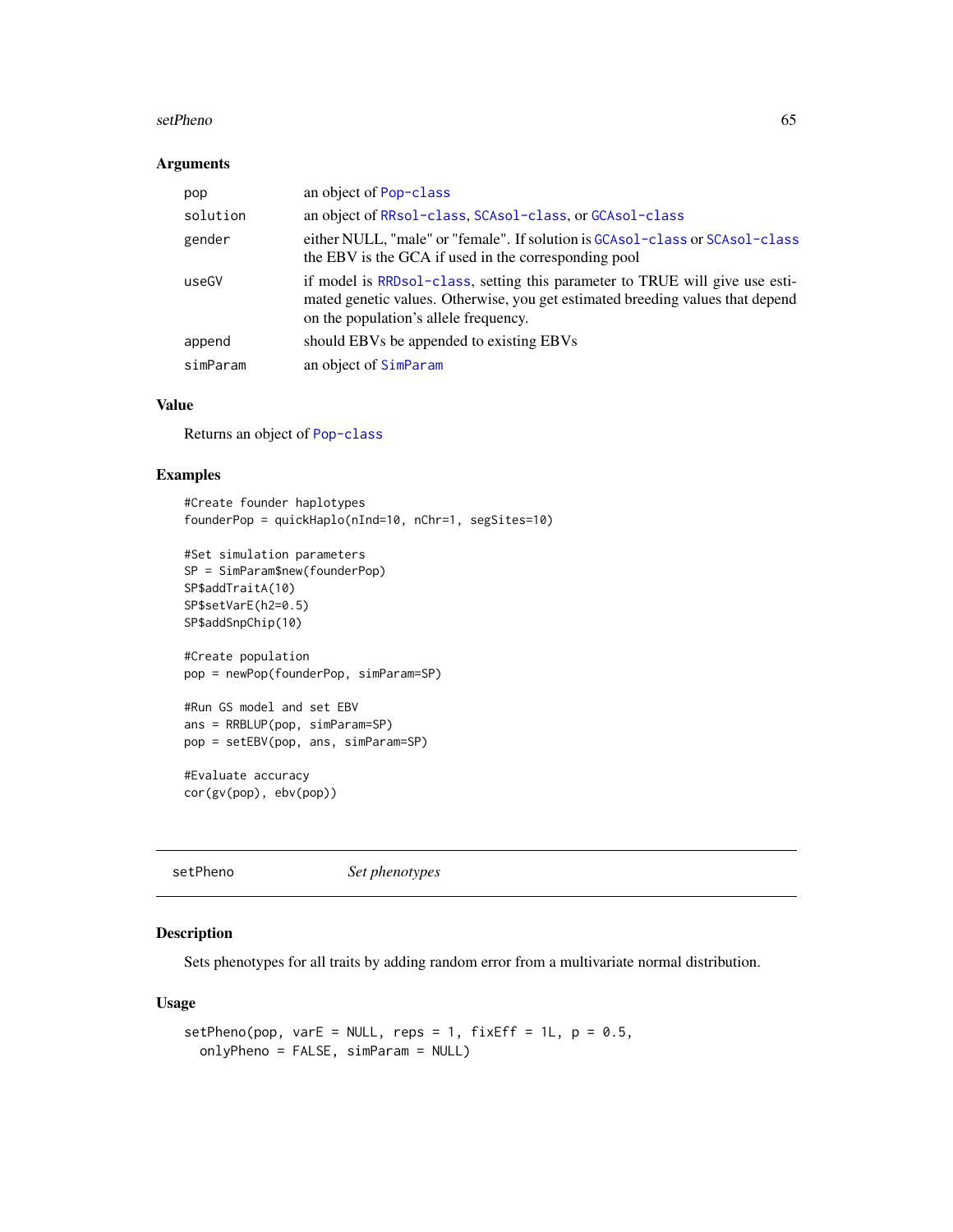#### Arguments

| pop       | an object of Pop-class or HybridPop-class                                                                                                                                                   |
|-----------|---------------------------------------------------------------------------------------------------------------------------------------------------------------------------------------------|
| varE      | error variances for phenotype. A vector of length nTraits for independent error<br>or a square matrix of dimensions not arise for correlated errors. If NULL, value<br>in simParam is used. |
| reps      | number of replications for phenotype. See details.                                                                                                                                          |
| fixEff    | fixed effect to assign to the population. Used by genomic selection models only.                                                                                                            |
| р         | the p-value for the environmental covariate used by GxE traits.                                                                                                                             |
| onlyPheno | should only the phenotype be returned, see return                                                                                                                                           |
| simParam  | an object of SimParam                                                                                                                                                                       |

### Details

The reps parameter is for convient representation of replicated data. It is intended to represent replicated yield trials in plant breeding programs. In this case, varE is set to the plot error and reps is set to the number of plots per entry. The resulting phenotype represents entry means.

#### Value

Returns an object of [Pop-class](#page-29-0) or [HybridPop-class](#page-18-0) if onlyPheno=FALSE, if onlyPheno=TRUE a matrix is returned

## Examples

```
#Create founder haplotypes
founderPop = quickHaplo(nInd=10, nChr=1, segSites=10)
```

```
#Set simulation parameters
SP = SimParam$new(founderPop)
SP$addTraitA(10)
```
#Create population pop = newPop(founderPop, simParam=SP)

```
#Add phenotype with error variance of 1
pop = setPheno(pop, varE=1)
```
setPhenoGCA *Set GCA as phenotype*

### Description

Calculates general combining ability from a set of testers and returns these values as phenotypes for a population.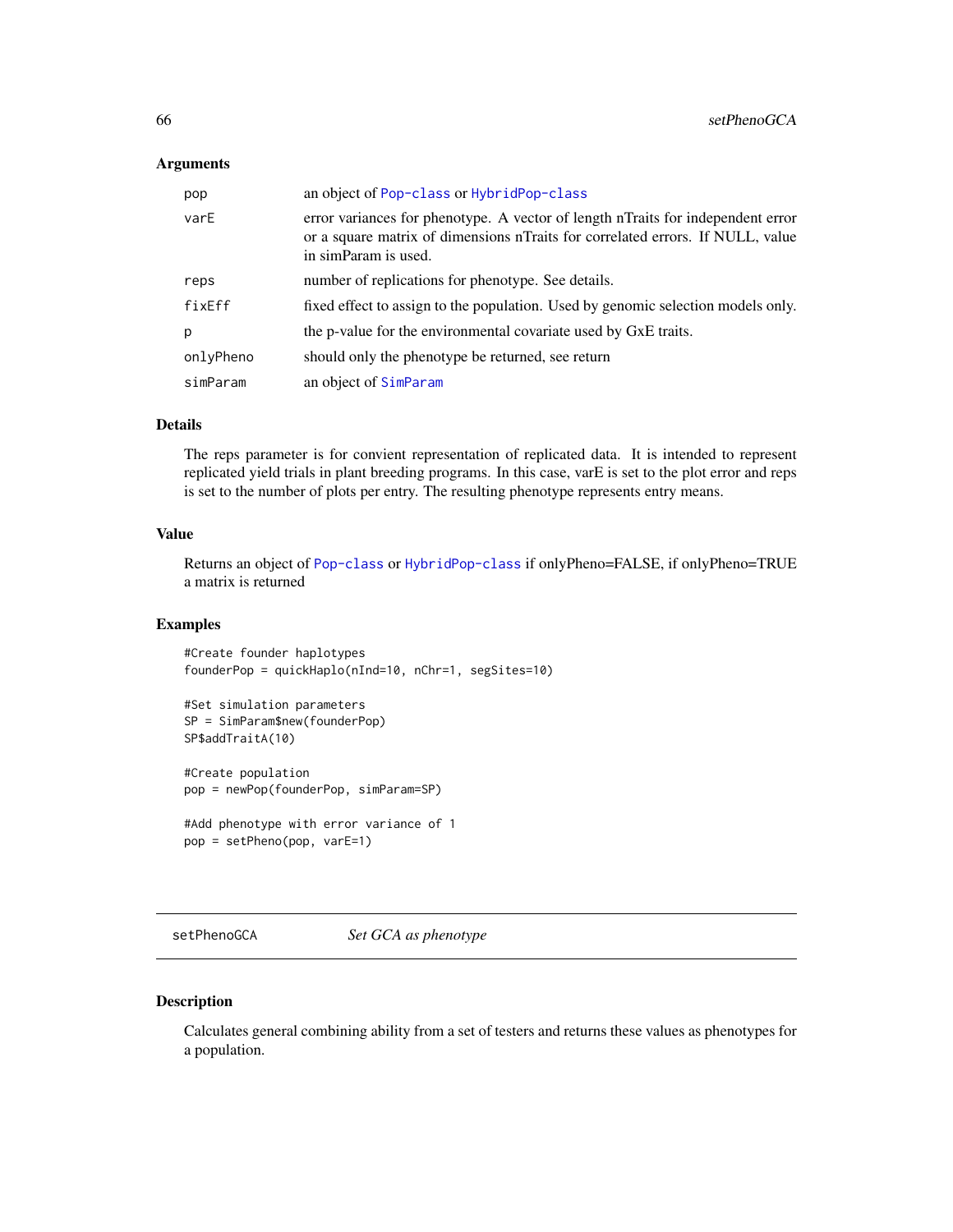## setPhenoGCA 67

### Usage

```
setPhenoGCA(pop, testers, use = "pheno", varE = NULL, reps = 1,fixEff = 1L, p = 0.5, inbred = FALSE, onlyPheno = FALSE,
  simParam = NULL)
```
### Arguments

| pop       | an object of Pop-class                                                                                                                                            |
|-----------|-------------------------------------------------------------------------------------------------------------------------------------------------------------------|
| testers   | an object of Pop-class                                                                                                                                            |
| use       | true genetic value (gv) or phenotypes (pheno, default)                                                                                                            |
| varE      | error variances for phenotype if use="pheno". A vector of length nTraits for<br>independent error or a square matrix of dimensions nTraits for correlated errors. |
| reps      | number of replications for phenotype. See details.                                                                                                                |
| fixEff    | fixed effect to assign to the population. Used by genomic selection models only.                                                                                  |
| p         | the p-value for the environmental covariate                                                                                                                       |
| inbred    | are both pop and testers fully inbred. They are only fully inbred if created by<br>newPop using inbred founders or by the makeDH function                         |
| onlvPheno | should only the phenotype be returned, see return                                                                                                                 |
| simParam  | an object of SimParam                                                                                                                                             |

# Details

The reps parameter is for convient representation of replicated data. It was intended for representation of replicated yield trials in plant breeding programs. In this case, varE is set to the plot error and reps is set to the number plots per entry. The resulting phenotype would reflect the mean of all replications.

## Value

Returns an object of [Pop-class](#page-29-0) or a matrix if onlyPheno=TRUE

```
#Create founder haplotypes
founderPop = quickHaplo(nInd=10, nChr=1, segSites=10, inbred=TRUE)
```

```
#Set simulation parameters
SP = SimParam$new(founderPop)
SP$addTraitA(10)
```

```
#Create population
pop = newPop(founderPop, simParam=SP)
```

```
#Set phenotype to average per
pop2 = setPhenoGCA(pop, pop, use="gv", inbred=TRUE, simParam=SP)
```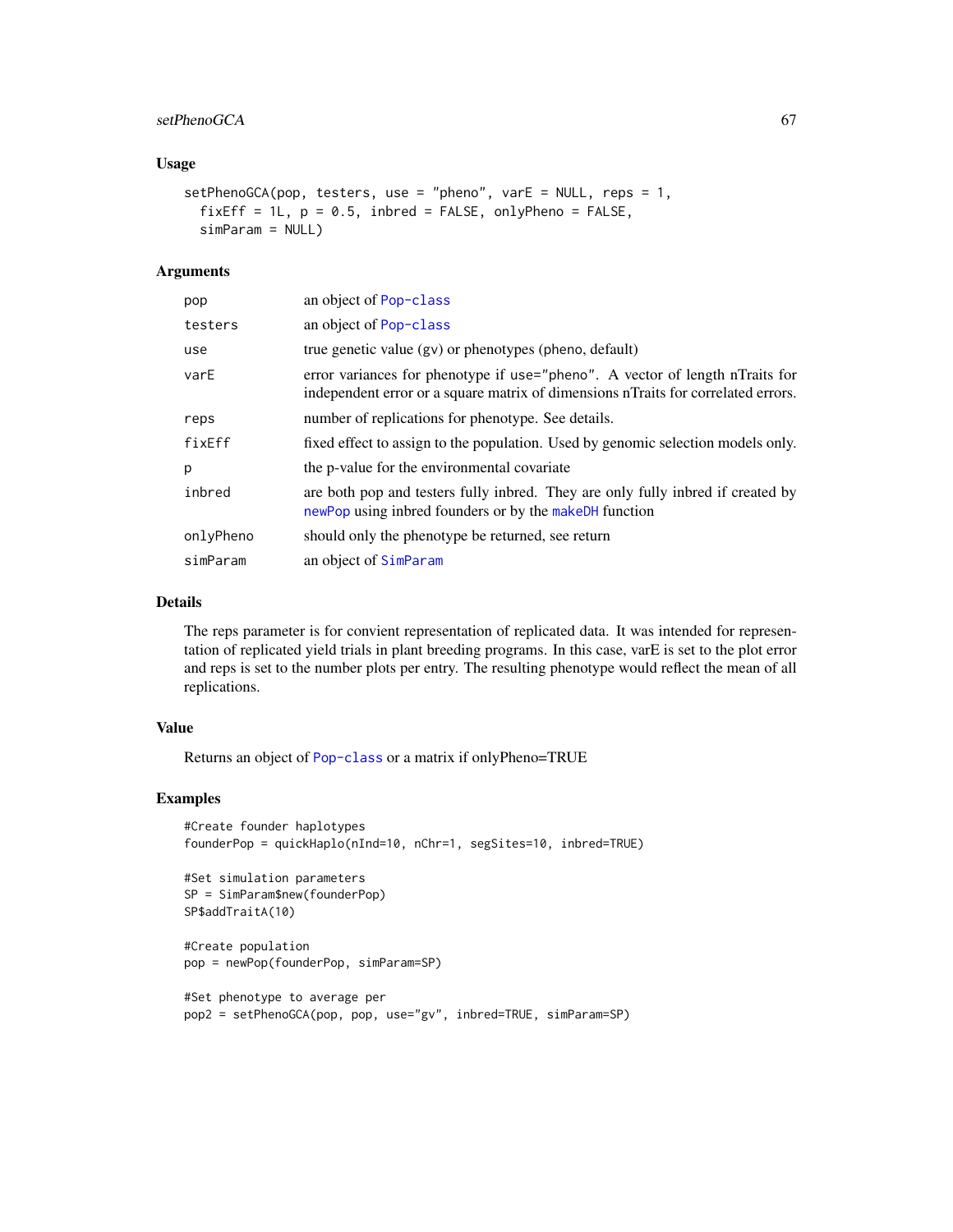<span id="page-67-0"></span>

### **Description**

Container for global simulation parameters. Saving this object as SP will allow it to be accessed by function defaults.

### Usage

SimParam

### Format

An object of class R6ClassGenerator of length 24.

#### Fields

nChr number of chromosomes nTraits number of traits nSnpChips number of SNP chips segSites segregating sites per chromosome gender is gender used for mating genMap "matrix" of chromosome genetic maps femaleMap "matrix" of chromosome genetic maps for females maleMap "matrix" of chromosome genetic maps for males sepMap are there seperate genetic maps for males and females femaleCentromere position of centromere on female genetic map maleCentromere position of centromere on male genetic map recombRatio ratio of genetic recombination in females relative to male traits list of trait snpChips list of SNP chips potQtl list of potential QTL segregating sites potSnp list of potential SNP segregating sites lastId last ID number assigned isTrackPed is pedigree being tracked pedigree pedigree matrix for all individuals isTrackRec is recombination being tracked recHist list of historic recombination events varA additive genetic variance in founderPop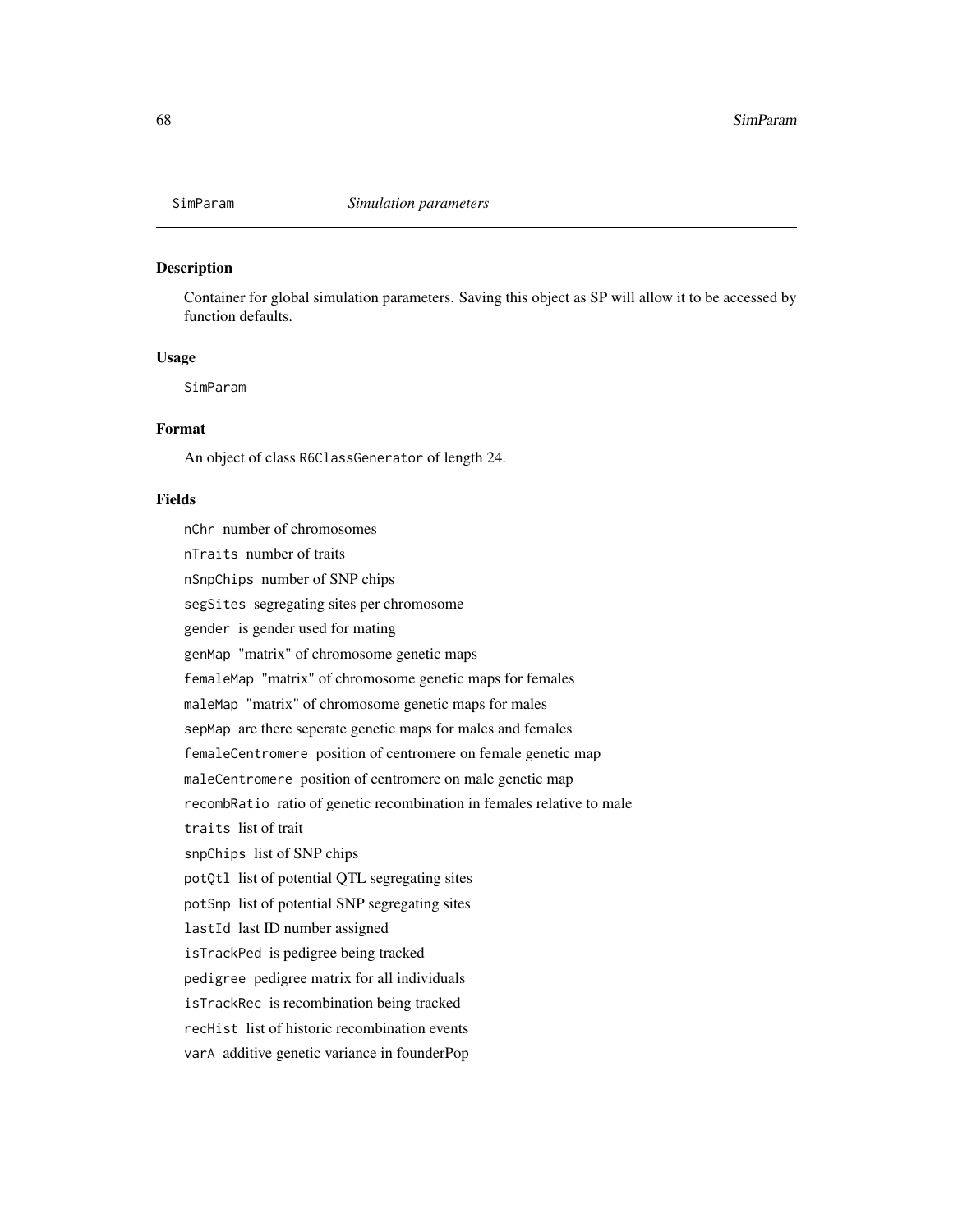varG total genetic variance in founderPop varE default error variance founderPop the founder population used for scaling traits quadProb the probability of quadrivalent formation nThreads number of threads used on platforms with OpenMP support version the version of AlphaSimR used to generate this object

SimParam\_addSnpChip *Add SNP chip*

## Description

Randomly assigns eligble SNPs to a SNP chip

## Arguments

| nSnɒPerChr | number of SNPs per chromosome. Can be a single value or nChr values.                                      |
|------------|-----------------------------------------------------------------------------------------------------------|
| force      | should the check for a running simulation be ignored. Only set to TRUE if you<br>know what you are doing. |

## Usage

SP\$addSnpChip(nSnpPerChr, force = FALSE)

```
#Create founder haplotypes
founderPop = quickHaplo(nInd=10, nChr=1, segSites=10)
```

```
#Set simulation parameters
SP = SimParam$new(founderPop)
SP$addSnpChip(10)
```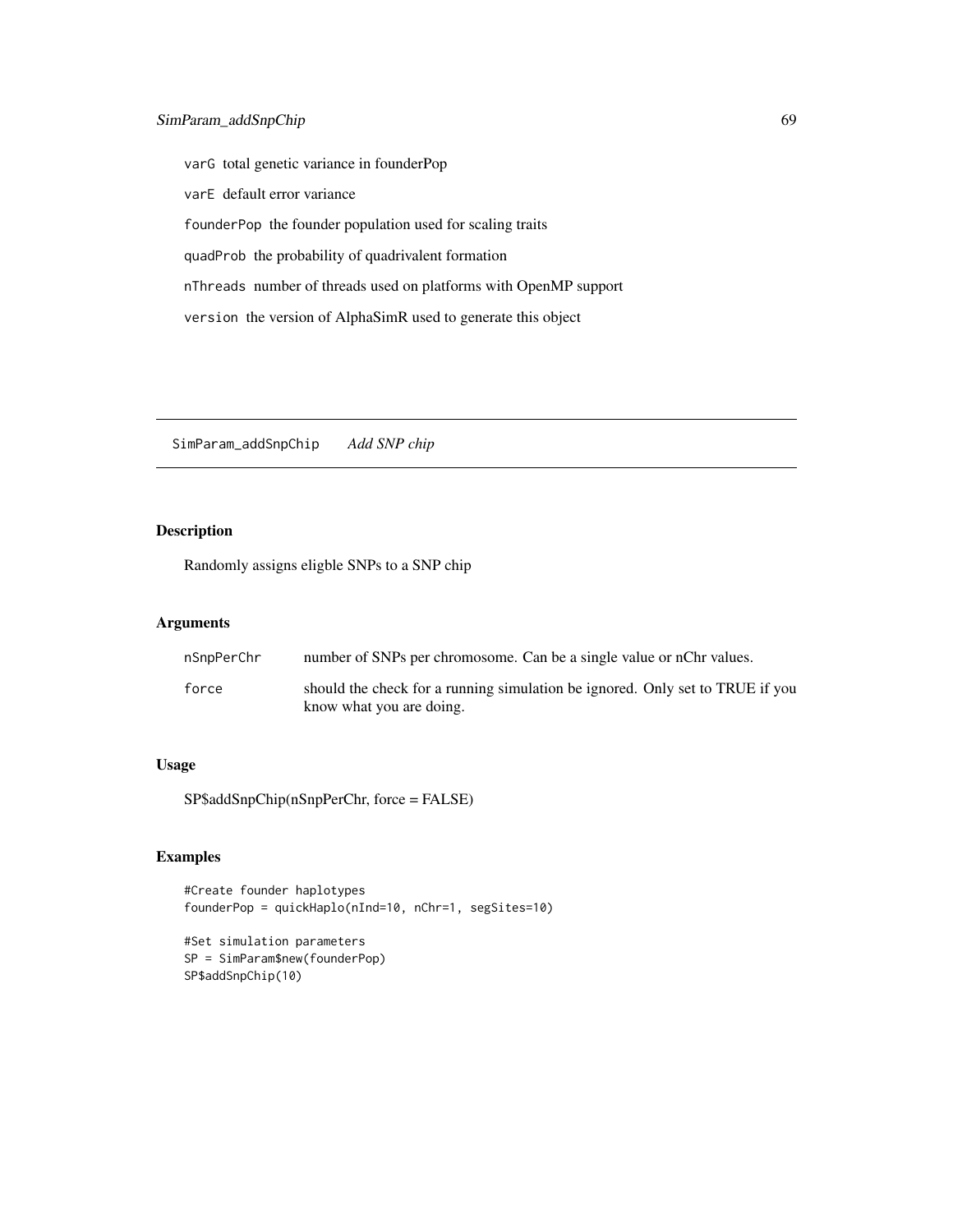SimParam\_addStructuredSnpChips *Add Structured SNP chips*

Description

Randomly selects the number of snps in structure and then assigns them to chips based on structure

#### Arguments

| nSnpPerChr | number of SNPs per chromosome. Can be a single value or nChr values.                                      |
|------------|-----------------------------------------------------------------------------------------------------------|
| structure  | a matrix. Rows are snp chips, columns are chips. If value is true then that snp is<br>on that chip.       |
| force      | should the check for a running simulation be ignored. Only set to TRUE if you<br>know what you are doing. |

### Usage

SP\$addStructuredSnpChip(nSnpPerChr, structure, force = FALSE)

SimParam\_addTraitA *Add additive traits*

### Description

Randomly assigns eligble QTLs for one or more additive traits. If simulating more than one trait, all traits will be pleiotrophic with correlated additive effects.

### Arguments

| nQtlPerChr | number of QTLs per chromosome. Can be a single value or nChr values.                                      |
|------------|-----------------------------------------------------------------------------------------------------------|
| mean       | a vector of desired mean genetic values for one or more traits                                            |
| var        | a vector of desired genetic variances for one or more traits                                              |
| corA       | a matrix of correlations between additive effects                                                         |
| gamma      | should a gamma distribution be used instead of normal                                                     |
| shape      | the shape parameter for the gamma distribution                                                            |
| force      | should the check for a running simulation be ignored. Only set to TRUE if you<br>know what you are doing. |

# Usage

 $SP$addTrainA(nQtPerChr, mean = 0, var = 1, corA = NULL, gamma = FALSE, shape = 1, force =$ FALSE)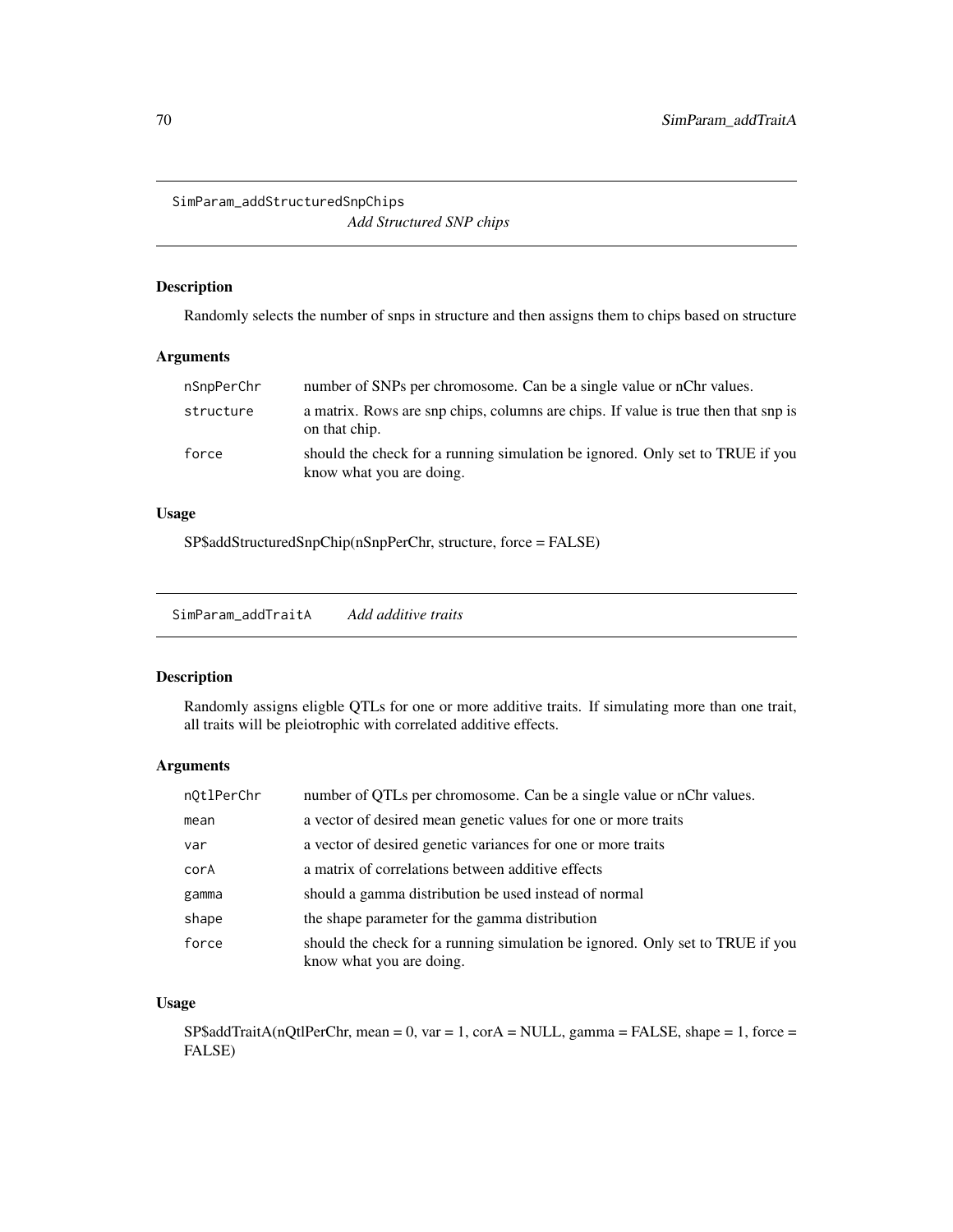## SimParam\_addTraitAD 71

### Examples

```
#Create founder haplotypes
founderPop = quickHaplo(nInd=10, nChr=1, segSites=10)
#Set simulation parameters
```

```
SP = SimParam$new(founderPop)
SP$addTraitA(10)
```
SimParam\_addTraitAD *Add additive and dominance traits*

### Description

Randomly assigns eligble QTLs for one or more traits with dominance. If simulating more than one trait, all traits will be pleiotrophic with correlated effects.

# Arguments

| n0tlPerChr | number of QTLs per chromosome. Can be a single value or nChr values.                                                         |
|------------|------------------------------------------------------------------------------------------------------------------------------|
| mean       | a vector of desired mean genetic values for one or more traits                                                               |
| var        | a vector of desired genetic variances for one or more traits                                                                 |
| meanDD     | mean dominance degree                                                                                                        |
| varDD      | variance of dominance degree                                                                                                 |
| corA       | a matrix of correlations between additive effects                                                                            |
| corDD      | a matrix of correlations between dominance degrees                                                                           |
| useVarA    | tune according to additive genetic variance if true. If FALSE, tuning is per-<br>formed according to total genetic variance. |
| gamma      | should a gamma distribution be used instead of normal                                                                        |
| shape      | the shape parameter for the gamma distribution                                                                               |
| force      | should the check for a running simulation be ignored. Only set to TRUE if you<br>know what you are doing.                    |

### Usage

 $SP$addTrainAD(nQtIPerChr, mean = 0, var = 1, meanDD = 0, varDD = 0, corA = NULL, corDD =$ NULL, useVarA = TRUE, gamma = FALSE, shape = 1, force = FALSE)

```
#Create founder haplotypes
founderPop = quickHaplo(nInd=10, nChr=1, segSites=10)
#Set simulation parameters
SP = SimParam$new(founderPop)
SP$addTraitAD(10, meanDD=0.5)
```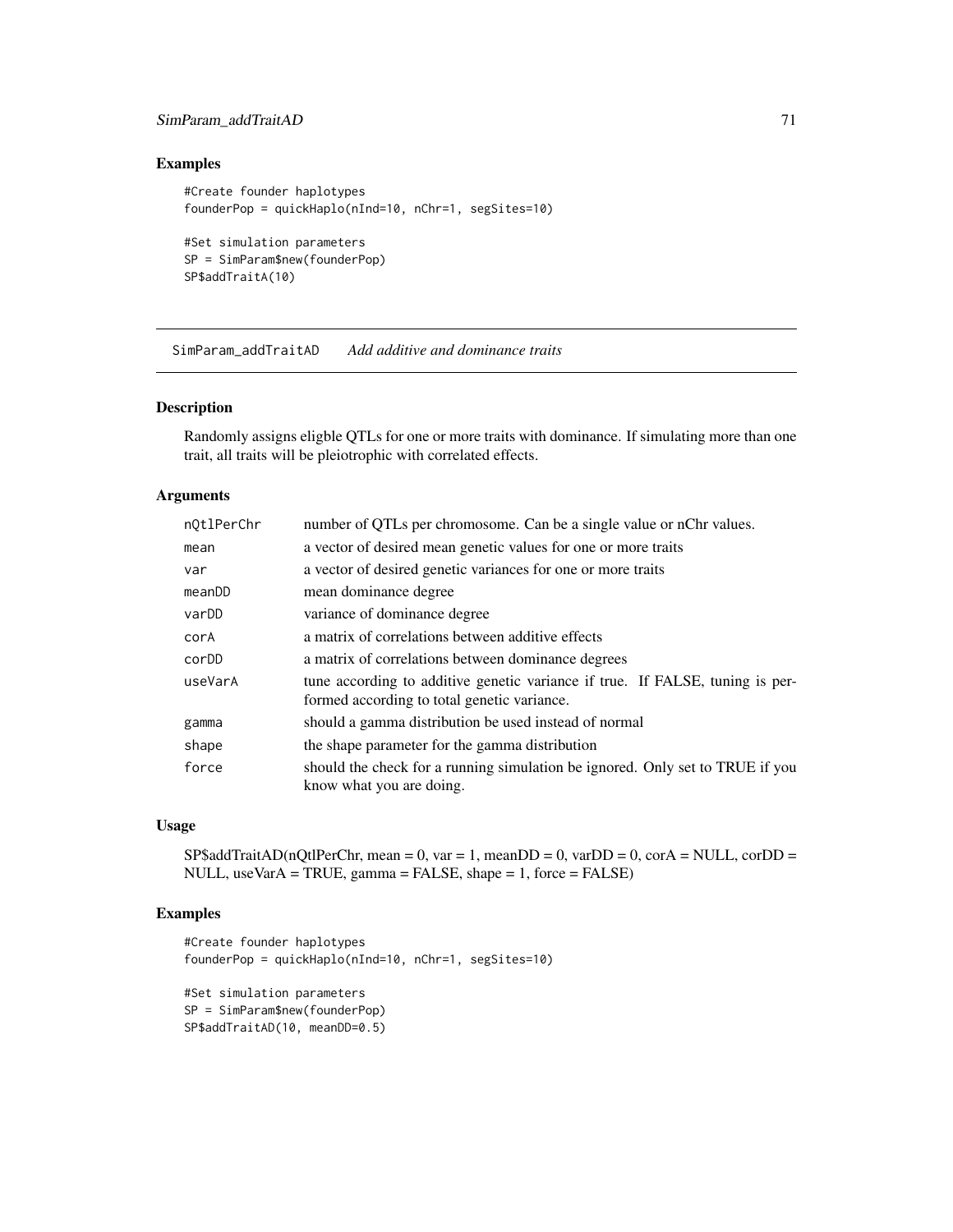SimParam\_addTraitADE *Add additive, dominance and epistasis traits*

## Description

Randomly assigns eligble QTLs for one or more traits with dominance and epistasis. If simulating more than one trait, all traits will be pleiotrophic with correlated effects.

## Arguments

| nQtlPerChr | number of QTLs per chromosome. Can be a single value or nChr values.                                                         |
|------------|------------------------------------------------------------------------------------------------------------------------------|
| mean       | a vector of desired mean genetic values for one or more traits                                                               |
| var        | a vector of desired genetic variances for one or more traits                                                                 |
| meanDD     | mean dominance degree                                                                                                        |
| varDD      | variance of dominance degree                                                                                                 |
| relAA      | the relative variance of additive-by-additive effects compared to the additive ef-<br>fects                                  |
| corA       | a matrix of correlations between additive effects                                                                            |
| corDD      | a matrix of correlations between dominance degrees                                                                           |
| corAA      | a matrix of correlations between additive-by-additive effects                                                                |
| useVarA    | tune according to additive genetic variance if true. If FALSE, tuning is per-<br>formed according to total genetic variance. |
| gamma      | should a gamma distribution be used instead of normal                                                                        |
| shape      | the shape parameter for the gamma distribution                                                                               |
| force      | should the check for a running simulation be ignored. Only set to TRUE if you<br>know what you are doing.                    |

### Usage

SP\$addTraitADE(nQtlPerChr, mean = 0, var = 1, meanDD = 0, varDD = 0, relAA = 0, corA = NULL, corDD = NULL, corAA = NULL, useVarA = TRUE, gamma = FALSE, shape = 1, force = FALSE)

```
#Create founder haplotypes
founderPop = quickHaplo(nInd=10, nChr=1, segSites=10)
```

```
#Set simulation parameters
SP = SimParam$new(founderPop)
SP$addTraitADE(10)
```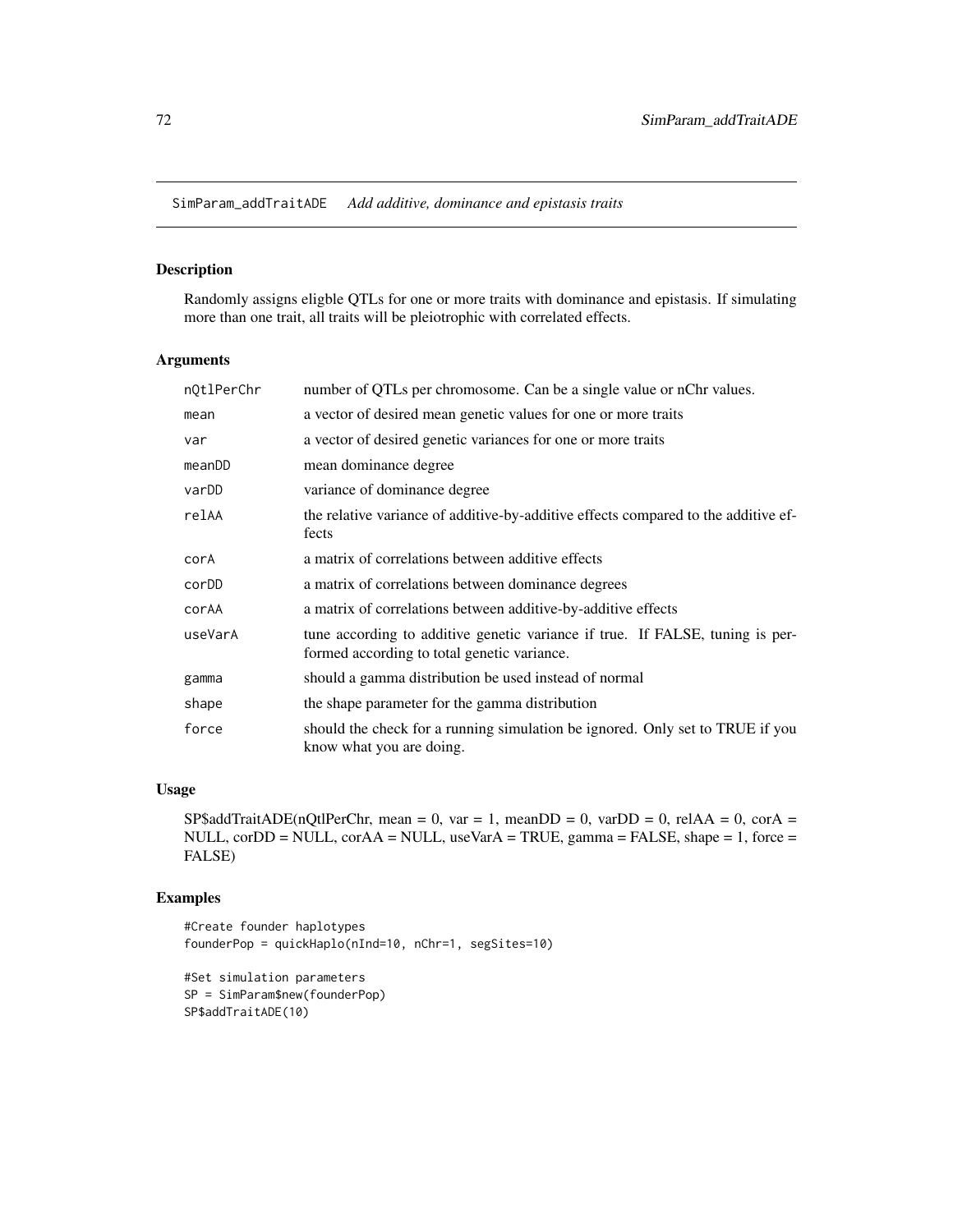<span id="page-72-0"></span>SimParam\_addTraitADEG *Add an additive, dominance, and epistasis GxE trait*

## Description

Randomly assigns eligble QTLs for a trait with dominance, epistasis and GxE.

## Arguments

| nQtlPerChr | number of QTLs per chromosome. Can be a single value or nChr values.                                      |
|------------|-----------------------------------------------------------------------------------------------------------|
| mean       | a vector of desired mean genetic values for one or more traits                                            |
| var        | a vector of desired genetic variances for one or more traits                                              |
| varGxE     | a vector of total genotype-by-environment variances for the traits                                        |
| varEnv     | a vector of environmental variances for one or more traits                                                |
| meanDD     | mean dominance degree                                                                                     |
| varDD      | variance of dominance degree                                                                              |
| relAA      | the relative variance of additive-by-additive effects compared to the additive ef-<br>fects               |
| corA       | a matrix of correlations between additive effects                                                         |
| corDD      | a matrix of correlations between dominance degrees                                                        |
| corAA      | a matrix of correlations between additive-by-additive effects                                             |
| corGxE     | a matrix of correlations between GxE effects                                                              |
| useVarA    | tune according to additive genetic variance if true                                                       |
| gamma      | should a gamma distribution be used instead of normal                                                     |
| shape      | the shape parameter for the gamma distribution                                                            |
| force      | should the check for a running simulation be ignored. Only set to TRUE if you<br>know what you are doing. |

## Usage

SP\$addTraitADEG(nQtlPerChr, mean = 0, var = 1, varGxE = 1e-6, varEnv = 0, meanDD = 0, varDD = 0, relAA = 0, corA = NULL, corDD = NULL, corAA = NULL, corGxE = NULL, useVarA = TRUE, gamma = FALSE, shape = 1, force = FALSE)

```
#Create founder haplotypes
founderPop = quickHaplo(nInd=10, nChr=1, segSites=10)
#Set simulation parameters
SP = SimParam$new(founderPop)
SP$addTraitADEG(10, meanDD=0.5, varGxE=2)
```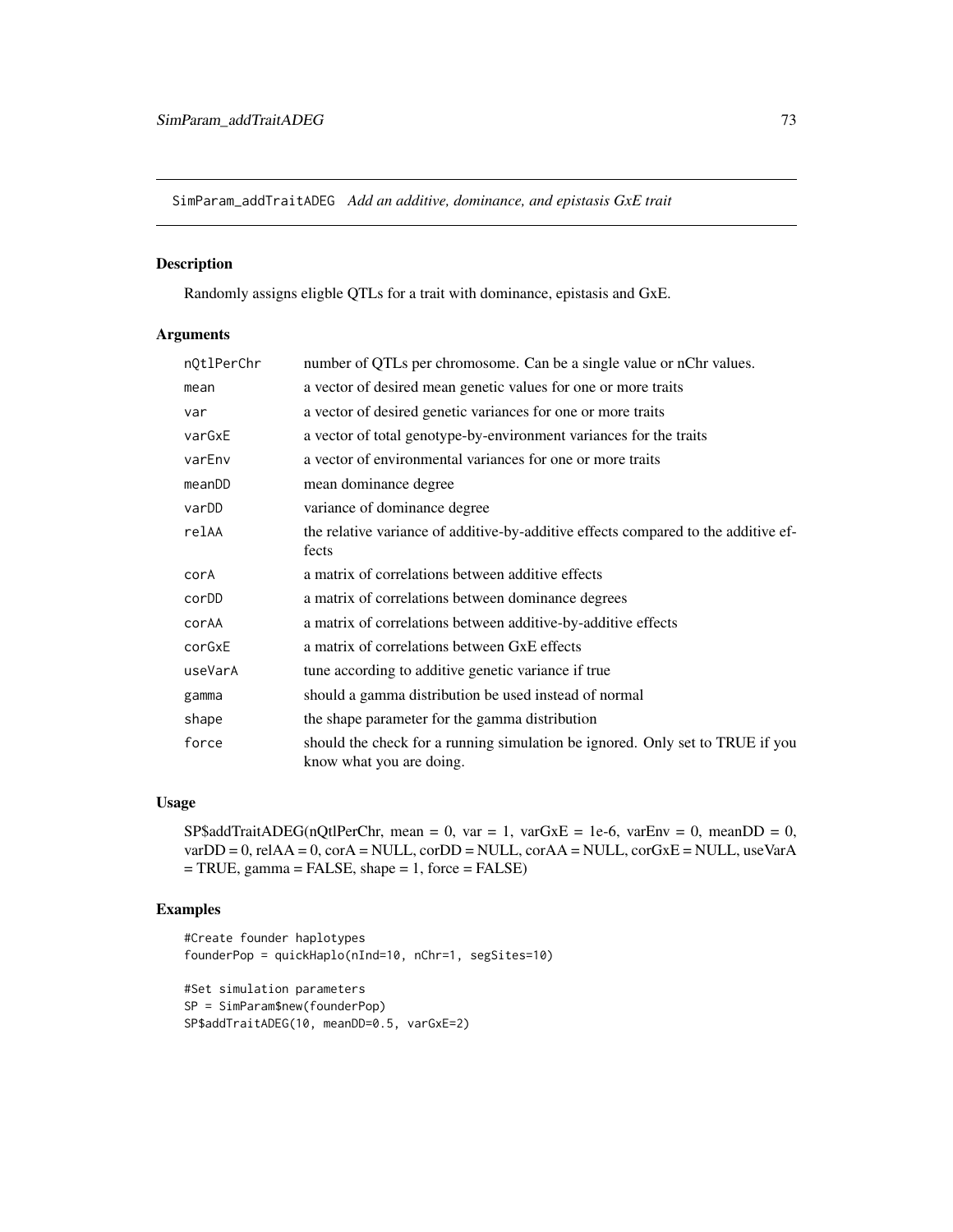<span id="page-73-0"></span>SimParam\_addTraitADG *Add an additive and dominance GxE trait*

## Description

Randomly assigns eligble QTLs for a trait with dominance and GxE.

#### Arguments

| n0tlPerChr | number of QTLs per chromosome. Can be a single value or nChr values.                                      |
|------------|-----------------------------------------------------------------------------------------------------------|
| mean       | a vector of desired mean genetic values for one or more traits                                            |
| var        | a vector of desired genetic variances for one or more traits                                              |
| varGxE     | a vector of total genotype-by-environment variances for the traits                                        |
| varEnv     | a vector of environmental variances for one or more traits                                                |
| meanDD     | mean dominance degree                                                                                     |
| varDD      | variance of dominance degree                                                                              |
| corA       | a matrix of correlations between additive effects                                                         |
| corDD      | a matrix of correlations between dominance degrees                                                        |
| corGxE     | a matrix of correlations between GxE effects                                                              |
| useVarA    | tune according to additive genetic variance if true                                                       |
| gamma      | should a gamma distribution be used instead of normal                                                     |
| shape      | the shape parameter for the gamma distribution                                                            |
| force      | should the check for a running simulation be ignored. Only set to TRUE if you<br>know what you are doing. |

## Usage

 $SPSaddTrainADG(nQtPerChr, mean = 0, var = 1, varGxE = 1e-6, varEnv = 0, meanDD = 0, varDD$ = 0, corA = NULL, corDD = NULL, corGxE = NULL, useVarA = TRUE, gamma = FALSE, shape  $= 1$ , force  $=$  FALSE)

#### Examples

#Create founder haplotypes founderPop = quickHaplo(nInd=10, nChr=1, segSites=10)

```
#Set simulation parameters
SP = SimParam$new(founderPop)
SP$addTraitADG(10, meanDD=0.5, varGxE=2)
```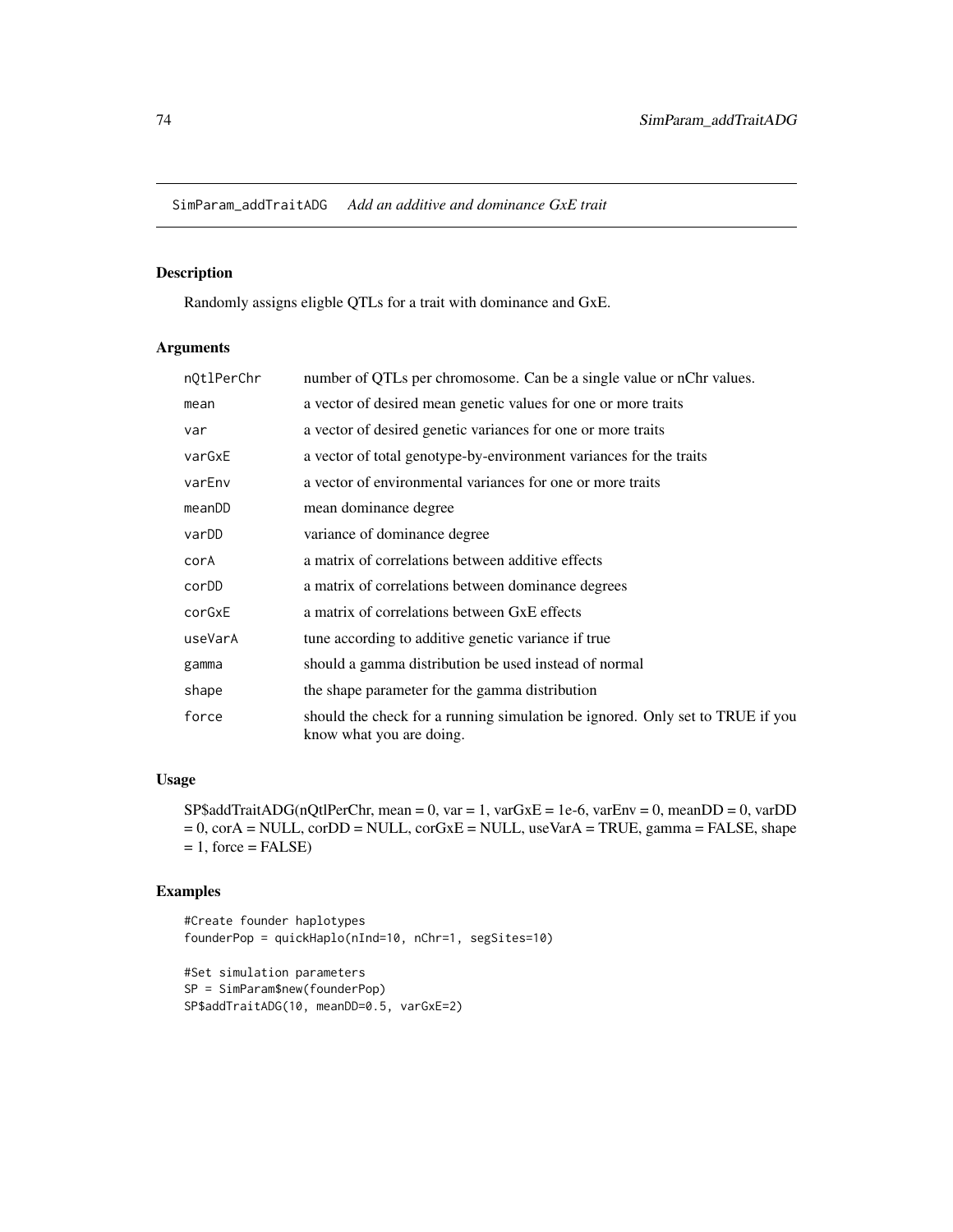## <span id="page-74-0"></span>Description

Randomly assigns eligble QTLs for one or more additive and epistasis traits. If simulating more than one trait, all traits will be pleiotrophic with correlated additive effects.

## Arguments

| number of QTLs per chromosome. Can be a single value or nChr values.                                                         |
|------------------------------------------------------------------------------------------------------------------------------|
| a vector of desired mean genetic values for one or more traits                                                               |
| a vector of desired genetic variances for one or more traits                                                                 |
| the relative variance of additive-by-additive effects compared to the additive ef-<br>fects                                  |
| a matrix of correlations between additive effects                                                                            |
| a matrix of correlations between additive-by-additive effects                                                                |
| tune according to additive genetic variance if true. If FALSE, tuning is per-<br>formed according to total genetic variance. |
| should a gamma distribution be used instead of normal                                                                        |
| the shape parameter for the gamma distribution                                                                               |
| should the check for a running simulation be ignored. Only set to TRUE if you<br>know what you are doing.                    |
|                                                                                                                              |

## Usage

 $SP$addTrainAA(nQtIPerChr, mean = 0, var = 1, relAA = 0, corA = NULL, corAA = NULL, gamma$  $=$  FALSE, shape  $= 1$ , force  $=$  FALSE)

## Examples

#Create founder haplotypes founderPop = quickHaplo(nInd=10, nChr=1, segSites=10)

```
#Set simulation parameters
SP = SimParam$new(founderPop)
SP$addTraitAE(10)
```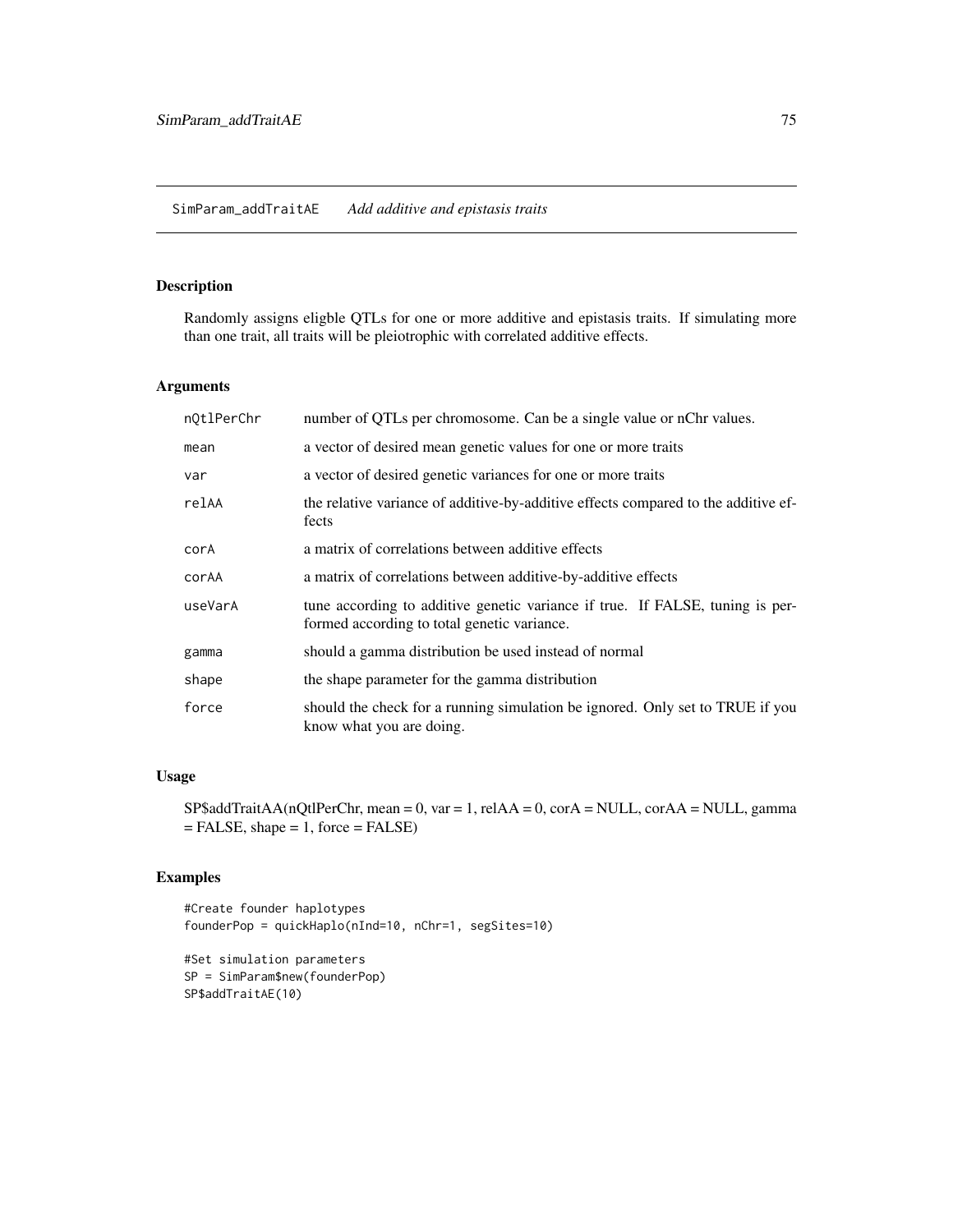<span id="page-75-0"></span>SimParam\_addTraitAEG *Add additive and epistasis GxE traits*

## Description

Randomly assigns eligble QTLs for one or more additive and epistasis GxE traits. If simulating more than one trait, all traits will be pleiotrophic with correlated effects.

#### Arguments

| nQtlPerChr | number of QTLs per chromosome. Can be a single value or nChr values.                                                         |
|------------|------------------------------------------------------------------------------------------------------------------------------|
| mean       | a vector of desired mean genetic values for one or more traits                                                               |
| var        | a vector of desired genetic variances for one or more traits                                                                 |
| relAA      | the relative variance of additive-by-additive effects compared to the additive ef-<br>fects                                  |
| varGxE     | a vector of total genotype-by-environment variances for the traits                                                           |
| varEnv     | a vector of environmental variances for one or more traits                                                                   |
| corA       | a matrix of correlations between additive effects                                                                            |
| corAA      | a matrix of correlations between additive-by-additive effects                                                                |
| corGxE     | a matrix of correlations between GxE effects                                                                                 |
| useVarA    | tune according to additive genetic variance if true. If FALSE, tuning is per-<br>formed according to total genetic variance. |
| gamma      | should a gamma distribution be used instead of normal                                                                        |
| shape      | the shape parameter for the gamma distribution                                                                               |
| force      | should the check for a running simulation be ignored. Only set to TRUE if you<br>know what you are doing.                    |

## Usage

SP\$addTraitAG(nQtlPerChr, mean = 0, var = 1, relAA = 0, varGxE = 1e-6, varEnv = 0, corA = NULL, corAA = NULL, corGxE = NULL, useVarA = TRUE, gamma = FALSE, shape = 1)

```
#Create founder haplotypes
founderPop = quickHaplo(nInd=10, nChr=1, segSites=10)
#Set simulation parameters
```

```
SP = SimParam$new(founderPop)
SP$addTraitAEG(10, varGxE=2)
```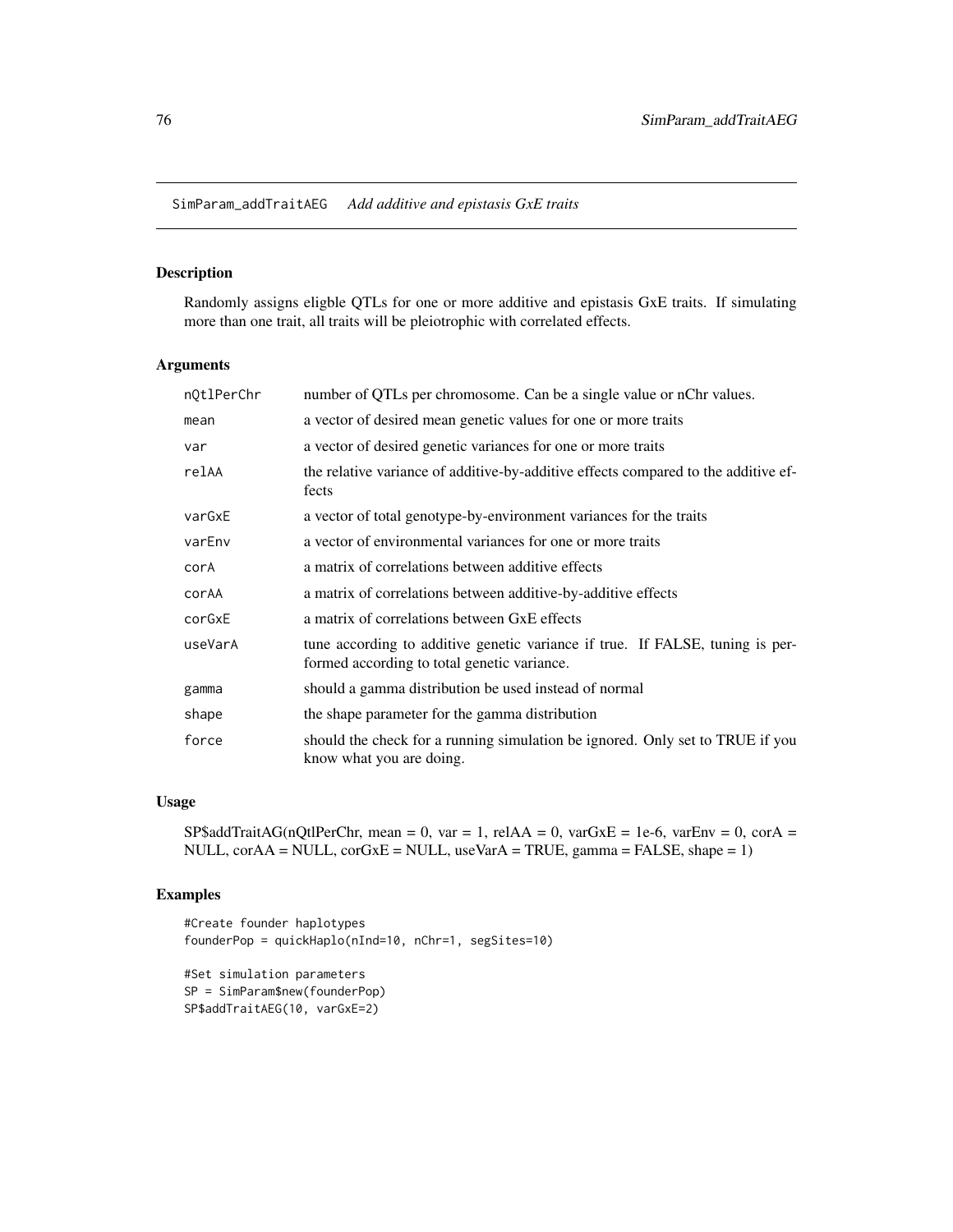## <span id="page-76-0"></span>SimParam\_addTraitAG *Add additive GxE traits*

## Description

Randomly assigns eligble QTLs for one ore more additive GxE traits. If simulating more than one trait, all traits will be pleiotrophic with correlated effects.

#### Arguments

| nQtlPerChr | number of QTLs per chromosome. Can be a single value or nChr values.                                      |
|------------|-----------------------------------------------------------------------------------------------------------|
| mean       | a vector of desired mean genetic values for one or more traits                                            |
| var        | a vector of desired genetic variances for one or more traits                                              |
| varGxE     | a vector of total genotype-by-environment variances for the traits                                        |
| varEnv     | a vector of environmental variances for one or more traits                                                |
| corA       | a matrix of correlations between additive effects                                                         |
| corGxE     | a matrix of correlations between GxE effects                                                              |
| gamma      | should a gamma distribution be used instead of normal                                                     |
| shape      | the shape parameter for the gamma distribution                                                            |
| force      | should the check for a running simulation be ignored. Only set to TRUE if you<br>know what you are doing. |

## Usage

 $SP$addTrainAG(nQtIPerChr, mean = 0, var = 1, varGxE = 1e-6, varEnv = 0, corA = NULL, corGxE$ = NULL, gamma = FALSE, shape = 1)

```
#Create founder haplotypes
founderPop = quickHaplo(nInd=10, nChr=1, segSites=10)
#Set simulation parameters
```

```
SP = SimParam$new(founderPop)
SP$addTraitAG(10, varGxE=2)
```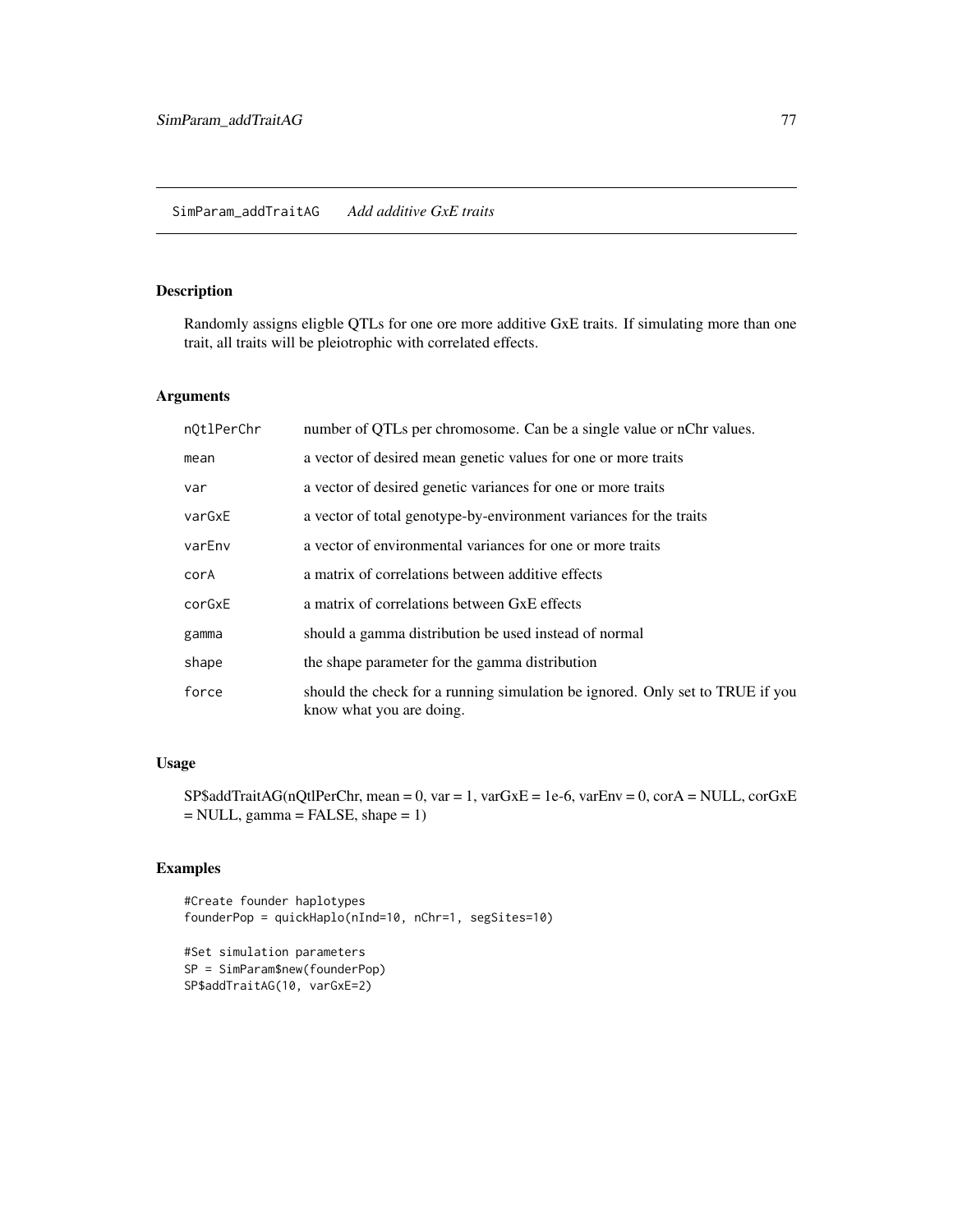<span id="page-77-0"></span>SimParam\_manAddSnpChip

*Manually add SNP chip*

## Description

Adds a new [LociMap-class](#page-19-0) for a SNP chip.

## Arguments

| lociMap | a new LociMap-class                                                                                       |
|---------|-----------------------------------------------------------------------------------------------------------|
| force   | should the check for a running simulation be ignored. Only set to TRUE if you<br>know what you are doing. |

## Usage

SP\$manAddSnpChips(lociMap, force = FALSE)

SimParam\_manAddTrait *Manually add trait*

## Description

Add a new trait to the simulation.

## Arguments

| lociMap | a new object descended from LociMap-class                                                                |
|---------|----------------------------------------------------------------------------------------------------------|
| varA    | the value for varA in the base population, optional                                                      |
| varG    | the value for varG in the base population, optional                                                      |
| varE    | default error variance for phenotype, optional                                                           |
| force   | should the check for a running simulation be ignored. Only set to TRUE if you<br>know what you are doing |

## Usage

SP\$manAddTrait(lociMap, varA = NA\_real\_, varG = NA\_real\_, varE = NA\_real\_, force = FALSE)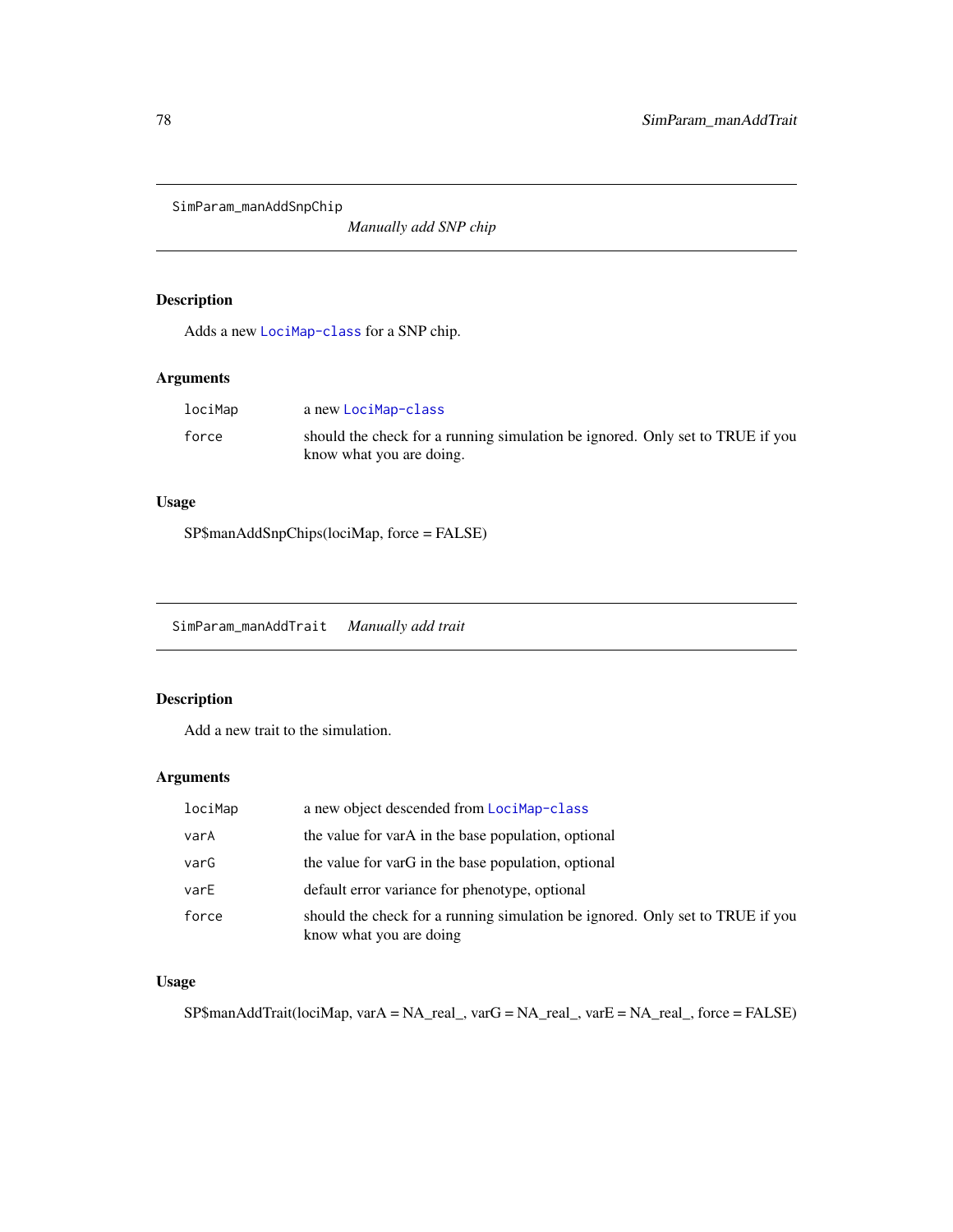<span id="page-78-0"></span>

#### Description

Starts the process of building a new simulation by creating a new SimParam object and assigning a founder population to the class. It is recommended that you save the object with the name "SP", because subsequent functions will check your global enviroment for an object of this name if their simParam arguments are NULL. This allows you to call these functions without explicitly supplying a simParam argument with every call.

#### Arguments

founderPop an object of [MapPop-class](#page-22-0)

#### Usage

SimParam\$new(founderPop)

#### Examples

```
#Create founder haplotypes
founderPop = quickHaplo(nInd=10, nChr=1, segSites=10)
```
#Set simulation parameters SP = SimParam\$new(founderPop)

SimParam\_removeFounderPop

*Remove founder population*

#### Description

Removes the founder population from the founderPop field. This can be ran after all traits have been added to reduce the size of the SimParam object.

## Usage

SP\$removeFounderPop()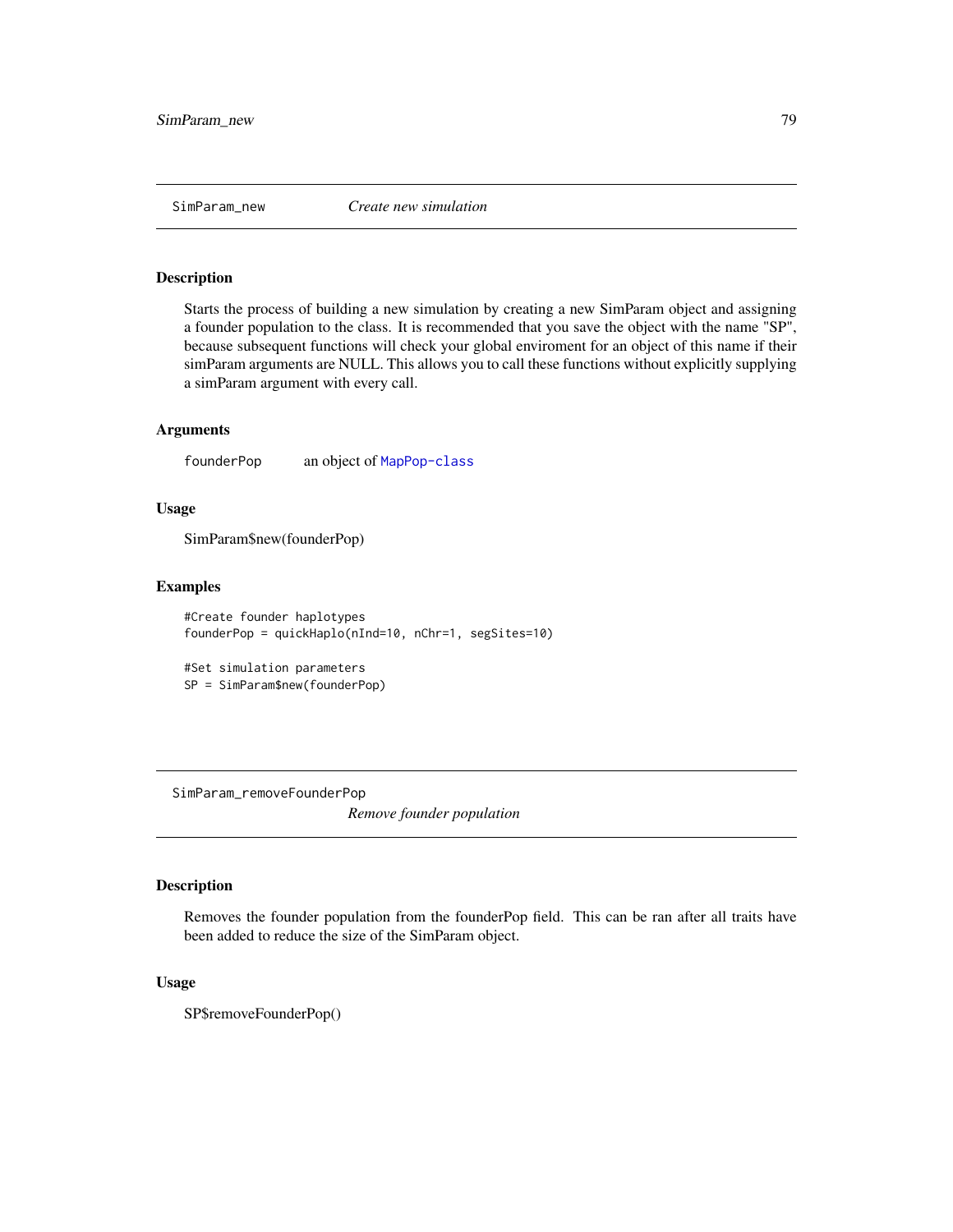<span id="page-79-0"></span>SimParam\_removeSnpChip

*Remove SNP chip*

## Description

Removes designated SNP chip(s).

## Arguments

| chips | a vector of SNP chips to remove                                               |
|-------|-------------------------------------------------------------------------------|
| force | should the check for a running simulation be ignored. Only set to TRUE if you |
|       | know what you are doing.                                                      |

## Usage

SP\$removeSnpChip(chips, force = FALSE)

## Examples

```
#Create founder haplotypes
founderPop = quickHaplo(nInd=10, nChr=1, segSites=10)
```

```
#Set simulation parameters
SP = SimParam$new(founderPop)
SP$addSnpChip(10)
SP$nSnpChips
SP$removeSnpChip(1)
SP$nSnpChips
```
SimParam\_removeTrait *Remove trait*

## Description

Removes designated trait(s).

## Arguments

| traits | a vector of traits to remove                                                  |
|--------|-------------------------------------------------------------------------------|
| force  | should the check for a running simulation be ignored. Only set to TRUE if you |
|        | know what you are doing.                                                      |

## Usage

SP\$removeTrait(traits, force = FALSE)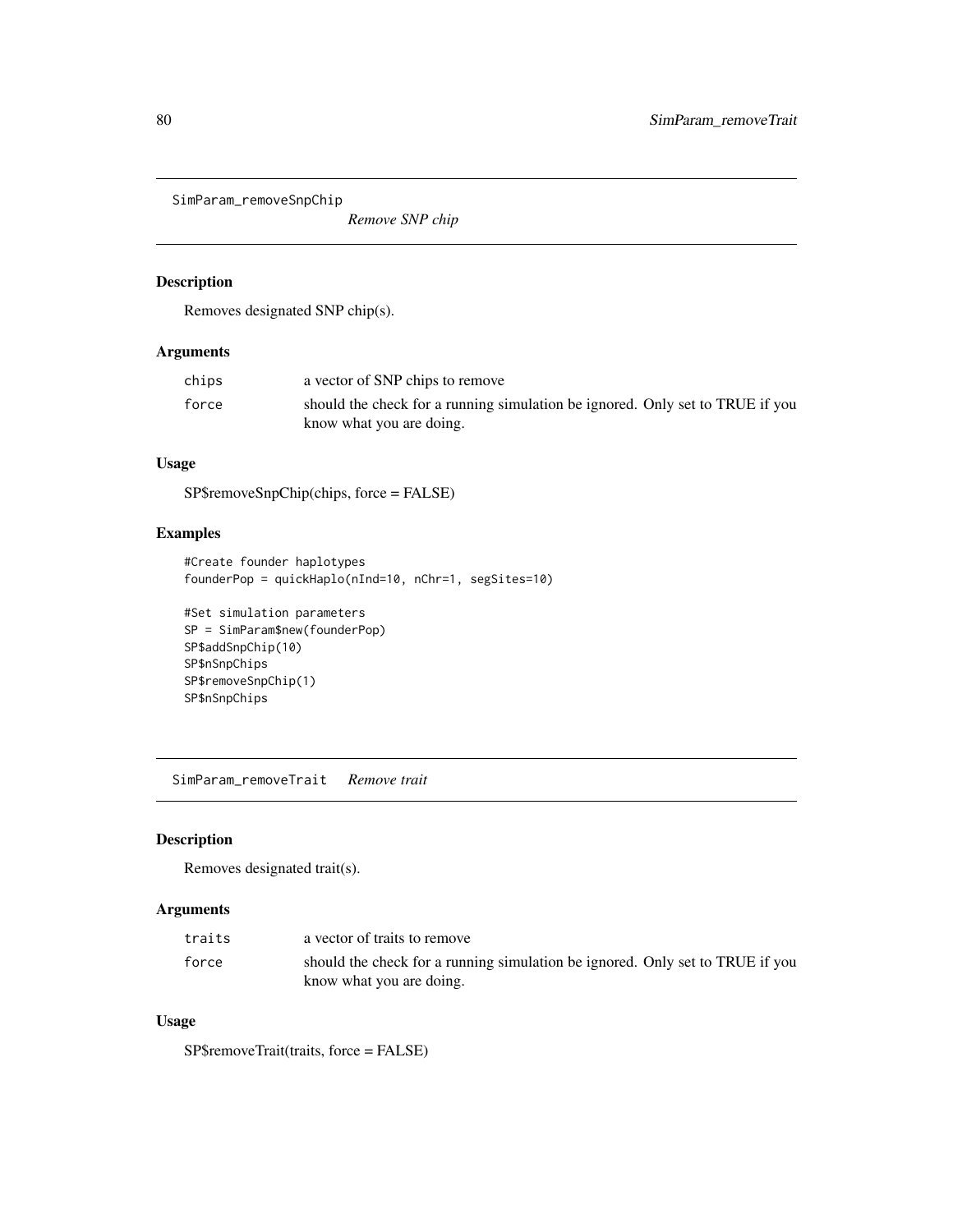## <span id="page-80-0"></span>SimParam\_rescaleTraits 81

#### Examples

```
#Create founder haplotypes
founderPop = quickHaplo(nInd=10, nChr=1, segSites=10)
#Set simulation parameters
SP = SimParam$new(founderPop)
SP$addTraitA(10)
SP$nTraits
SP$removeTrait(1)
SP$nTraits
```
SimParam\_rescaleTraits *Rescale traits*

#### Description

Linearly scales all traits to achieve desired values of means and variances in the founder population.

## Arguments

| mean    | a vector of new trait means                         |
|---------|-----------------------------------------------------|
| var     | a vector of new trait variances                     |
| varEnv  | a vector of new environmental variances             |
| varGxE  | a vector of new GxE variances                       |
| useVarA | tune according to additive genetic variance if true |

## Usage

 $SP\$rescaleTraits(mean = 0, var = 1, relAA = 1e-6, varEnv = 0, varGxE = 1e-6, useVarA = TRUE)$ 

## Note

By default the founder population is the population used to initalize the SimParam object. This population can be changed using the switchFounderPop function in the SimParam object (see [SimParam\\_switchFounderPop](#page-87-0)). You must run [resetPop](#page-41-0) on existing populations to obtain the new trait values.

```
#Create founder haplotypes
founderPop = quickHaplo(nInd=10, nChr=1, segSites=10)
#Set simulation parameters
SP = SimParam$new(founderPop)
```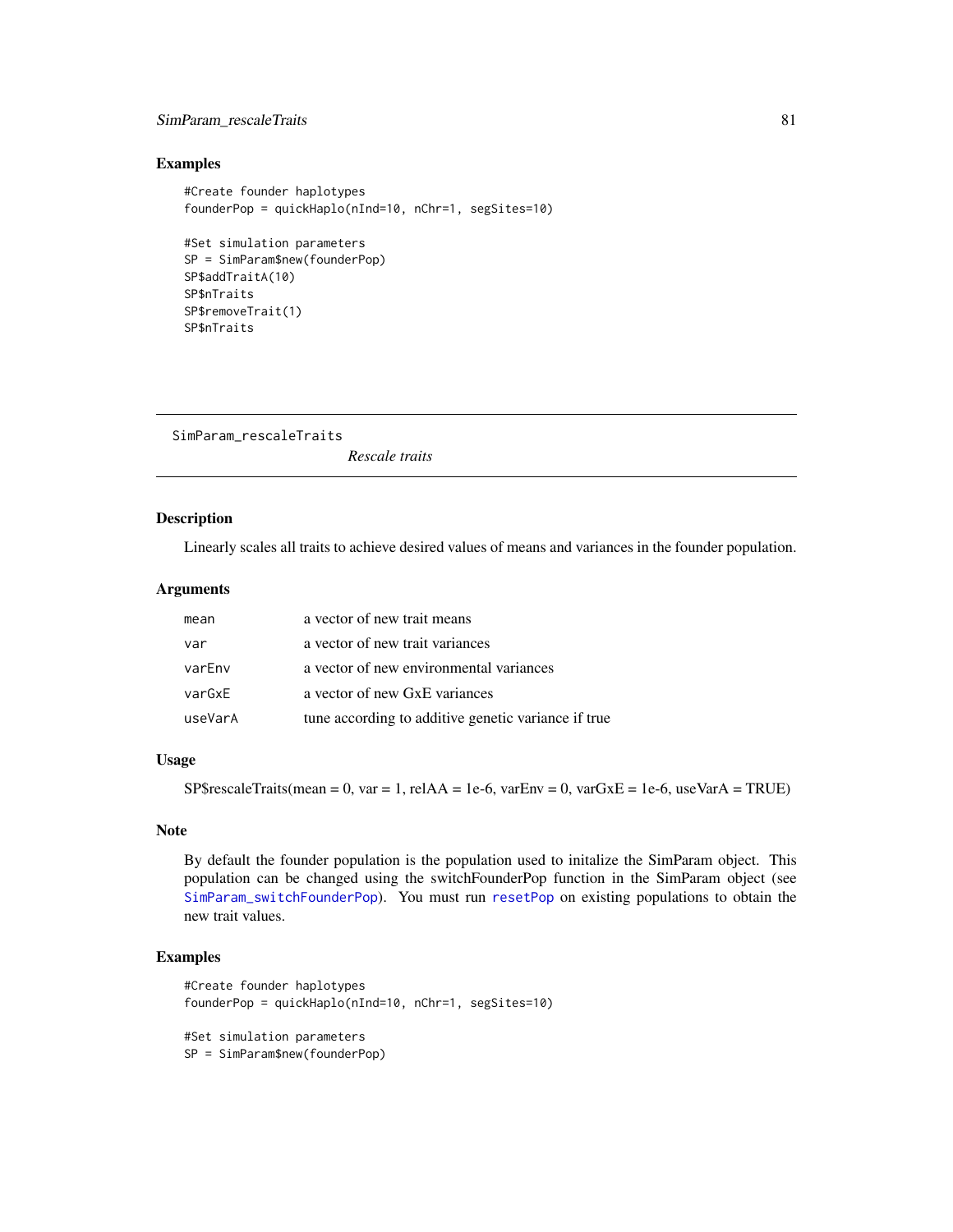```
SP$addTraitA(10)
```

```
#Create population
pop = newPop(founderPop, simParam=SP)
meanG(pop)
```
#Change mean to 1 SP\$rescaleTraits(mean=1) #Run resetPop for change to take effect pop = resetPop(pop, simParam=SP) meanG(pop)

SimParam\_resetPed *Reset pedigree*

#### Description

Resets the internal lastId, the pedigree and recombination tracking, if it is being used, to the supplied lastId. Be careful using this function because it may introduce bug if you supsequently use individuals that come from a portion the pedigree that is being reset.

#### Arguments

lastId last ID to include in pedigree

#### Usage

SP\$resetPed(lastId = 0L)

#### Examples

```
#Create founder haplotypes
founderPop = quickHaplo(nInd=10, nChr=1, segSites=10)
```
#Set simulation parameters SP = SimParam\$new(founderPop)

```
#Create population
pop = newPop(founderPop, simParam=SP)
pop@id # 1:10
```

```
#Create another population after reseting pedigree
SP$resetPed()
pop2 = newPop(founderPop, simParam=SP)
pop2@id # 1:10
```
<span id="page-81-0"></span>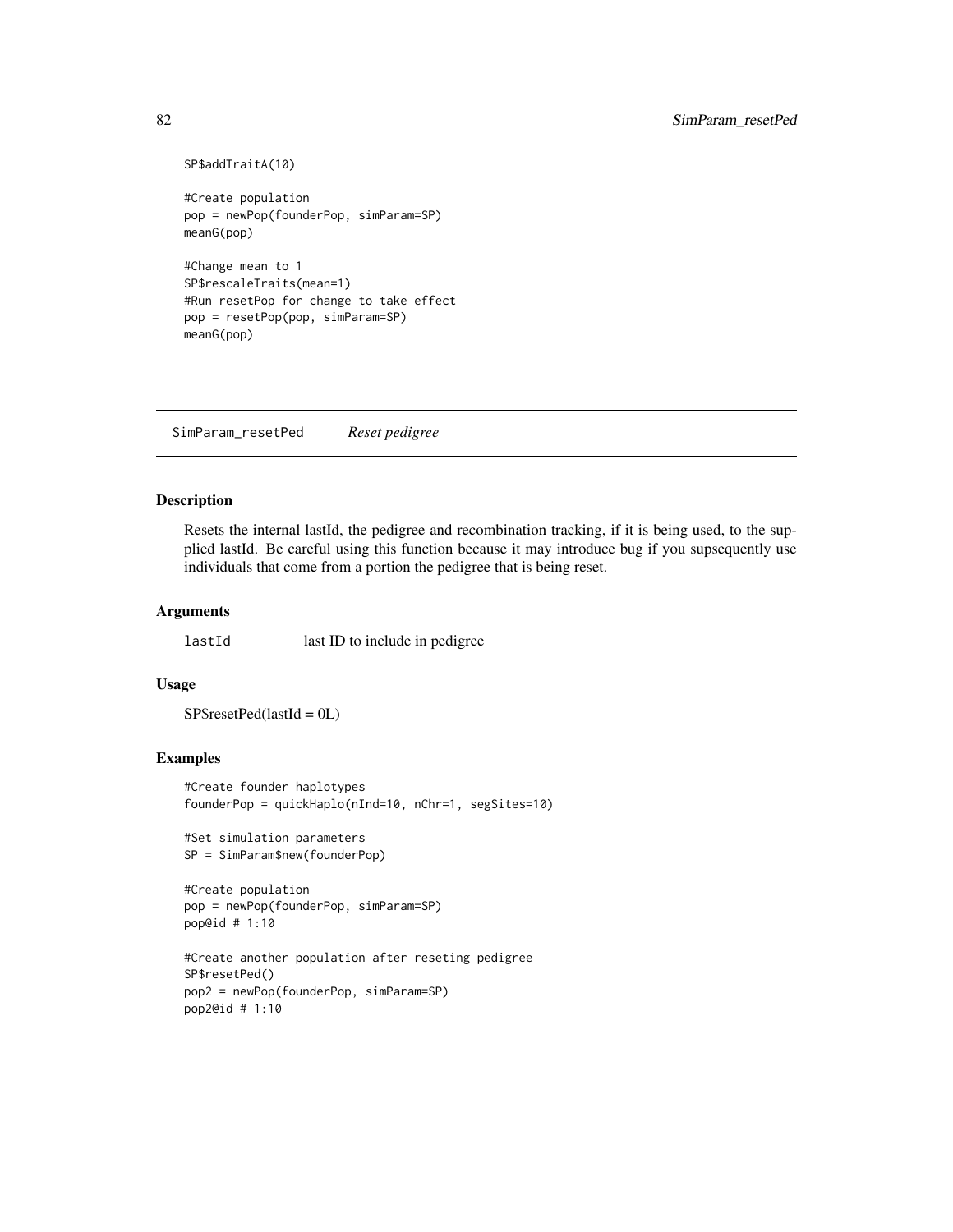<span id="page-82-0"></span>SimParam\_restrSegSites

*Restrict segregating sites*

## Description

Sets restrictions on which segregating sites can serve as SNP and/or QTL.

## Arguments

| maxOtl     | the maximum number of segSites for QTLs. Can be a single value or a vector<br>values for each chromosome. |
|------------|-----------------------------------------------------------------------------------------------------------|
| maxSnp     | the maximum number of segSites for SNPs. Can be a single value or a vector<br>values for each chromosome. |
| overlap    | should SNP and QTL sites be allowed to overlap.                                                           |
| minSnpFreq | minimum allowable frequency for SNP loci. No minimum SNP frequency is<br>used if value is NULL.           |
| force      | should the check for a running simulation be ignored. Only set to TRUE if you<br>know what you are doing. |

## Usage

SP\$restrSegSites(maxQtl = 0, maxSnp = 0, snpQtlOverlap = FALSE, minSnpFreq = NULL, force  $=$  FALSE)

## Examples

```
#Create founder haplotypes
founderPop = quickHaplo(nInd=10, nChr=1, segSites=10)
#Set simulation parameters
SP = SimParam$new(founderPop)
```
SP\$restrSegSites(maxQtl=5, maxSnp=5)

SimParam\_setCorE *Set correlated error variance*

## Description

Defines a correlation structure for default error variances. You must call [SimParam\\_setVarE](#page-86-0) first to define the default error variances.

#### Arguments

corE a correlation matrix for the error variances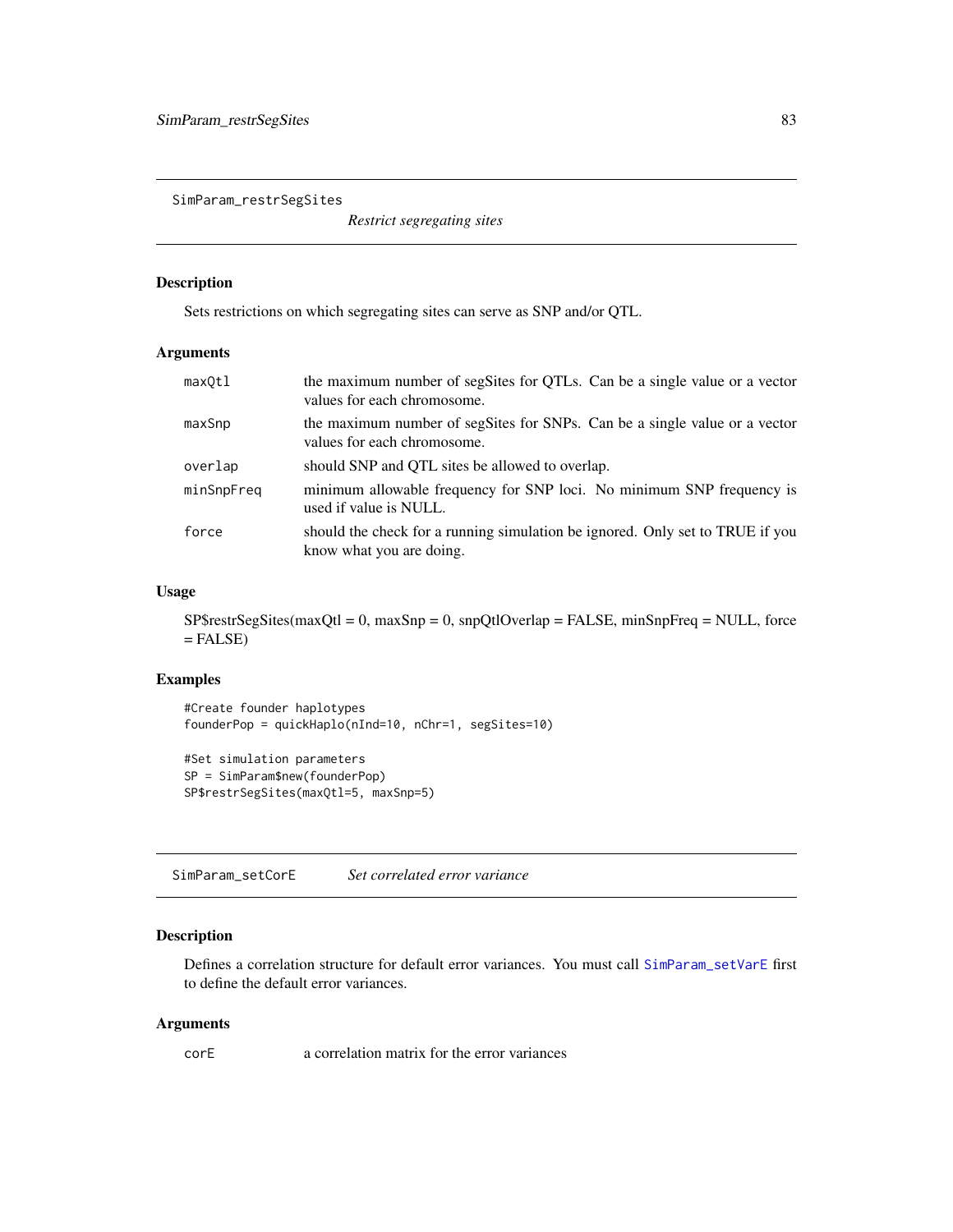#### Usage

SP\$setCorE(corE)

#### Examples

```
#Create founder haplotypes
founderPop = quickHaplo(nInd=10, nChr=1, segSites=10)
```

```
#Set simulation parameters
SP = SimParam$new(founderPop)
SP$addTraitA(10, mean=c(0,0), var=c(1,1), corA=diag(2))
SP$setVarE(varE=c(1,1))
E = 0.5 * diag(2) + 0.5 #Positively correlated error
SP$setCorE(E)
```
SimParam\_setGender *Set gender in simulation*

#### Description

Changes how gender is used in the simulation. The default gender of a simulation is "no". To add gender to the simulation, run this function with "yes\_sys" or "yes\_rand". The value "yes\_sys" will systematically assign gender to newly created individuals as first male, then female. Thus, odd numbers of individuals will have one more male than female. The value "yes\_rand" will randomly assign gender to individuals.

## Arguments

| gender | acceptable value are "no", "yes_sys", or "yes_rand"                           |
|--------|-------------------------------------------------------------------------------|
| force  | should the check for a running simulation be ignored. Only set to TRUE if you |
|        | know what you are doing.                                                      |

#### Usage

SP\$setGender(gender, force = FALSE)

```
#Create founder haplotypes
founderPop = quickHaplo(nInd=10, nChr=1, segSites=10)
```

```
#Set simulation parameters
SP = SimParam$new(founderPop)
SP$setGender("yes_sys")
```
<span id="page-83-0"></span>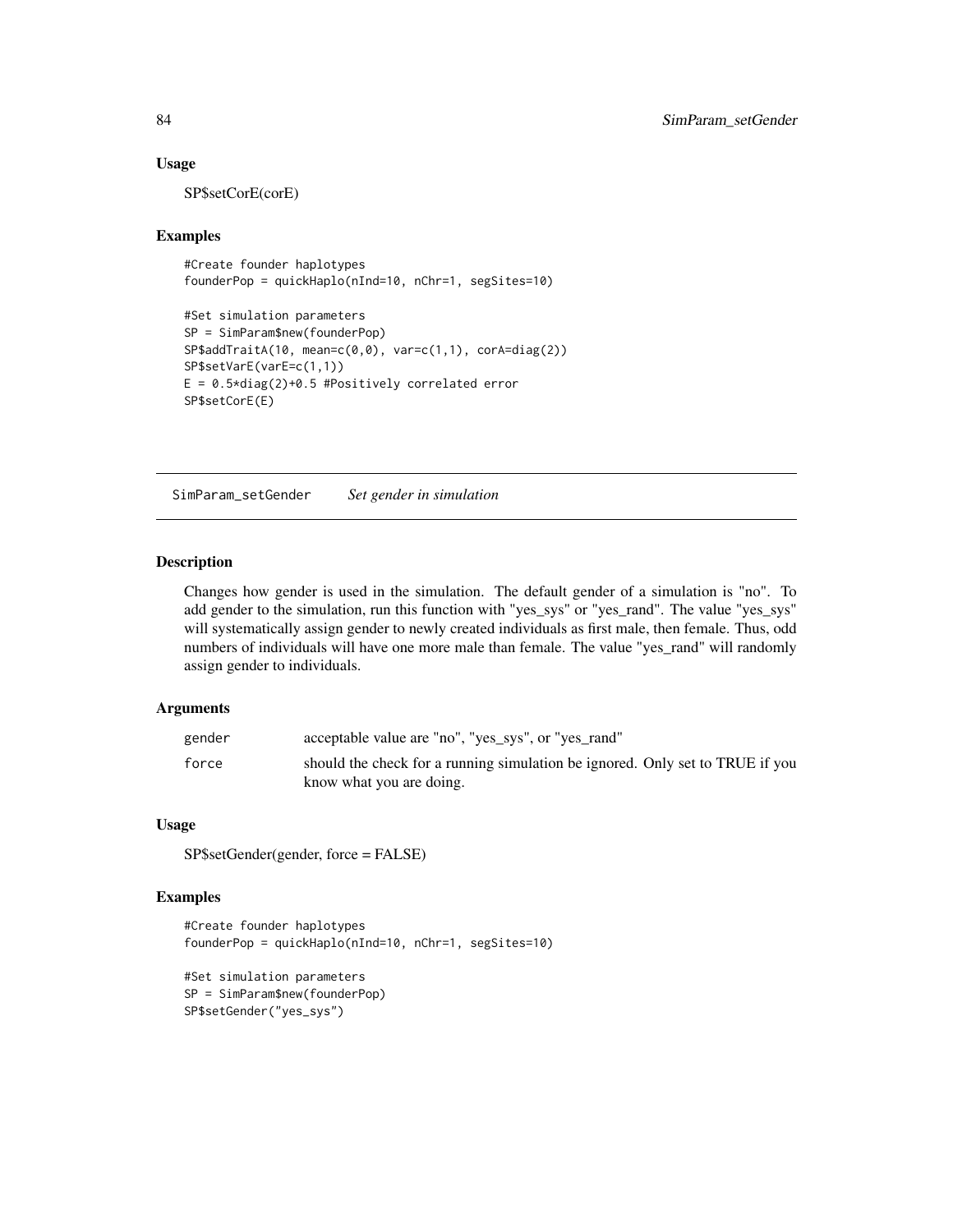<span id="page-84-0"></span>SimParam\_setRecRatio *Set gender specific recombination*

#### Description

Defines a gender specific recombination ratio. The ratio is defined as the amount of recombination in females relative to male. Thus, a value of 1 (default) specifies equal recombination rates in both males and females. A value of 2 specifies twice as much recombination in females and a value of 0.5 specifies half as much recombination in females.

#### Arguments

| ratio | any value greater than 0                                                                                  |
|-------|-----------------------------------------------------------------------------------------------------------|
| force | should the check for a running simulation be ignored. Only set to TRUE if you<br>know what you are doing. |

#### Usage

SP\$setRecRatio(ratio, force = FALSE)

## Examples

```
#Create founder haplotypes
founderPop = quickHaplo(nInd=10, nChr=1, segSites=10)
```

```
#Set simulation parameters
SP = SimParam$new(founderPop)
SP$setRecRatio(2) #Twice as much recombination in females
```
SimParam\_setTrackPed *Set pedigree tracking*

#### Description

Sets pedigree tracking for the simulation. By default pedigree tracking is turned off. When turned on, the pedigree of all individuals created will be tracked, except those created by [hybridCross](#page-17-0). Turning off pedigree tracking will turn off recombination tracking if it is turned on.

## Arguments

| isTrackPed | should pedigree tracking be on.                                                                           |
|------------|-----------------------------------------------------------------------------------------------------------|
| force      | should the check for a running simulation be ignored. Only set to TRUE if you<br>know what you are doing. |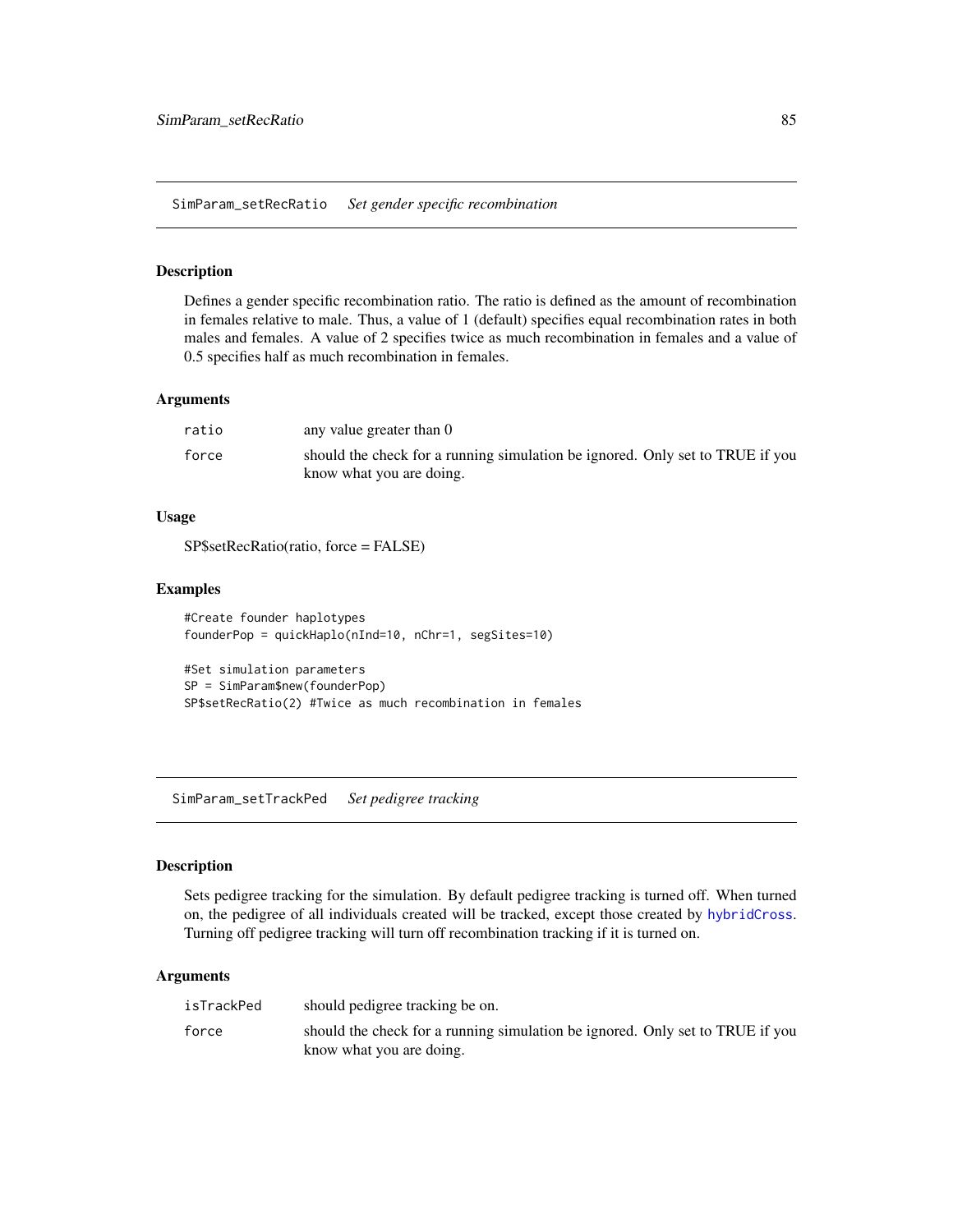## Usage

SP\$setTrackPed(isTrackPed, force = FALSE)

#### Examples

```
#Create founder haplotypes
founderPop = quickHaplo(nInd=10, nChr=1, segSites=10)
```

```
#Set simulation parameters
SP = SimParam$new(founderPop)
SP$setTrackPed(TRUE)
```
SimParam\_setTrackRec *Set recombination tracking*

#### Description

Sets recombination tracking for the simulation. By default recombination tracking is turned off. When turned on recombination tracking will also turn on pedigree tracking. Recombination tracking keeps records of all individuals created, except those created by [hybridCross](#page-17-0), because their pedigree is not tracked.

#### Arguments

| isTrackRec | should recombination tracking be on.                                                                      |
|------------|-----------------------------------------------------------------------------------------------------------|
| force      | should the check for a running simulation be ignored. Only set to TRUE if you<br>know what you are doing. |

## Usage

SimParam\$setTrackRec(isTrackRec, force = FALSE)

```
#Create founder haplotypes
founderPop = quickHaplo(nInd=10, nChr=1, segSites=10)
```

```
#Set simulation parameters
SP = SimParam$new(founderPop)
SP$setTrackRec(TRUE)
```
<span id="page-85-0"></span>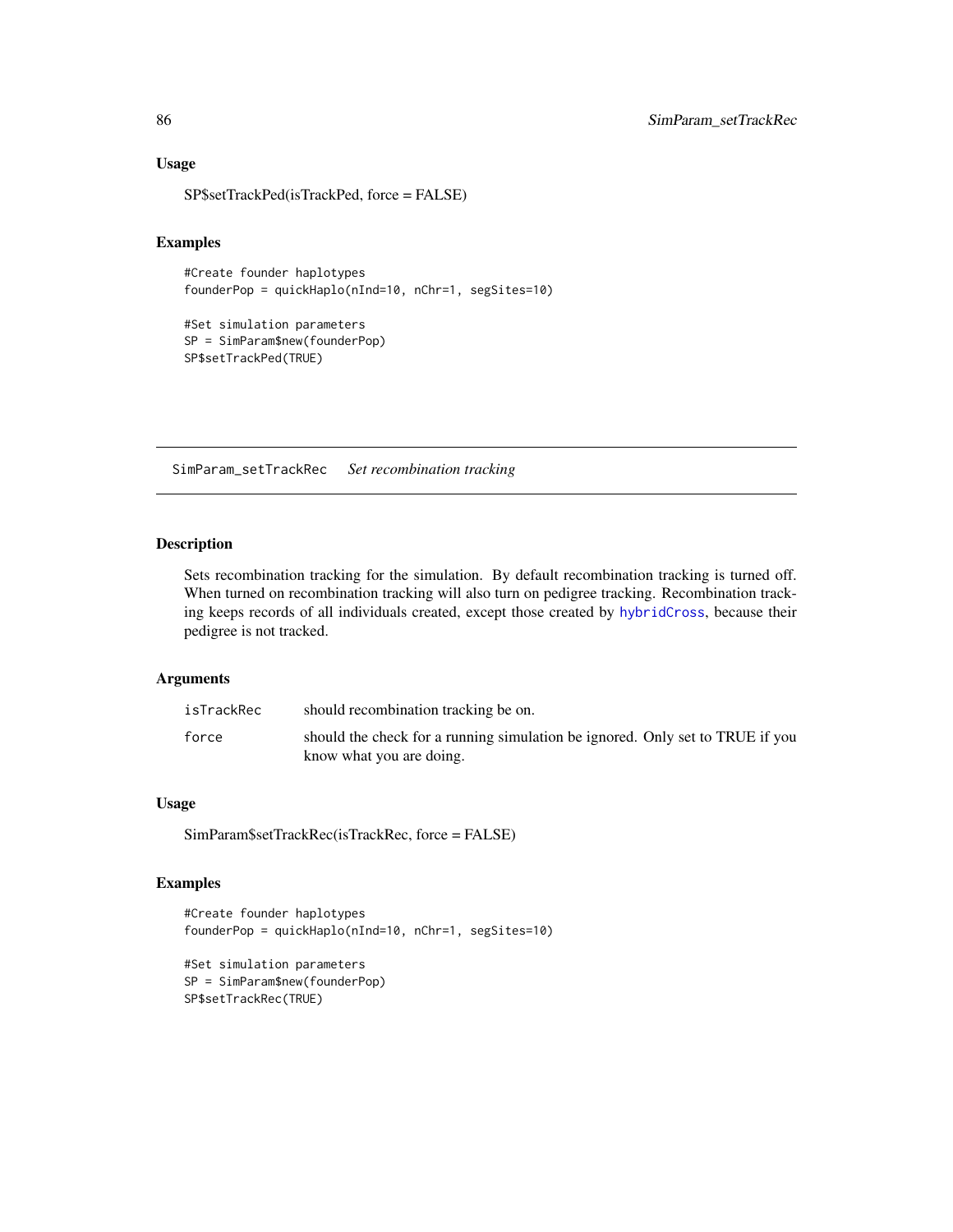<span id="page-86-1"></span><span id="page-86-0"></span>SimParam\_setVarE *Set simulation error variance*

#### Description

Defines a default value for error variances in the simulation.

## Arguments

| h2   | a vector of desired narrow-sense heritabilities |
|------|-------------------------------------------------|
| H2   | a vector of desired broad-sense heritabilities  |
| varF | a vector of error variances                     |

## Usage

 $SP$setVarE(h2 = NULL, H2 = NULL, varE = NULL)$ 

## Examples

```
#Create founder haplotypes
founderPop = quickHaplo(nInd=10, nChr=1, segSites=10)
```

```
#Set simulation parameters
SP = SimParam$new(founderPop)
SP$addTraitA(10)
SP$setVarE(h2=0.5)
```
SimParam\_switchFemaleMap *Switch female genetic map*

## Description

Replaces existing female genetic map.

#### Arguments

| genMap     | a list of length nChr containing numeric vectors for the position of each segre- |
|------------|----------------------------------------------------------------------------------|
|            | gating site on a chromosome.                                                     |
| centromere | a numeric vector of centromere positions. If NULL, the centromere are assumed    |
|            | to be metacentric.                                                               |

## Usage

SP\$switchFemaleMap(genMap)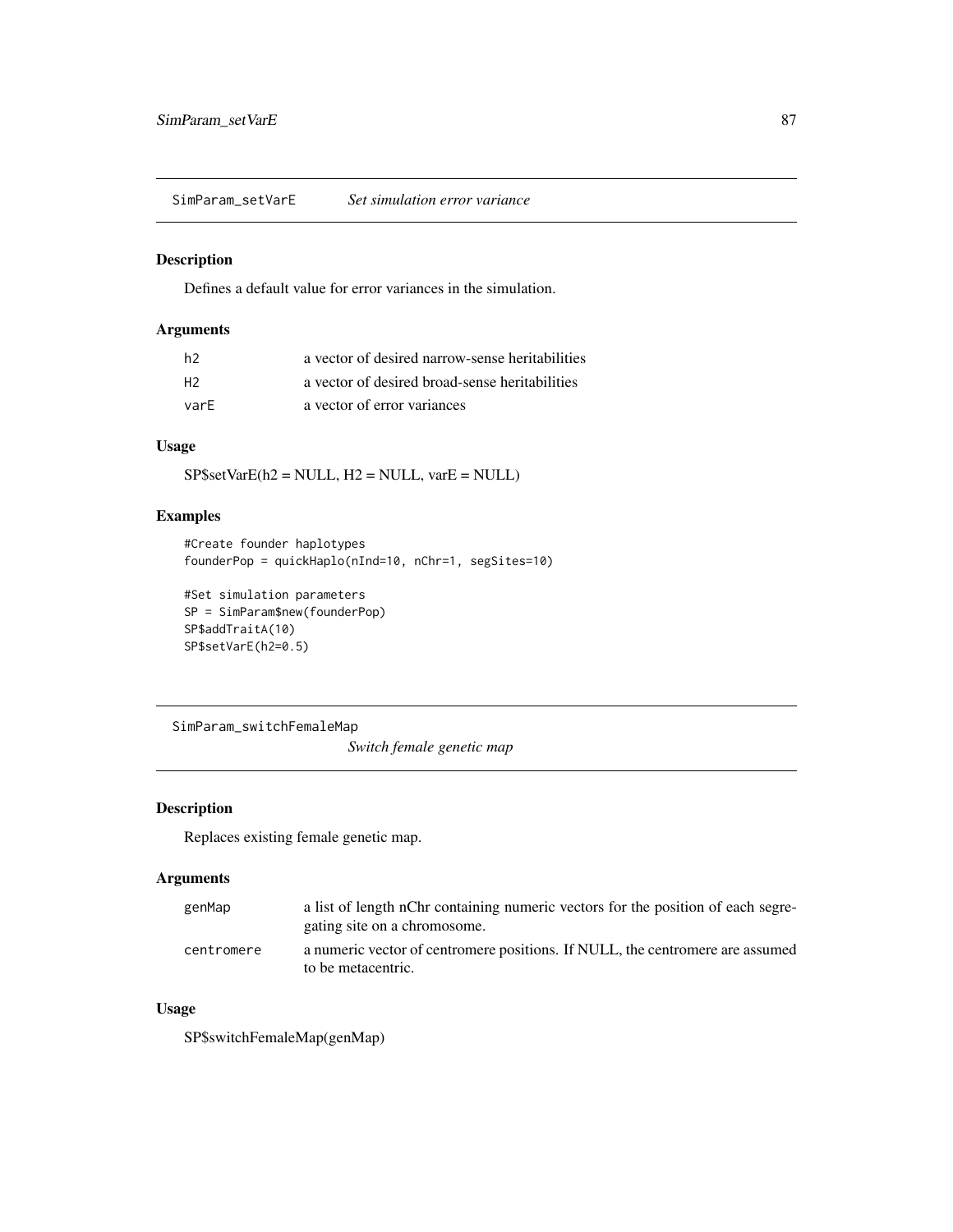<span id="page-87-1"></span><span id="page-87-0"></span>SimParam\_switchFounderPop

*Switch founder population*

## Description

Switches the founder population in the founderPop field. This may be desirable if traits are to be tuned to a population derived from the original founderPop. Note that no checking is performed to verify that the genetic map and/or number of segregating sites hasn't changed. The new founderPop can be [MapPop-class](#page-22-0) or [RawPop-class](#page-40-0)

## Usage

SP\$switchFounderPop(founderPop)

SimParam\_switchGenMap *Switch genetic map*

## Description

Replaces existing genetic map.

#### Arguments

| genMap     | a list of length nChr containing numeric vectors for the position of each segre-<br>gating site on a chromosome. |
|------------|------------------------------------------------------------------------------------------------------------------|
| centromere | a numeric vector of centromere positions. If NULL, the centromere are assumed<br>to be metacentric.              |

## Usage

SP\$switchGenMap(genMap)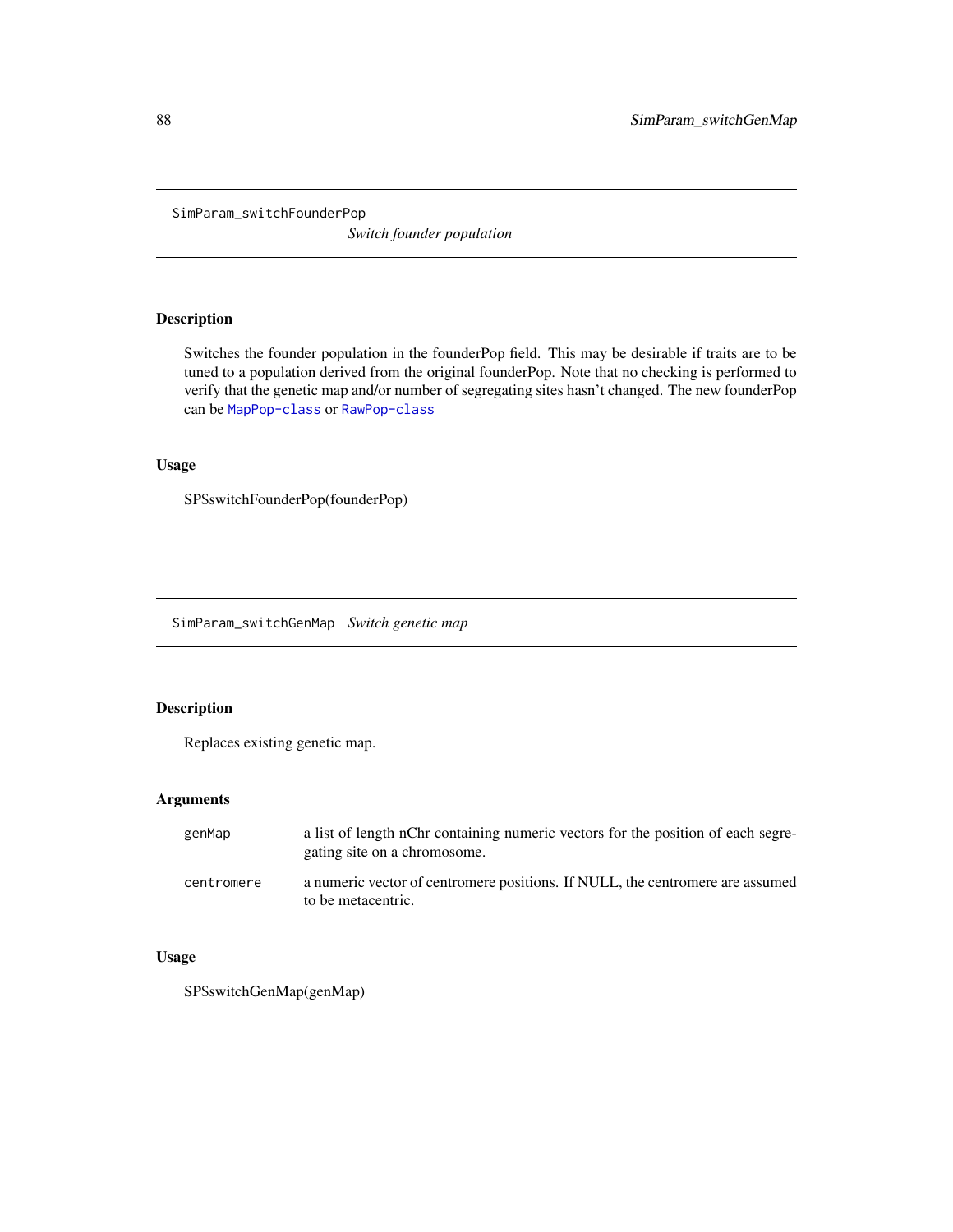<span id="page-88-0"></span>SimParam\_switchMaleMap

*Switch male genetic map*

## Description

Replaces existing male genetic map.

## Arguments

| genMap     | a list of length nChr containing numeric vectors for the position of each segre-<br>gating site on a chromosome. |
|------------|------------------------------------------------------------------------------------------------------------------|
| centromere | a numeric vector of centromere positions. If NULL, the centromere are assumed<br>to be metacentric.              |

## Usage

SP\$switchMaleMap(genMap)

SimParam\_switchSnpChip *Switch SNP chip*

## Description

Replaces the [LociMap-class](#page-19-0) for a SNP chip.

## Arguments

| lociMap | a new LociMap-class                                                                                       |
|---------|-----------------------------------------------------------------------------------------------------------|
| chip    | an integer indicating which chip to replace                                                               |
| force   | should the check for a running simulation be ignored. Only set to TRUE if you<br>know what you are doing. |

## Usage

SP\$switchSnpChips(lociMap, chip, force = FALSE)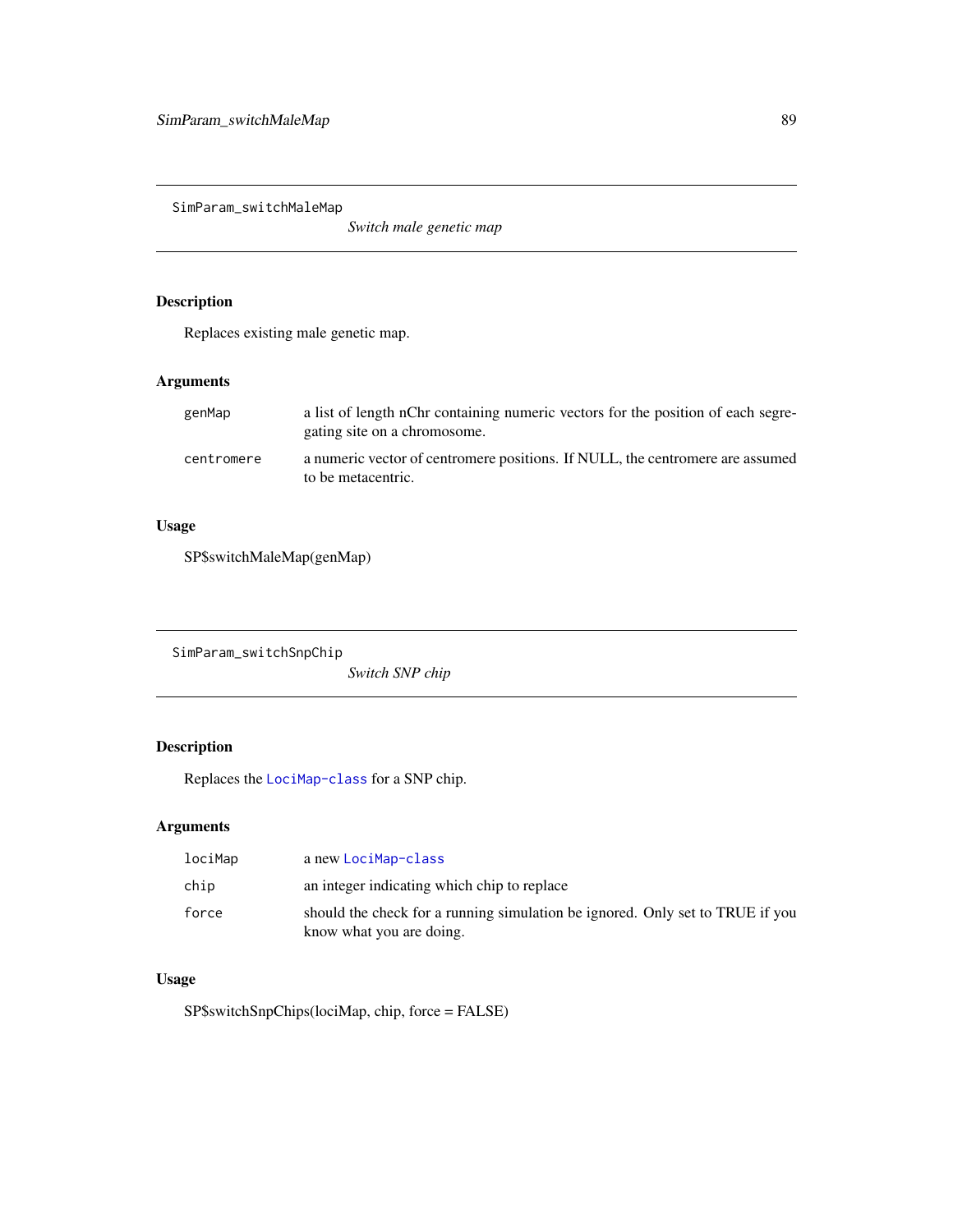<span id="page-89-0"></span>SimParam\_switchTrait *Switch trait*

## Description

Replaces an existing trait.

## Arguments

| lociMap | a new object descended from LociMap-class                                                                 |
|---------|-----------------------------------------------------------------------------------------------------------|
| trait   | an integer indicating which trait to replace                                                              |
| varA    | a new value for varA in the base population. If NULL, the existing value is<br>retained.                  |
| varG    | a new value for varG in the base population. If NULL, the existing value is<br>retained.                  |
| force   | should the check for a running simulation be ignored. Only set to TRUE if you<br>know what you are doing. |

## Usage

SP\$switchTrait(lociMap, trait, varA = NULL, varG = NULL, force = FALSE)

| smithHazel | Calculate Smith-Hazel weights |  |
|------------|-------------------------------|--|
|            |                               |  |

## Description

Calculates weights for Smith-Hazel index given economice weights and phenotypic and genotypic variance-covariance matrices.

## Usage

smithHazel(econWt, varG, varP)

## Arguments

| econWt | vector of economic weights                |
|--------|-------------------------------------------|
| varG   | the genetic variance-covariance matrix    |
| varP   | the phenotypic variance-covariance matrix |

## Value

a vector of weight for calculating index values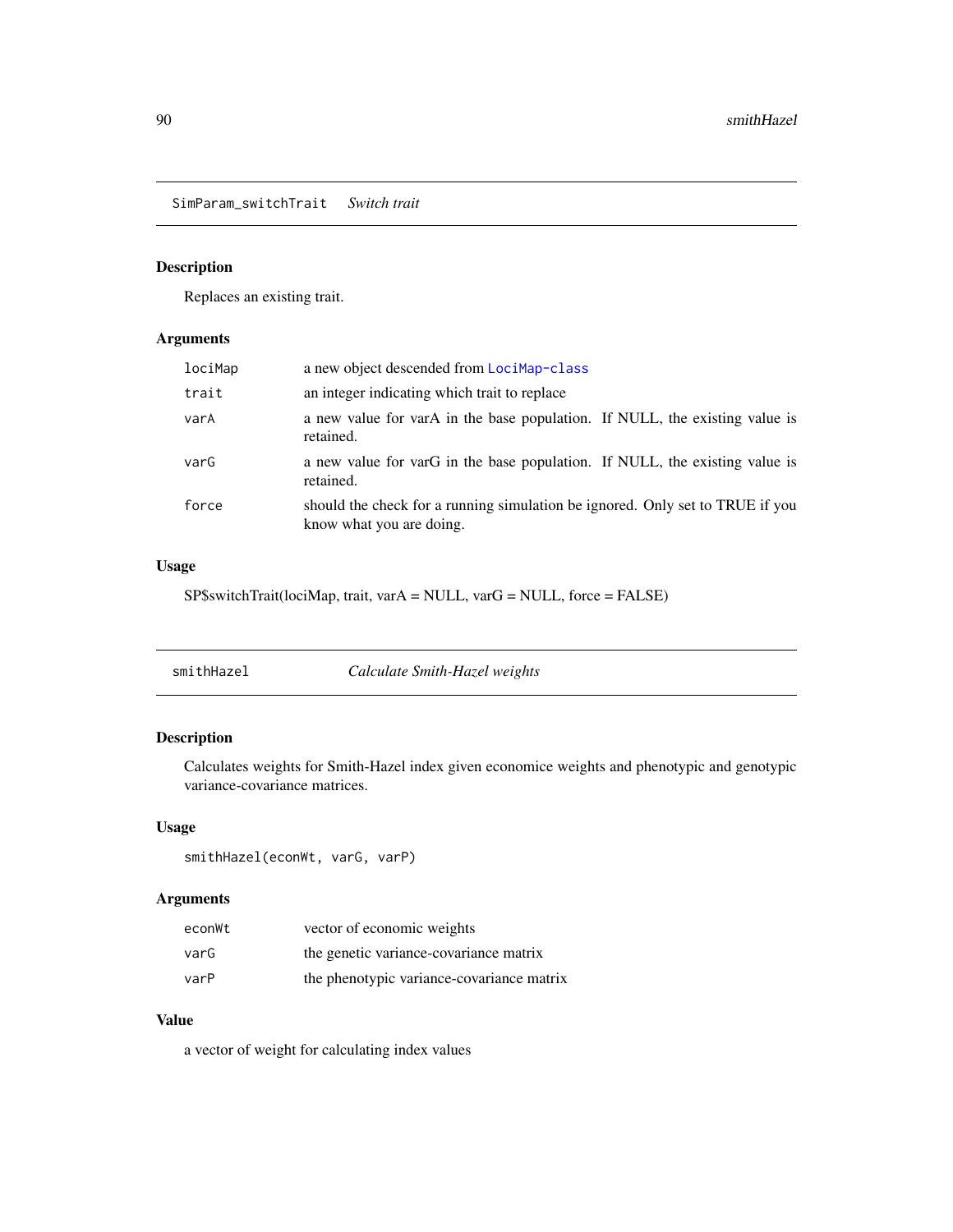## <span id="page-90-3"></span>TraitA-class 91

## Examples

```
G = 1.5 * diag(2) - 0.5E = diag(2)P = G+Ewt = c(1,1)smithHazel(wt, G, P)
```
<span id="page-90-0"></span>TraitA-class *Additive trait*

## Description

Extends [LociMap-class](#page-19-0) to model additive traits

## Slots

addEff additive effects

intercept adjustment factor for gc

<span id="page-90-1"></span>TraitAD-class *Additive and dominance trait*

## Description

Extends [TraitA-class](#page-90-0) to add dominance

## Slots

domEff dominance effects

<span id="page-90-2"></span>TraitADE-class *Additive, dominance, and epistatic trait*

## Description

Extends [TraitAD-class](#page-90-1) to add epistasis

## Slots

epiEff epistatic effects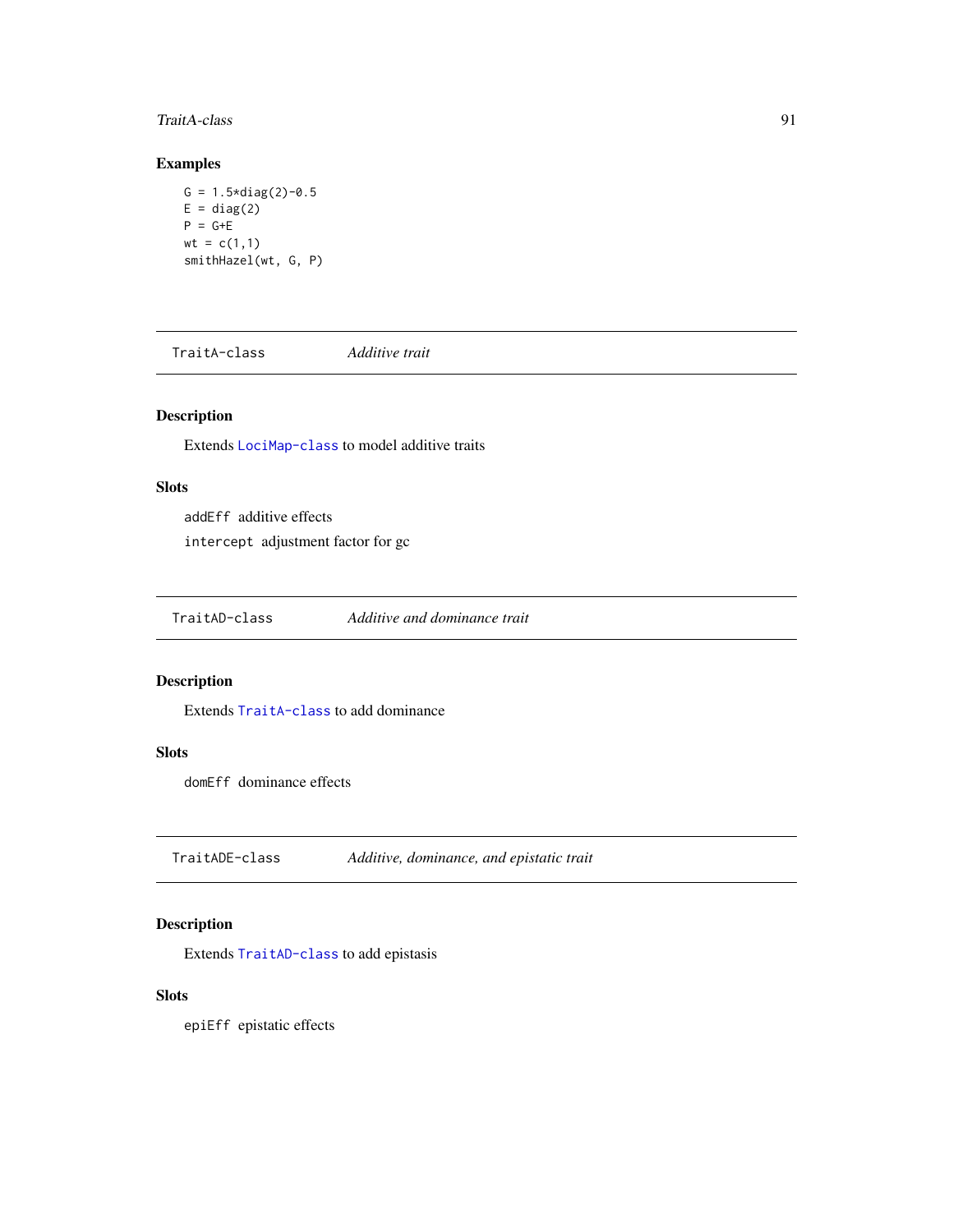<span id="page-91-1"></span>

## Description

Extends [TraitADE-class](#page-90-2) to add GxE effects

## Slots

gxeEff GxE effects gxeInt GxE intercept envVar Environmental variance

TraitADG-class *Additive, dominance and GxE trait*

## Description

Extends [TraitAD-class](#page-90-1) to add GxE effects

## Slots

gxeEff GxE effects gxeInt GxE intercept envVar Environmental variance

<span id="page-91-0"></span>TraitAE-class *Additive and epistatic trait*

## Description

Extends [TraitA-class](#page-90-0) to add epistasis

## **Slots**

epiEff epistatic effects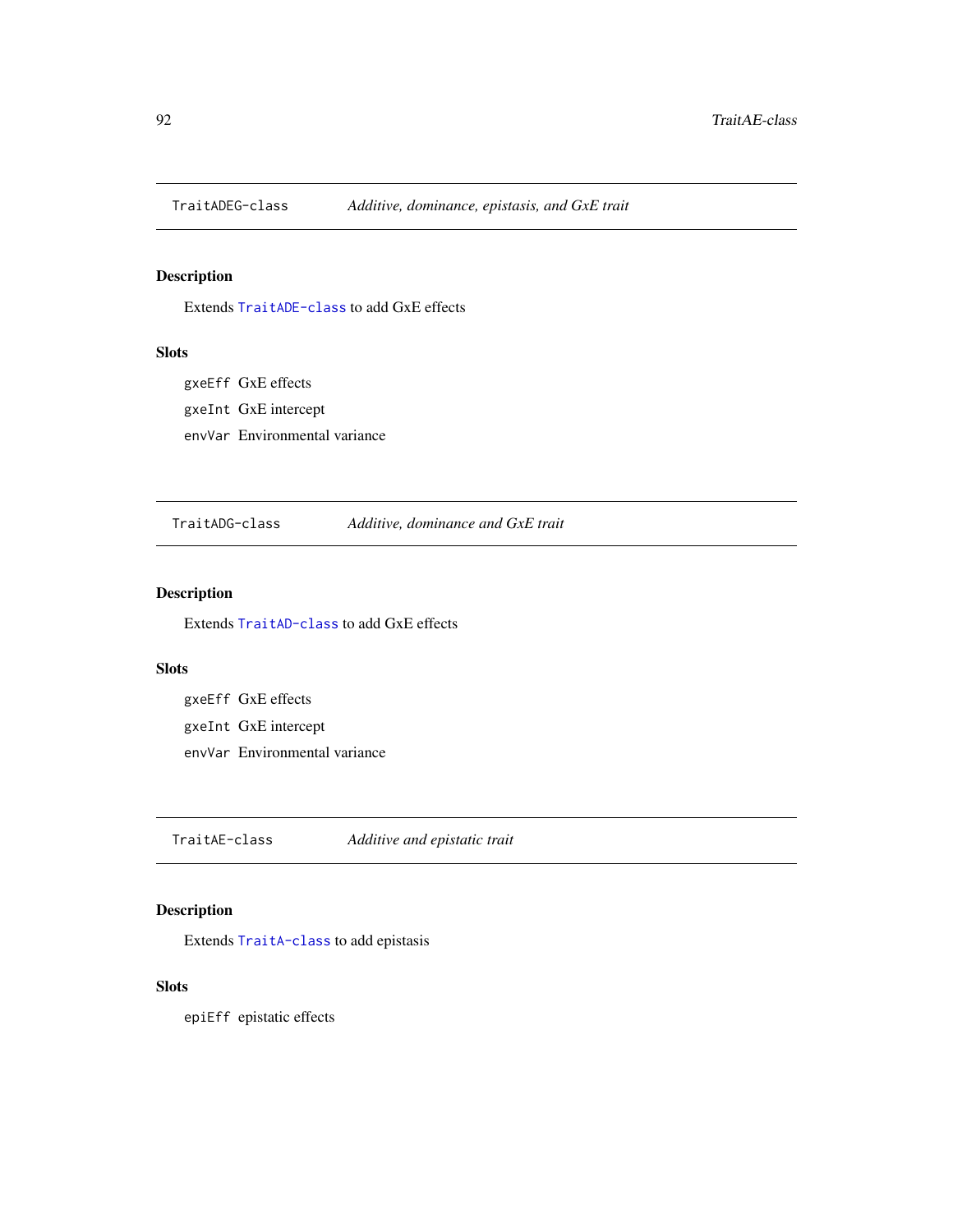<span id="page-92-0"></span>TraitAEG-class *Additive, epistasis and GxE trait*

## Description

Extends [TraitAE-class](#page-91-0) to add GxE effects

## Slots

gxeEff GxE effects gxeInt GxE intercept envVar Environmental variance

TraitAG-class *Additive and GxE trait*

## Description

Extends [TraitA-class](#page-90-0) to add GxE effects

#### Slots

gxeEff GxE effects gxeInt GxE intercept envVar Environmental variance

usefulness *Usefulness criterion*

## Description

Calculates the usefulness criterion

## Usage

```
usefulness(pop, trait = 1, use = "gv", p = 0.1, selectTop = TRUE,
  simParam = NULL, ...)
```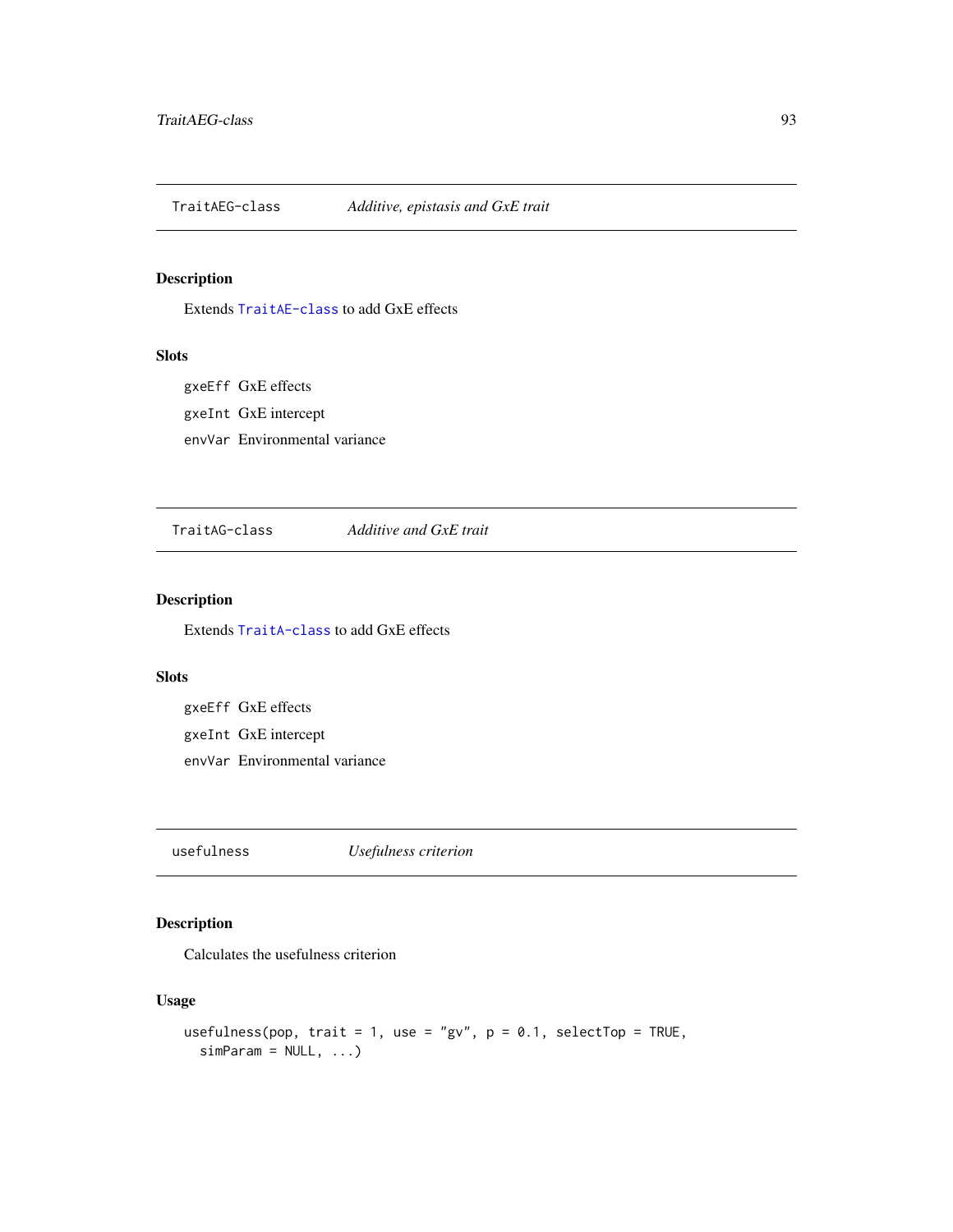#### <span id="page-93-0"></span>Arguments

| pop       | and object of Pop-class or HybridPop-class                                                                              |
|-----------|-------------------------------------------------------------------------------------------------------------------------|
| trait     | the trait for selection. Either a number indicating a single trait or a function<br>returning a vector of length nInd.  |
| use       | select on genetic values (gv, default), estimated breeding values (ebv), breeding<br>values (bv), or phenotypes (pheno) |
| p         | the proportion of individuals selected                                                                                  |
| selectTop | selects highest values if true. Selects lowest values if false.                                                         |
| simParam  | an object of SimParam                                                                                                   |
|           | additional arguments if using a function for trait                                                                      |

## Value

Returns a numeric value

#### Examples

```
#Create founder haplotypes
founderPop = quickHaplo(nInd=2, nChr=1, segSites=10)
```

```
#Set simulation parameters
SP = SimParam$new(founderPop)
SP$addTraitA(10)
```

```
#Create population
pop = newPop(founderPop, simParam=SP)
```

```
#Determine usefulness of population
usefulness(pop, simParam=SP)
```

```
#Should be equivalent to GV of best individual
max(gv(pop))
```
varA *Additive variance*

## Description

Returns additive variance for all traits

## Usage

varA(pop, simParam = NULL)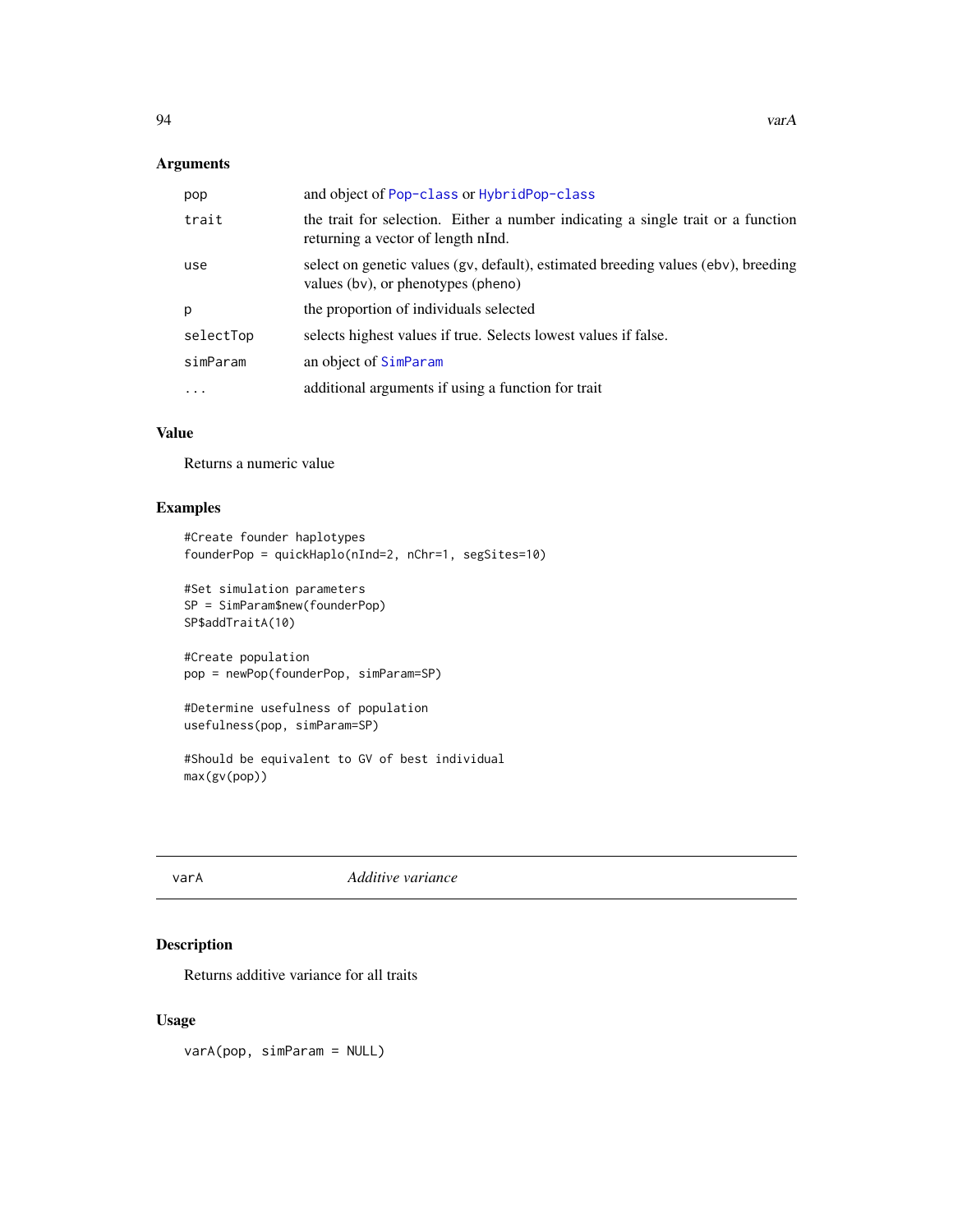#### <span id="page-94-0"></span> $\mathsf{var}AA$  95

## Arguments

| pop      | an object of Pop-class |
|----------|------------------------|
| simParam | an object of SimParam  |

## Examples

```
#Create founder haplotypes
founderPop = quickHaplo(nInd=10, nChr=1, segSites=10)
```

```
#Set simulation parameters
SP = SimParam$new(founderPop)
SP$addTraitAD(10, meanDD=0.5)
SP$setVarE(h2=0.5)
```

```
#Create population
pop = newPop(founderPop, simParam=SP)
varA(pop, simParam=SP)
```
#### varAA *Additive-by-additive epistatic variance*

#### Description

Returns additive-by-additive epistatic variance for all traits

#### Usage

varAA(pop, simParam = NULL)

#### Arguments

| pop      | an object of Pop-class |
|----------|------------------------|
| simParam | an object of SimParam  |

## Examples

#Create founder haplotypes founderPop = quickHaplo(nInd=10, nChr=1, segSites=10)

```
#Set simulation parameters
SP = SimParam$new(founderPop)
SP$addTraitAD(10, meanDD=0.5)
SP$setVarE(h2=0.5)
```

```
#Create population
pop = newPop(founderPop, simParam=SP)
varAA(pop, simParam=SP)
```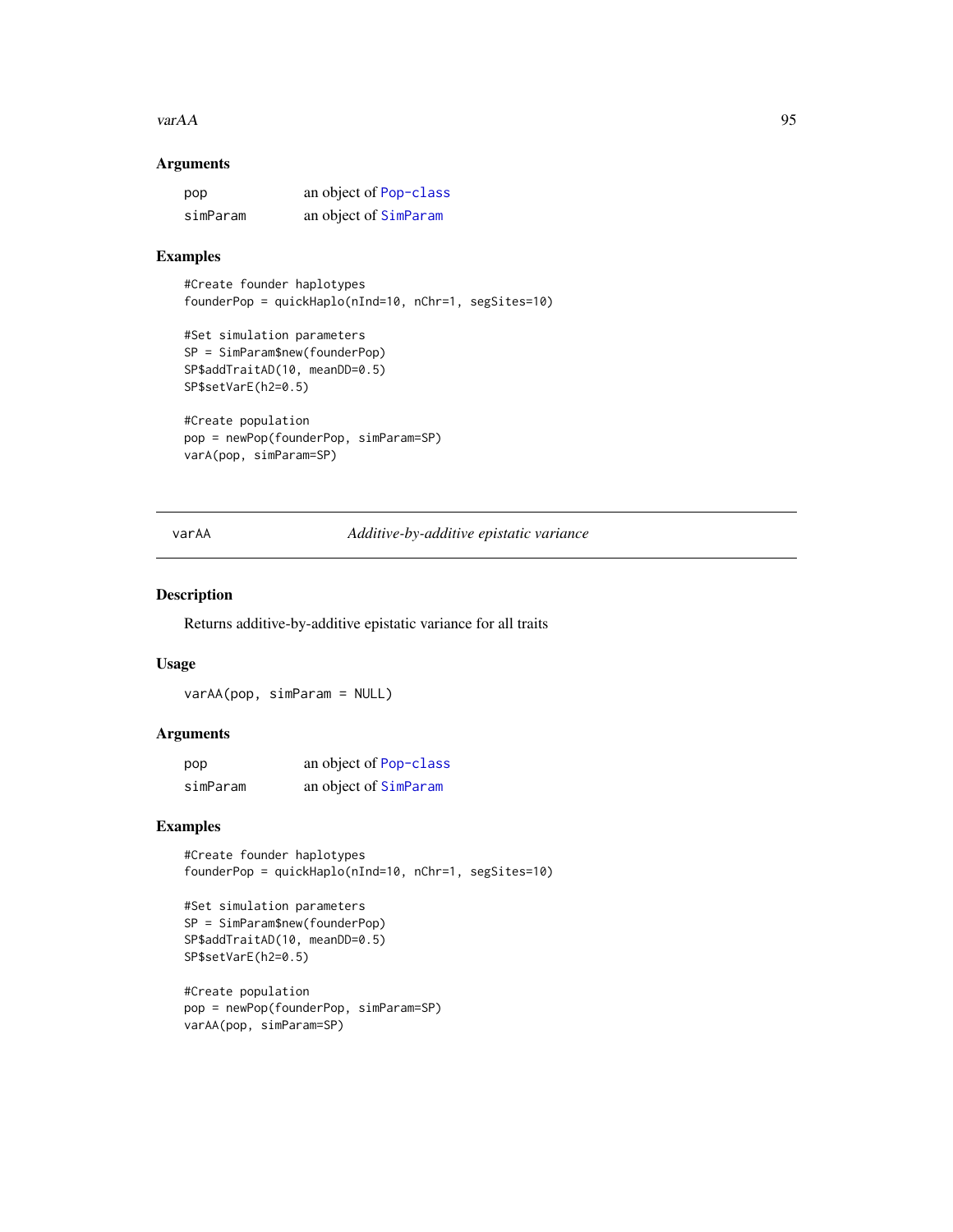<span id="page-95-0"></span>

## Description

Returns dominance variance for all traits

## Usage

varD(pop, simParam = NULL)

#### Arguments

| pop      | an object of Pop-class |
|----------|------------------------|
| simParam | an object of SimParam  |

#### Examples

#Create founder haplotypes founderPop = quickHaplo(nInd=10, nChr=1, segSites=10)

```
#Set simulation parameters
SP = SimParam$new(founderPop)
SP$addTraitAD(10, meanDD=0.5)
SP$setVarE(h2=0.5)
```
#Create population pop = newPop(founderPop, simParam=SP) varD(pop, simParam=SP)

varG *Total genetic variance*

## Description

Returns total genetic variance for all traits

#### Usage

varG(pop)

#### Arguments

pop an object of [Pop-class](#page-29-0) or [HybridPop-class](#page-18-0)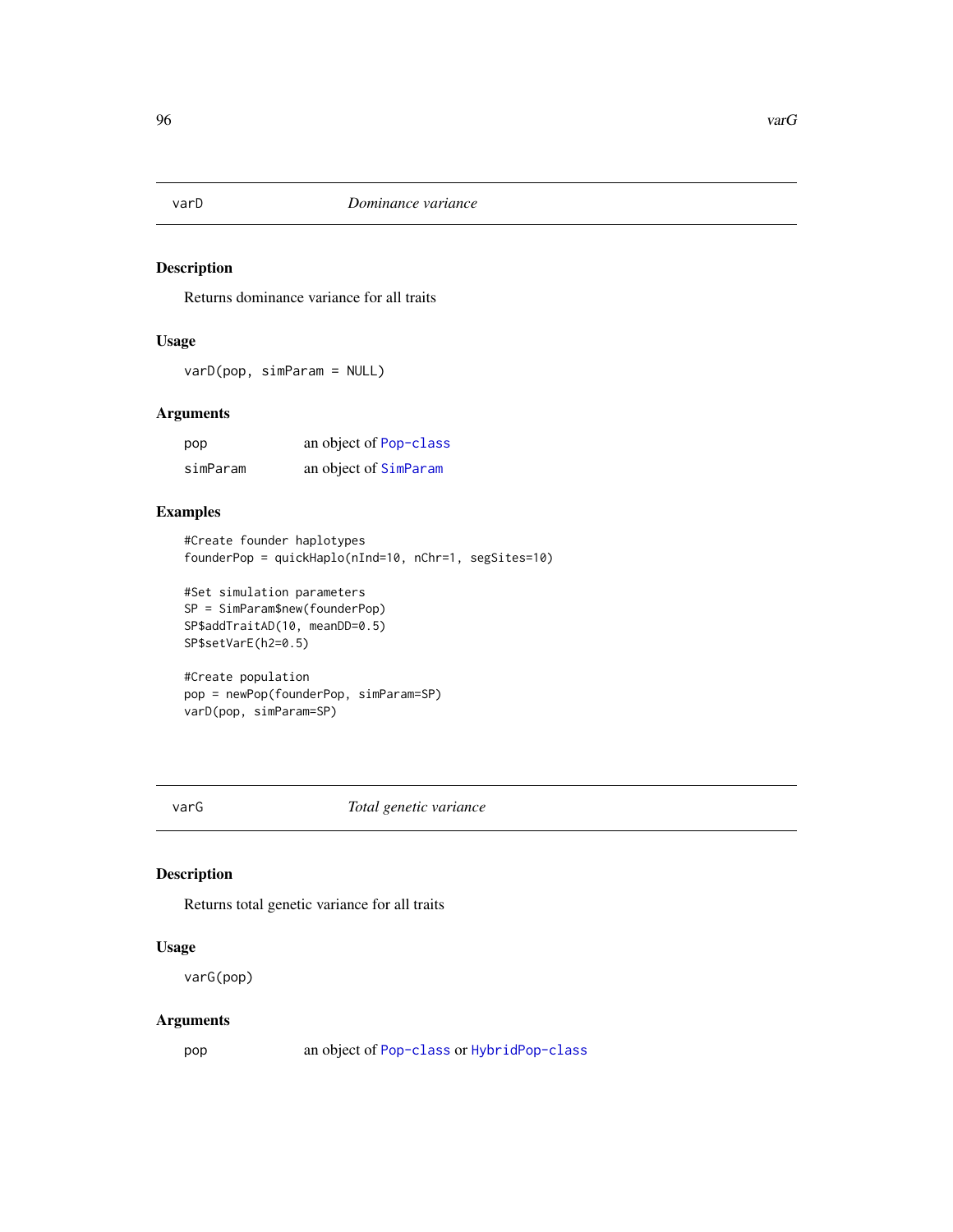#### <span id="page-96-0"></span>varP 97

## Examples

```
#Create founder haplotypes
founderPop = quickHaplo(nInd=10, nChr=1, segSites=10)
#Set simulation parameters
SP = SimParam$new(founderPop)
SP$addTraitA(10)
SP$setVarE(h2=0.5)
#Create population
pop = newPop(founderPop, simParam=SP)
```
varG(pop)

#### varP *Phenotypic variance*

#### Description

Returns phenotypic variance for all traits

## Usage

varP(pop)

#### Arguments

pop an object of [Pop-class](#page-29-0) or [HybridPop-class](#page-18-0)

```
#Create founder haplotypes
founderPop = quickHaplo(nInd=10, nChr=1, segSites=10)
```

```
#Set simulation parameters
SP = SimParam$new(founderPop)
SP$addTraitA(10)
SP$setVarE(h2=0.5)
```

```
#Create population
pop = newPop(founderPop, simParam=SP)
varP(pop)
```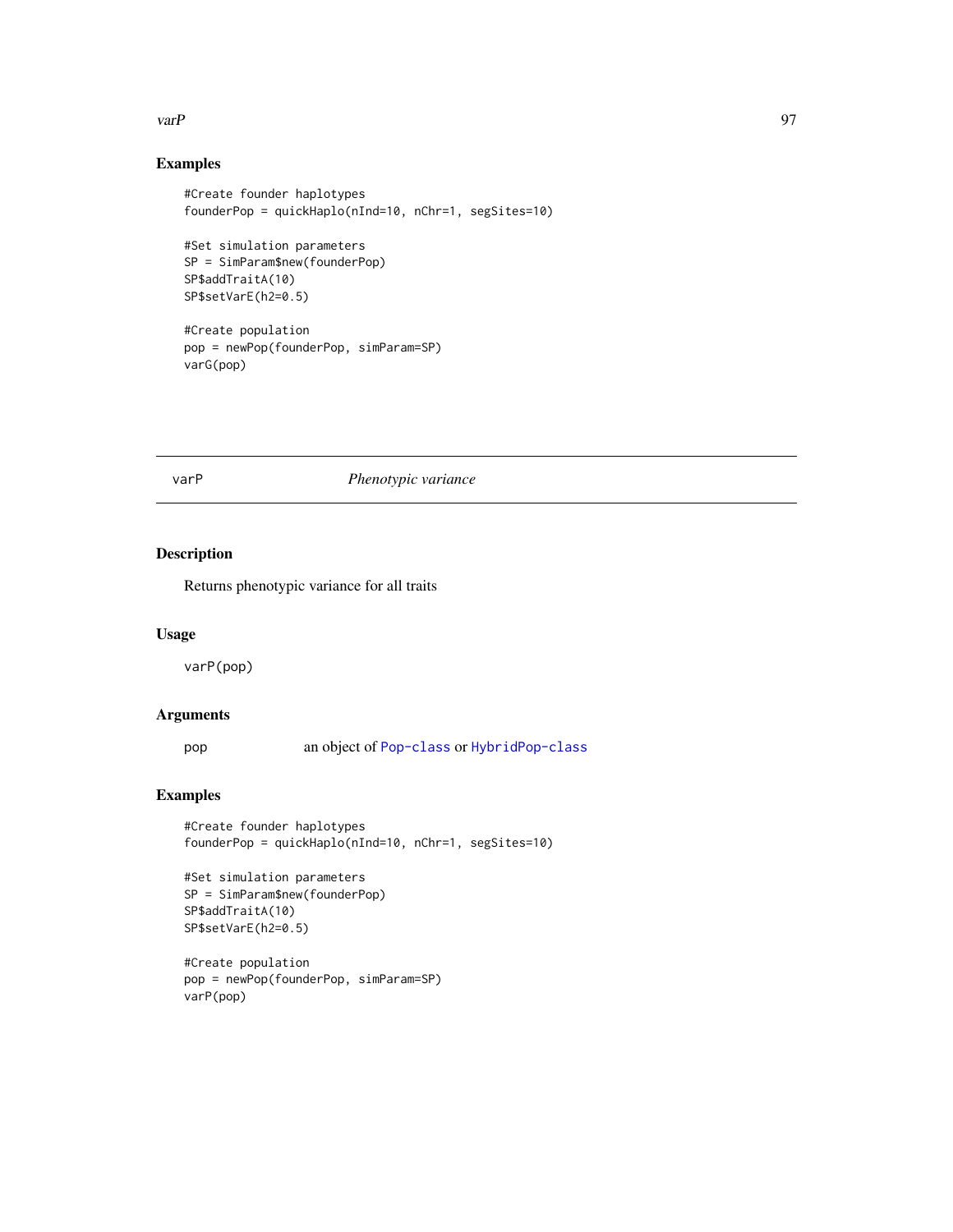<span id="page-97-0"></span>

## Description

Writes a Pop-class as PLINK PED and MAP files

#### Usage

```
writePlink(pop, baseName, trait = 1L, snpChip = 1L, simParam = NULL,
  chromLength = 10L^8
```
## Arguments

| pop         | an object of Pop-class                                                                               |
|-------------|------------------------------------------------------------------------------------------------------|
| baseName    | a character. Basename of PED and MAP files.                                                          |
| trait       | an integer. Which phenotype trait should be used.                                                    |
| snpChip     | an integer. Which SNP array should be used.                                                          |
| simParam    | an object of SimParam                                                                                |
| chromLength | an integer. The size of chromosomes in base pairs; assuming all chromosomes<br>are of the same size. |

|--|

## Description

Saves a population's phenotypic and marker data to a directory.

#### Usage

```
writeRecords(pop, dir, snpChip = 1, useQtl = FALSE,
  includeHaplo = FALSE, append = TRUE, simParam = NULL)
```
## Arguments

| pop          | an object of Pop-class                                                                                                                                     |
|--------------|------------------------------------------------------------------------------------------------------------------------------------------------------------|
| dir          | path to a directory for saving output                                                                                                                      |
| snpChip      | which SNP chip genotype to save. If useQtl=TRUE, this value will indicate<br>which trait's QTL genotype to save. A value of 0 will skip writing a snpChip. |
| use0tl       | should QTL genotype be written instead of SNP chip genotypes.                                                                                              |
| includeHaplo | should markers be seperated by female and male haplotypes.                                                                                                 |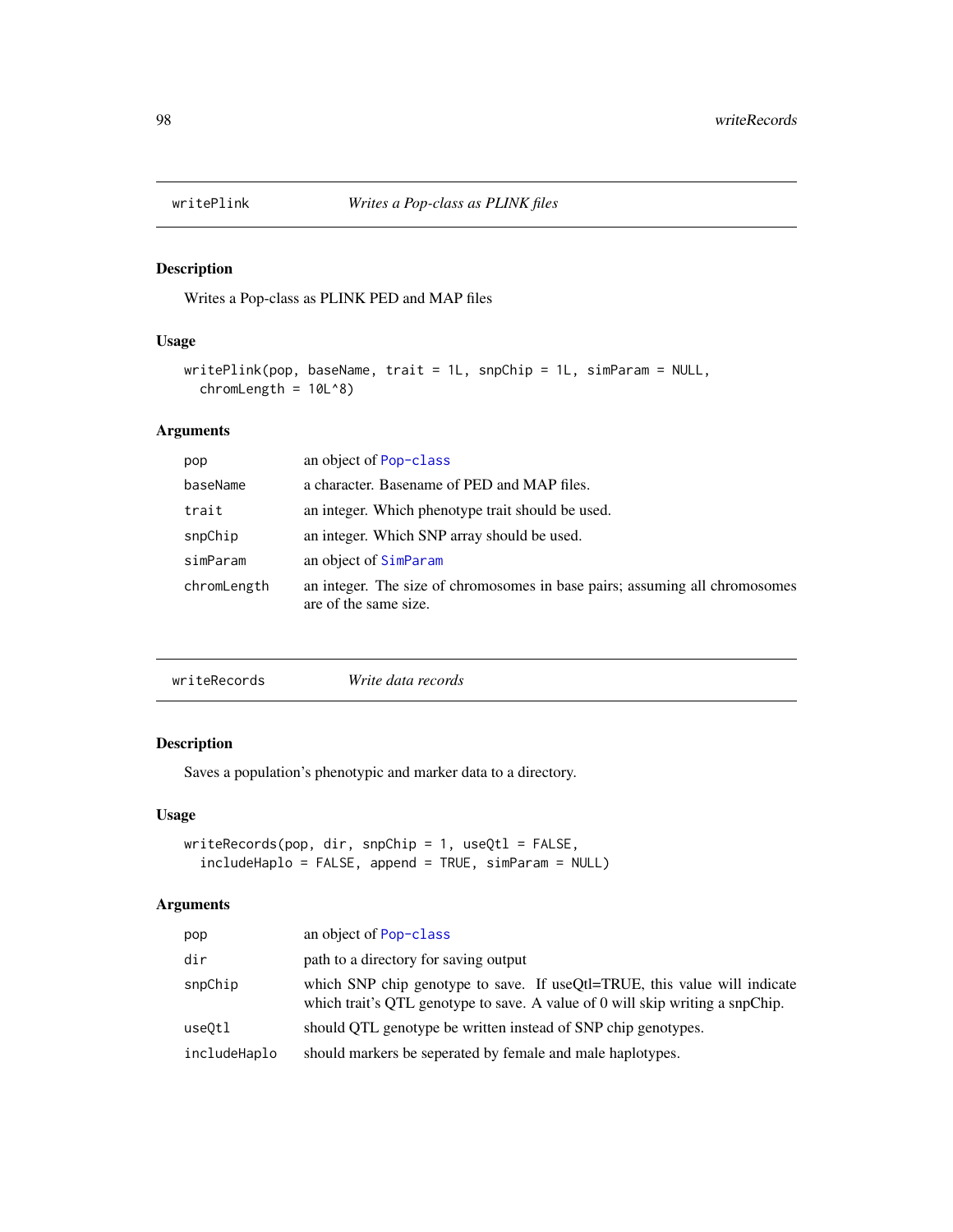## <span id="page-98-0"></span>writeRecords 99

append if true, new records are added to any existing records. If false, any existing records are deleted before writing new records. Note that this will delete all files in the 'dir' directory. simParam an object of [SimParam](#page-67-0)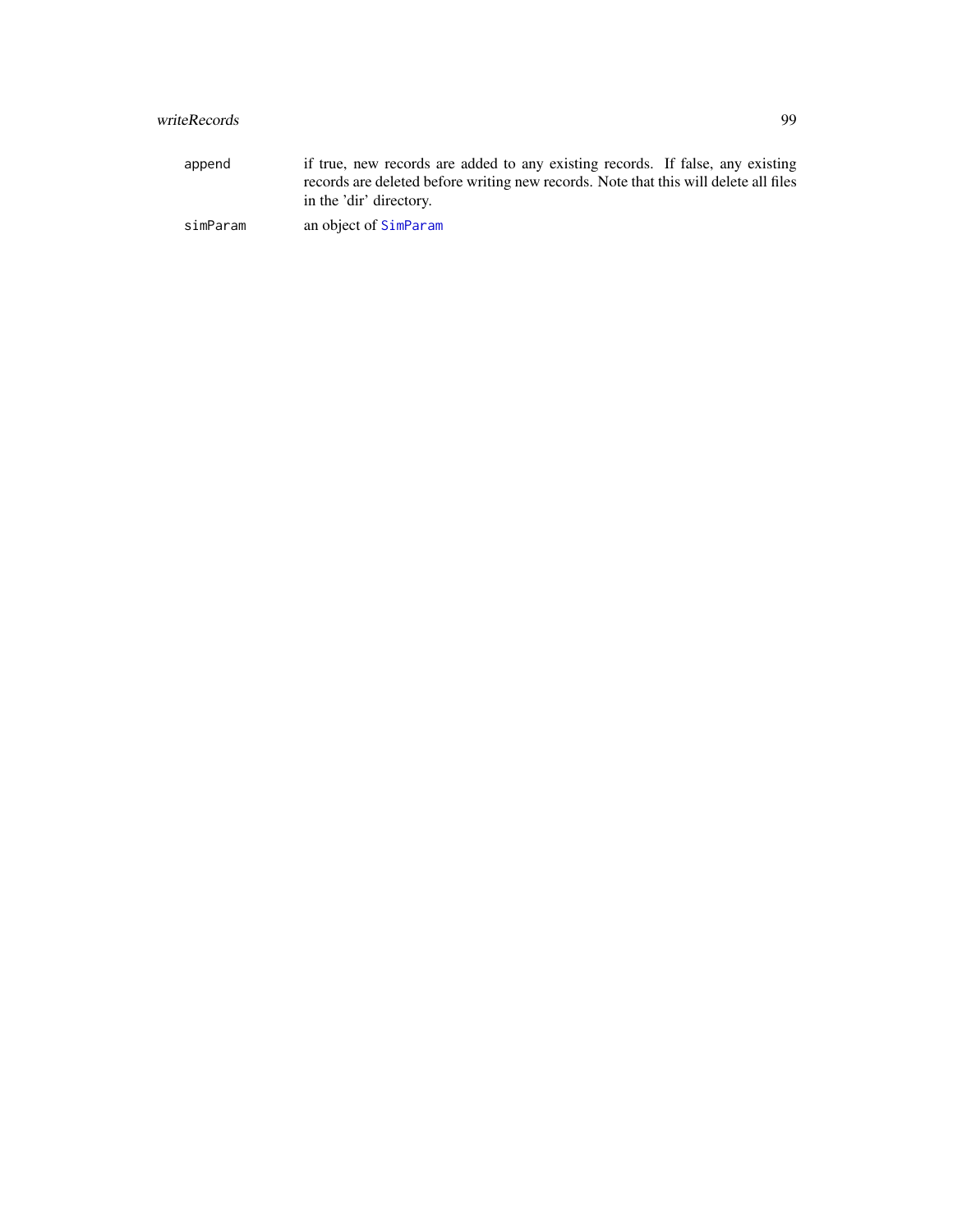# Index

```
∗Topic datasets
    SimParam, 68
[,HybridPop-method (HybridPop-class), 19
[,MapPop-method (MapPop-class), 23
[,Pop-method (Pop-class), 30
[,RawPop-method (RawPop-class), 41
```
aa, [4](#page-3-0) AlphaSimR, [5](#page-4-0) AlphaSimR-package *(*AlphaSimR*)*, [5](#page-4-0)

bv, [6](#page-5-0)

c,HybridPop-method *(*HybridPop-class*)*, [19](#page-18-1) c,MapPop-method *(*MapPop-class*)*, [23](#page-22-1) c,Pop-method *(*Pop-class*)*, [30](#page-29-1) c,RawPop-method *(*RawPop-class*)*, [41](#page-40-1) calcGCA, [6](#page-5-0)

dd, [7](#page-6-0)

ebv, [8](#page-7-0) editGenome, [8](#page-7-0) editGenomeTopQtl, [9](#page-8-0)

fastRRBLUP, [10](#page-9-0)

```
GCAsol-class, 11
genicVarA, 12
genicVarAA, 13
genicVarD, 13
genicVarG, 14
genParam, 15
getQtlMap, 16
getSnpMap, 17
gv, 17
```
hybridCross, [18,](#page-17-1) *[85,](#page-84-0) [86](#page-85-0)* HybridPop-class, [19](#page-18-1)

LociMap-class, [20](#page-19-1)

makeCross, [20,](#page-19-1) *[39](#page-38-0)* makeCross2, [21,](#page-20-0) *[40](#page-39-0)* makeDH, *[18](#page-17-1)*, [22,](#page-21-0) *[67](#page-66-0)* MapPop-class, [23](#page-22-1) meanG, [23](#page-22-1) meanP, [24](#page-23-0) mergePops, [25](#page-24-0) newMapPop, [25](#page-24-0) newPop, *[18](#page-17-1)*, [26,](#page-25-0) *[67](#page-66-0)* nInd, [27](#page-26-0) pedigreeCross, [28](#page-27-0) pheno, [29](#page-28-0) Pop-class, [30](#page-29-1) popVar, [31](#page-30-0) pullIbdHaplo, [31](#page-30-0) pullMultipleSnpGeno, [32](#page-31-0) pullMultipleSnpHaplo, [33](#page-32-0) pullQtlGeno, [33](#page-32-0) pullQtlHaplo, [34](#page-33-0) pullSegSiteGeno, [35](#page-34-0) pullSegSiteHaplo, [36](#page-35-0) pullSnpGeno, [37](#page-36-0) pullSnpHaplo, [37](#page-36-0)

quickHaplo, [38](#page-37-0)

randCross, [39,](#page-38-0) *[56](#page-55-0)* randCross2, [40](#page-39-0) RawPop-class, [41](#page-40-1) resetPop, [42,](#page-41-1) *[81](#page-80-0)* RRBLUP, *[10](#page-9-0)*, [43,](#page-42-0) *[44](#page-43-0)[–46](#page-45-0)*, *[52,](#page-51-0) [53](#page-52-0)*, *[64](#page-63-0)* RRBLUP2, *[10](#page-9-0)*, [44](#page-43-0) RRBLUP\_D, [46,](#page-45-0) *[47](#page-46-0)* RRBLUP\_D2, [47](#page-46-0) RRBLUP\_GCA, *[11](#page-10-0)*, *[46](#page-45-0)*, [49,](#page-48-0) *[50,](#page-49-0) [51](#page-50-0)*, *[64](#page-63-0)* RRBLUP\_GCA2, [50](#page-49-0) RRBLUP\_SCA, *[46](#page-45-0)*, [51,](#page-50-0) *[56](#page-55-0)*, *[64](#page-63-0)* RRBLUPMemUse, [45](#page-44-0)